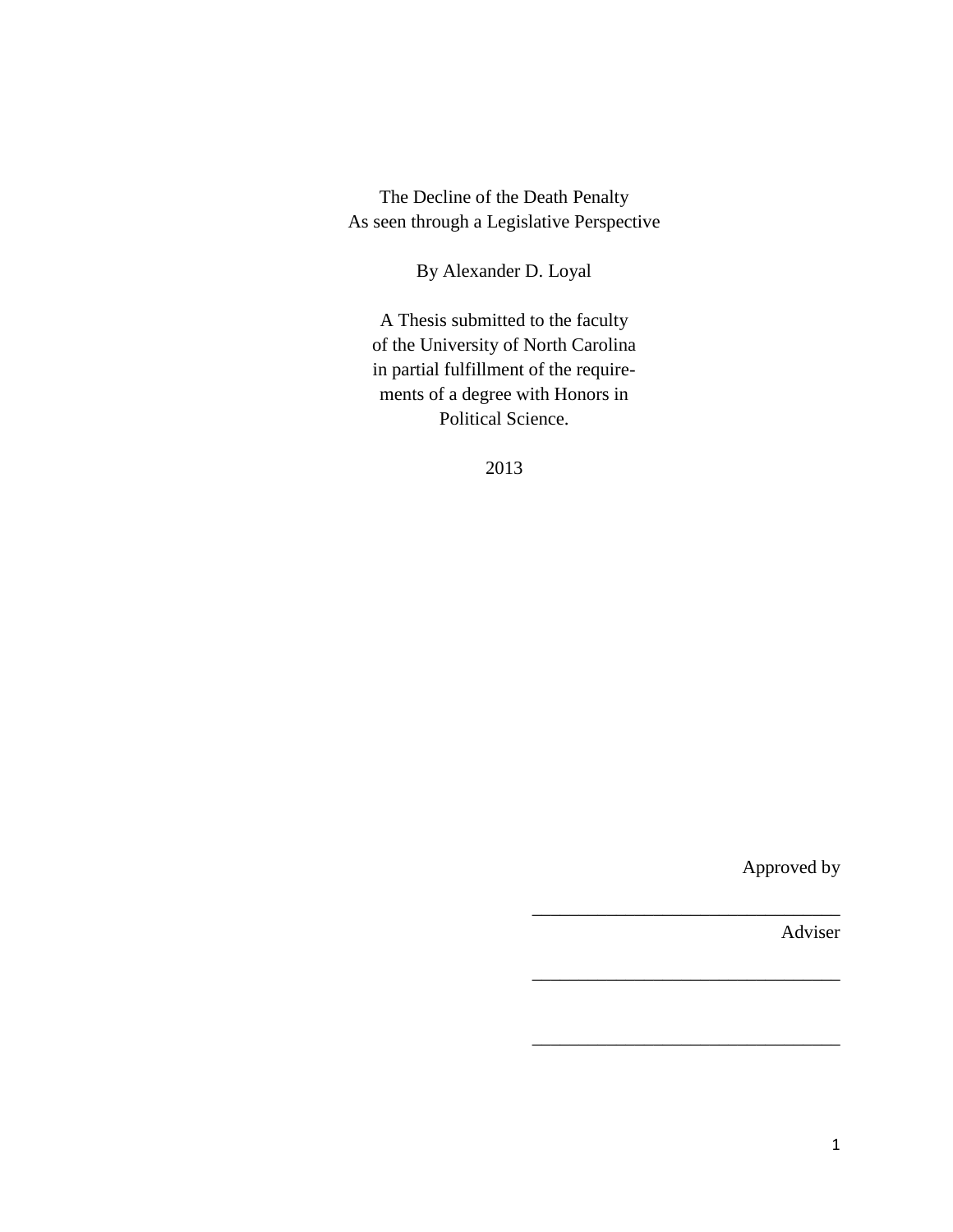#### **Introduction**

In the late 1970s, many Americans supported the death penalty because they believed it would maintain law and order. Not only did the media reinforce this public sentiment, but there also arose pro-death penalty legislation, expansive judicial decisions, and a rising number of death sentences.  $<sup>1</sup>$  Yet, this trend shifted following the late 1990s,</sup> when there was a rise of anti-death penalty sentiment within America. News articles no longer focused on describing the necessity of the death penalty while painting a picture of the horrific acts of serial murderers.<sup>2</sup> Instead, the nation openly criticized the capital justice system. Even more notably, there began a sharp decline in the number of death sentences. After peaking at over 300 sentences in 1999, there were only 104 in 2010.<sup>3</sup>

The judiciary and legislative position on capital punishment also changed after the late 1990s. Not only did the use of the death penalty diminish, but also the U.S. Supreme Court continued to redefine it. Following the 1990s, the Court restricted the definition of those who were eligible for the death penalty multiple times, while in the previous decade, it only did so once. Furthermore, it was also obvious that state legislatures contributed to this movement. In fact, six states abolished the penalty in the 2000s.<sup>4</sup>

This change in America's sentiment toward the death penalty arose from a variety of sources. Ever since the U.S. Supreme Court began allowing the use of DNA evidence in capital trials, and the nation's first Innocence Projects started within major universities, people became concerned that the capital punishment system was broken.<sup>5</sup> International criticism of the American death penalty also peaked, while a common feeling percolated

<sup>&</sup>lt;sup>1</sup> Frank R. Baumgartner, Suzanna L. De Boef, and Amber E. Boydstun, *The Decline of the Death Penalty and the Discovery of Innocence* (New York: Cambridge University Press, 2008), 148.

<sup>2</sup> David Garland, *Peculiar Institution: America's Death Penalty in an Age of Abolition* (Cambridge: The Belkan Press of Harvard University Press, 2010), 63.

<sup>3</sup> Baumgartner, *The Decline of the Death Penalty and the Discovery of Innocence*, 7.

<sup>4</sup> Ibid*,* 38*.* 

 $<sup>5</sup>$  Ibid, 51.</sup>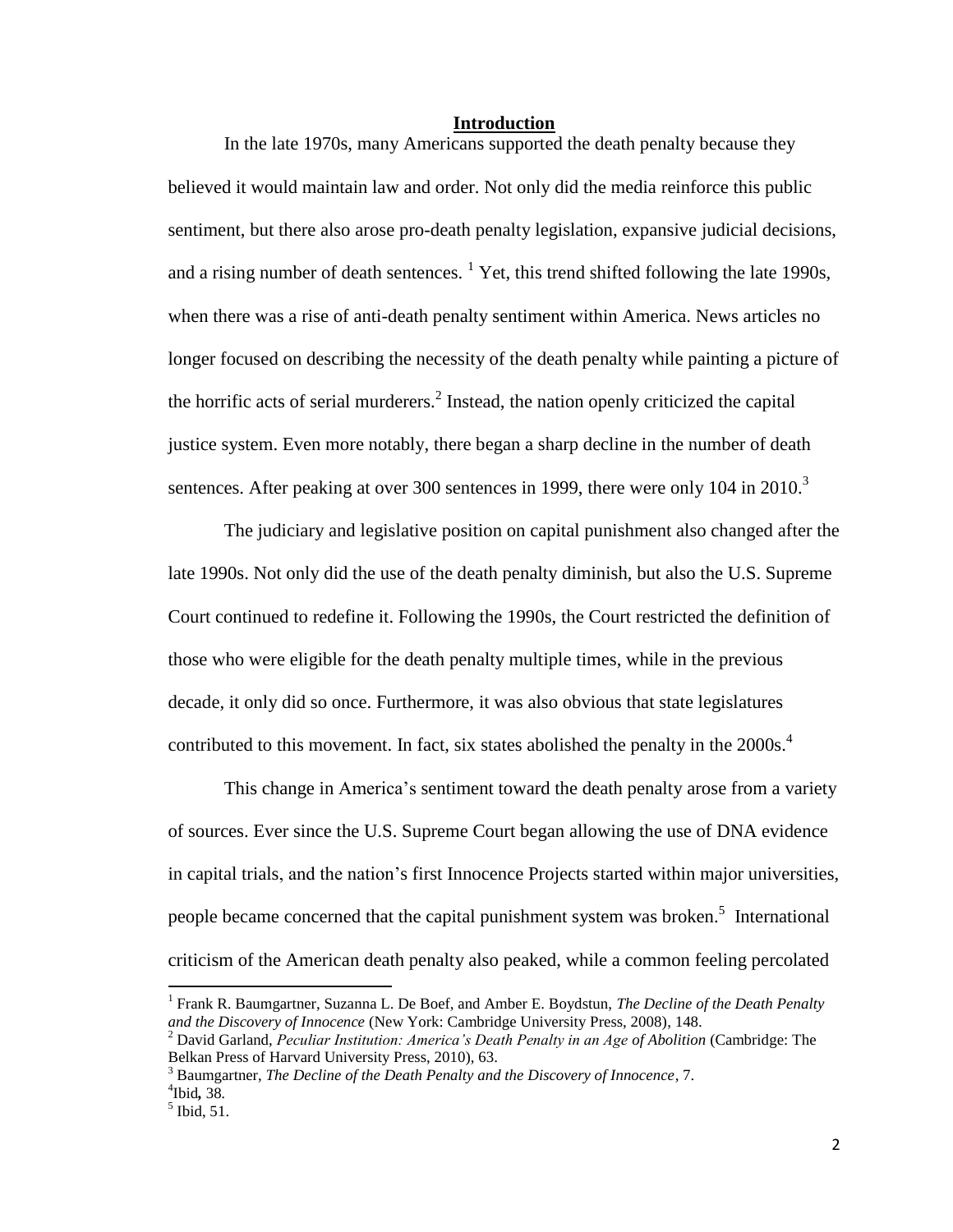among citizens that this punishment contradicted a culture of humanism.<sup>67</sup> The public also became aware that expensive executions did not necessarily deter future crime. <sup>8</sup> All along, the media painted a vivid picture of these criticisms for the American public.

In this thesis, I examine the alteration in America's treatment of the death penalty since the late 1990s. The majority of the current scholarship on the death penalty focuses upon recent changes in public opinion polls, judicial decisions, death sentences, and media framing. I provide a unique analysis by studying the national trend of legislative action. I examine all bills introduced within state legislatures, from 1990 to 2011.

This thesis contains four chapters. The first chapter illustrates an extensive history of the death penalty, beginning in the late nineteenth century and ending in 2011. I illustrate the differences in America's treatment of capital punishment in four periods: 1890 to 1940; 1940 to 1972; 1972 to 1990; and 1990 to 2010. I particularly demonstrate that, between 1890 and 1940, America often employed the death penalty, but the public was also very concerned about the relationship between capital punishment and Southern lynching. This resulted in legislation and judicial decisions centralizing executions.<sup>9</sup>

I also show that, in the period between 1940 and 1972, America's support for the death penalty diminished as WWII, the Civil Rights Movement, and the Vietnam War caused many people to feel bitter towards state sanctioned punishment.<sup>10</sup> This period of disfavor ended with the Supreme Court's decision in *Furman v. Georgia* (1976), which banned states from employing capital punishment after the Court determined that states

<sup>6</sup> Stuart Banner, *The Death Penalty: An American History* (Cambridge: Harvard University Press, 2003), 302.

<sup>7</sup> Garland, *Peculiar Institution*, 256.

<sup>8</sup> Michael L. Radelet and Marian J. Borg, "The Changing Nature of the Death Penalty Debates," *Annual Review of Sociology* 26 (2000): 50.

<sup>9</sup> Garland, *Peculiar Institution*, 123.

<sup>10</sup> Ibid, 223.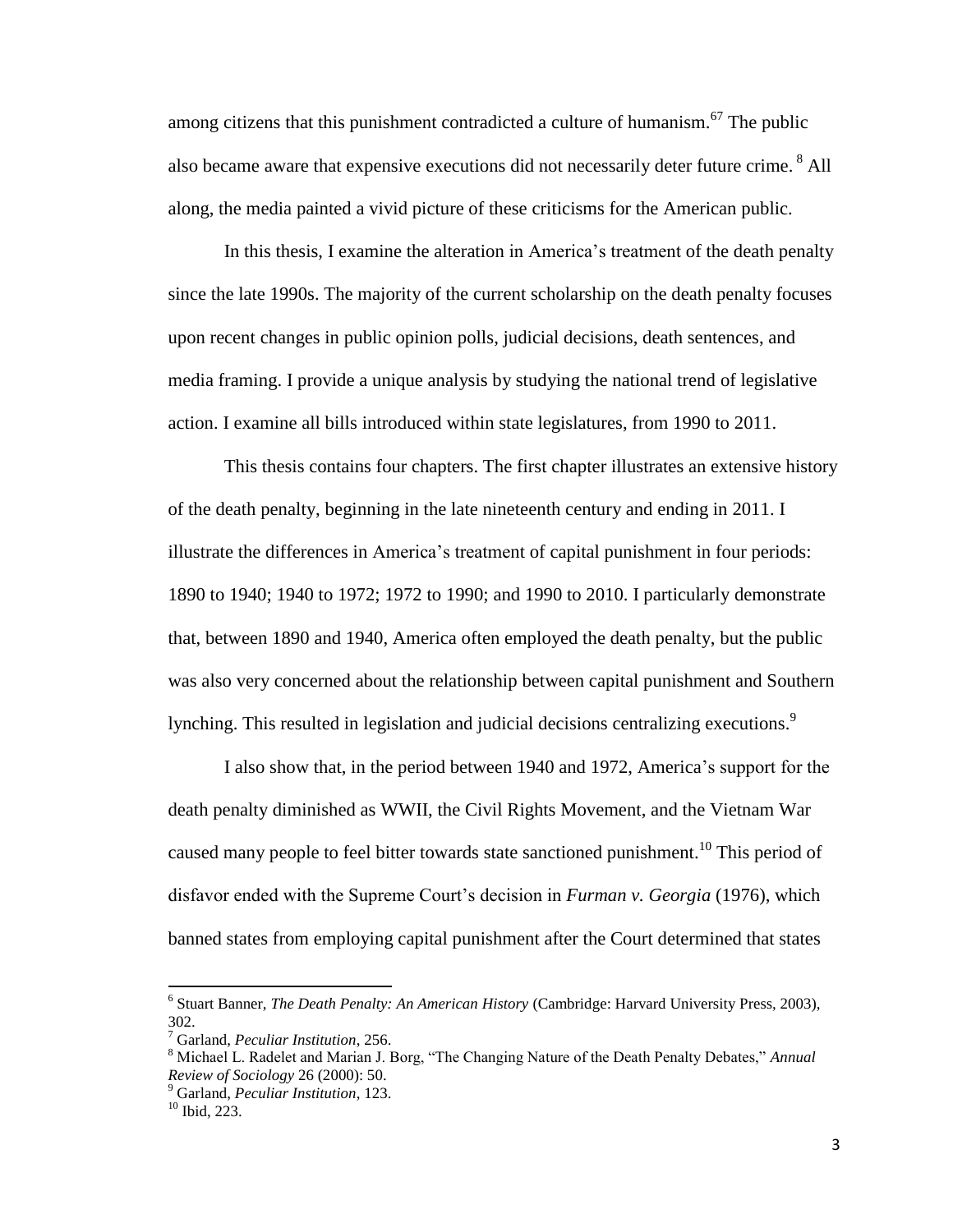were applying the penalty arbitrarily. The decision noted that black defendants received death sentences more frequently than white defendants did in cases with similar fact patterns. In other words, it concluded that there was too much discrepancy between judicial decisions for almost identical murders. $^{11}$ 

Nonetheless, the death penalty made a savage return in 1976, when the Supreme Court ruled in *Gregg v. Georgia* that a complex system of controlling discretion would guarantee fair capital trials. This coincided with the belief that capital punishment was necessary toward deterring crime. High crime rates in the 1970s disturbed many people who now believed that this problem had resulted from the lack of capital punishment.<sup>12</sup>

Lastly, I focus on the sudden change of public sentiment in the 1990s. I explain how the rise of DNA evidence, Innocence Projects, international criticism, humanistic sentiments, and concerns regarding cost all contributed to this change.

 The second chapter of this thesis presents my research. I describe the quantitative trends in bills regulating the death penalty from 1990 to 2011. I organize these bills based upon whether they restrict or expand the use of the death penalty or both. I illustrate which restrictions increased during this period and which expansions decreased. Overall, I show that the number of restrictions has surpassed the number of expansions, beginning in the late 1990s; however, in the past few years the number of restrictions has decreased.

I focus upon bills, rather than statutes, because a minimal number of capital punishment-related legislation becomes statutes. I estimate that out of the 1223 bills introduced between 1990 and 2011, only about 100 passed and became statutes.

 $11$  Ibid, 225.

<sup>&</sup>lt;sup>12</sup> Ibid. 246.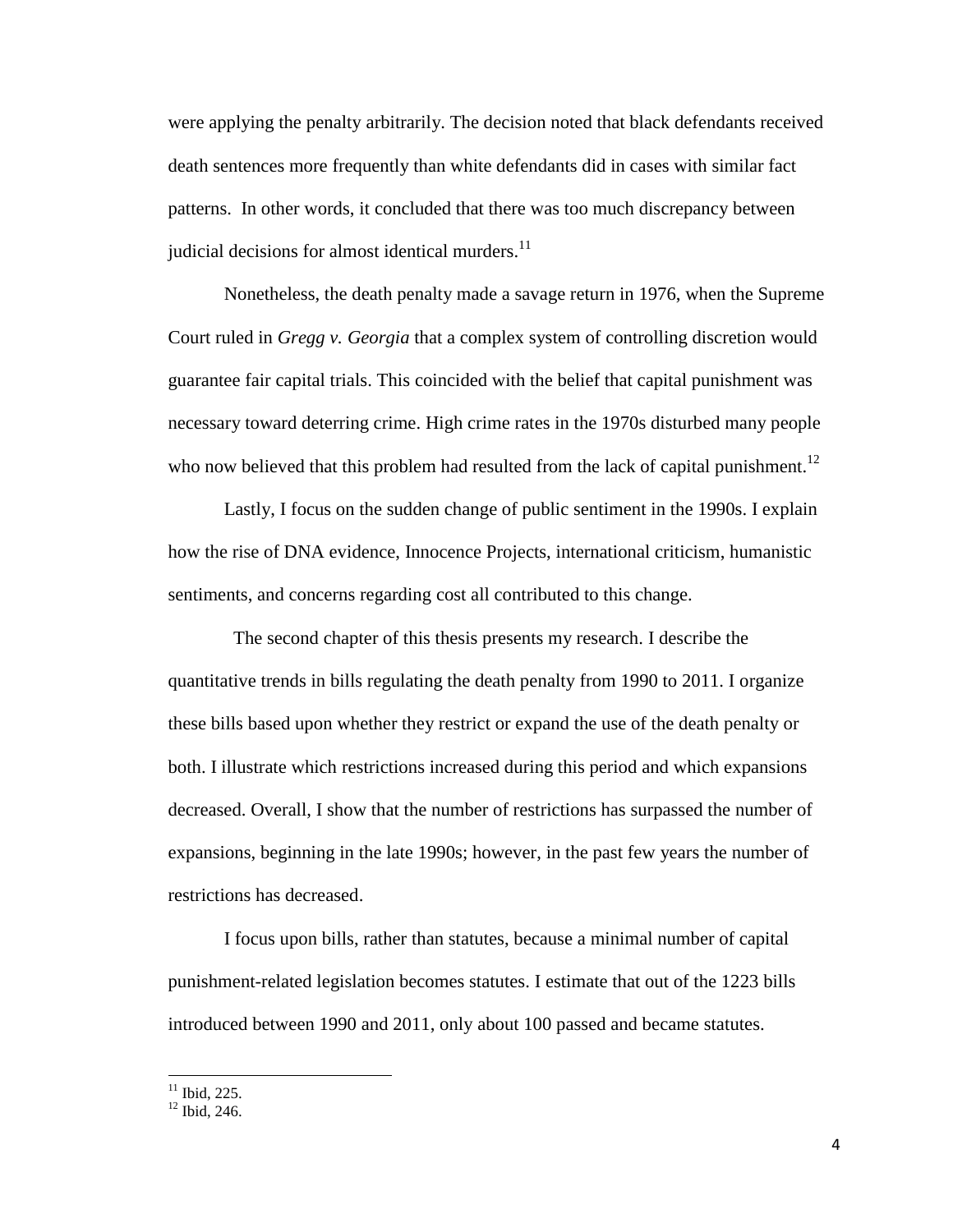Obviously, examining bills provides a larger database for analysis. Furthermore, there is no reason to expect that statutes, rather than bills, would reflect a more accurate portrayal of legislative action since the 1990s. I note that the number of bills has changed along the same terms as statutes. In fact, the ratio of bills, which expanded the likelihood of receiving a death sentence, to bills, which restricted the likelihood of receiving a death sentence, followed the same trend.

 Since 1999, the ratio of the number of expansions to number of restrictions within statutes has more than halved from 1.1 to 0.42. This means that, before 1999, for every provision within a statute that restricted the likelihood of receiving a death sentence, there was about one expansion. Yet, after then, there was twice the number of restrictions than expansions. As for bills, the ratio of expansions to expansions, prior to 1999, was 2.91, but it decrease to 0.71 since 1999. This means that, as with statutes, the number of expansions was less than half the number of restrictions from 1999 onward.

One can see that the alteration between expansions and restrictions followed the same trend within bills and statutes. However, it is important to note that the ratio since 1999 was larger within bills. Nonetheless, one can expect this, considering that statutes tend to be less progressive than bills because they often result from compromises between opposing parties. Therefore, the only difference between the trend in statutes and bills was that the difference between expansions and restrictions might be larger within bills, but they still alternate in the same direction. As with statutes, we should expect to see that the number of restrictions in bills surpassed expansions since 1999.

In fact, measuring bills should not only show a similar trend as measuring statues, but, rather, measuring bills allows for a less filtered study of legislative action. This is

5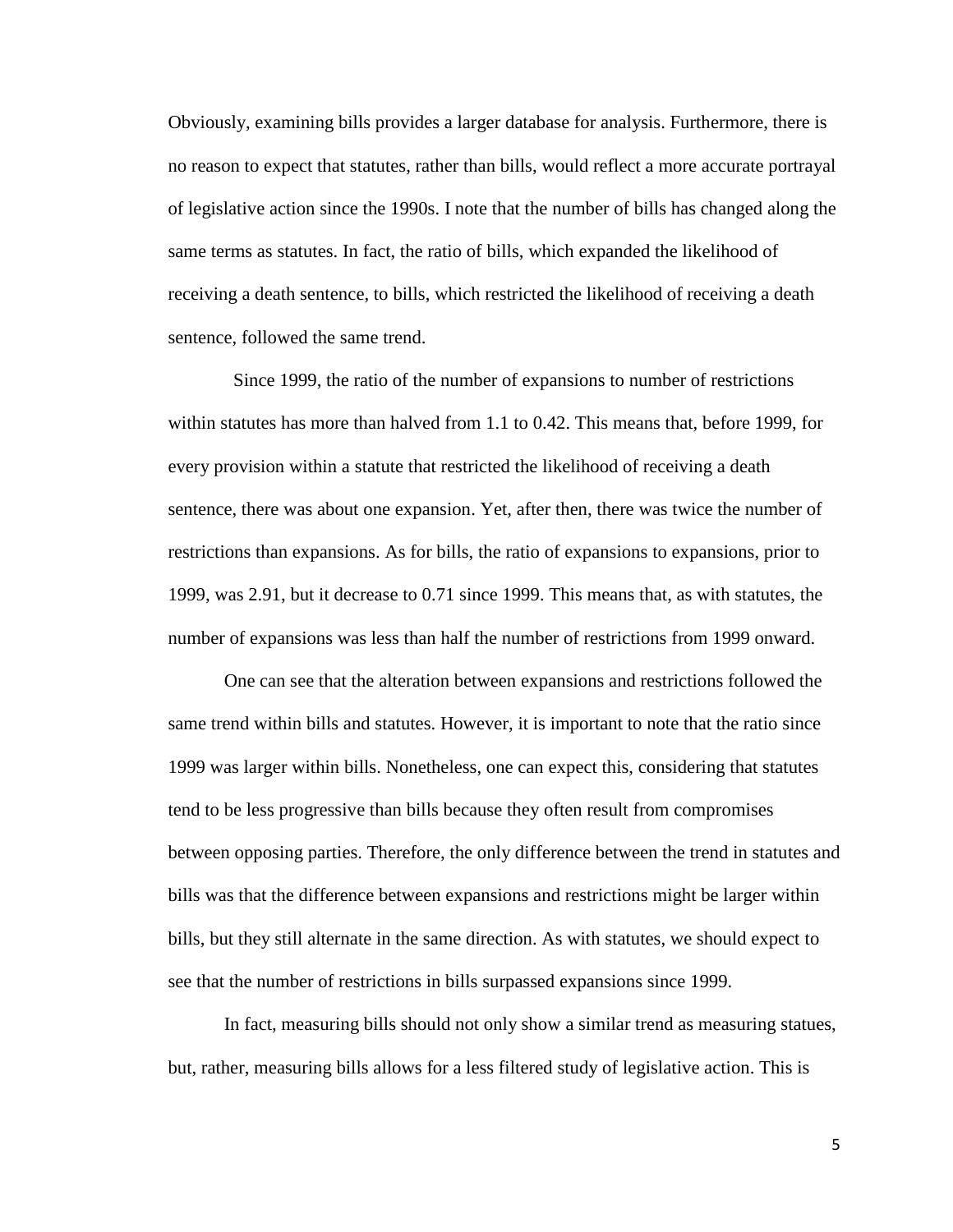true, considering that many statutes reflect judicial mandates rather than independent decisions by the legislature. Analyzing bills instead of statutes provides the most accurate information for how legislatures independently responded during this period.

The third chapter introduces possible intervening variables. I illustrate that location did not affect the trend in death penalty legislation. In fact, Southern states introduced more restrictions than expansions, just as the states from other regions. In addition, states that abandoned the death penalty in recent years did not restrict the penalty more sharply than other states. I conclude that I have documented a national trend when I declare that the number of restrictions outnumbered expansions since 1999.

The last chapter provides a qualitative overview of the legislative debate surrounding the death penalty within one state between 1990 and 2011. This chapter looks to add to this thesis by not only illustrating a trend, but also verifying its origin. Even though I illustrate that the actions of the state legislatures were consistent with an increase in anti-death penalty sentiment in the public, media, and judiciary, my quantitative analysis does not indicate why the legislatures decided to restrict the death penalty. The only way to determine this information is to conduct a qualitative analysis of legislative debates. However, because providing an adequate description of the debates occurring within all states would be unmanageable, this thesis focuses on North Carolina as a case study. North Carolina is a reasonable choice because its legislative actions mirrored the rest of the nation in most issues involving the penalty. For instance, the state

6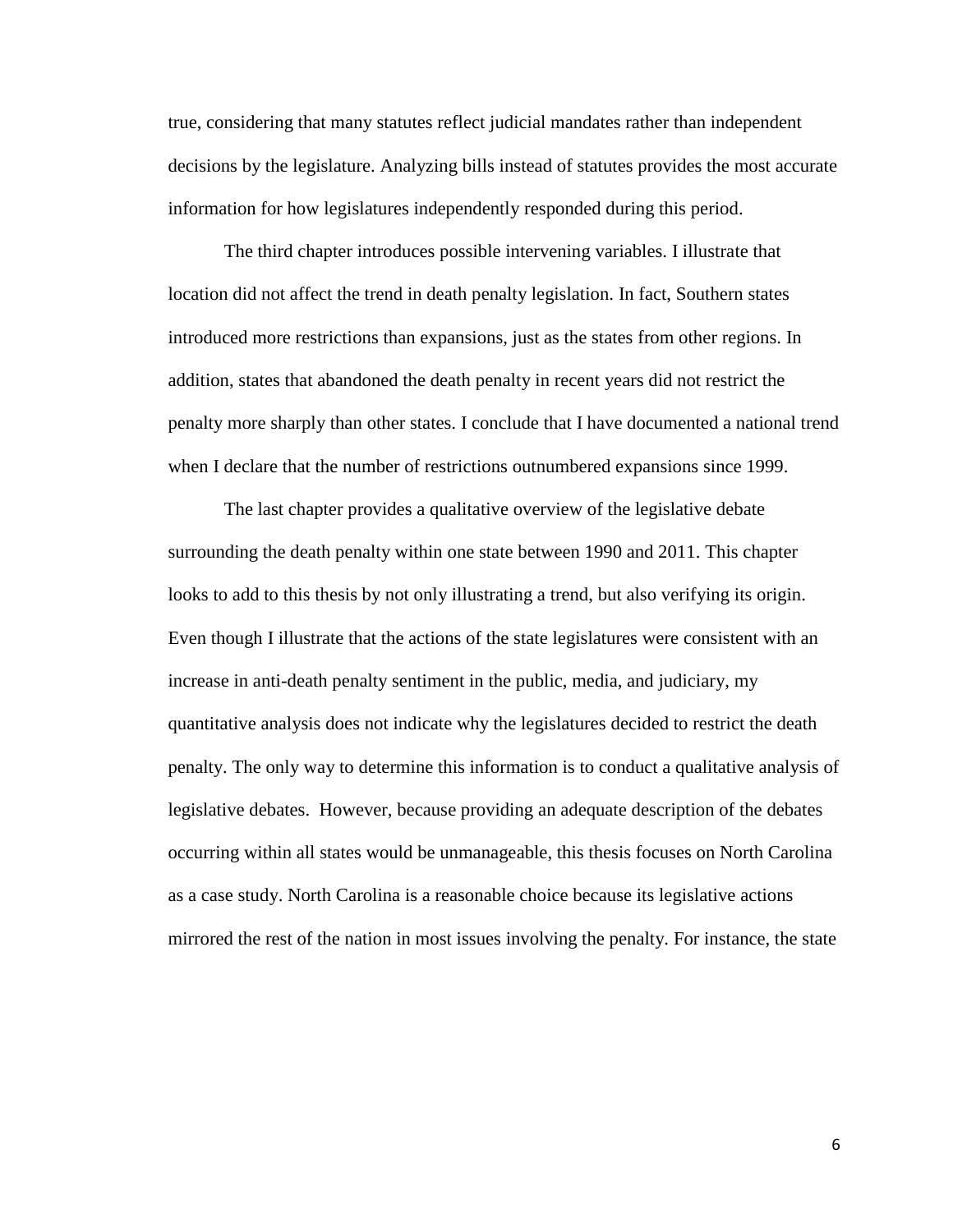increased its use of the capital punishment up to the late 1990s, which means that North Carolina was not an outlier in its policy-making.<sup>13</sup>

Aside from providing an overview of the legislative history in North Carolina, I look to determine the motivation behind the recent legislative action. I examine whether the North Carolina legislature was aware of the changes around it. Did it act out of reasons consistent with those causing the negative public opinion, restrictive judicial decisions, and critical media framing in the same years? I analyze debate transcripts and interviews with legislators, who played a role in passing recent statutes.

I study three debates regarding statues, which were influential in restricting the death penalty following 1999: the Indigent Defense Services Act, the State Bureau of Investigation reforms, and the Racial Justice Act. This section not only overviews the debate that occurred prior to the passage of each statue, but it also examines the difference within each debate. In this section, I analyze debates about statutes, rather than debates about failed bills, because documentation regarding the legislative debates on passed legislation is much more detailed than it is for failed bills.

I determine that the North Carolina legislature was aware of the problems with the death penalty as enumerated by the public, the media, and the judiciary. This occurred for the debates surrounding the IDS Act and the SBI reforms. During both these debates, the legislature cited a particular argument against the death penalty, which was popular with the public, media, and judiciary: a concern over the execution of the innocent.

Finally, I also examine why the legislature abandoned the Racial Justice Act at the end of the decade. I recognize that these debates were pursuant to a national legislative

<sup>&</sup>lt;sup>13</sup> Frank Baumgartner and Isaac Unah, "The Decline of Capital Punishment in North Carolina" (paper presented at the annual meetings of the American Society of Criminology, November 17-20, 2010, San Francisco).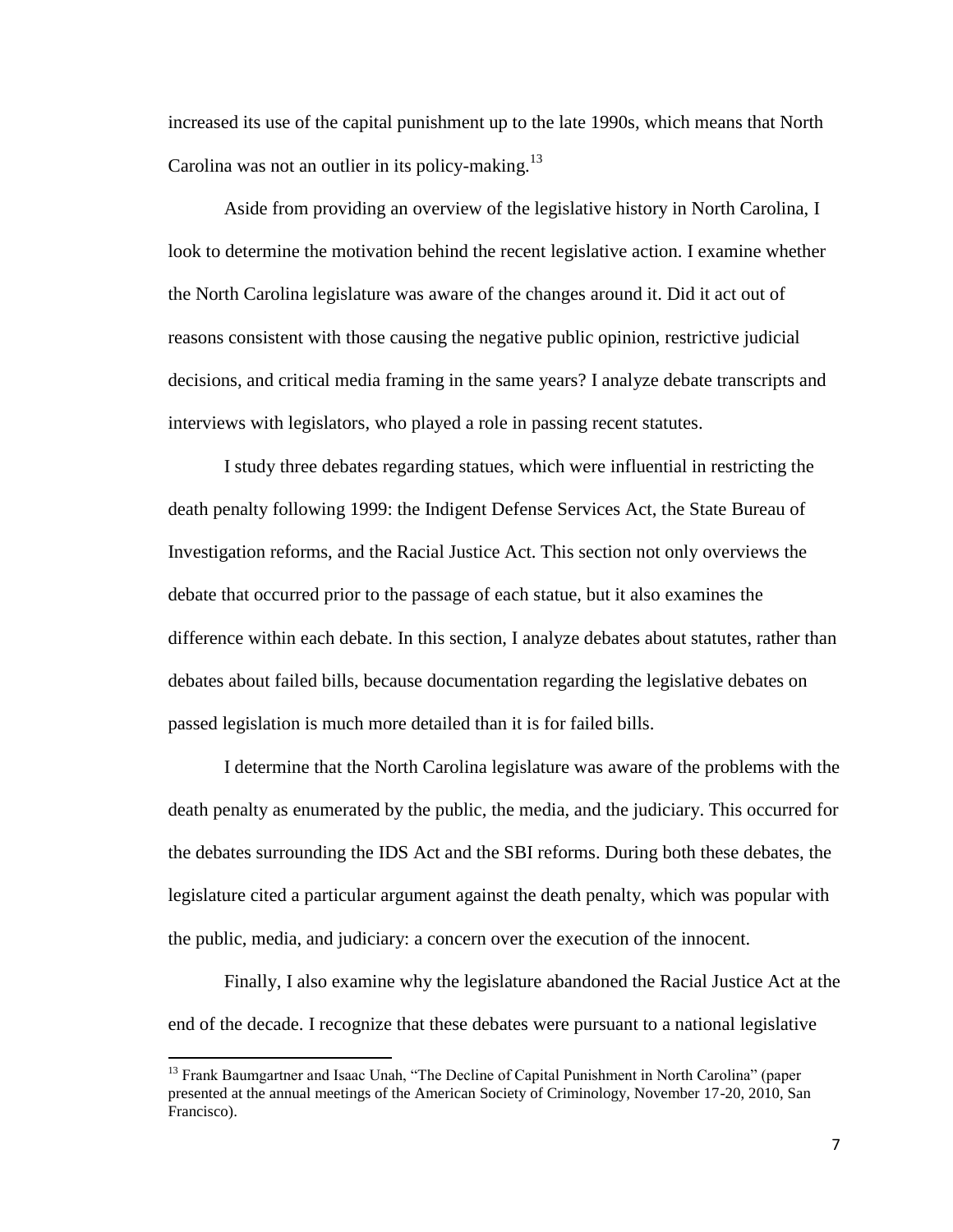trend marking a sharper increase in the number of expansions than restrictions at the end of the decade. My analysis suggests that state politicians viewed the RJA as a means for one party to assert dominance over the other, rather than as a statute that would ensure fair capital trials. Similarly, they introduced and voted to pass a bill that the gutted the RJA due to the political motivations. However, I recognize that the debate on the RJA may be unique to North Carolina. Because of this, I am hesitant to say that the newfound desire to expand the death penalty, through legislative action, has resulted from politicized debates. An example of only one debate is not enough to confirm a reason for a national legislative trend, but it is a possibility, which requires further research.

In summary, I conclude that change in public opinion, media framing, and judicial decisions regarding the death penalty, as well as the reduction of death sentences in the late 1990s, coincided with an alteration in the type of legislative bills. As suggested by the debates within the North Carolina legislature, all these changes were connected. In other words, in the debates that I examined, the legislators cited a similar reason to limit the death penalty, which was also percolating within the media, judiciary, and the public. However, I also recognize that legislatures recently introduced expansions at a greater rate than restrictions. I note that North Carolina follows this trend by limiting the RJA, and I suggest that the North Carolina legislature acted out of political reasons, but this was not necessarily indicative of the national legislative trend as a whole.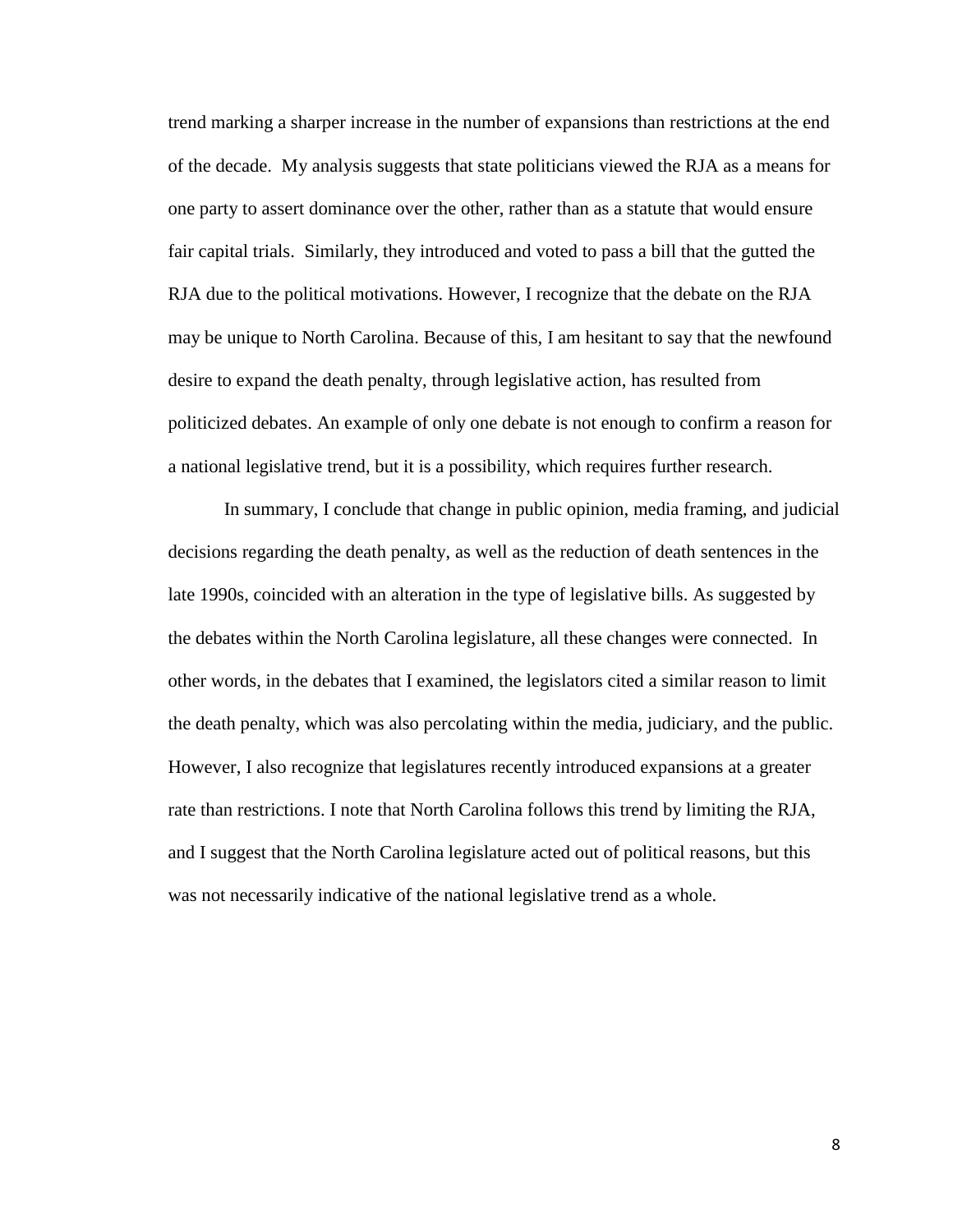# **Chapter 1** History of Capital Punishment *1890-1940*

For many years, local municipalities had complete control over executions, but following the United States Civil War, state governments worked to curtail the ability of local communities to act in this capacity. As part of post-war Reconstruction, the reunited Union wished to distance itself from the antebellum Southern culture. In regards to capital punishment, this meant curtailing any connection between state sponsored capital punishment and lynching.<sup>14</sup> The primary means by which the government attempted to dissolve this connection was by centralizing executions. Between 1890 and 1940, states administered legislative reforms that transferred the control of executions from the county to the state level.<sup>15</sup> Even though the prosecution, trial, and sentencing remained in the hands of the municipalities, only state officials could administer executions. Therefore, executions only occurred within state prisons.<sup>16</sup>

However, there was much variation between states. In fact, many Southern states continued to tolerate public displays of lynching. An estimated 3000 instances of lynching occurred between 1890 and 1940.<sup>17</sup> From the 1890s onward, the Southern legislatures and the federal Congress worked to prevent such occurrences by passing antilynching laws, but none of these laws would be very effective.<sup>18</sup> With the rise of the Jim Crow Laws, not only did extralegal lynching continue to occur, but also state sponsored capital punishment often targeted black defendants that killed white victims. Even in the moderate state of North Carolina, 78% of the people executed between 1910 and 1960

 $\overline{a}$ 

<sup>14</sup> Garland, *Peculiar Institute*, 31.

<sup>15</sup> Ibid, 123.

<sup>&</sup>lt;sup>16</sup> Ibid, 123.

 $17$  Ibid, 124.

<sup>18</sup> Ibid, 125.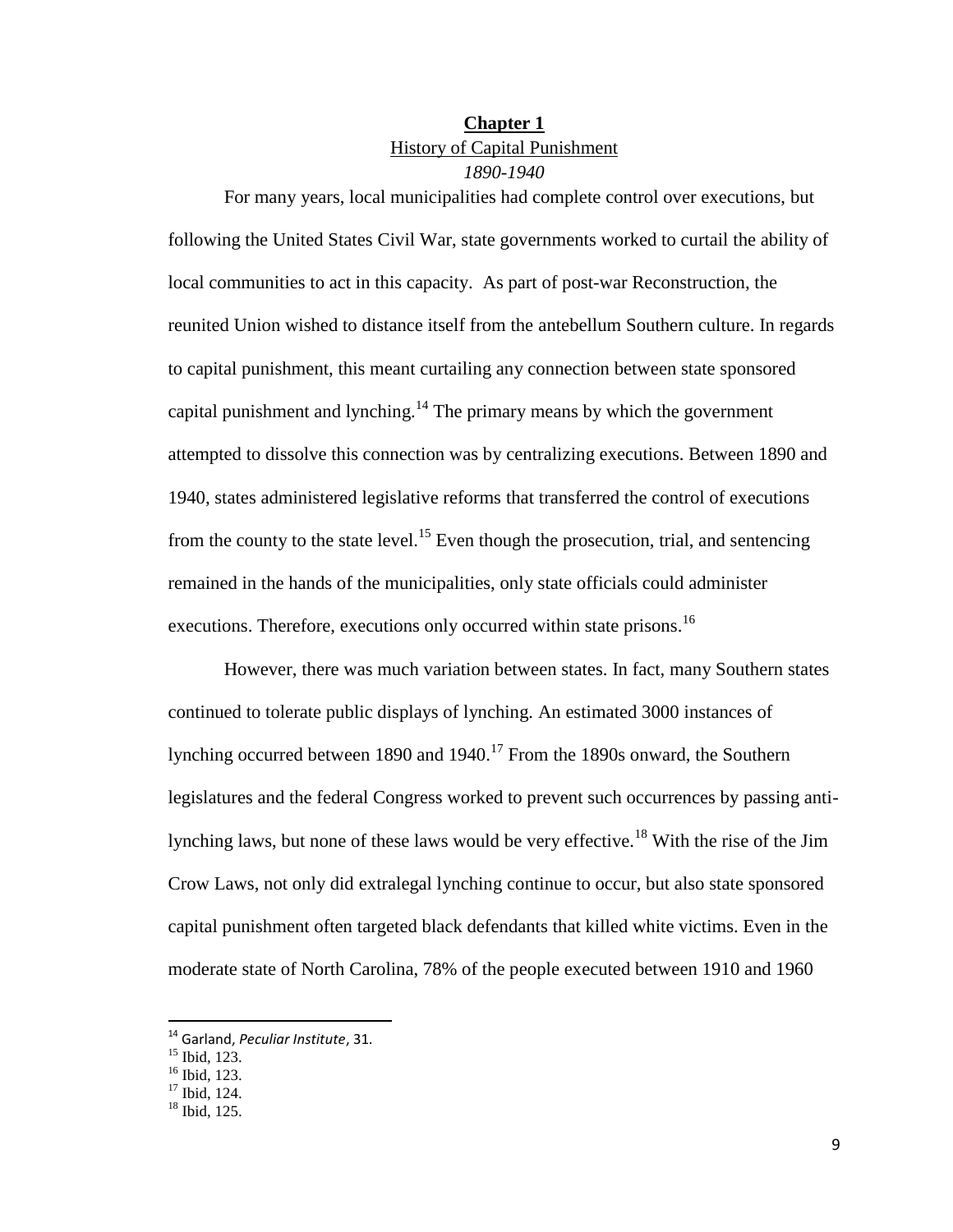were black.<sup>19</sup> In fact, this discrepancy continued to occur despite a 25% decline in the black population during this period.<sup>20</sup> Executions also took place for crimes other than first-degree murder, and these executions resulted from racist intentions. In North Carolina, 67% of those that received executions for rape were African American.<sup>21</sup> All 12 executions for burglary between 1910 and 1961 were of black defendants.<sup>22</sup>

#### *1940-1972*

Despite the heavy reliance on the death penalty in the previous half-century, the number of executions began to decrease in parallel with other countries, starting in the 1940s, and especially following the end of both world wars. This precipitous decrease resulted from the fact that the public was beginning to disfavor the use of state sponsored executions.<sup>23</sup> A period of intense wars and the knowledge of the Third Reich's brutal execution policies during the Holocaust had struck Americans as unacceptable.<sup>24</sup>

This mindset would set the stage for many Americans to become receptive to the messages promoted through the Civil Rights Movement.<sup>25</sup> The populace began to fear the government's right to commission the deaths of its own citizens. Citizens adopted leftist stances, while the media was increasingly critical of the capital justice system, and criminologists, as well as American churches, declared themselves against the death penalty.<sup>26</sup> Soon protests arose, and state legislatures enacted statutes to eliminate or

<sup>&</sup>lt;sup>19</sup> Seth Kotch and Robert P. Mosteller, "The Racial Justice Act and the Long Struggle with Race and the Death Penalty in North Carolina," North Carolina Law Review 88 (2010): 2039.

 $20$ Ibid, 2056.

 $21$  Ibid, 2066.  $22$  Ibid, 2067.

<sup>23</sup> Garland, *Peculiar Institution*, 223.

<sup>24</sup> Banner, *The Death Penalty: An American History*, 239.

<sup>25</sup> Garland, *Peculiar Institution*, 223.

 $26$  Ibid, 210-211.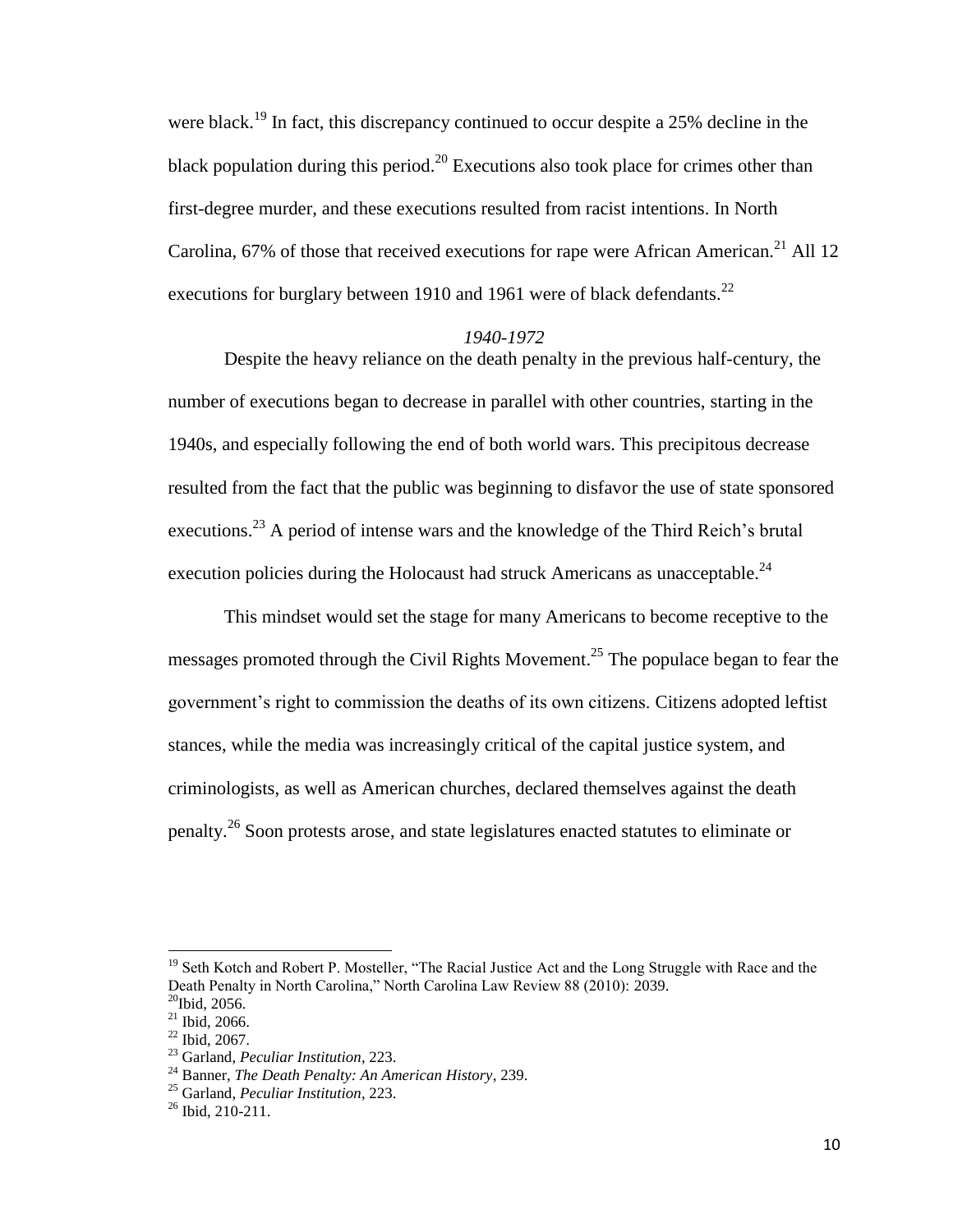curtail executions.<sup>2728</sup> From 1940 onward, the juries became increasingly less willing to employ the death penalty.

Up until the end of the 1970s, the United States government led the Western world in its progressive capital punishment policies. In fact, after the 1930s, there was a sustained thirty-year decline in executions. Toward the end of the Civil Rights Movement, the number of executions dropped from 148 in 1948, to below 50 in 1960, and, eventually, 0 in 1967.<sup>29</sup> By all indications, the United States was moving toward a national abolition of the death penalty.

### *1972: Furman v. Georgia*

Not surprisingly, the Supreme Court eliminated capital punishment soon after the Civil Rights Movement. Billed as a civil rights decision similar to *Brown v. Board*, the ruling in *Furman v. Georgia* (1972) intended to prevent egregious civil rights violations against minority citizens.<sup>30</sup> With a 5-4 decision, the Supreme Court decided that the administration of the death penalty constituted a cruel and unusual punishment, due to the high level of arbitrariness involved. The Court believed that capital trials resulted in random death sentences, particularly against minority defendants. In other words, the Court determined that while some defendants had received death sentences, others in identical cases had received less severe punishments.<sup>31</sup>

In actuality, the Court's decision was a nightmare for abolitionists. Following *Furman v. Georgia (1972)*, there was a mandatory de facto moratorium on the use of capital punishment within the United States. However, just four years later, capital

 $\overline{a}$ 

<sup>27</sup> Banner, *The Death Penalty: An American History*, 200.

<sup>28</sup> Garland, *Peculiar Institution*, 118.

<sup>29</sup> Ibid, 120.

<sup>30</sup> Ibid, 216.

<sup>31</sup> Ibid, 225.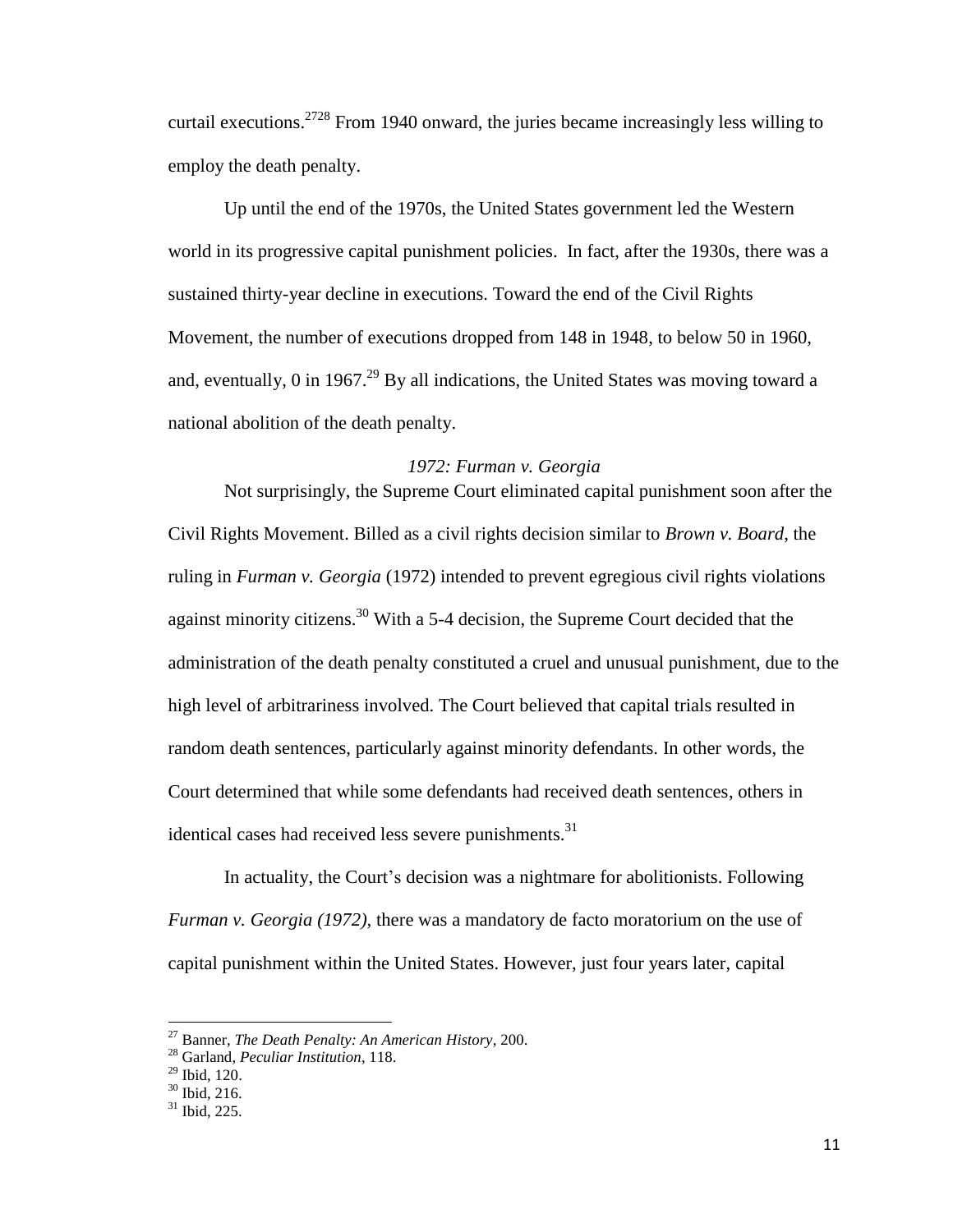punishment returned with strong popular support. By examining the social landscape, we can see that the Court did not adequately respond to public opinion. By the late 1960s, any sympathy toward defendants had disappeared.

The rise of urban riots, black street crime, and an increasing militant stance of black leaders had caused some Americans to look unfavorably upon the Civil Rights Movement. Many conservative working class whites saw the Civil Rights Movement as an attempt by liberal well-to-do Democrats to transfer wealth, power, and status to blacks.<sup>32</sup> Many within the public saw the ruling in *Furman v. Georgia* as an unwarranted involvement by the federal government to regulate the states. After petitions by legislatures to reenact the punishment, the Court quickly reinstated the death penalty.<sup>33</sup>

#### *1976: Gregg v. Georgia*

*Gregg v. Georgia* provided four solutions toward eliminating arbitrariness from capital trials. The Court called for bifurcated capital trials. This meant that there would be two separate trials to determine, first, the guilt and then, second, the sentence of the defendant. Additionally, the Supreme Court mandated automatic appeals of all death sentences. As part of this requirement, the highest appellate court in the state had to review each case.<sup>34</sup>

The third provision required state courts to review all death sentences for disproportionality. In other words, judges needed to determine whether identical cases had received different punishments, perhaps due to extralegal factors such as ethnicity, race, or income. Lastly, the courts had to instruct the jury on aggravating and mitigating

 $\overline{a}$ 

<sup>32</sup> Ibid, 237.

<sup>33</sup> Ibid, 270.

<sup>&</sup>lt;sup>34</sup>Stacy L. Mallicoat, "Politics and Capital Punishment: The Role of Judicial, Legislative, and Executive Decisions in the Practice of Death" in *Invitation to an Execution*, ed. Goron Morris Bakken (Albuquerque: University of New Mexico Press, 2010), 10.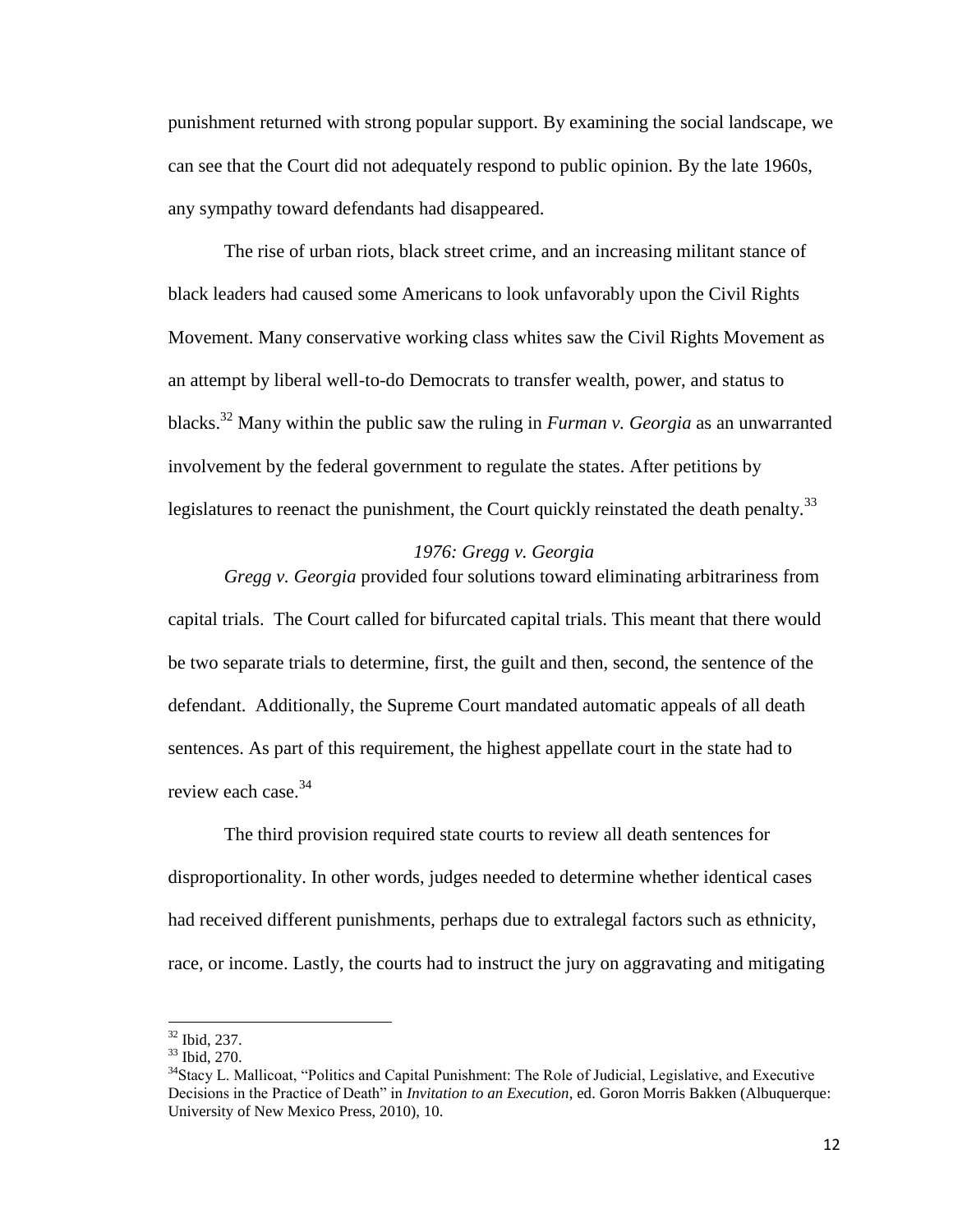circumstances. A court could only impose death when statutory aggravating factors outweighed the mitigating factors.<sup>35</sup> An aggravating factor is "any circumstance that increases the severity of the crime, such as torture, excessive violence, or premeditation." <sup>36</sup> A mitigating factor "includes references to the defendant's background which may explain the defendant's behavior, but which does not constitute a legal defense." <sup>37</sup> One potential statutory factor that can aggravate a murder in the eye of the court is "a capital offense that was committed for pecuniary gain or pursuant to an agreement that the defendant would receive something of value."  $38$  On the other hand, a potential mitigating factor could be that "the defendant has no significant history of criminal activity."<sup>39</sup> These are just two out of a vast array of statutory mitigating and aggravating factors.

### *1976-1990*

From the 1976 to 1990, support for capital punishment remained at a high level. Public opinion polls suggest that support only fluctuated slightly from 77 percent.<sup>40</sup> However, despite this overwhelming support for the penalty, the state legislatures fought for executions to take place in private and by lethal injection, rather than by the electrocution, hanging, or firing squad.<sup>41</sup> Executions remained high during this period, but they did not increase to the highest levels until the late 1990s. During the 70s and 80s, people began to support the death penalty more as a policy rather than a practice by enacting statutes to show support to the victims' families, rather than by steadily increasing executions every year.

<sup>35</sup> Ibid, 10.

<sup>36</sup> Ibid, 10.

<sup>37</sup> Ibid, 11.

<sup>&</sup>lt;sup>38</sup> "Aggravating Factors for Capital Punishment by State," last modified 2013, http://www.deathpenaltyinfo.org/aggravating-factors-capital-punishment-state

 $39$  "Terry Lenmon's List of State Death Penality Mitigation Statustu," last modified on May 5, 2010, http://www.jdsupra.com/post/documentViewer.aspx?fid=d61d8c7b-896b-4c1a-bd87-f86425206b45 <sup>40</sup> Banner, *The Death Penalty: An American History*, 275.

<sup>41</sup> Baumgartner,*The Decline of the Death Penalty and the Discovery of Innocence*, 147.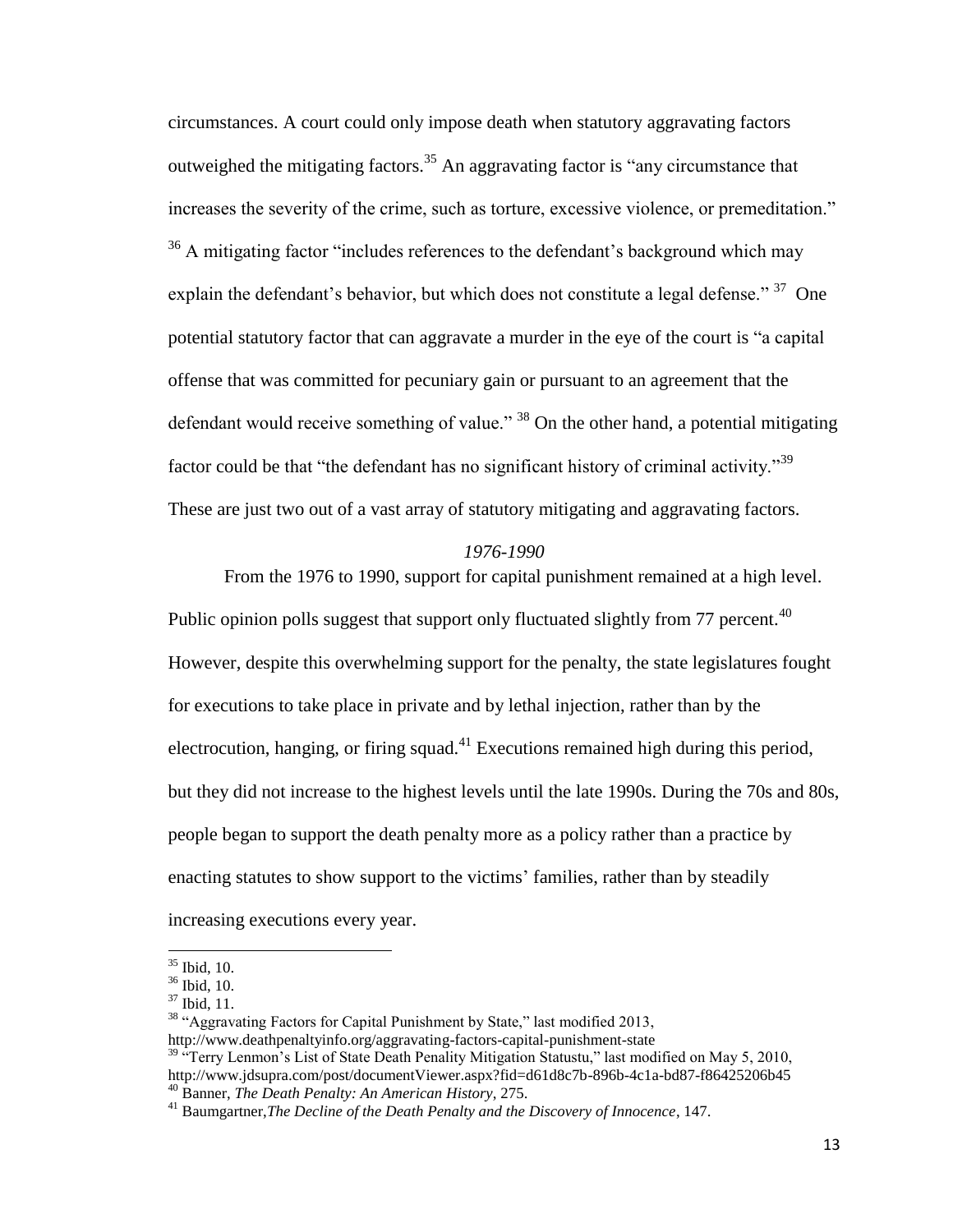When Ronald Reagan won the presidency in 1981, he made the expansion of victims' rights a federal initiative. He immediately created the National Crime Victims Week and the Task Force on Victims of Crime, which detailed 65 recommendations to protect victims. The Task Force also campaigned for an addition to the sixth amendment that would mandate that the Court had to treat victims as equal to the defendant at critical stages of judicial proceedings. Even though this change to the amendment would never pass, Congress created the Crime Victim Fund in 1984, a financial resource for both compensation and legal services.<sup>42</sup> State governments were very receptive to this movement as well, and the actions of state legislatures closely mirrored those of the federal legislature. In the 1980s, 14 states required victim impact statements during sentencing, and 32 states passed a statutory bill of rights for victims.<sup>43</sup>

Even though many states maintained the death penalty in order to show support for victims' families, states carried out fewer executions than prior to 1976. In fact, 43 states performed either less or an equal number of executions, as compared to before 1976. On the other hand, only five states increased the number of executions.<sup>44</sup> In other words, people supported the punishment mostly because they wanted to appear strict on crime during a period of high murder rates, and legislators saw the political benefits of making sure that public policy aligned with this sentiment.<sup>45</sup>

The Supreme Court also supported the death penalty as a policy rather than a practice by limiting the application of executions. In 1977, the Court ruled out executions

l

<sup>&</sup>lt;sup>42</sup> Jeanna M. Mastrocinque, "An Overview of the Victim's Rights Movement: Historical, Legislative, and Research Developments," *Sociology Compass* 4/2 (2010): 95-110.

<sup>&</sup>lt;sup>43</sup> Thomas K. Maher, "Worst of Times, and Best of Times: The Eighth Amendment Implication of Increased Procedural Reliability on Existing Death Sentences." *Elon Law Review* 1/95 (2010): 96. <sup>44</sup>Baumgartner, *The Decline of the Death Penalty and the Discovery of Innocence*, 146.

<sup>45</sup> Garland, *Peculiar Institution*, 245.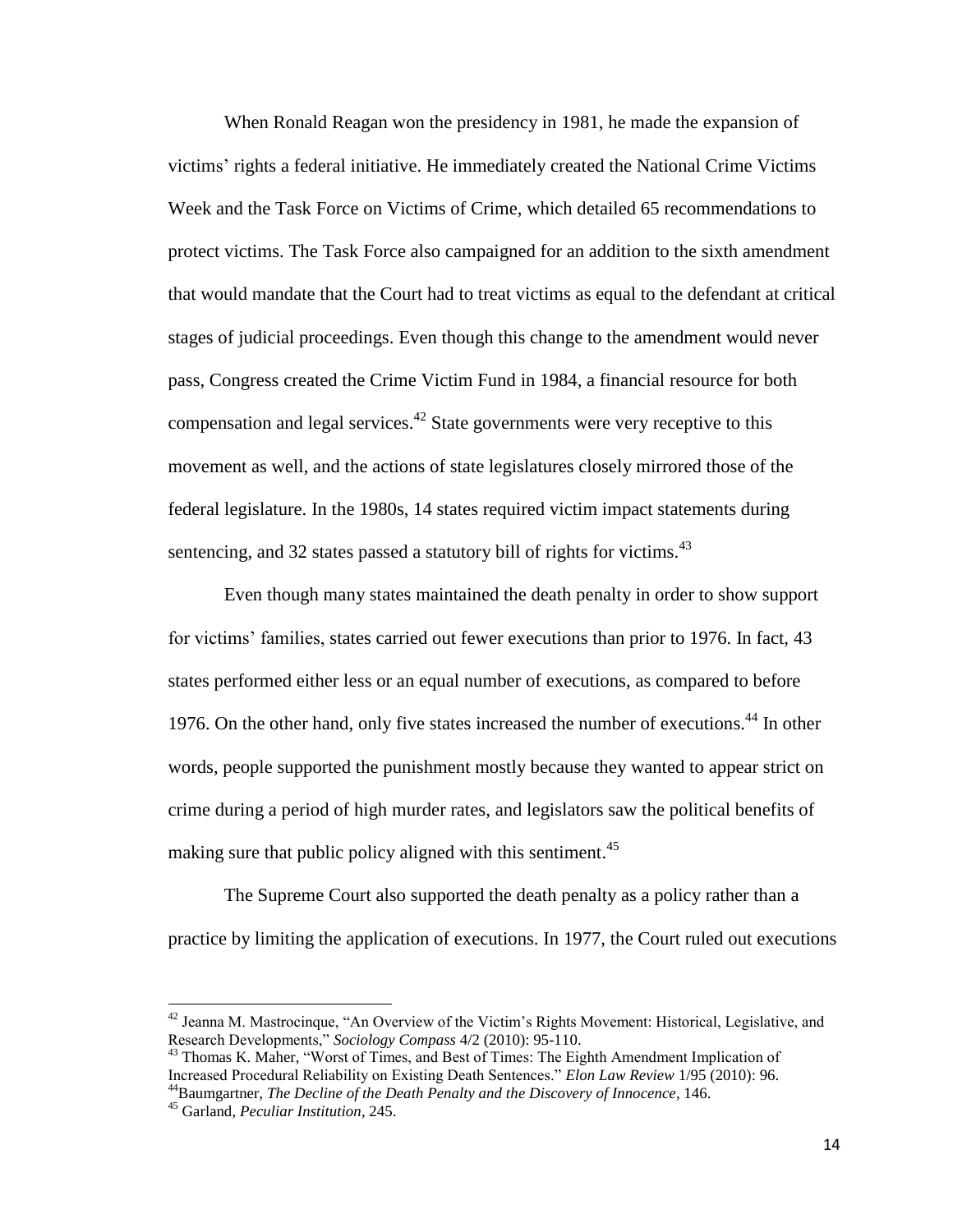for child rape in *Coker v. Georgia*. Likewise, in 1986, the Court prevented the execution of the insane in *Ford v. Wainwright*, and, in 1988, *Thomas v. Oklahoma* ruled out death sentences for minors. Yet, the Court was not always consistent in this practice. For example, in *Stanford v. Kentucky* (1989) and *Wilkins v. Missouri* (1989), the Court allowed the execution of defendants who were sixteen or seventeen at the time of their crimes. Similarly, *Penry v. Lynaugh* (1989) allowed governments to execute mentally retarded defendants without violating the Constitution.

### *1990-2011*

In the 1990s, public support for the death penalty remained high, as the United States conducted the highest number of executions ever during the modern era at 98 in 1999.<sup>46</sup> At this time, the public supported the death penalty more as a practice than a policy. Yet, public support drastically dropped between 1999 and 2002. In fact, by 2000, support for the death penalty fell to  $66\%$ , which was the lowest level since  $1981^{47}$ 

From the end of the 1990s to 2011, the change in public sentiment accounted for a decline of more than 100 death sentences per year.<sup>48</sup> The populace also became more willing to impose the punishment of Life Without Parole (LWOP) than the death penalty. In fact, in 1999, a Gallop Poll determined that only 56% of citizens supported the penalty over LWOP. Citizens began to see LWOP as a means of reducing "the friction between modern executions and civilized and humanitarian sensibilities."<sup>49</sup>

The Supreme Court also continued to limit the death penalty with this period. In *Ring v. Arizona* (2002), the Court ruled that a judge had to leave the determination of aggravating factors up to the jury. In addition, *Atkins v. Virginia* (2002) ruled out the

<sup>46</sup> Baumgartner, *The Decline of the Death Penalty and the Discovery of Innocence,* 24*.*

 $47$  Ibid,  $45$ .

 $48$  Ibid, 8.

<sup>49</sup> Garland, *Peculiar Institution*, 257.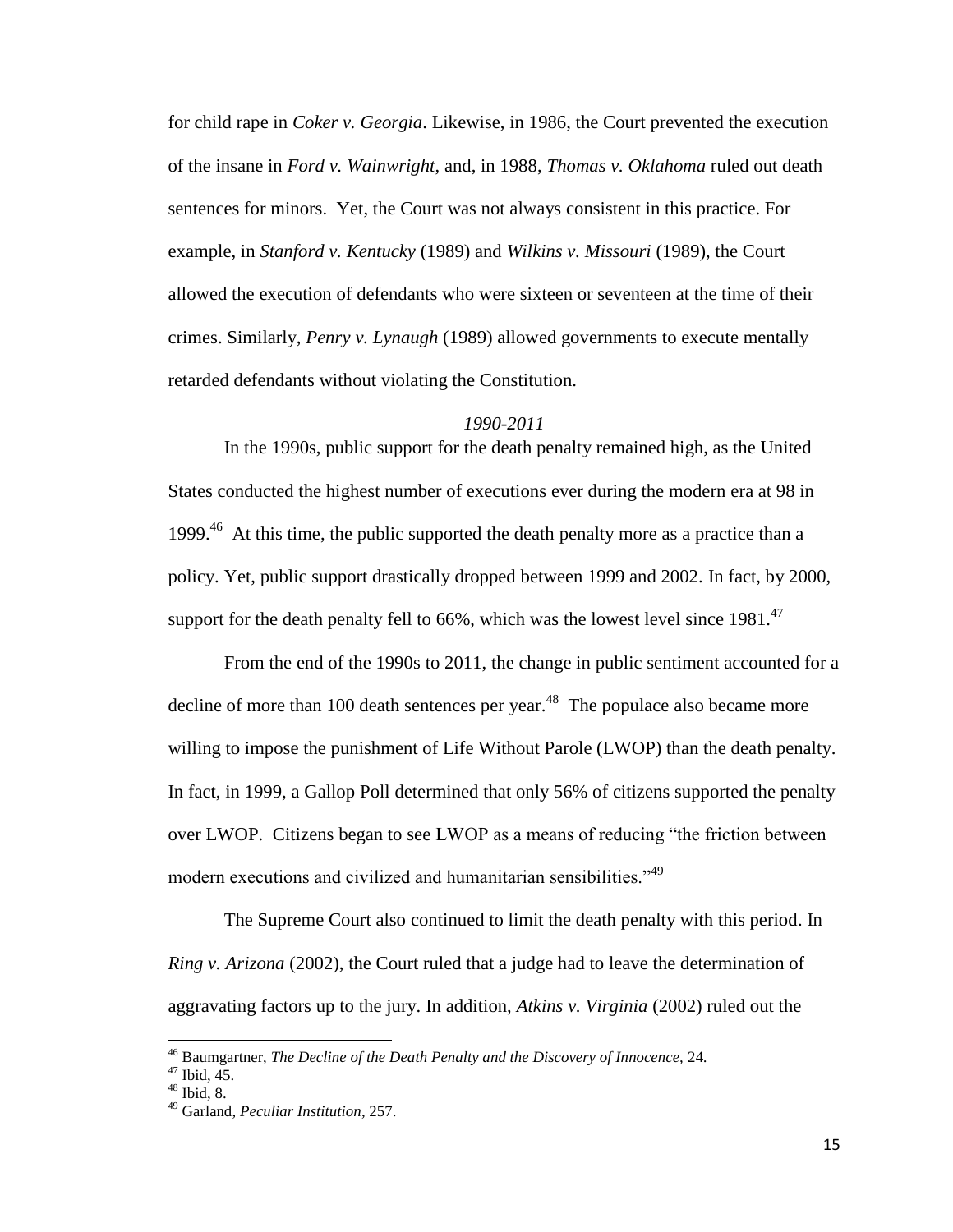execution of retarded defendants, and, in *Roper v. Arizona* (2005), the Court decided that the execution of minors was unconstitutional.

This continued decline in support for the death penalty resulted from a highly multifaceted debate. One aspect involved increased perception of innocence claims. Beginning in 1999, media outlets commonly reported on the execution of innocent people, resulting from unfair trials, inefficient defense counsel, and biased juries. At the same time that overall support reached a low in 2000, 91% of people believed that the innocent often received death.<sup>50</sup> The public was receptive to these media reports because the debate no longer revolved around arguments regarding constitutionality or morality. Instead, the presence of DNA evidence provided irrefutable and objective evidence of injustice. DNA was not the whole story, as Innocence Projects also brought attention to unfair trials and the mistreatment of defendants. The public felt inclined to support these Innocence Projects since the main actors were not self-serving defense attorneys, but rather independent scholars and students.<sup>51</sup>

Aside from concerns over uncertainty of executions, the media also focused upon the substantial costs of carrying out death sentences. When academic research became available to the public, media outlets began reporting that it "cost \$3.2 million for every electrocution versus \$600,000 for life imprisonment." Soon critics were arguing that if the states abolished the death penalty, then legislatures could devote more funds to lowering crime rates.<sup>52</sup>

Another reason for low popular support was the public's perception of international criticism. Corresponding directly with the sharp decrease in public support

<sup>50</sup> Banner *The Death Penalty: An American History*, 304.

<sup>51</sup> Baumgartner, *The Decline of the Death Penalty and the Discovery of Innocence,* 51.

<sup>&</sup>lt;sup>52</sup> Radelet, "The Changing Nature of the Death Penalty Debates," 50.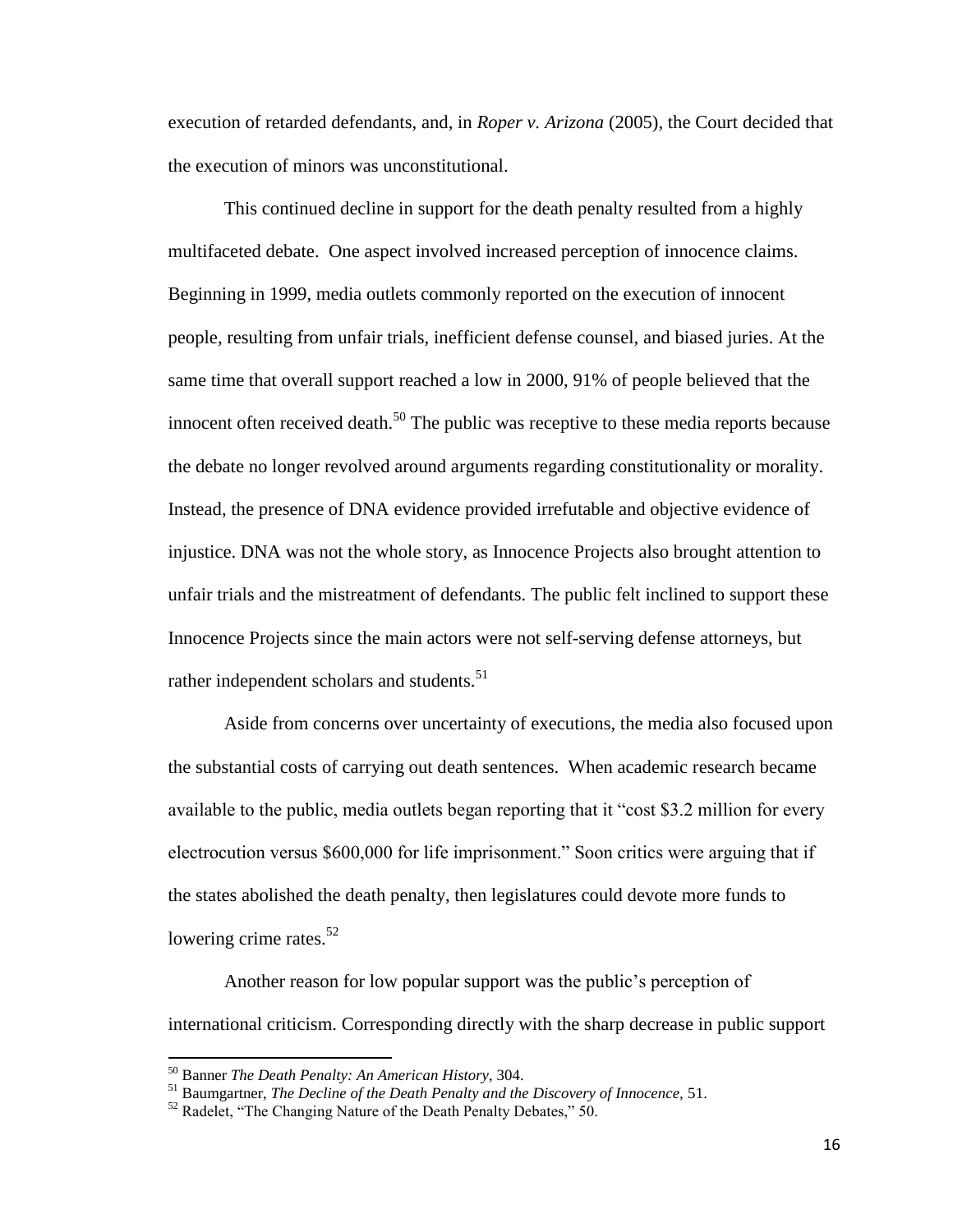between 1998 and 2002, there was a large international outcry against the death penalty. In fact, in 1998, South Africa banned the death penalty after conducting a review of it within America and rejecting the practice outright. Additionally, in January 1999, Pope John Paul II called for the end of the death penalty while visiting St. Louis MO., and, on April 1999, the United Nations created a Human Rights Commission Resolution supporting a worldwide moratorium on executions. $53$ 

Below, I will determine through a series of statistical tests that these changes in public support, media framing, judicial decisions, and the number of death sentences coincided with a change in legislation relating to the death penalty. I illustrate that, following the late 1990s, the percentage of proposed bills restricting the application death penalty outnumbered the percentage of bills expanding the application of death penalty. Prior to then, the percentage of expansions outnumbered the restrictions.

<sup>53</sup> Banner, *The Death Penalty: An American History*, 302.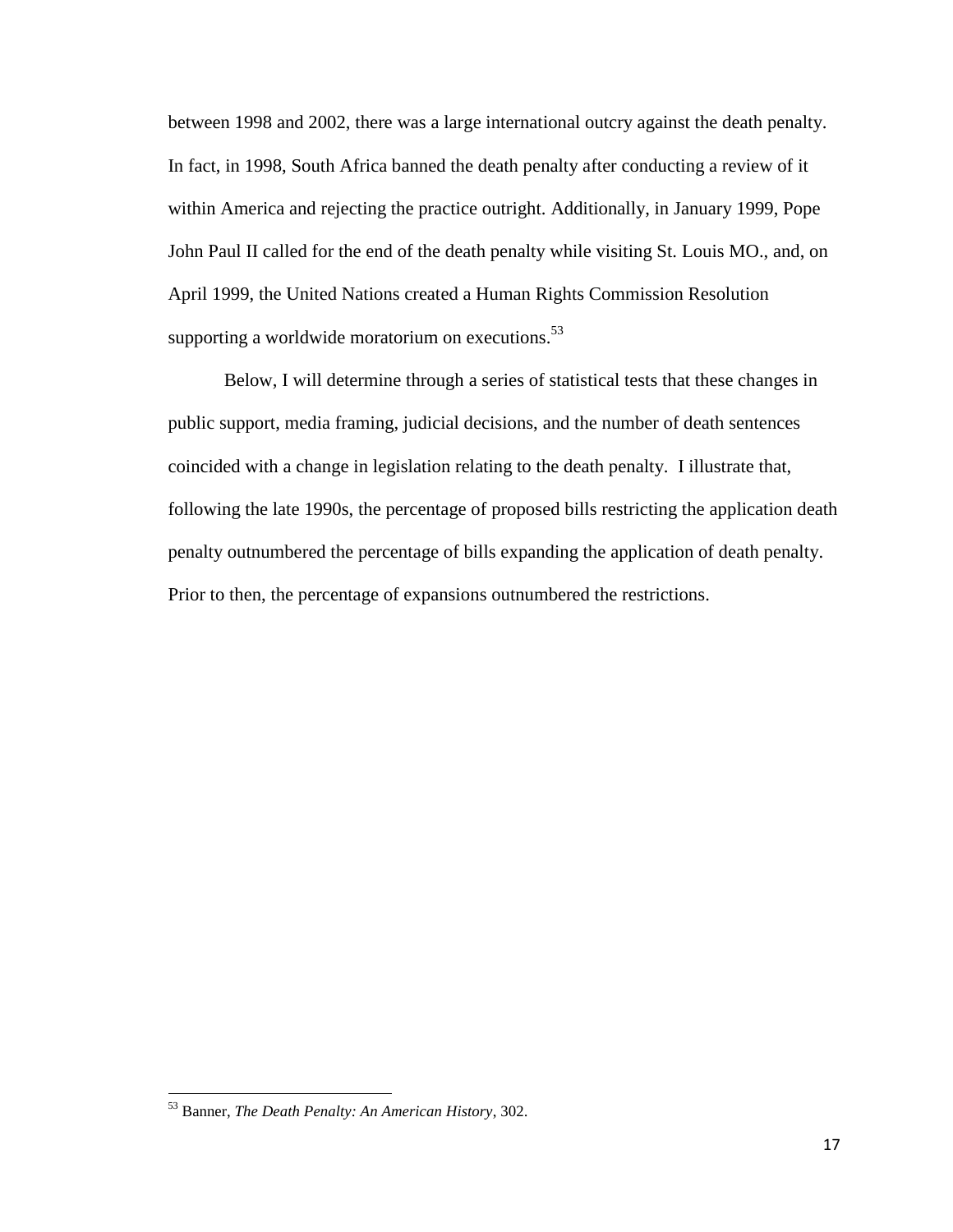## **Chapter 2**

The purpose of this study is to examine whether the recent change in national sentiment regarding the death penalty coincided with an increased amount of anti-death penalty legislation. I predict that as the years progressed from 1990 to 2011, there was an increase in the number of bills restricting the penalty and a decrease in the number of bills expanding the death penalty.

#### **Methodology**

This study analyzes 1223 state bills taken from LexisNexis State Capital, a searchable database on state legislation from all 50 states. I organized these bills by the information provided from LexisNexis State Capital on Synopsis, Year, and State.

 I initially coded these bills based on their intended purpose. This process left me with an expansive list of 103 different purposes, as many bills had multiple purposes. In order to categorize these bills by purpose, I used the information listed under Synopsis when searching for a bill in LexisNexis State Capital. This was a short abstract consisting of roughly 50 to 75 words describing the bill. I have listed a portion of these purposes below in Table 1. The column on the left lists the bill's intended purpose, and the column on the right provides an example of an abstract from LexisNexis State Capital.

| Purpose                                    | Abstract                                     |
|--------------------------------------------|----------------------------------------------|
|                                            |                                              |
| Abolishes the death penalty/ ends          | Abolishes the death penalty for Class I      |
| executions/ repeals previous acts and laws | felonies committed on or after 07/01/2002;   |
| regulating the death penalty               | mandates the punishment upon conviction      |
|                                            | as life imprisonment with the possibility of |
|                                            | parole; leaves the majority of death         |
|                                            | penalty-related statutes in fact for the     |
|                                            | prosecution or appeal of a death sentence    |
|                                            | occurring prior to the change in the law     |
| Expands aggravating circumstances for DP   | Relates to the punishment for murder;        |
| based upon defendant type/crime type       | includes as a separate statutory aggravating |

Table 1 Examples of state legislative bills coded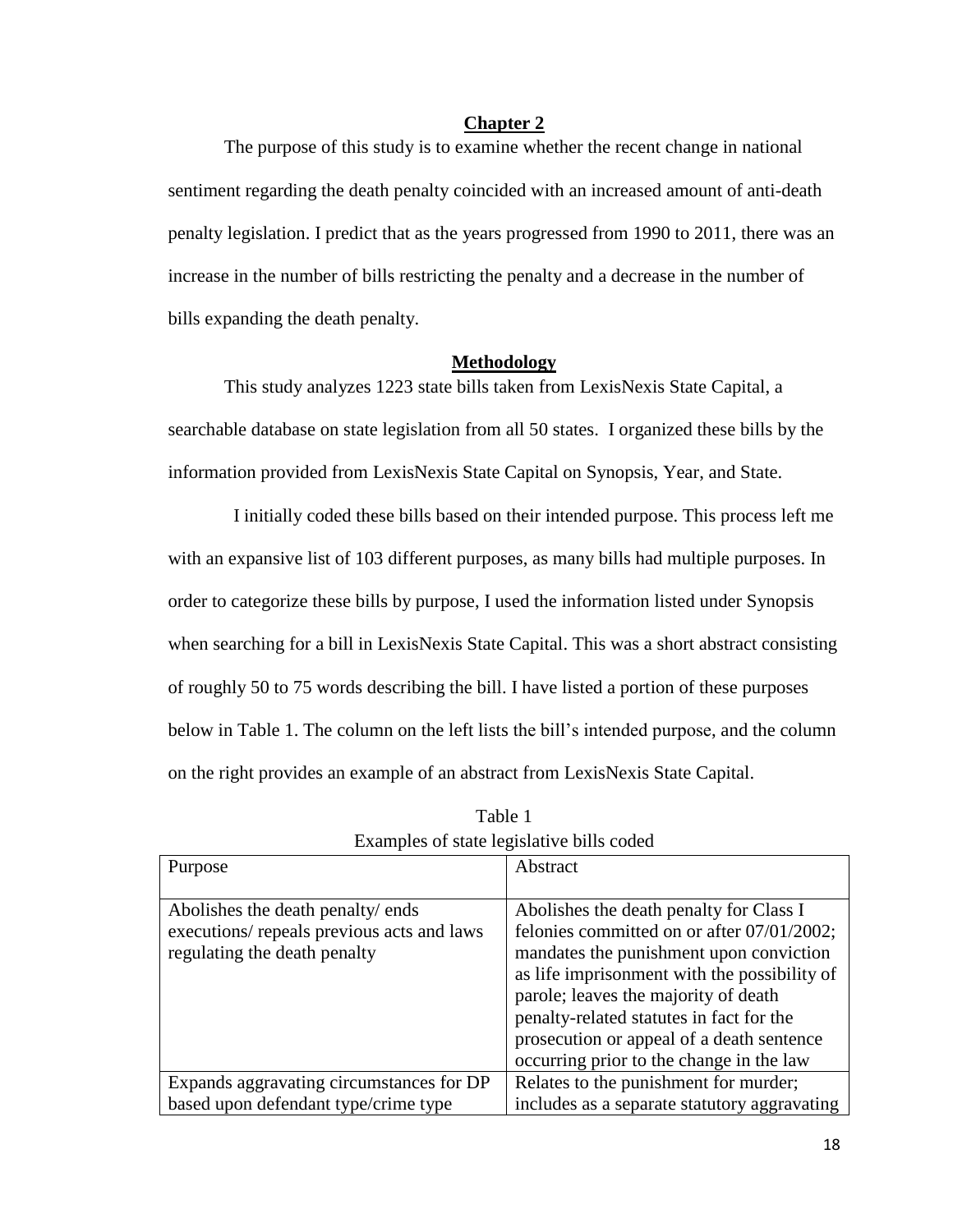|                                                       | circumstance which may be considered in                          |
|-------------------------------------------------------|------------------------------------------------------------------|
|                                                       | the determination of whether the death                           |
|                                                       | penalty may be imposed, a murder                                 |
|                                                       | committed while in the commission of                             |
|                                                       | stalking or aggravated stalking.                                 |
| Restricts death eligibility for first degree          | Prohibits the imposition of the death                            |
| murder based upon defendant type                      | penalty upon a mentally retarded                                 |
|                                                       | defendant. The bill makes it clear that the                      |
|                                                       | prohibition does not prevent a defendant                         |
|                                                       | from being charged with or tried for a                           |
|                                                       | capital offense, convicted of a Class 1                          |
|                                                       | felony or prevent the court from sentencing                      |
|                                                       | the defendant to imprisonment for life                           |
|                                                       | pursuant to 18.2-10                                              |
| Moratorium or Execution Stays for all                 | Provides a two-year moratorium on                                |
| <b>Capital Cases</b>                                  | executions of prisoners sentences to death.                      |
|                                                       | All other matters of law relating to the                         |
|                                                       | death penalty, such as bringing and trying                       |
|                                                       |                                                                  |
|                                                       | capital charges, sentencing proceedings,                         |
|                                                       | appeals and habeas review are not affected                       |
|                                                       | by the bill                                                      |
| Requires notice by prosecutor of intention            | Amends the Code of Criminal Procedure                            |
| to seek the death penalty                             | of 1963. Provides that the State's attorney                      |
|                                                       | or attorney general must file a notice of                        |
| Creates uniform minimal procedures to                 | intention to seek or decline the death                           |
| ensure fundamental fairness during pretrial           | penalty within 120 days after arraignment,                       |
| preparation                                           | unless the court for good cause shown                            |
|                                                       | otherwise directs. Creates the State Death                       |
|                                                       | Penalty Review Committee to develop                              |
|                                                       | standards to assist State's Attorneys in the                     |
|                                                       | exercise of discretion in seeking the death                      |
|                                                       | penalty on a first degree murder charge                          |
| Mandatory LWOP for certain types of                   | Relates to youthful offenders convicted of                       |
| defendants/minors/ mentally retarded                  | capital offenses to eliminate the death                          |
|                                                       | penalty and replace it with life without                         |
|                                                       |                                                                  |
|                                                       |                                                                  |
| Limits death eligibility based upon<br>defendant type | parole or life without parole for a specified<br>number of years |

After I assigned purposes to each bill, I then clustered these bills based on commonality between the purposes. The bills that I placed together all shared one characteristic, which I called a dimension. I allowed bills that had more than one purpose to fit into more than one dimension. In Table 2, the left column describes each dimension,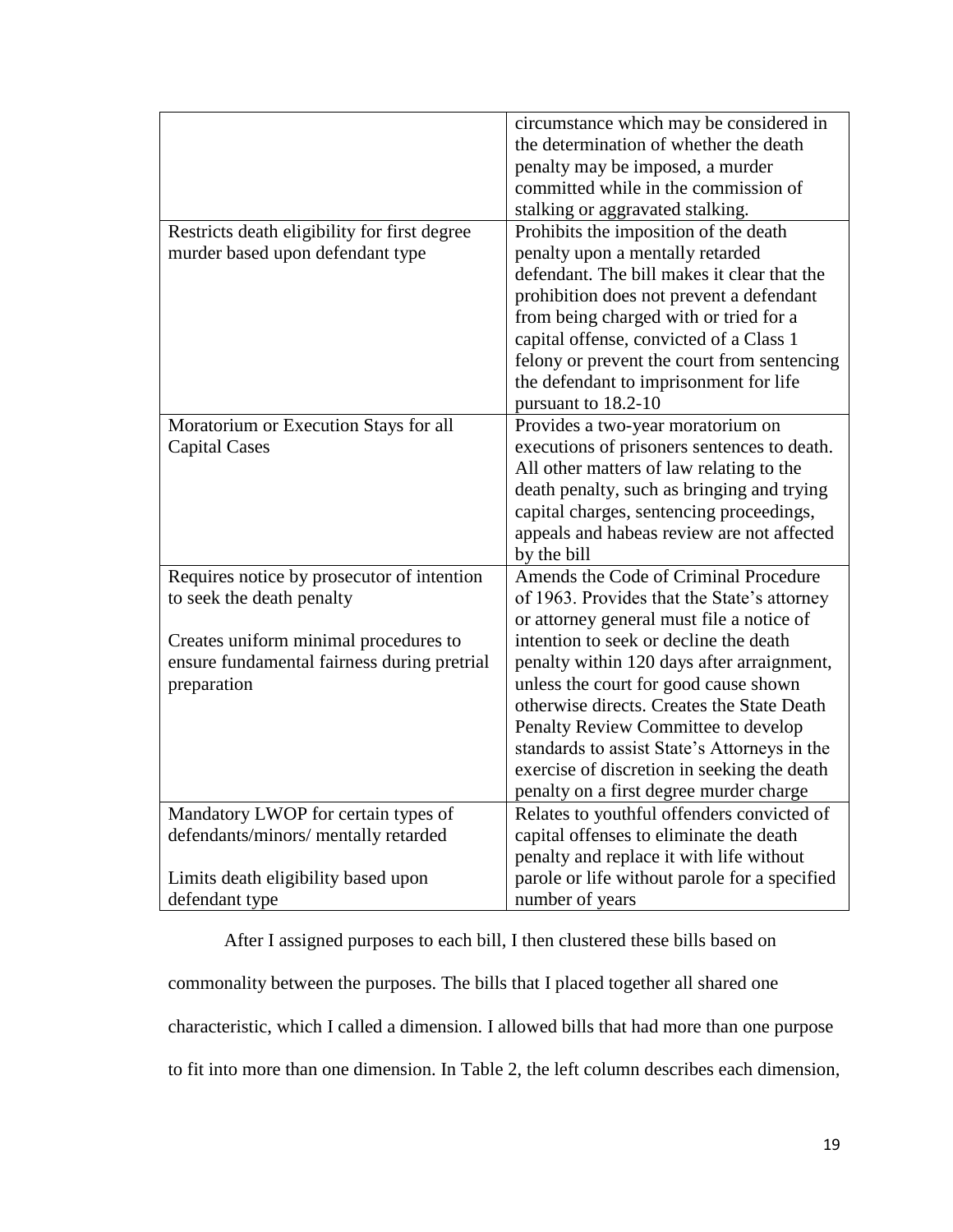particularly which characteristics belong within in each dimension, and the right column

lists all the purposes that fit into each dimension.

| Ovject of Legislation                                                                                                                                                        |          |                                                                                                                                                                                                                                             |
|------------------------------------------------------------------------------------------------------------------------------------------------------------------------------|----------|---------------------------------------------------------------------------------------------------------------------------------------------------------------------------------------------------------------------------------------------|
| Dimension                                                                                                                                                                    | Purposes |                                                                                                                                                                                                                                             |
| <b>Creates DP-</b> These bills legalize the<br>death penalty or beg for its legalization<br>through either popular referendum or<br>federal constitutional amendment         |          | A) Creates/ Legalizes/Reinstates/ Codifies/<br>Preserves Capital Punishment for First-Degree<br>Murder<br>B) Creates Capital Punishment for only one type of<br>first degree murder<br>C) Creates Constitutional Amendment supporting<br>DP |
|                                                                                                                                                                              |          | D) Referendum, creating DP                                                                                                                                                                                                                  |
| Abolish DP- These bills abolish the<br>state death penalty statute or beg for its<br>abolishment through either popular<br>referendum or federal constitutional<br>amendment |          | A) Referendum, disposing of DP<br>B) Expresses intent to dispose of DP<br>C) Abolishes the death penalty<br>D) LWOP replaces DP for all Capital Cases<br>E) Changes DP Sentences to LWOP                                                    |
| <b>Pro: Mitigating or Aggravating</b>                                                                                                                                        |          | A) Expands aggravating circumstances based upon                                                                                                                                                                                             |
| <b>Circumstances</b> -These bills either<br>expand aggravating factors or limit<br>mitigating factors                                                                        |          | victim type<br>B) Expands aggravating circumstances for DP<br>based upon defendant type/crime type<br>C) Limits Mitigating Factors                                                                                                          |
| <b>Anti: Mitigating or Aggravating</b>                                                                                                                                       |          | A) Mental Health used as Mitigation                                                                                                                                                                                                         |
| <b>Circumstances</b> -These bills either                                                                                                                                     |          | B) Expands Mitigating Factors or Reduces                                                                                                                                                                                                    |
| expand mitigating factors or limit<br>aggravating factors                                                                                                                    |          | <b>Aggravating Factors</b>                                                                                                                                                                                                                  |
| <b>Pro: Death Eligibility-</b> These bills                                                                                                                                   |          | A) Expands Death eligibility for murder type/                                                                                                                                                                                               |
| expand death eligibility based upon                                                                                                                                          |          | defendant type                                                                                                                                                                                                                              |
| either defendant, crime, or victim type                                                                                                                                      |          | B) Enhanced Penalties for Felonies                                                                                                                                                                                                          |
|                                                                                                                                                                              |          | C) DP for crimes other than capital murder                                                                                                                                                                                                  |
|                                                                                                                                                                              |          | D) Death penalty mandatory for case type                                                                                                                                                                                                    |
|                                                                                                                                                                              |          | E) DP Possible for Minors                                                                                                                                                                                                                   |
|                                                                                                                                                                              |          | F) Limits death eligibility for crimes other than first<br>degree murder                                                                                                                                                                    |
| <b>Anti: Death Eligibility-</b> These bills                                                                                                                                  |          | A) Limits death eligibility based on defendant type                                                                                                                                                                                         |
| limit death eligibility based upon either                                                                                                                                    |          | B) DP Not Possible for Minors                                                                                                                                                                                                               |
| defendant, crime, or victim type                                                                                                                                             |          | C) Mentally Retarded Defendants Excluded from                                                                                                                                                                                               |
|                                                                                                                                                                              |          | DP, Moratorium/Execution Stays for All Capital                                                                                                                                                                                              |
|                                                                                                                                                                              |          | Cases                                                                                                                                                                                                                                       |
|                                                                                                                                                                              |          | D) Eliminates Triggerman Rule                                                                                                                                                                                                               |
| <b>Pro: Trial or Pre-Trial Regulation-</b>                                                                                                                                   |          | A) Increases or places burden of proof on defendant                                                                                                                                                                                         |
| These bills introduce regulations in                                                                                                                                         |          | B) Increases the rights or discretion of the                                                                                                                                                                                                |

| Table 2               |
|-----------------------|
| Object of Legislation |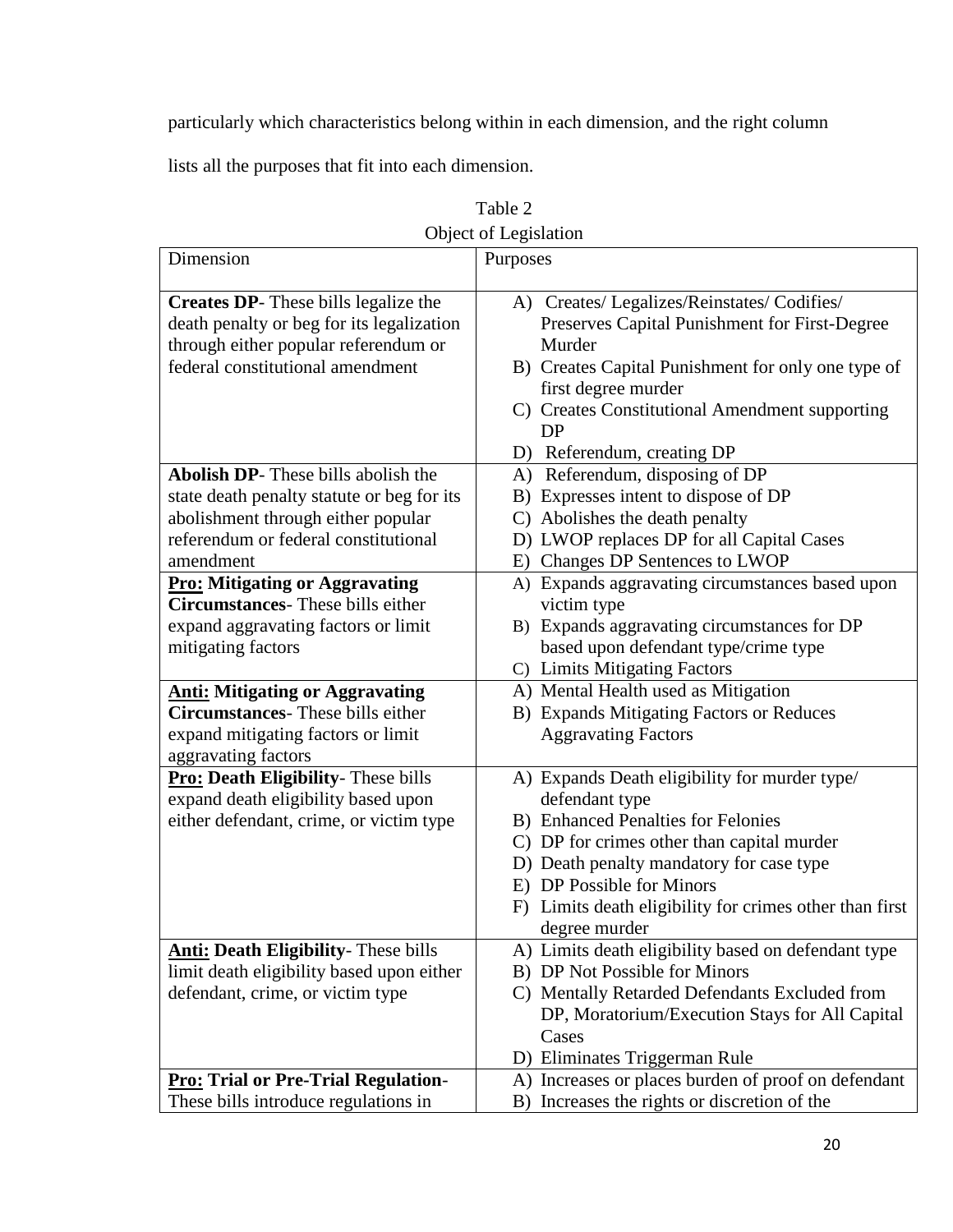| death penalty trials or pre-trial            | prosecution in a capital trial or appeal           |
|----------------------------------------------|----------------------------------------------------|
| preparation requirements that create an      | C) Notice not required                             |
| environment more conducive to                | D) Grant Reprieve                                  |
| applying the death penalty by reducing       | E) Less Jurors needed for Verdict                  |
| the rights of the defendant or increasing    | F) Quickens Timeliness of Trial/Appeal             |
| the discretion of the prosecutor             | G) Prior Criminal History Can be considered for    |
|                                              | Sentencing/Bail                                    |
| <b>Anti:-Trial or Pre-Trial Regulation-</b>  | A) Reduces the discretion, rights, and further     |
| These bills introduce regulations in         | regulates the prosecution in a capital trial       |
| death penalty trials or pre-trial            | B) Review Committee to review prosecutions for     |
| preparation requirements that create an      | aggravated murder cases                            |
| environment less conducive to applying       | C) Notice by prosecutor of intention to seek DP to |
| the death penalty by increasing the          | defense attorney                                   |
| rights of the defendant or decreasing        | D) Uniform minimal procedures to ensure            |
| the discretion of the prosecutor             | fundamental fairness Sets up sentencing process    |
|                                              | E) Indictment Time Extension                       |
|                                              | F) Allows to File a Motion for Removal of the Case |
|                                              | G) Special Venire/Venire Limited to DP Cases       |
| <b>Pro: Appeal Regulation-</b> These bills   | A) Limits the Appeal Process/                      |
| introduce regulations in death penalty       | B) Eliminate/Limit Record Keeping                  |
| appeals that create an environment           | C) Quickens Timeliness of Trial/Appeal             |
| more conducive to applying the death         | D) Elimination of Sentence Reductions for          |
| penalty by restricting the defendant's       | <b>Aggravated Murder</b>                           |
| access to an appeal, limiting record         | E) Preserve Authority of State courts to exercise  |
| keeping regulations, or eliminating          | independent judgment in post conviction from       |
| sentence reductions                          | federal government                                 |
|                                              | F) Governor cannot grant clemency                  |
|                                              |                                                    |
|                                              |                                                    |
| <b>Anti: Appeal Regulations-</b> These bills | A) Creates Appeal Process                          |
| introduce regulations in death penalty       | B) Automatic Appeal/Automatic Stay provisions      |
| appeals that create an environment less      | C) Improves Record Keeping Regulations,            |
| conducive to applying the death penalty      | D) SC Ruling Regulations                           |
| by increasing the defendant's access to      | E) Regulation regarding Supreme Court Jurisdiction |
| an appeal, creating a new appeals            |                                                    |
| office, or improving record keeping          |                                                    |
| regulations.                                 |                                                    |
|                                              |                                                    |
|                                              |                                                    |
| <b>Pro: Execution and Death Row</b>          | A) Concerns public perception of executions        |
| <b>Regulation-</b> These bills introduce     | B) Quickens the timeliness of execution            |
| execution regulations that reflect           | C) Visitation Limitations for DP                   |
| increasing support for the death penalty     | D) Determines execution oversight                  |
| in the legislature by reducing the           | E) Lethal Injection Mandatory                      |
| quality of life for defendants awaiting      |                                                    |
| executions, increase public perception       |                                                    |
| of quicken the timeliness of an              |                                                    |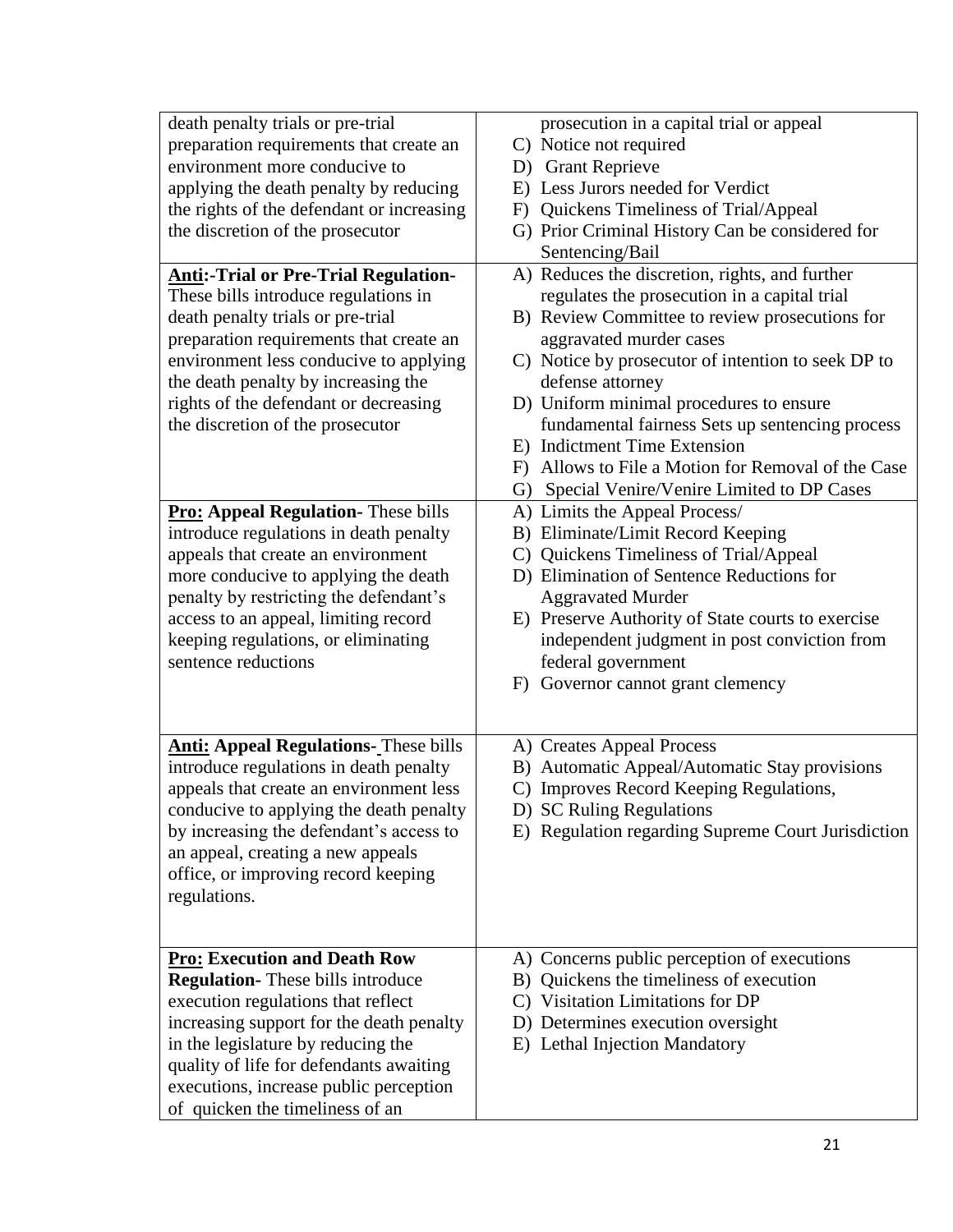| execution, or expanding form of             |                                                      |
|---------------------------------------------|------------------------------------------------------|
| execution                                   |                                                      |
| <b>Anti: Execution and Death Row</b>        | A) Decreases timeliness of execution                 |
| <b>Regulation-</b> These bills introduce    | B) Electrocution Available                           |
| execution regulations that reflect          |                                                      |
| decreasing support for the death penalty    |                                                      |
| in the legislature by decreasing the        |                                                      |
| timeliness of execution or mandate a        |                                                      |
| certain form of execution                   |                                                      |
| <b>Pro: Witness and Evidence</b>            | A) Victim Impact Statements allowed                  |
| <b>Regulation - These bills allow</b>       | B) Requires that victims will be treated equally     |
| witnesses and evidence that solely          | regardless of the position on DP                     |
| benefit the prosecution, particularly       |                                                      |
| victim impact statements                    |                                                      |
| <b>Anti: Witness and Evidence</b>           | A) Bar imposition of testimony of in custody         |
| <b>Regulation-</b> These bills expand the   | informant or single eyewitness if there is no        |
| type of witnesses or evidence that the      | other corrobation                                    |
| defense can show a jury in trial            | B) Allows for admissible evidence                    |
|                                             | C) Allows DNA Testing                                |
|                                             | D) Allows statistical evidence                       |
|                                             | E) Investigators provided to defense                 |
| <b>Pro: Judge or Jury Regulation-</b> These | A) Gives judge more power or discretion in           |
| bills increase the discretion of the jury   | deciding verdicts                                    |
| to decide guilt and penalty in a death      | B) Less jurors needed for verdict                    |
| penalty trial                               |                                                      |
| <b>Anti: Judge or Jury Regulation-</b>      | A) Removes judge power or discretion in death        |
| These bills decrease the discretion of      | cases                                                |
| the jury or increase the power of the       | B) Increase jury control                             |
| judge to decide the guilt and penalty in    | C) Unanimous jury required for DP                    |
| a death penalty trial                       | D) Required judge instruction of jury                |
|                                             | E) Prohibits jury contact following trial            |
|                                             | F) Prevents a certain judge from hearing DP Cases    |
|                                             | G) Prevents DP if jury deadlock                      |
| <b>Creates Moratorium</b>                   | A) Creates a moratorium for all capital clients      |
|                                             | B) Creates a moratorium only for certain type of     |
|                                             | capital clients                                      |
| <b>Creates a Study or Commission</b>        | A) Creates commission to improve defense counsel     |
|                                             | for capital cases                                    |
|                                             | B) Creates commission to evaluate equity of capital  |
|                                             | punishment                                           |
| <b>Other</b>                                | A) Honors for individual DP cases                    |
|                                             | B) Provisions to avoid racial or demographic bias in |
|                                             | capital cases                                        |
|                                             | C) Creates death penalty objectors registry          |
|                                             | D) Leaves DP sentencing proceedings unaffected by    |
|                                             | moratorium on executions                             |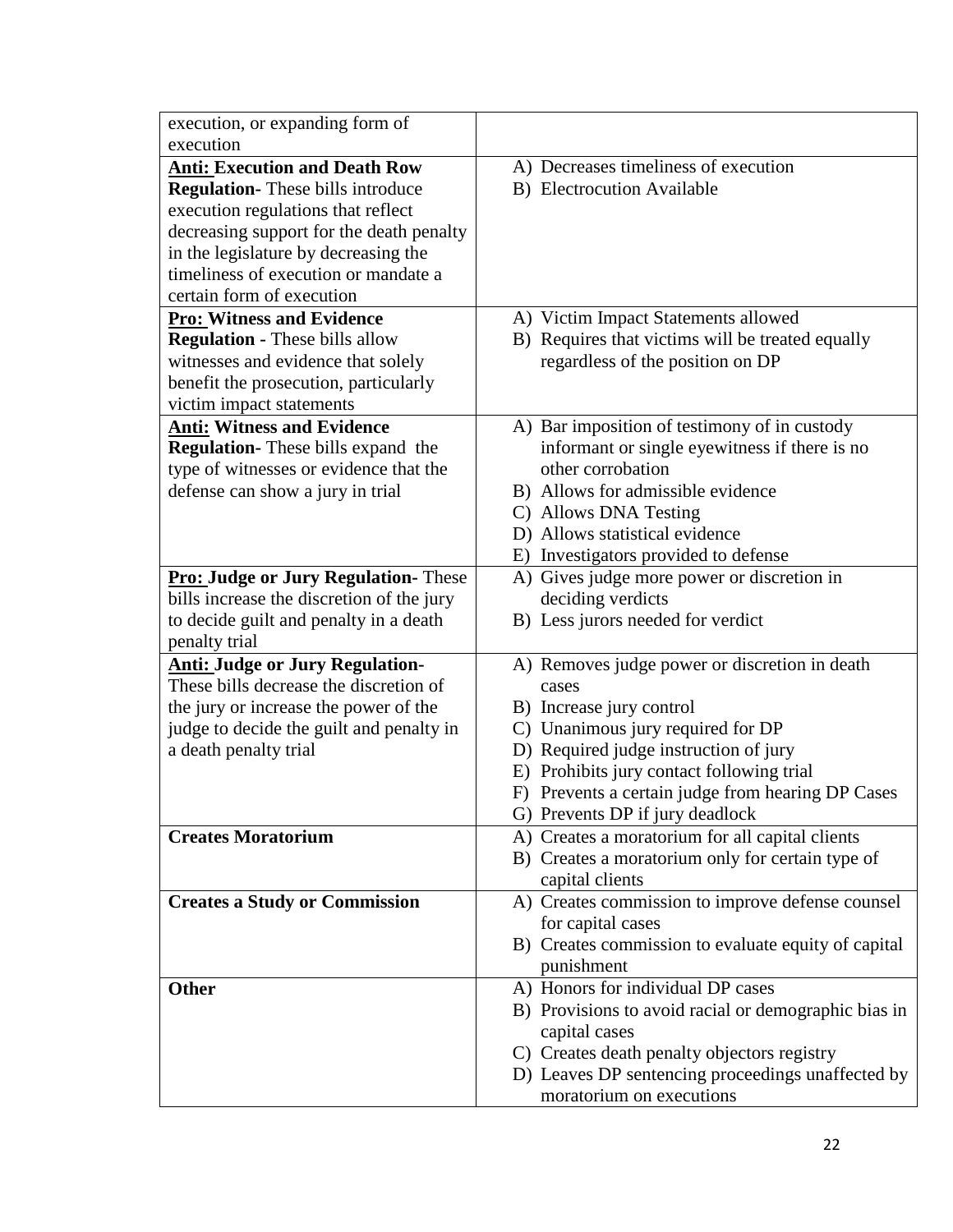|                     | E) Cannot be coded                                |
|---------------------|---------------------------------------------------|
|                     |                                                   |
| <b>Creates LWOP</b> | A) Allows LWOP for crimes other than first-degree |
|                     | murder                                            |
|                     | B) LWOP replaces DP for all capital cases         |
|                     | C) Creates LWOP                                   |
|                     | D) LWOP possible for minors                       |
|                     | E) Creates LWOP and DP dichotomy                  |

I then grouped the dimensions together based on whether they expanded or restricted the death penalty. In general, a restriction is a bill that made it harder for defendants to receive a death sentence or an execution, while an expansion is a bill that made it easier for a defendant to receive death sentences or executions. I also intended for many of these dimensions to have a partner dimension. These dimensions had similar characteristics in common, but one restricted the death penalty, while the other expanded it. One example is Pro: Mitigating or Aggravating Circumstance and Anti: Mitigating or Aggravating Circumstance. The former dimension includes bills that either limited mitigating factors or expanded aggravating factors, while the latter dimension includes bills that expanded mitigating factors or limited aggravating factors.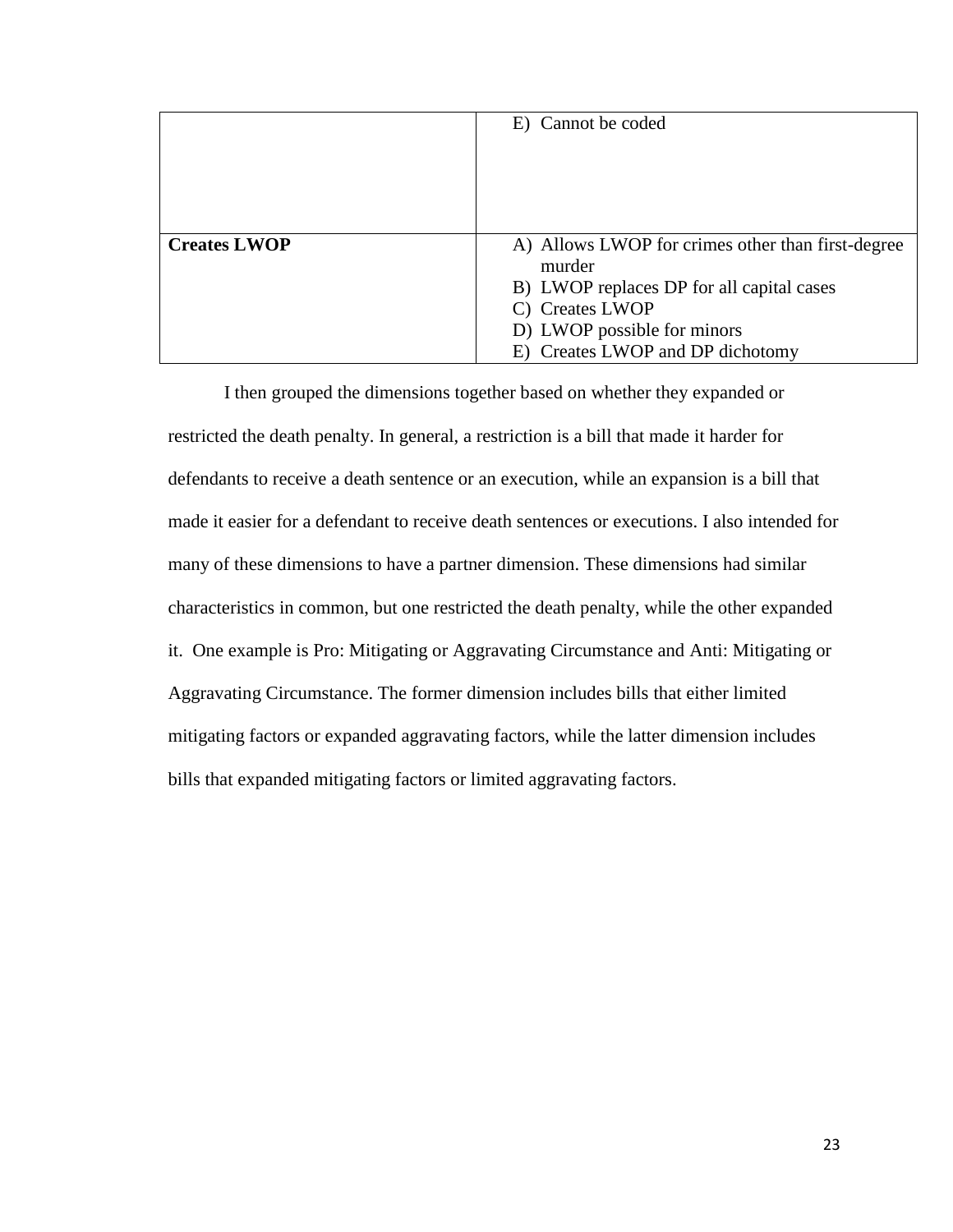In the Table 3, I have listed the dimensions based on whether they restrict or

expand. The left column shows expansions and the right column illustrates restrictions.

One can see how partner dimensions split between expansions and restrictions.

| Expansions                               | Restrictions                          |
|------------------------------------------|---------------------------------------|
| 1) Creates DP                            | Abolishes DP<br>$\mathbf{D}$          |
| 2) Pro: Mitigating or Aggravating        | Anti: Mitigating or Aggravating<br>2) |
| Circumstances                            | Circumstances                         |
| 3) Pro: Death Eligibility                | 3) Anti: Death Eligibility            |
| Pro: Trial or Pre-Trial Regulation<br>4) | Anti: Trial or Pre-Trial              |
| 5) Pro: Appeal Regulation                | Regulation                            |
| 6) Pro: Witness or Evidence              | 5) Anti: Appeal Regulation            |
| Regulation                               | Anti: Witness or Evidence<br>6)       |
| 7) Pro: Judge or Jury Regulation         | Regulation                            |
| Other<br>8)                              | Anti: Judge or Jury Regulation<br>7)  |
| 9) Creates LWOP                          | 8) Creates Moratorium                 |
|                                          | 9) Creates a Study or Commission      |
|                                          | 10) Other                             |
|                                          | 11) Creates LWOP                      |

Table 3 Expansions and Restrictions to the Death Penalty

Creating partner-dimensions not only allowed me to compare between

dimensions, but I could see exactly how the legislature went about proposing to expand or restrict the application of the death penalty. In other words, I could see whether legislatures would be more likely to propose restrictions or expansions involving mitigating and aggravating circumstances in a certain year, rather than solely measuring the total number of bills that did both things.

Once I had placed all the bills into their respective dimensions and grouped these dimensions based on whether they expanded or restricted the death penalty, I calculated the total number of bills that fit into each dimension for each year between 1990 and 2011, inclusively. This also allowed me to calculate the total number of bills that were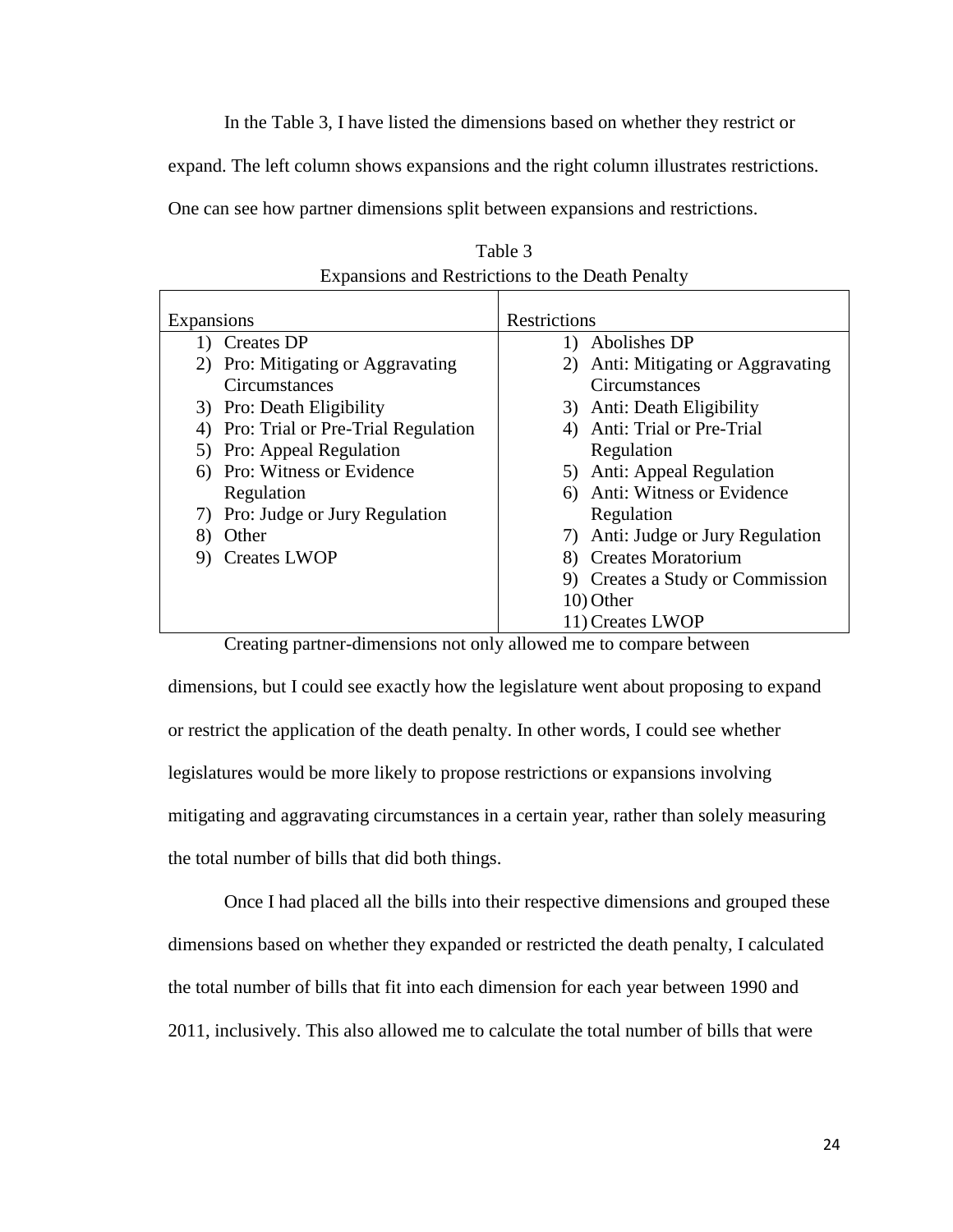either expansions or restrictions. I then could draw time-series graphs for the number of bills in each dimension as well as compare between expansions and restrictions.

The next section in this paper includes my analysis. It will focus on showing an alternation in the number of death penalty restrictions and expansions since 1999. In other words, I will illustrate that the number of restrictions surpasses the number of expansions, but there has been resurgence in the number of expansions since 2010.

#### **Analysis**

From my extensive analysis of legislative bills relating to the death penalty from 1990 to 2011, I determine that the change in national sentiment, beginning in the late 1990s, not only corresponded with a sharp decrease in death sentences but also an increase in the number of restrictions and a decrease in the number of expansions. Prior to 1999, the total number of expansions surpassed the total number of restrictions, but, in this year, the restrictions began to surpass the total number of expansions.

This trend remained consistent across partner-dimensions. For instance, the number of anti-trial regulations surpassed the number of pro-trial regulations following 1999. Interestingly, I also notice that toward the end of the second decade, the number of restrictions and expansions got closer together. More specially, the number of expansions per year began to more sharply than the number of expansions has done.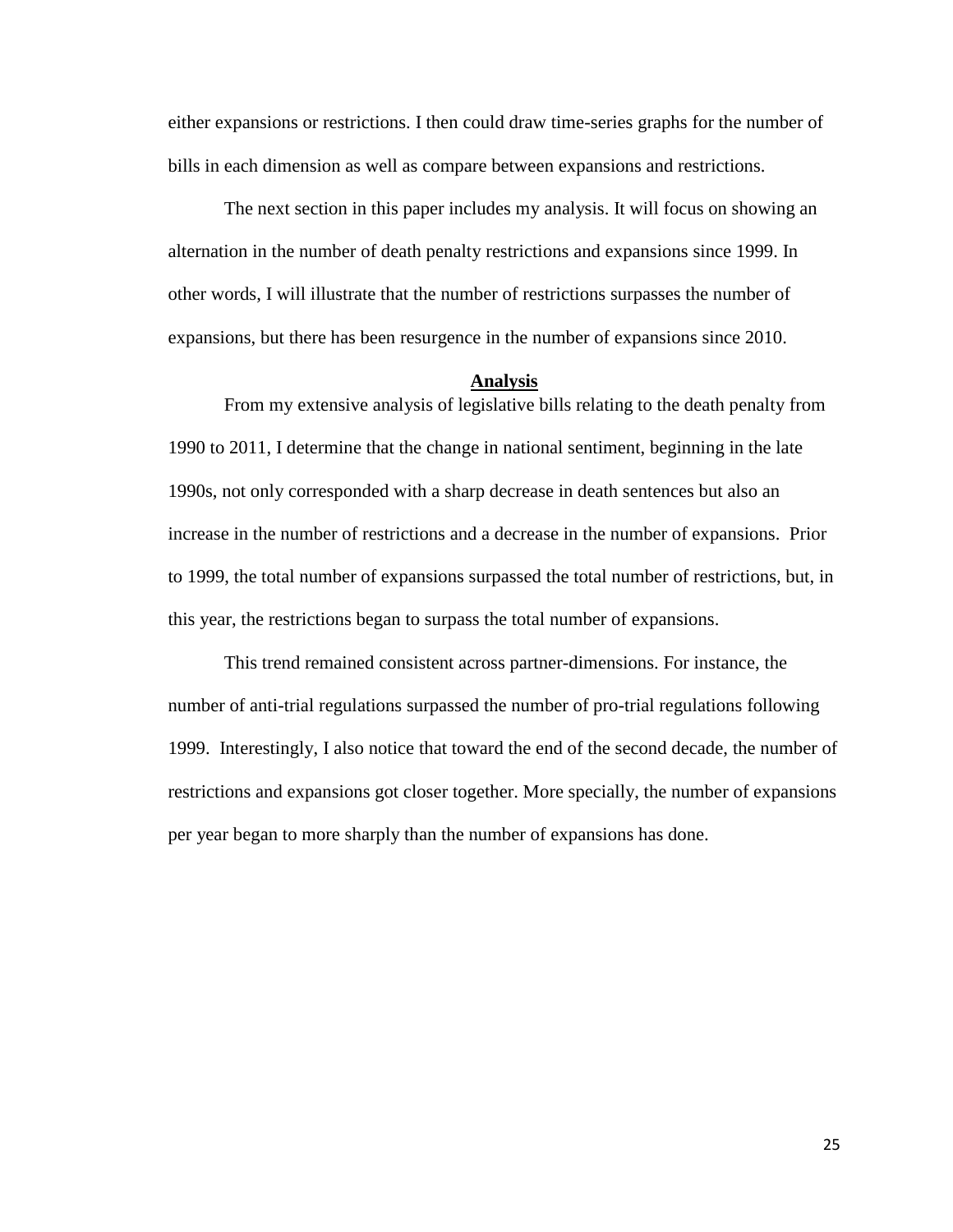### *Total Bills*

I begin my analysis by constructing a figure that displays the total number of bills per year and the total number of restrictions and expansions per year. Figure 1 displays the total number of death penalty bills, total number of expansions, and the total number of restrictions per year from 1990 to 2011 in all 50 states. To reiterate the point, expansions made it easier for defendants to receive a death sentence or execution, while restrictions made it harder for defendants to receive a death sentence or execution.





Figure 1 displays that, starting roughly in 1999, the number of expansions decreased, while the number of restrictions increased. In other words, the relationship between expansions and restrictions flipped. From 1990 to 1998, the number of expansions was either greater than restrictions or the number of both partner dimensions was equal. However, since 1999, there have been more restrictions than expansions.

I also discovered that that the total number of bills increased over the decades. The total number of bills for 1990-1998 increased from 538 to 685 for 1999-2011. The mean number of bills introduced per year was 49 for 1990-1998, while the mean was 62 for 1999-2011. Thus in the later decade, legislatures introduced more bills relating to the death penalty and, on average, introduced more bills per year. This suggests that when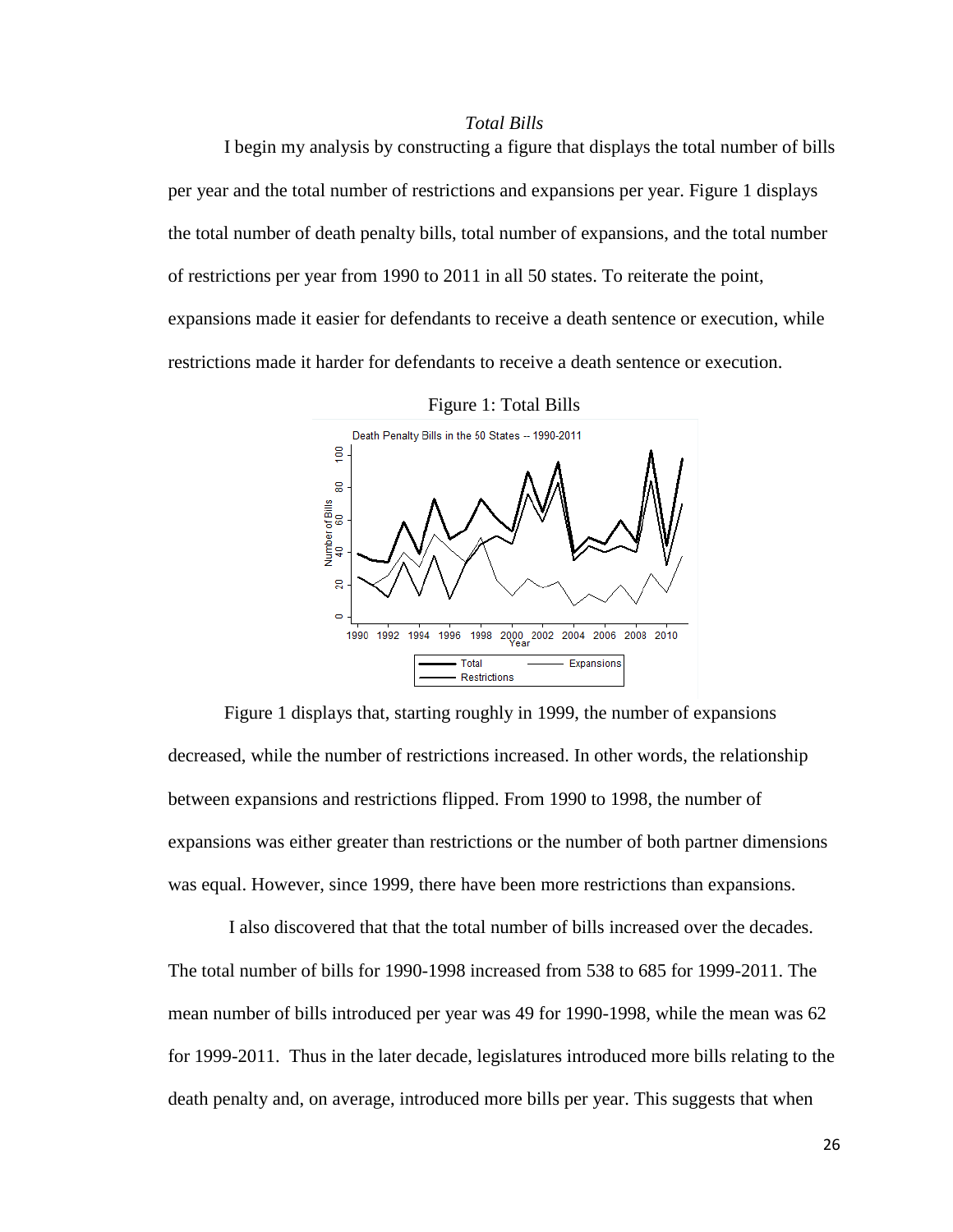working to restrict the death penalty, the legislatures paid more attention to the penalty than in the previous decade.

In addition, even with the increase in the total number of bills, the mean difference between restrictions and expansions was greater in this later decade than in the previous decade. The mean difference for 1990-1998 was 9.8, while the mean difference for 1999-2011 was 33.2. Therefore, there was not only an increase in action regarding the penalty since 1999, but there was a greater effort to restrict the penalty since 1999 than expand the penalty prior to 1999.

Lastly, since 1999, the number of restrictions and expansions was the closest in 2010 and 2011, as the number of expansions and restrictions began to equalize. This suggests that either the legislative debates ignored public opinion, the public opinion changed in the pro-death penalty direction, the framing legislature debate changed, or the legislature tried to abandon the death penalty altogether rather than restrict its application through bills. In a later section, I hypothesize that the reason for this decrease in restrictions and increase in expansions, was that the framing of the debate changed.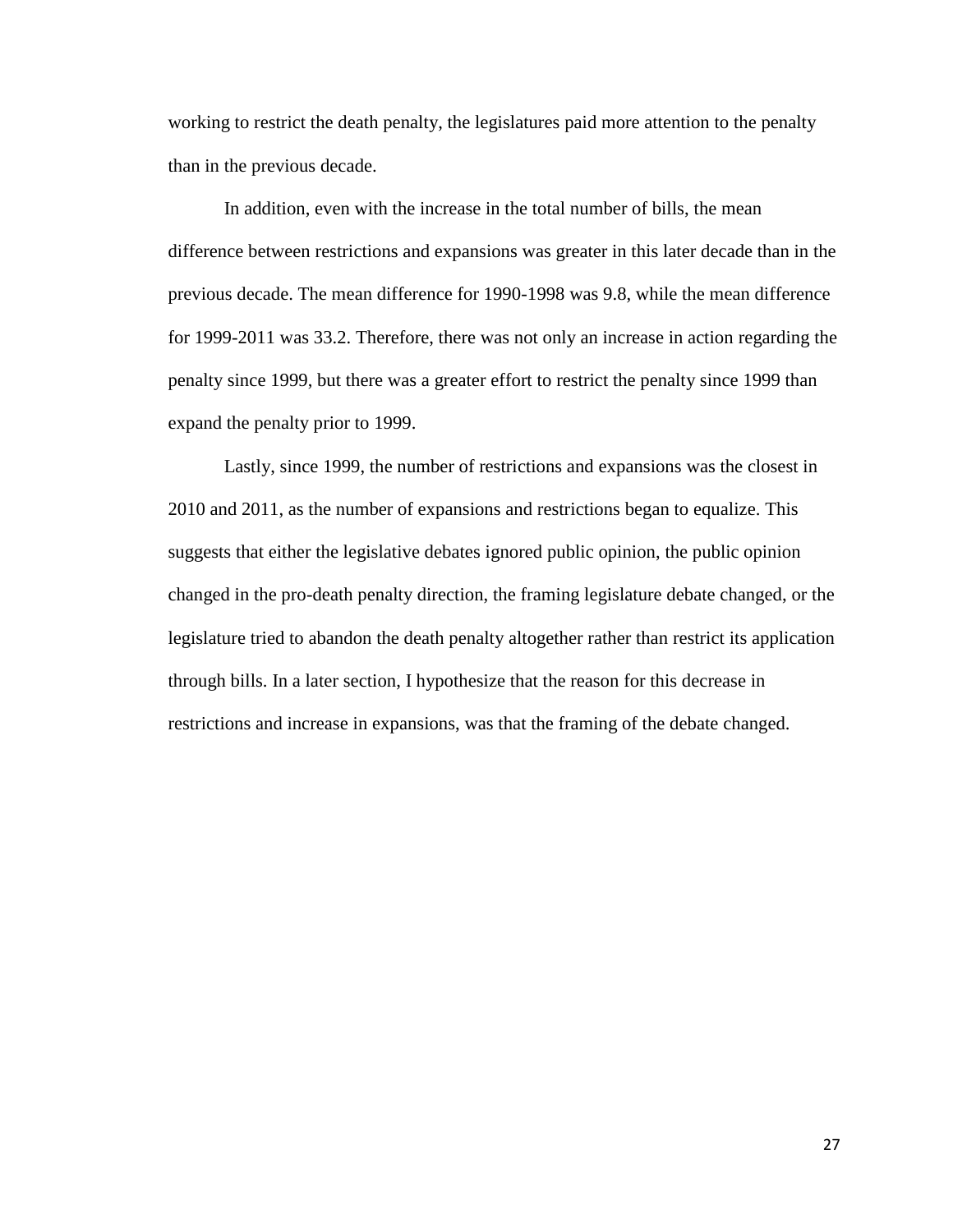



Figure 2 illustrates the ratio of the expansions to the total number of bills, and it does so for restrictions as well. I use Figure 2 as means to see more clearly how the percentage of restriction related to the percentage of expansions beginning 1999. In accordance with the previous graph, the percentage of restrictions surpassed expansions beginning 1999. The percentage of expansions and restrictions also expectedly fit closely together at the end of the second decade. In fact, the equalization of expansions and restrictions is even clearer in this graph.

.

Once can see that from years 1992 to 1998, the percentage of expansions always remained above the percentage of restrictions. However, the percentage of these bills equalized in 1998, and following 1998, the percentage of restrictions surpassed the percentage of expansions. This was a drastic equalization because, in 1996, the difference between expansions and restrictions was the greatest at roughly 60%. In 1997, the difference changed from 60% to less than 10%, and eventually equalized in 1998.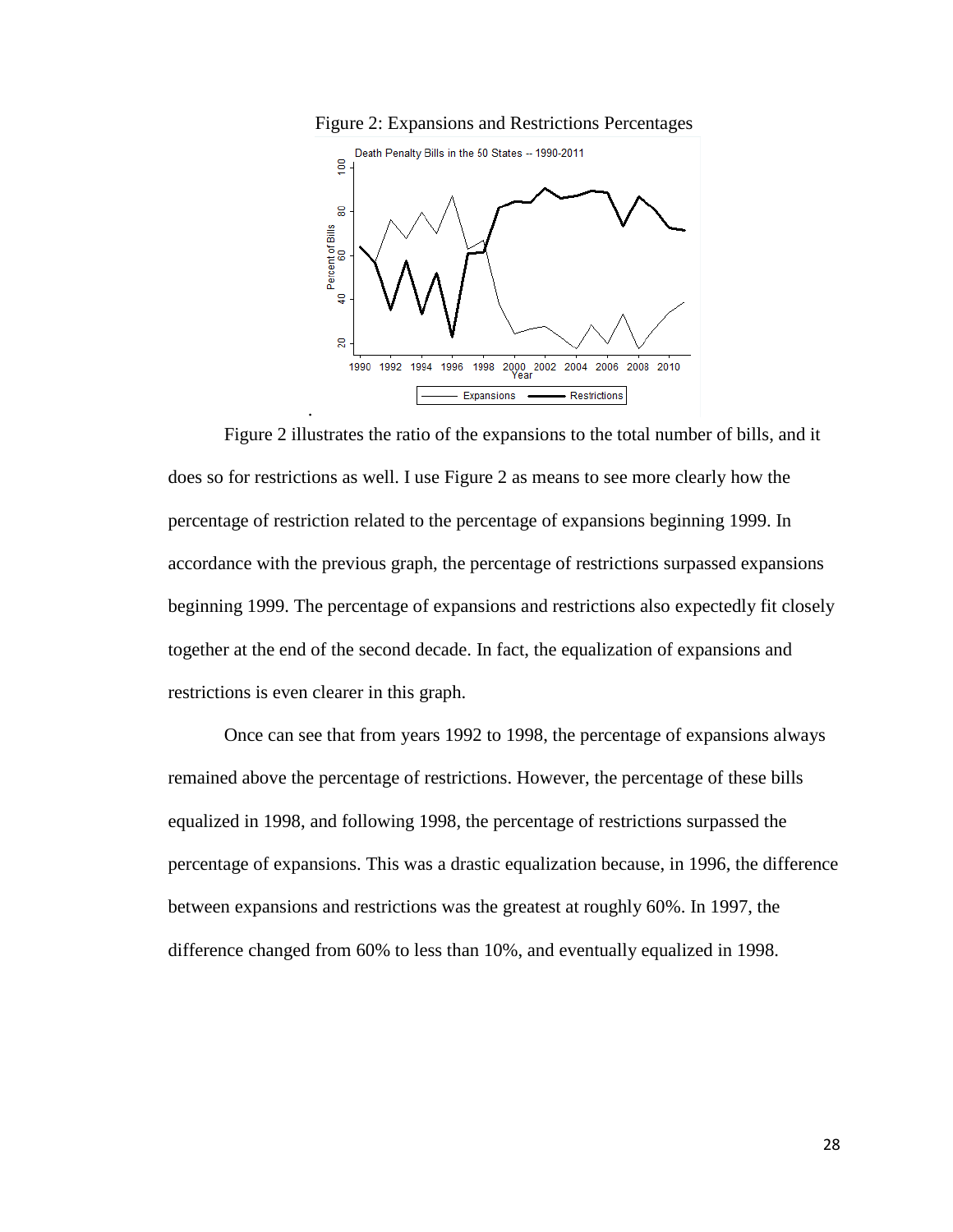### *Creating the Death Penalty*

Upon viewing the trends in the total number of bills, I now examine each dimension separately. I start with bills under the dimension, Create DP. These bills legalized the death penalty or begged for its legalization through either referendum or constitutional amendment. Of the total number of bills, 84 of them fit into this dimension, which made up roughly 7% of all bills.





Figure 3 illustrates a decrease in creation bills beginning in the second decade. As in Figure 2, which displayed the total number expansions and restrictions, the large alteration began in 1999. This year marked a large drop in the number of bills creating the death penalty, and, following this year, the descriptive statistics remained consistently lower than the years before this time. For instance, the mean for 1990-1998 was 5.3, the mode was five, and the median was five; while the mean for 1999-2011 was 3.2, the median was three, and the mode was one. This trend in creation bills expectedly aligned with the trend of the total number of bills. As the number of expansions decreased following 1999, the number of creation bills also dropped.

The shape of the graph not only suggests that there was a decrease in legislative support for the death penalty beginning in 1999, but it also shows that there was a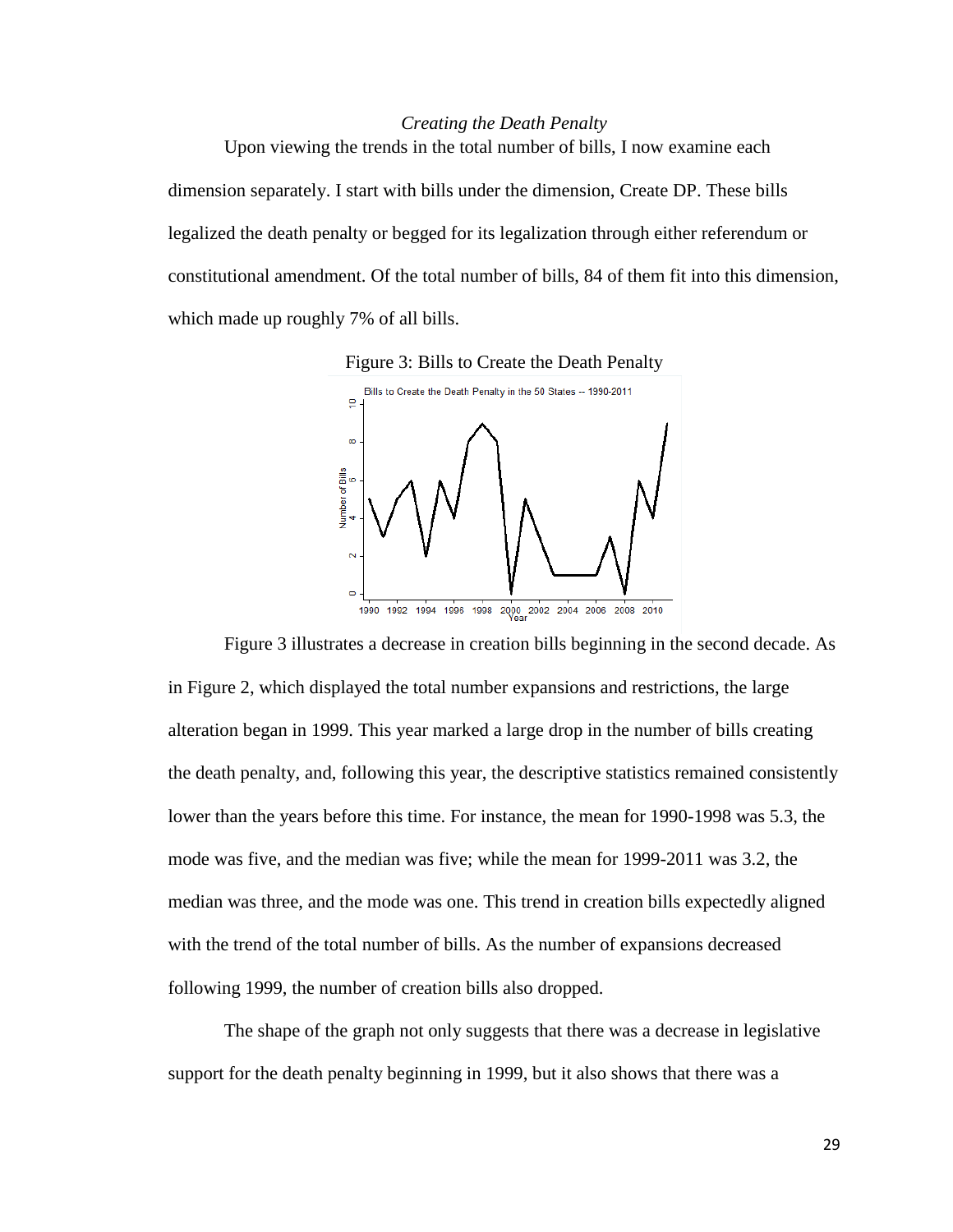resurgence of support at the end of the decade. As expected, the number of creation provisions decreased along with the number of expansions at the beginning of the decade, but it also increased at the end of the decade. The number of creation provisions at the end of the decade equaled the number of such bills before the late 1990s. This aligns with the trends displayed in Figure 2. Just as the number of expansions has approached those of restrictions, the number of creation provisions has increased.

#### *Abolishing the Death Penalty*

The second dimension includes bills that called for abolishment of the death penalty or proposed a popular referendum or a state constitutional amendment calling for abolition. There were 132 bills, which made up 16% of all the death penalty bills. I expect to see that this dimension closely followed the national trend, since it made up a significant proportion of all bills.



Figure 4 displays an increase in the number of abolishment bills through both decades; however, 1999 marks the year when the number of abolishment bills began to increase most drastically. In 1998, the number of abolishment bills was three, but it jumped all the way to 10 in 1999, and it never decreased to below three afterward.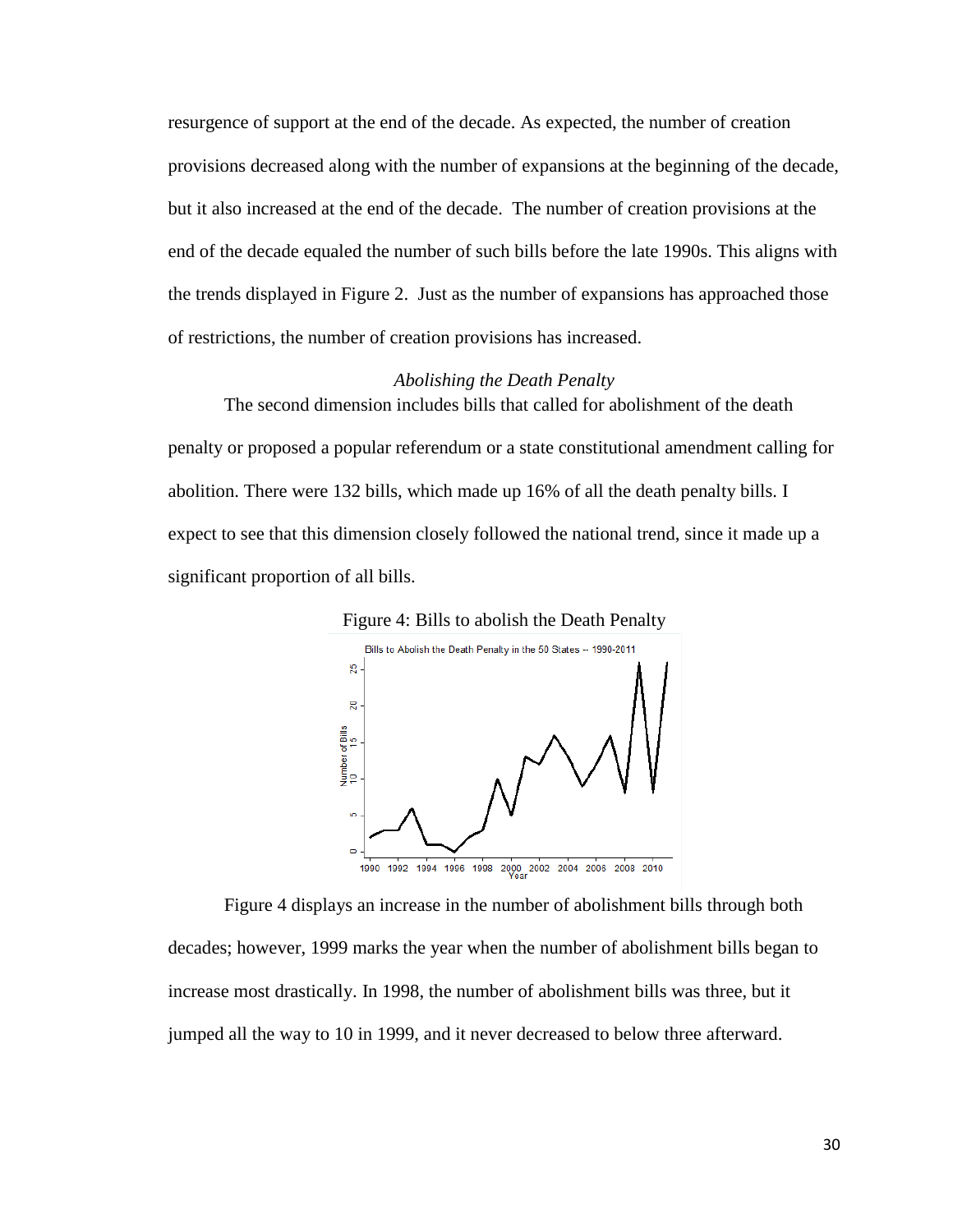In addition, since 1999, the descriptive statistics remained consistently higher than the years before this time. Through 1998, the mean number of abolishment bills was 2.3 per year, and, after 1999, the mean number was 13.6. More shockingly, in 1990, only two proposed bills abolished the death penalty, while 25 bills did so in 2011. This increase in abolishment bills aligned with the increase in the number of bills restricting the death penalty following 1999.

In addition, the number of abolishment bills decreased toward the end the decade, along with the total number of restrictions. In 2010 and 2008, the number of abolishment bills was only nine, which was below the mean number of abolishment bills for the period of 1999 to 2011. Therefore, this dimension sharply followed the national trend.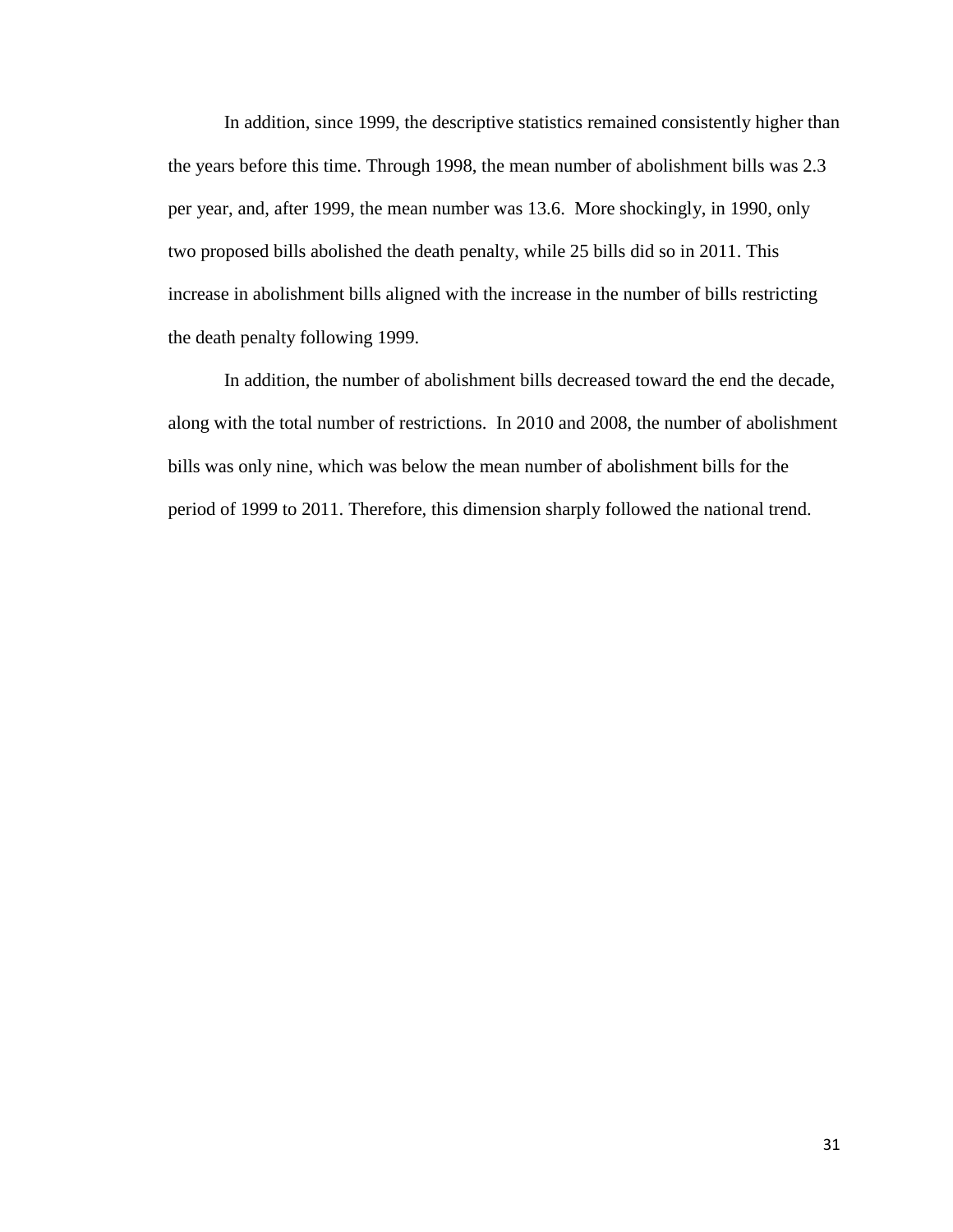### *Mitigating and Aggravating Circumstances*

I then turned to the third dimension. This dimension includes bills that ruled on either expanding or limiting mitigating and aggravating factors. Figure 5 displays both expansions and restrictions for this dimension. There were 132 of these bills, which made up 9% of the total number of bills. Expansions were bills that either expanded aggravating factors or limited mitigating factors. Restrictions were bills that expanded mitigating factors or limited aggravating factors.

Figure 5: Bills regulating Mitigating and Aggravating Circumstances



Figure 5 does not follow the trend of the lines displayed in the previous figures, since the number of restrictions did not stay consistently higher than the number of expansions following 1999. In fact, from 1999 to 2011, the number of restrictions remained below the number of expansions for most of the period. Only from 2003 to 2005, and in 2010, did the number of restrictions surpass the number of expansions.

Importantly, however, this graph does not completely contradict the previous ones. In fact, the number of restrictions increased in the late 1990s, even though this increase occurred later than in the previous figures. The number of restrictions did not begin to increase sharply in 1999 but rather increased instead in 2001. There was also a flip in the number of expansions toward the beginning of the 2000s, but this flip only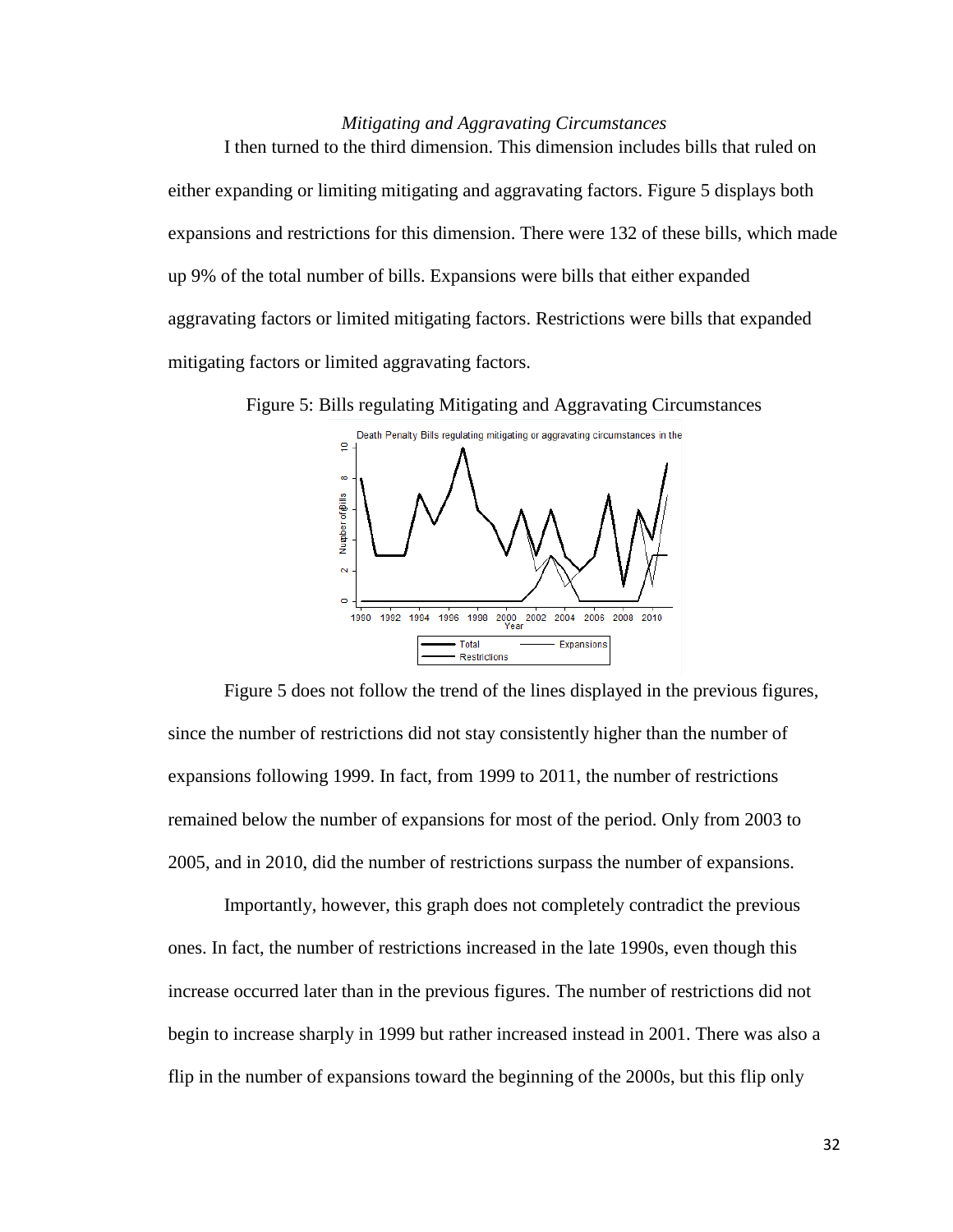lasted for a minimal period. Therefore, this change affected these bills, but the effect was weak. Even though these bills did not exactly follow the trend, they made up only 9% of all the bills, so they did not have a large influence on the overall trend.

#### *Death Eligibility*

Death eligibility bills defined which types of cases are suitable for the death penalty. Usually the legislature determined death eligibility based upon defendant, crime, or victim type. Expansion bills expanded death eligibility based upon defendant, crime, or victim type. Restriction bills limited death eligibility based upon defendant, crime, or victim type. There were 476 of these bills, which made up roughly 29% of all bills. This was the largest dimension of bills, so I expect to see that it closely followed the national trends displayed in Figure 1.





As with Figures 1, 2, and 3, this figure follows the same trends. Once again, in 1999, the number of expansions decreased while the number of restrictions increased. In other words, the relationship between expansions and restrictions flipped. From 1992 to 1998, the number of expansions was always greater than restrictions, but, beginning in 1999, there were suddenly more restrictions than expansions. This trend continued onward from 1999, and the mean difference between restrictions and expansions was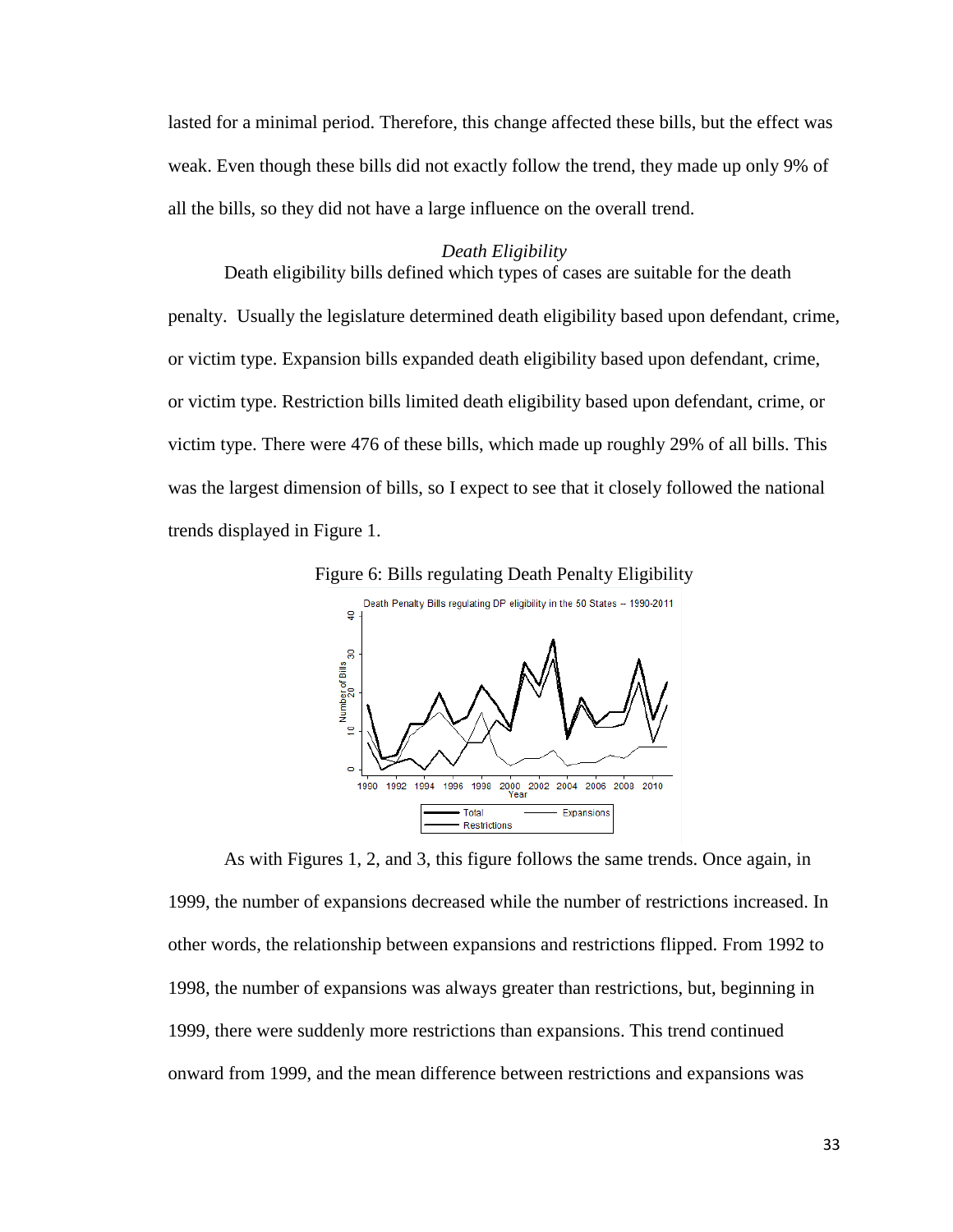greater in this later decade than in the previous decade. The mean for 1990-1998 was 5.8, while the mean for 1999-2011 was 18.3, with a difference of 12.5. This dimension of bills obviously contributed to the overall trend.

The gap between expansions and restrictions also decreased at the end of the decade in this dimension. In 2010, the gap decreased with a difference of 1 in 2010 and 9 in 2011, as opposed to differences of 25 in 2001 or 15 in 2005. This suggests that in the early 2000s, the legislatures moved toward restricting the death penalty by limiting death eligibility, and, at the end of the decade, this support diminished. As expected, this trend in death eligibility was the same trend that occurred in Figure 1. Therefore, death eligibility bills played a large role in driving the national trend, since this dimension included many bills, and it followed the national trend exactly.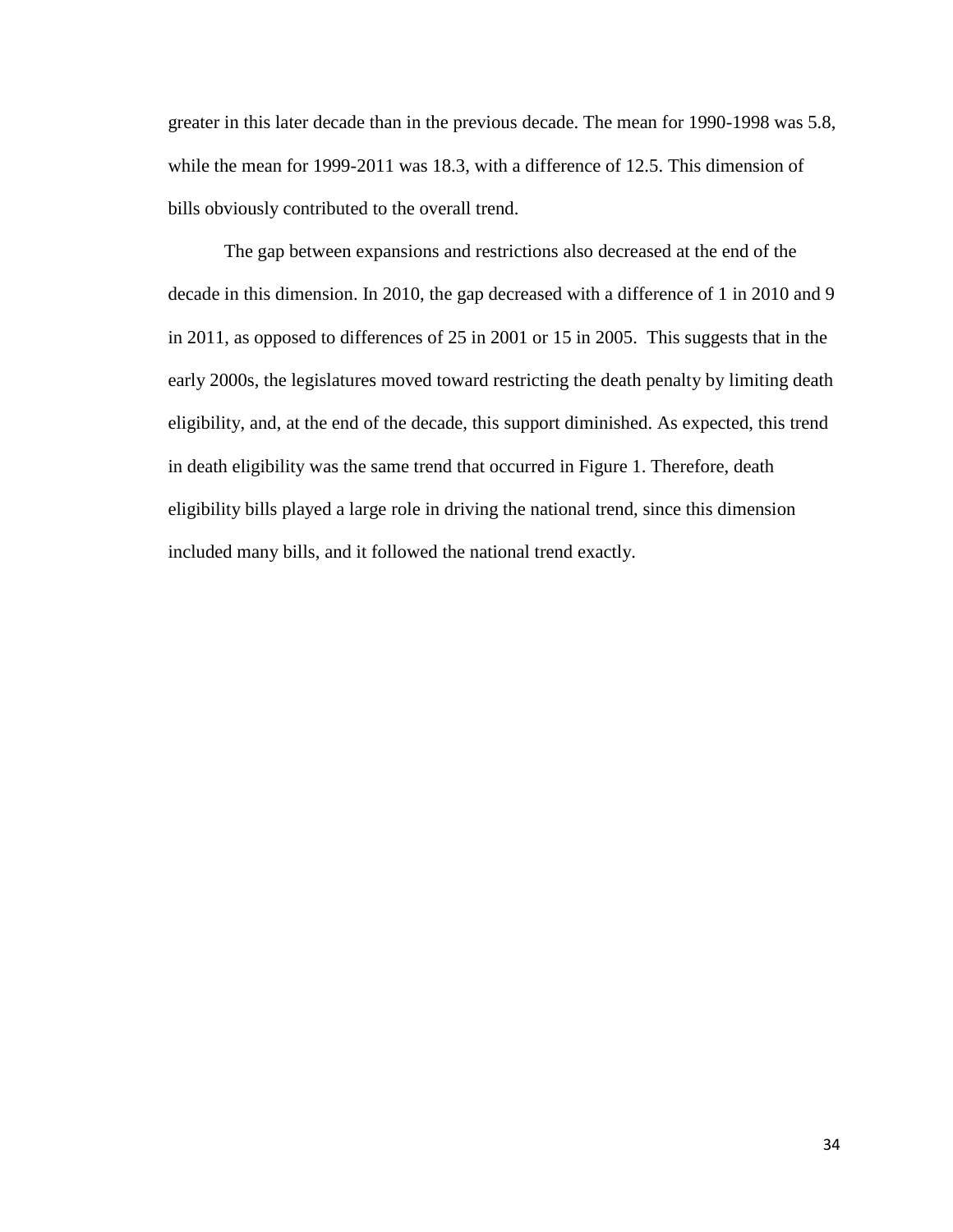#### *Trial and Pre-Trial Regulation*

These bills regulated death penalty trials or pre-trial preparation requirements. There were 314 bills, which made up 19% of all bills. The expansion bills introduced regulations in death penalty trials or pre-trial preparation requirements that created an environment more conducive to applying the death penalty by reducing the rights of the defendant or increasing the discretion of the prosecutor. The restriction bills introduced regulations in death penalty trials or pre-trial preparation requirements that created an environment less conducive to applying the death penalty by increasing the rights of the defendant or decreasing the discretion of the prosecutor.





Because this dimension made up a large percentage of all bills, it should follow the national trend, and Figure 7 confirms this assumption. From 1992, the number of expansions was greater than restrictions, but following 1999, there were more restrictions than expansions. Even though the number of restrictions and expansions were equal in 2005, 2010, and 2011, the average difference between restrictions and expansions was higher than this difference in the previous decade, which followed the national trend. Between 1990 and 1998, the mean difference was 3.2, while it rose to 3.69 in the later decade. As with most other bills, the legislators more actively restricted this dimension in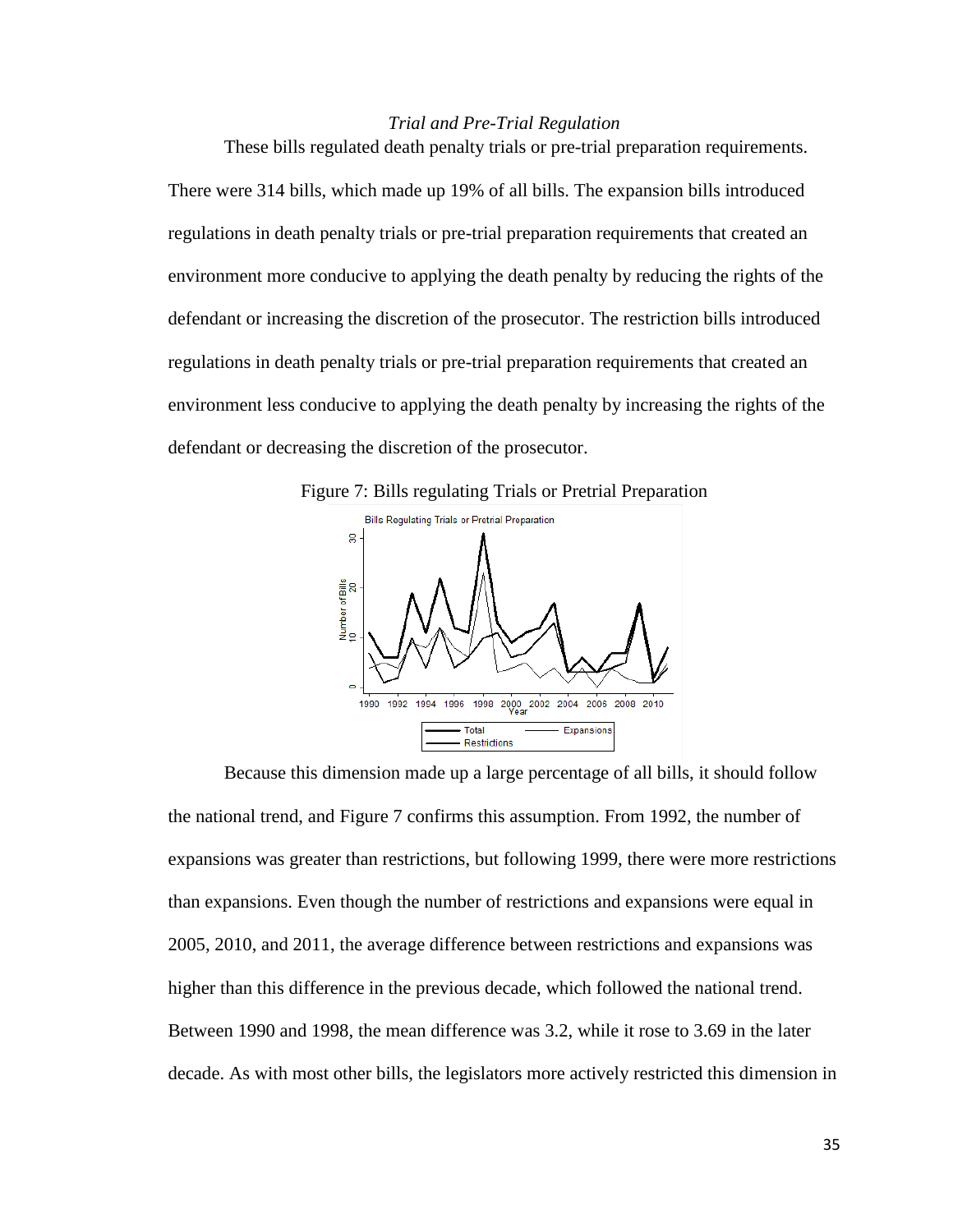the second decade more than it expanded it in the previous decade. Similar to the other figures, the gap decreased toward the end of the decade. In fact, by 2011, the number of expansions surpassed the number of restrictions. However, it is important to note that these bills did not completely follow the national trend because the restrictions sometimes surpassed the expansions in the first decade, while the expansions sometimes surpassed restrictions in the second decade. Thus, even though trial bills were one of the most common bills, they did not exactly follow the national trend at all points.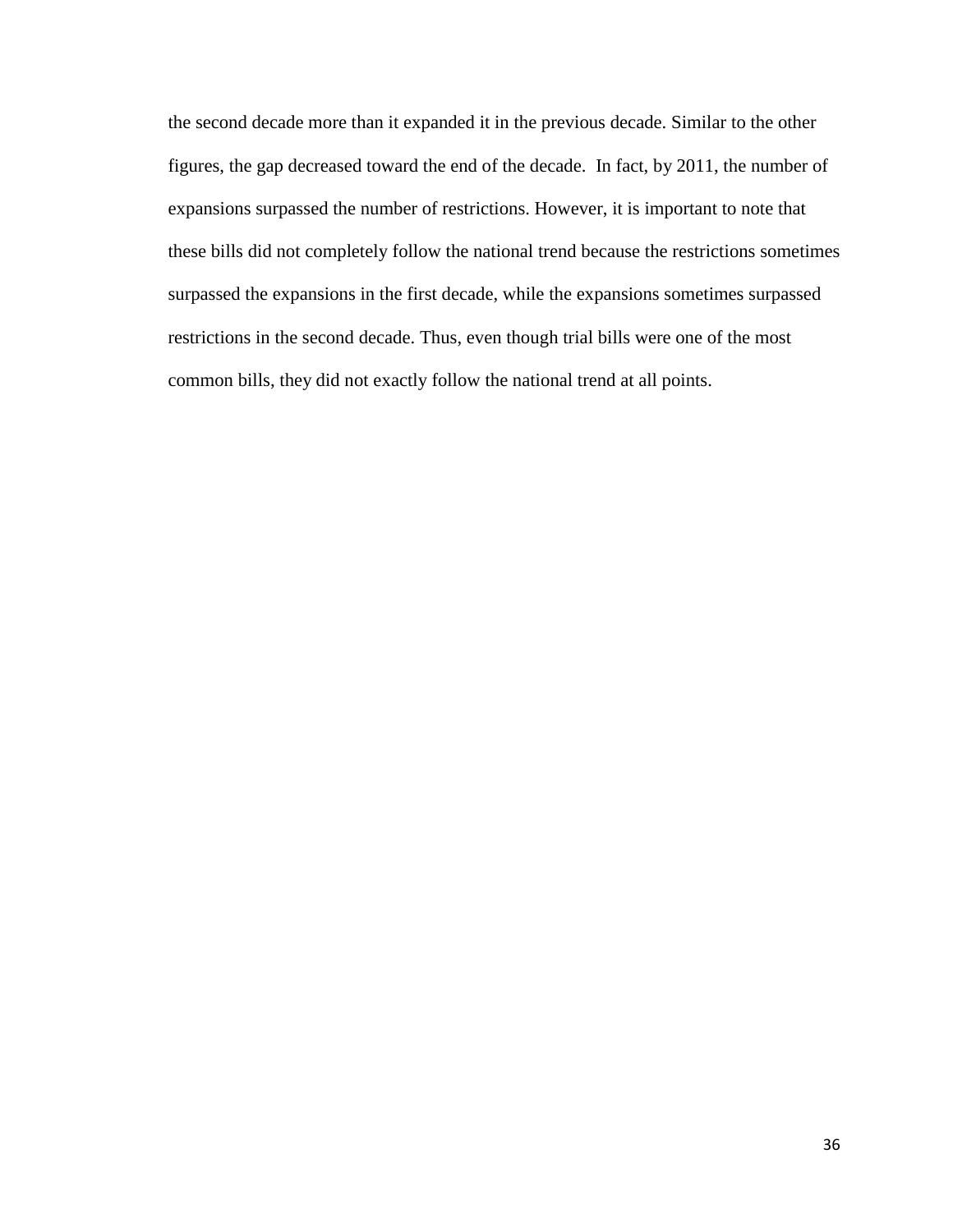### *Appeal Regulations*

These bills regulated death penalty appeals. There were 256 bills, which made up 13% of the total bills. The restrictions were bills that introduced regulations in death penalty appeals that created an environment more conducive to applying the death penalty by restricting the defendant's access to an appeal, limiting record keeping, or eliminating sentence reductions. The expansions were bills that introduced regulations in death penalty appeals that created an environment less conducive to applying the death penalty by increasing the defendant's access to an appeal, creating a new appeals office, or improving record keeping regulations

Figure 8: Bills regulating Appeals



The state legislatures regulated appeals very similarly to trials. Up to 1998, the number of expansions mostly remained higher than the number of restrictions, but beginning in 1999, the number of restrictions surpassed expansions. Interestingly, the average difference in expansions and restrictions was smaller in the second decade than in the first decade. In the first decade, the mean difference was 3.2, but only 2.7. In the second decade, nonetheless, expansions never consistently outnumbered restrictions in the previous decade, and in the second decade, the restrictions and expansions sometimes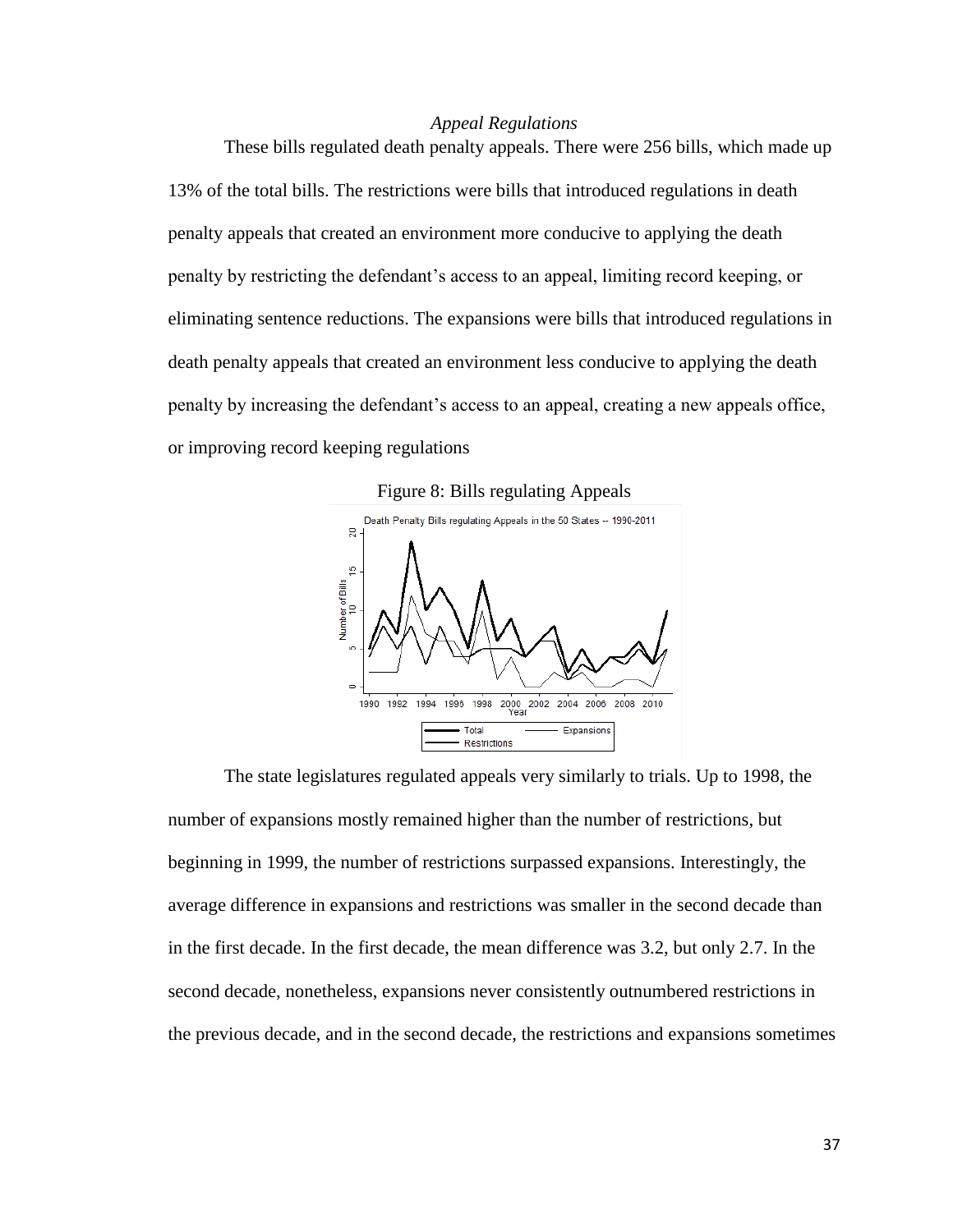equalized. Thus, these bills never exactly followed the national trend, but since 1999, the restrictions usually remained above restrictions.

Similar to most other types of bills, the number of restrictions and expansions again equaled each other toward the end of the decade in 2011. For instance, in 2010, the difference was only three, while it dropped to zero in 2011. Previously, the difference was as great as six bills in both 2002 and 2003. Thus, once again, this bill type followed almost all of the national trends, other than the fact that the restrictions sometimes outnumbered the expansions prior to 1999, and the restrictions did not always outnumber the expansions since1 999. Therefore, these bills contributed to the national trend, but they did not monopolize it.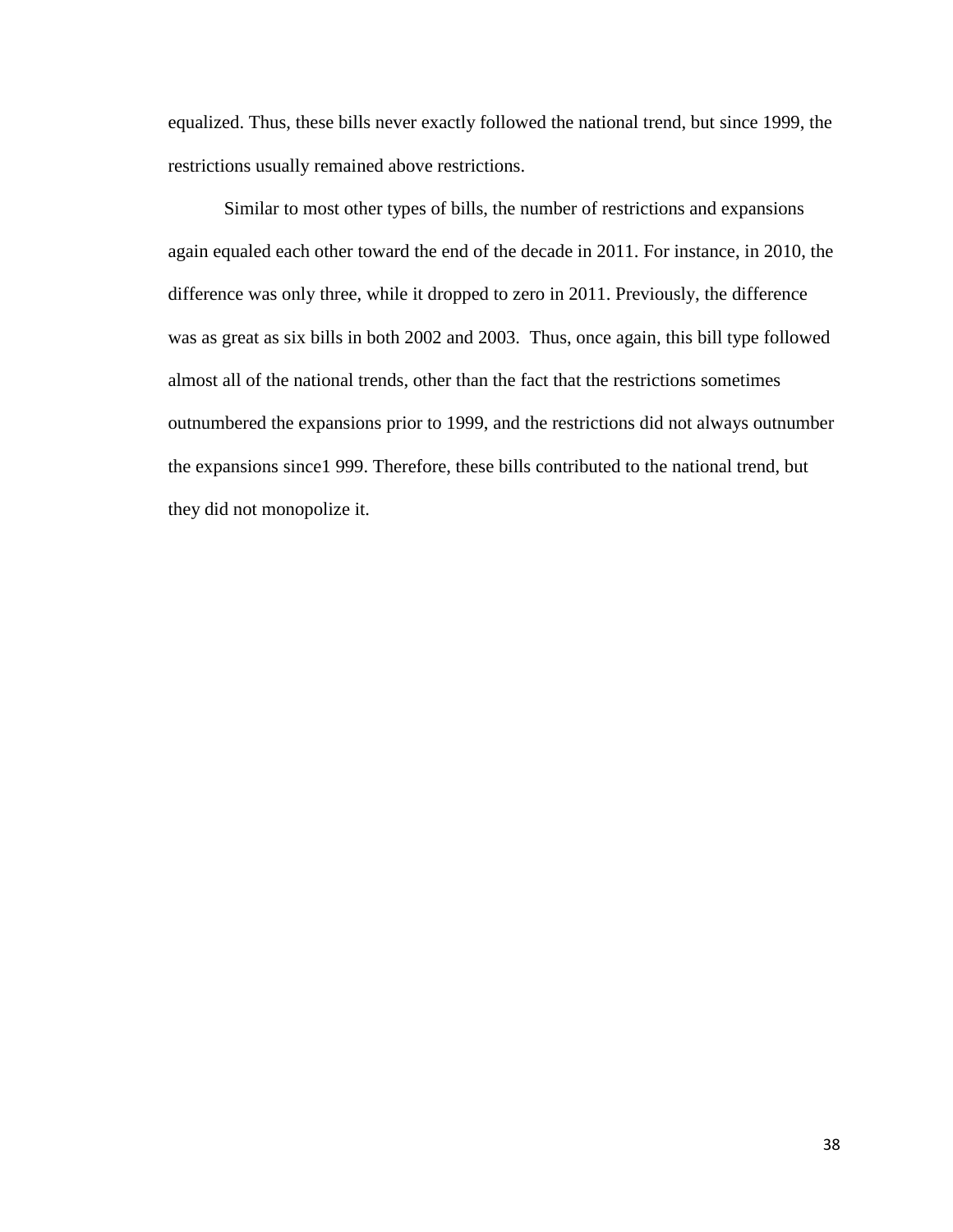### *Executions and Death Row*

These bills regulated executions for the death penalty. The expansion bills were regulations that reflected increasing support for the death penalty in the legislature. These bills reduced the quality of life for defendants awaiting executions, increased public perception of an execution, decreased one's allotted time on death row before an execution, or expanded the forms of execution. The restriction bills were regulations that reflected decreasing support for the death penalty in the legislature. These bills increased the allotted time allowed on death row before an execution or reduced the forms of execution. There were 179 bills, which made up 9% of all bills, so I expect that these bills did not necessarily follow the national trend.





Figure 9 is interesting because it does not follow the general trends of most bills. Instead of the restrictions surpassing the number of restrictions following 1999, the number of expansions always surpassed the number of restrictions, and only in 2001 has the number of restrictions been greater than the number of expansions. Even though the trend for execution bills differed greatly from the other bills, this dimension was so slight that it did not seem to signficiantly alter the national trend portrayed in Figure 1.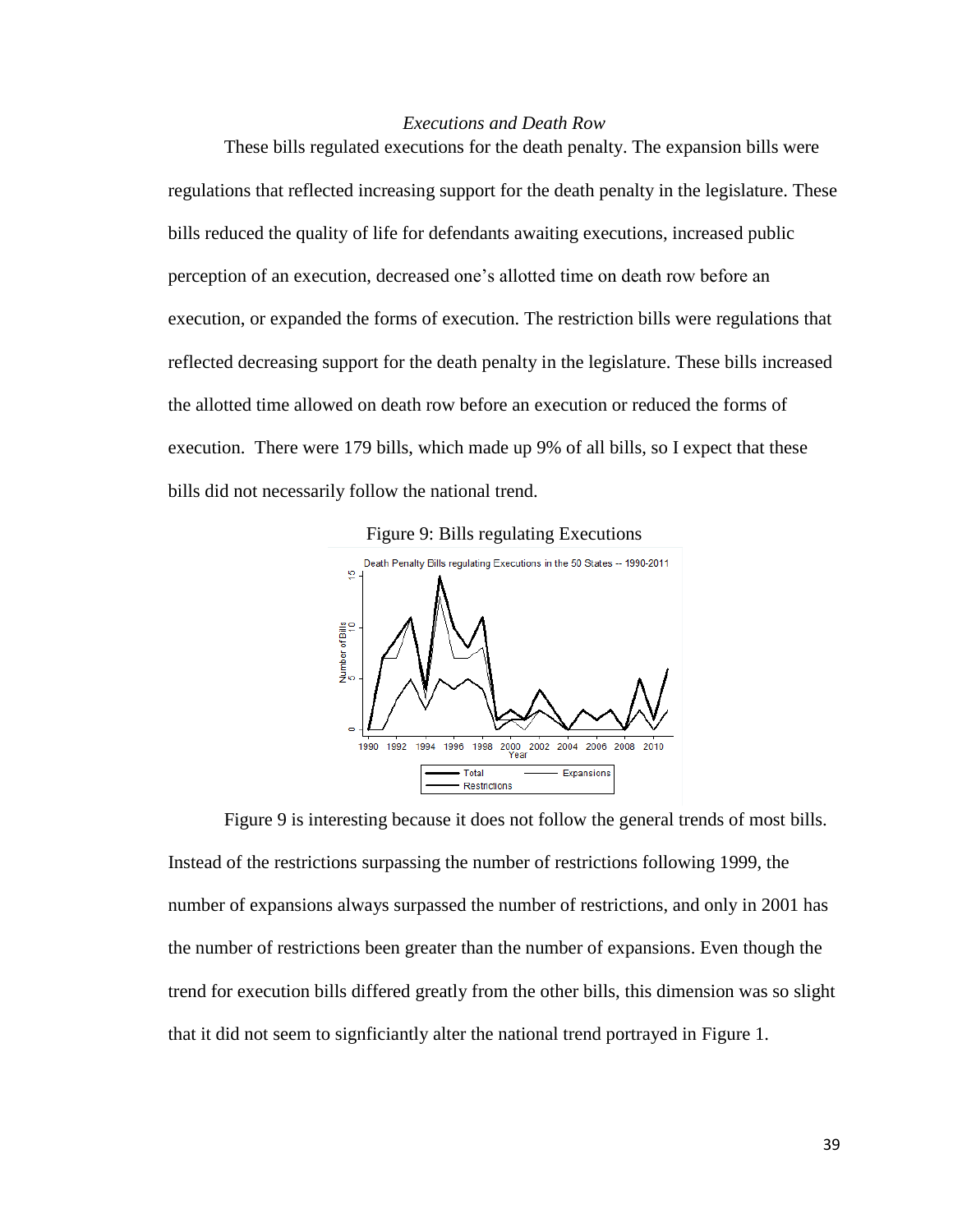In addition, in 1999, there was a sharp decrease in the total number of bills regulating executions between 1990 and 2011. This decline in execution bills suggests that legislators were more concerned with restricting the death penatly through other means than through execution bills after 1999. In fact, regulating executions was not a high priority, most likely because many states had created moratoriums on executions following 1999, which is a different dimension in my analysis.

#### *Attorney Regulations*

These bills regulated attorney appointment and funding for defense counsel. There were 185 bills, which made up 10% of all bills. Expansions lowered the quality of defense counsel by not guaranteeing defense counsel, allowing waiver of counsel, or decreasing the funding for counsel. Restrictions increased the quality of defense counsel by guaranteeing defense counsel, increasing education and experience requirements for attorneys, or increasing the funding for attorneys.



Figure 10: Bills regulating attorneys

Figure 10 displays a similar trend as the total bills displayed in Figure 1. Beginning in 1999, the number of proposed restrictions was much greater than expansions, which never surpassed five. Prior to 1999, the number of expansions surpassed restrictions, but the difference was not great. This gap exploded following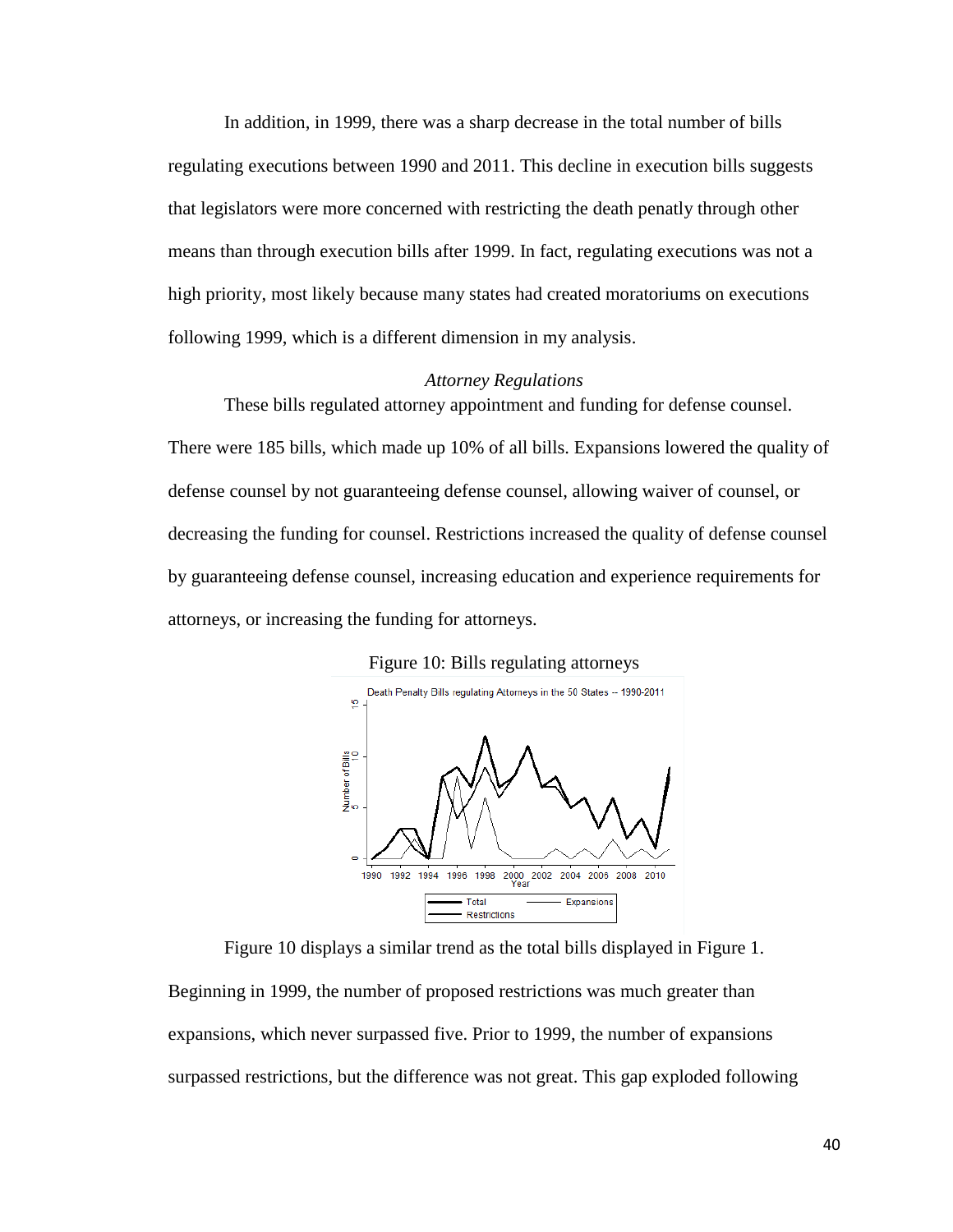1999, as the number of restractions vastly outnumbered the expansions. This suggests that, as with the total bills, the legislatures spent more effort restricting this dimension from 1999 onward than expanding it before 1999.

As the years progressed toward the end of the decade, the difference between expansions and restrictions diminished. This graph closely resembles the graph of total bills following 1999, but, interestingly, the number restrictions sometimes surpassed the number of expansions prior to 1999. However, the difference between restrictions and expansions increased in the years following 1999, as the number of restrictions vastly increased and surpassed the number of expansions. The mean difference was three in the first decade, and increased to 5.2 in the second decade. Additionally, like the national trend, the difference diminished to 1 in 2010. Therefore, even though this dimension slightly differed from the national trend prior to 1999, once anti-death penalty sentiment arose, it reacted exactly like the national trend, because the number of restrictions always vastly surpassed the number of expansions following 1999.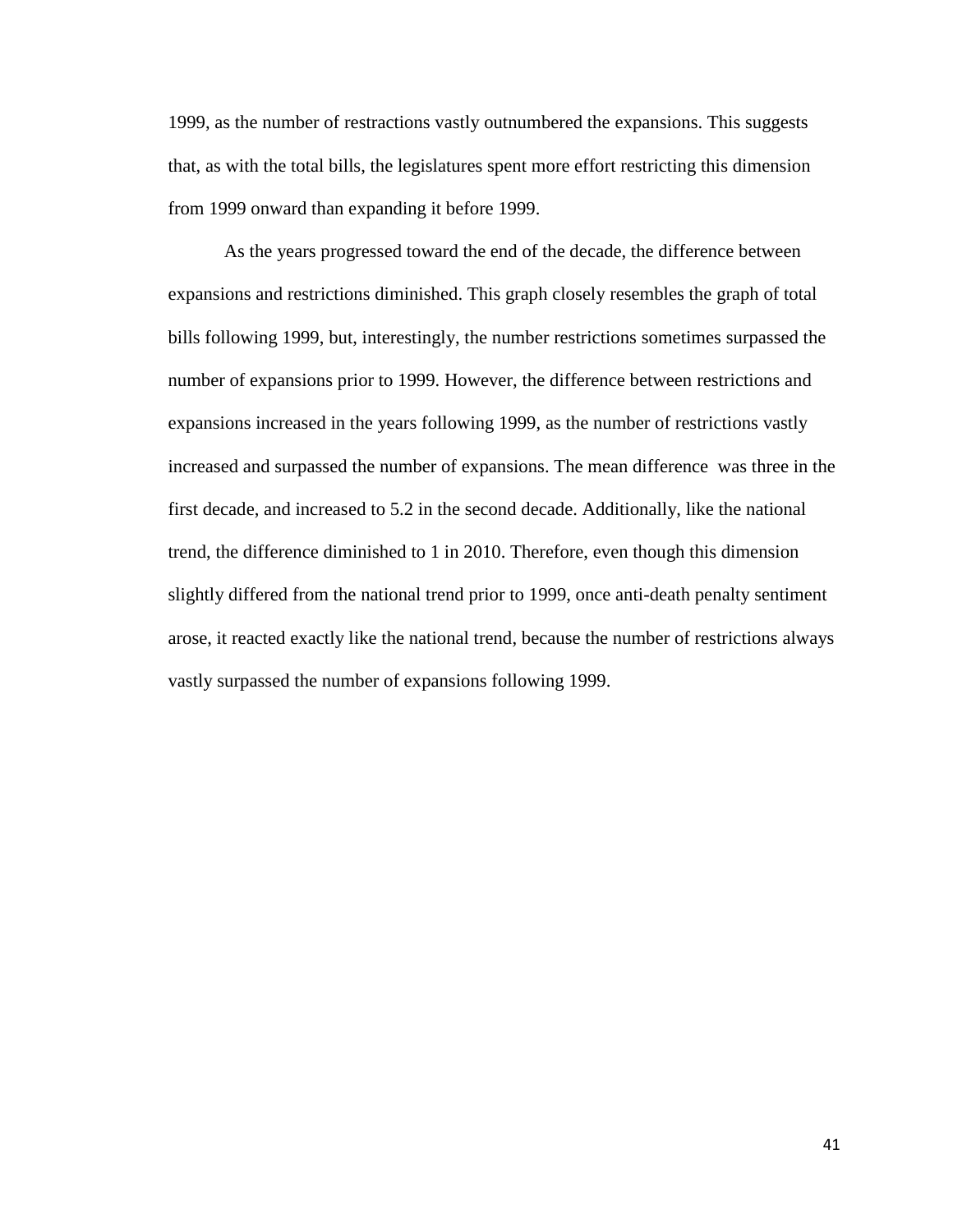### *Witness Testimony and Evidence*

These bills regulated what type of witness or evidence could appear in a trial or appeal process. There were 39 bills, which made up 5% of all bills. Expansions allowed witness and evidence that solely benefited the prosecution, particularly victim impact statements. Restrictions expanded the type of witness or evidence that both the prosecution and defense could show a jury.

Figure 11: Bills regulating Witness Testimony or Evidence



Figure 11 reflects the trend in Figure 1. As with Figure 1, the number of restrictions was usually greater than the number of expansions following 1999. The graphs are also similar since the number of expansions usually surpassed the number of restrictions before 1999. In addition, the number of restrictions was consistently greater than expansions in the second decade, and the difference was greater than in the previous decade. The mean difference was 0.9 in the first decade, while it was 1.6 in the second decade. Like most bills, this dimension did not completely follow the national trend because the number of restrictions sometimes surpassed the number of expansions prior to 1999, and, following 1999, the number of expansions sometimes equaled the number of restrictions. However, one can still categorize these bills as sharply following the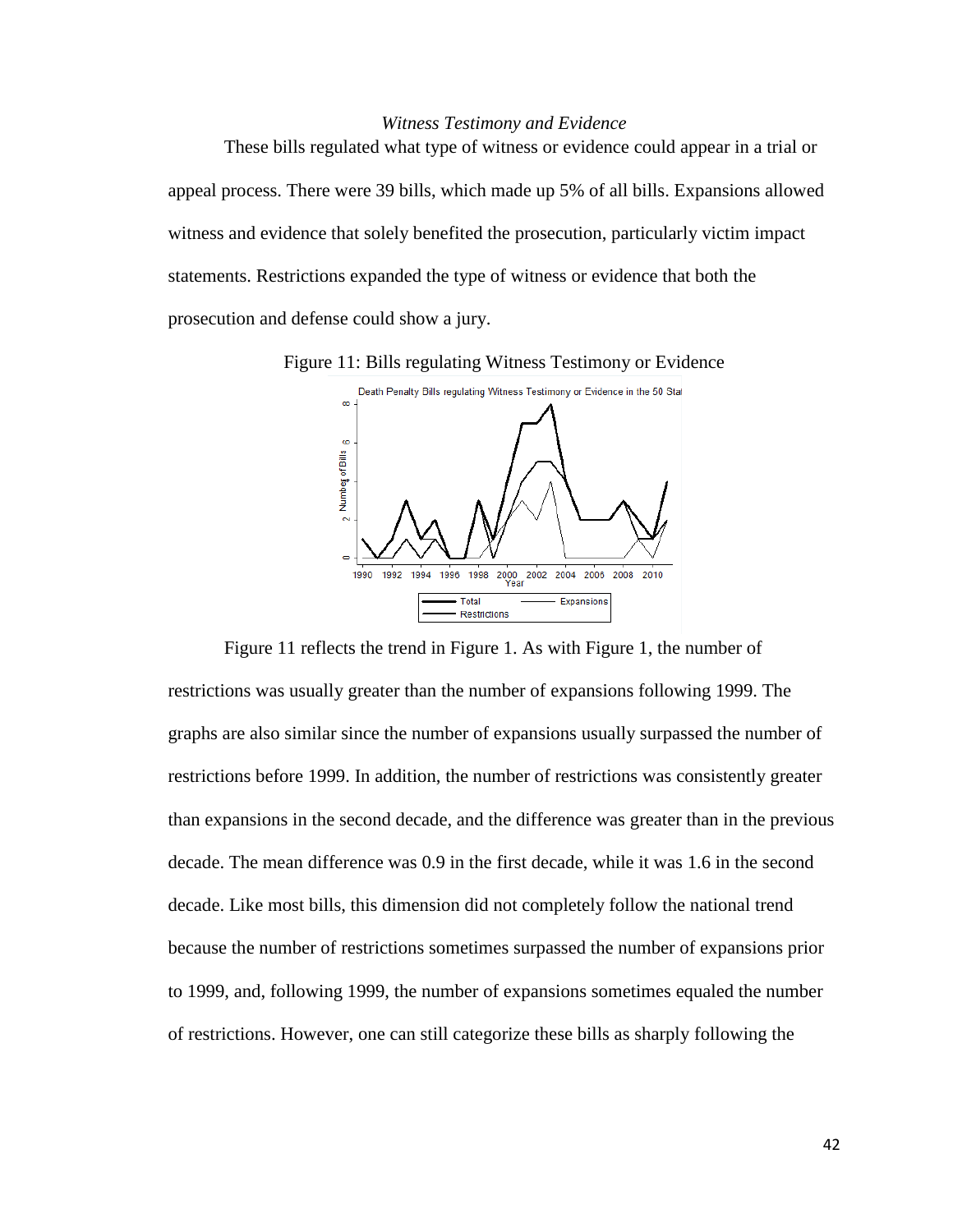national trend because the expansions and restrictions only equalized at the end of the decade when most of the partner dimensions became closer at this time anyway.

The total number of bills in this dimension increased most sharply from 1999 to 2004, but declined at the end of the decade. Legislators increased the number of bills both expanding and restricting witness testimony and evidence, but they were more willing to pass restrictions. The general increase in restrictions may have been due to the increase in the number of bills allowing for the use of DNA evidence. On the other hand, the increase in expansions may have been due to the limitation on the number of experts allowed to testify for both sides, which was a relatively weak expansion and did not truly reflect a pro-death penalty stance by the legislature.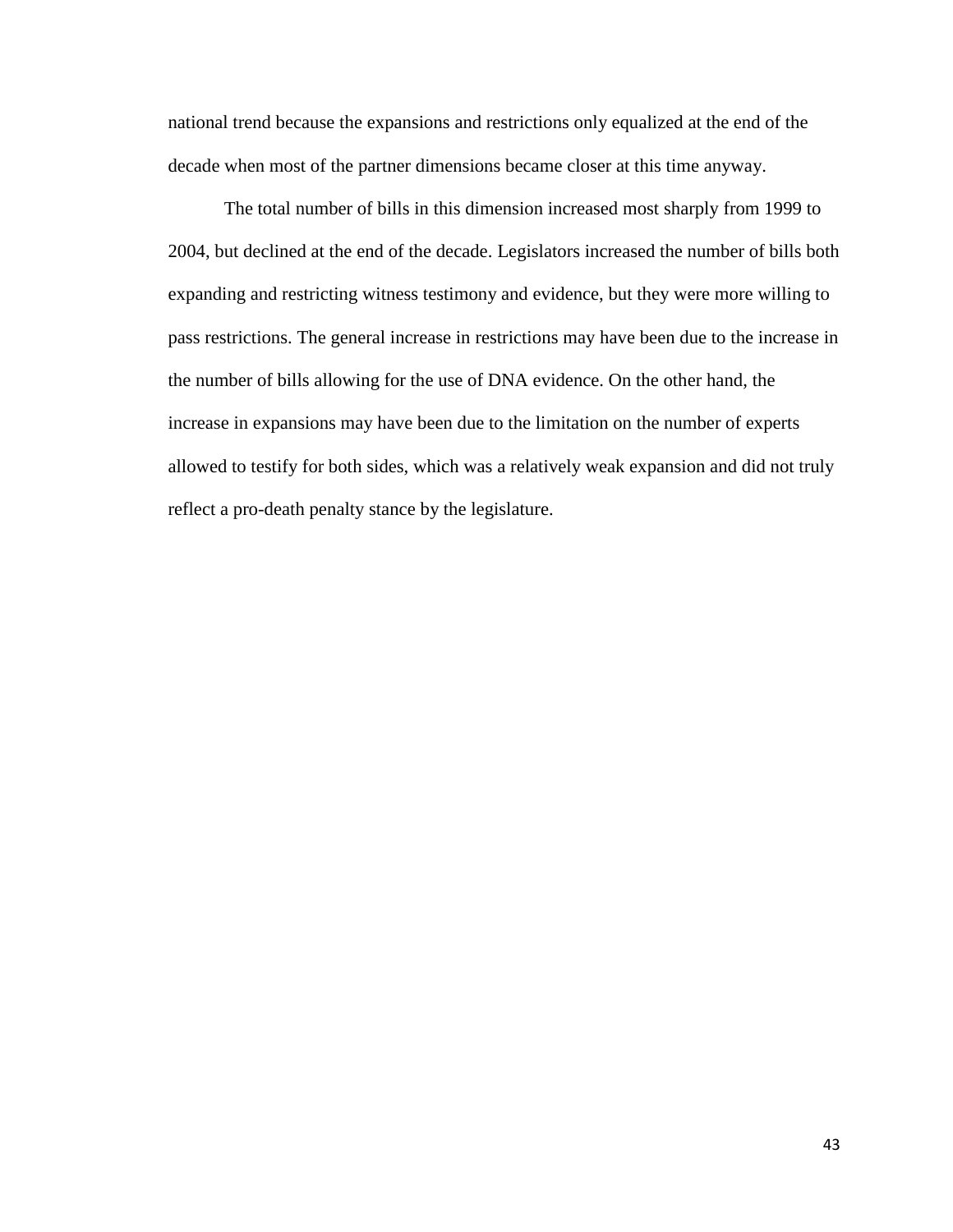## *Jury or Judge Discretion*

These bills regulated the discretion of the judge or jury. They determined the ability of the judge and jury to decide the guilt and penalty in a death penalty trial. There were 133 such bills, which made up 7% of the total bills. The expansions increased the discretion of the jury to decide the guilt and penalty in death penalty trials. These restrictions decreased the discretion of the jury or increased the power of the judge to decide the guilt and penalty in death penalty trials.



The trend in restrictions and expansions for discretion bills did not follow the same trend as shown in Figure 1 because the number of restriction bills remained higher than the number of expansion bills. Importantly, both the number of expansions and restrictions decreased since 1999, which suggests that the legislatures lost interest in this type of reform. They especially were not concerned with introducing expansions.

However, there is reason to believe that this dimension changed due to anti-death penalty sentiment. Particularly, after 1999, the number of restrictions remained high, while the expansions have decreased. In the first decade, the number of expansions never reached zero, but it did so five times between 1999 and 2011. The number of expansions remained at zero for 1999, 2004-2007, and once again reached zero between 2009 and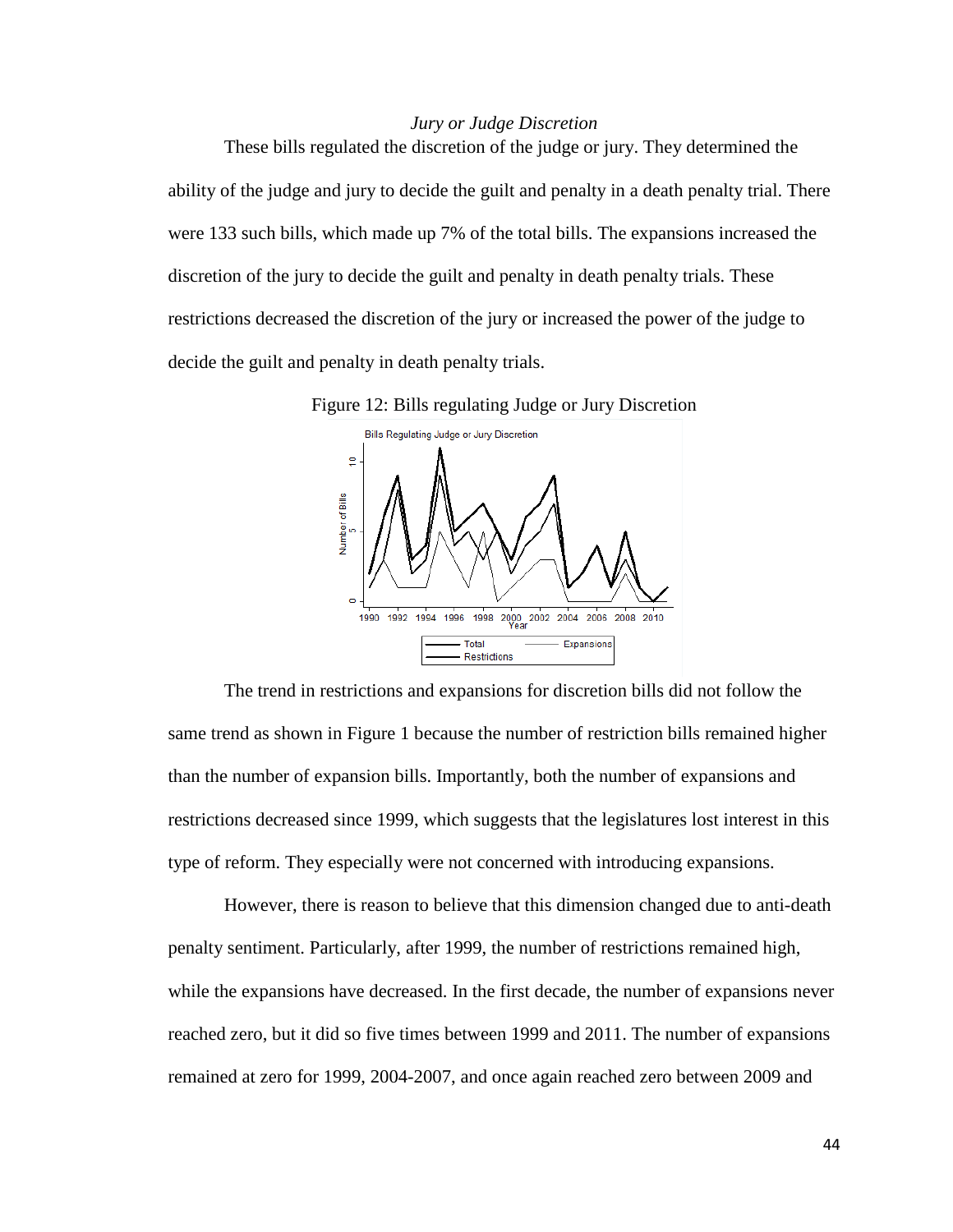2010. This means that following 1999, even though the legislatures decided to restrict the death penalty mostly through other means, they definitely refused to expand it through these bills. Therefore, even though these bills did not follow the national trend, they changed after the alteration of death penalty sentiment, beginning in the late 1990s.

Noticeably, the number of expansions shot up in 1998, but then decreased below the number of restrictions afterward. This sudden increase in expansions in 1998 was due solely due to one state, Florida and, hence, did not represent a national trend.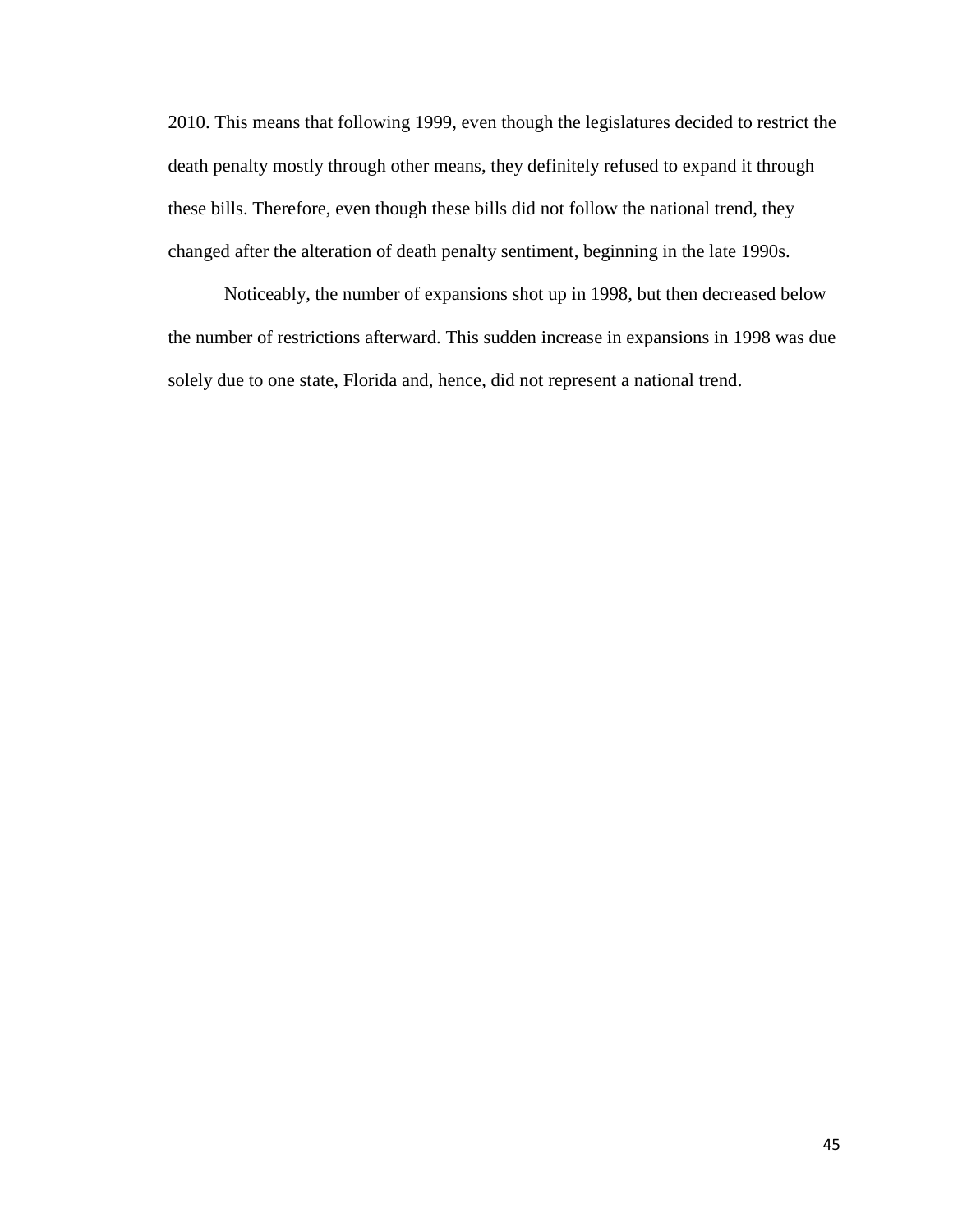

These bills created a moratorium on executions. These bills made up 9% of all the bills. The trend in these bills fit within the national trend for all bills. The total number of bills creating moratoriums increased beginning in 1999. From 1990 to 1998, barely any proposed moratoriums existed, except in 1997 when there were two.

Beginning in 1999, there was a great spike in the number of moratorium bills, resulting in a peak of seventeen proposed moratoriums in 2001. In the first decade, the average number of bills was only 0.3, but this drastically increased to 7.3 bills. The sharp increase in moratorium bills since 1999 followed the general trend for restrictions in Figure 1. Moratorium bills count as a restriction, so, as expected, they increased along with the total number of restrictions for all bills.

The number of moratorium proposals was lower from 2005 to 2011 than from 1999 to 2004. I believe this decrease in proposed moratoriums at the end of the decade was because many states had already created moratoriums. Importantly, the number of proposed moratoriums never declined below the number of those proposals before 1999.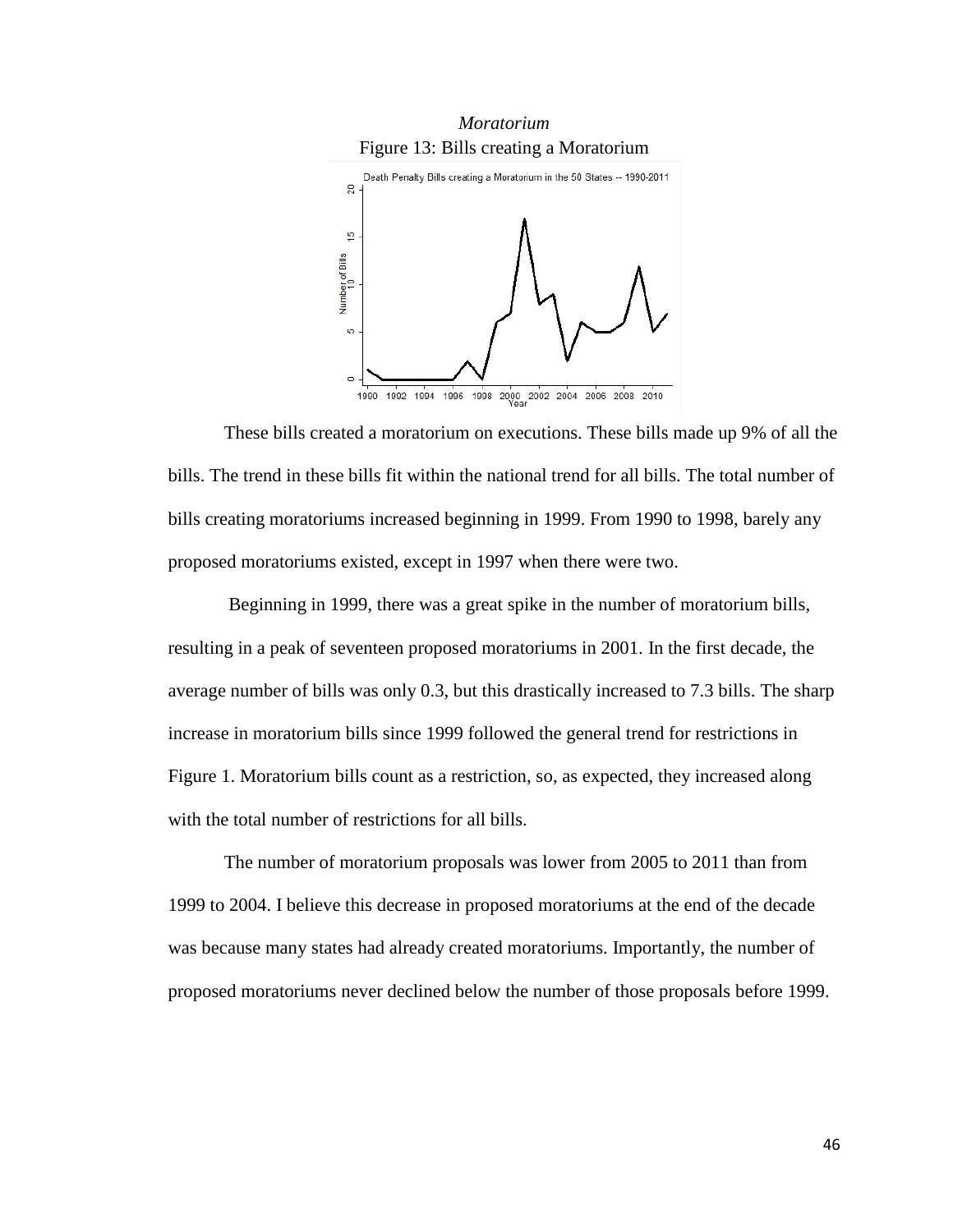



These bills created a commission to study the efficacy of applying the death penalty. The number of proposed commissions increased following 1990. Beginning in 1999, the number of proposed studies increased and peaked in 2000. The average number of bills was 0.8, but from 1999 to 2011, the average number of bills was remarkably higher, at 7.9. After 2009, the number of proposed studies declined. The decline in proposed studies may be because many states were already conducting studies.

These bills follow the trend of total bills. Since the creation of commissions usually occurred in accordance with moratoriums, the number of introduced commissions increased as expected beginning in 1999, along with total restrictions.

### *Chapter Summary*

I analyze general trends in bills relating to the death penalty from 1990 to 2011. The total number of bills and the number of restrictions increased following the late 1990s. I pinpoint the rise in restrictions to the year of 1999, and I discover that the number of restrictions surpassed the number of expansions following this year. Prior to 1999, expansions surpassed the number of restrictions.

In addition to studying the national trend for the total number of bills, I sort the bills into dimensions. I notice that these dimensions reflected the national trend with only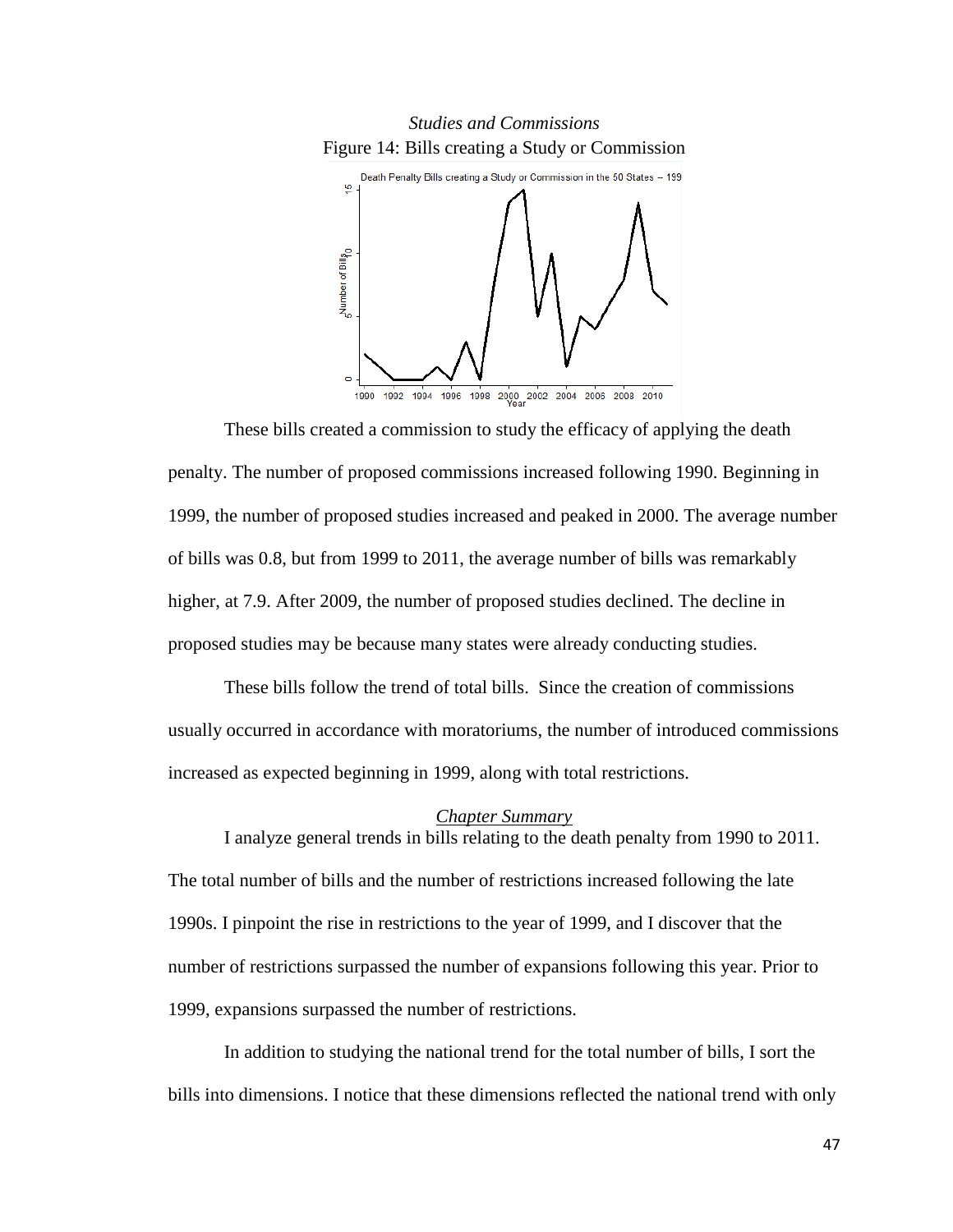a few exceptions. The bills that showed the largest alteration following 1999 were abolishment bills, creation bills, study bills, moratorium bills, and bills regulating death eligibility, attorneys, evidence and testimony. Bills regulating trials, pretrial preparation, testimony and appeals also followed the national trend, but not as closely.

I categorize the first set of bills as sharply following the national trend because, for these bills, the number of expansions never surpassed the number of restrictions following 1999. The only exception was evidence and testimony, but I include this dimension because it only equalized at the end of the decade, when most states began to reduce the number of restrictions anyway. The second category includes bills that showed an increase in the difference between restrictions and expansions following 1999, but this difference was either not much larger than when expansions surpassed restrictions before 1999, or the expansions sometimes surpassed restrictions following 1999.

Both categories include bills that showed a greater difference in expansions and restrictions in the second decade than in the first decade, which suggests that the legislators worked more extensively to restrict the death penalty through these dimensions than expand them in the previous decade. The only bills that did not follow this trend were regulations for executions, mitigating or aggravating circumstances, and judge or jury discretion. In addition, I discover that the difference between expansions and restrictions began to get closer for all dimensions at the end of the 2000s decade. In the following section, I control for variables to make sure that my observations are consistent on a national level.

48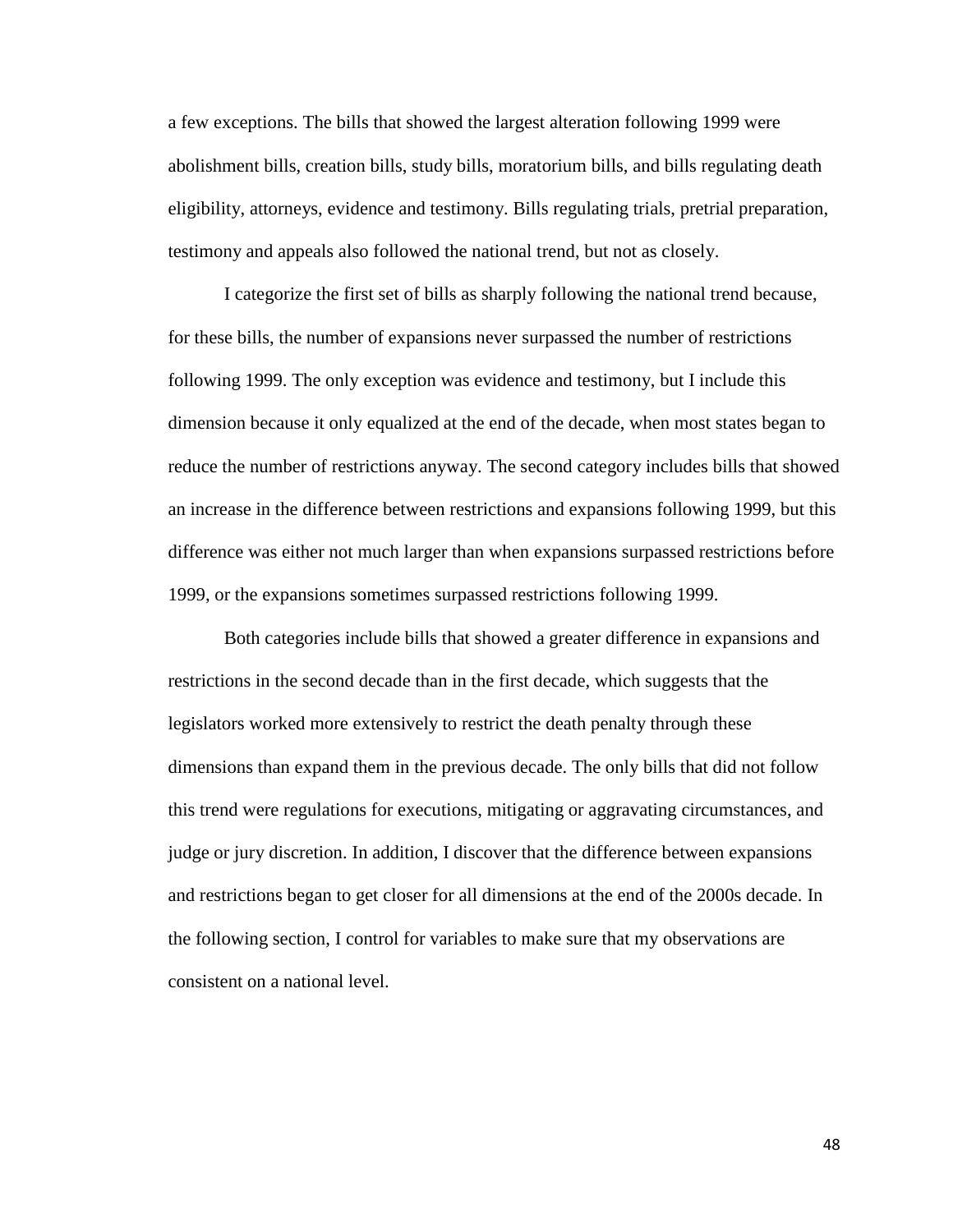### **Chapter 3:**

This chapter examines the relationship between expansions and restrictions when controlling for potential intervening variables. The first tests control for regions, particularly the Southern states, while also controlling for those states that abolished the death penalty. The next tests will control for murder rate and execution rate. Controlling for these variables illustrates that the rise of restrictions was consistent nationally.

*Death Penalty Bills per State* Figure 15: States with more than 20 death penalty bills



Figure 15 displays the number of death penalty bills considered by states. The graph only illustrates those states that considered more than 20 death penalty bills over the period, 1990 to 2011. Mississippi introduced roughly 125 bills, which was about 25 more bills than New Jersey and Illinois. These two states considered roughly twenty more bills than the next highest state, which was Maryland. Of the twenty states in this graph, twelve of them were Southern states, and eight non-Southern states. Four of these Southern states were also part of the Deep South<sup>54</sup>.

The states that introduced the most death penalty bills were members of the Deep South, but, interestingly, the two states that considered the second most bills, New Jersey

<sup>&</sup>lt;sup>54</sup> Alabama, Georgia, Louisiana, Mississippi, and South Carolina.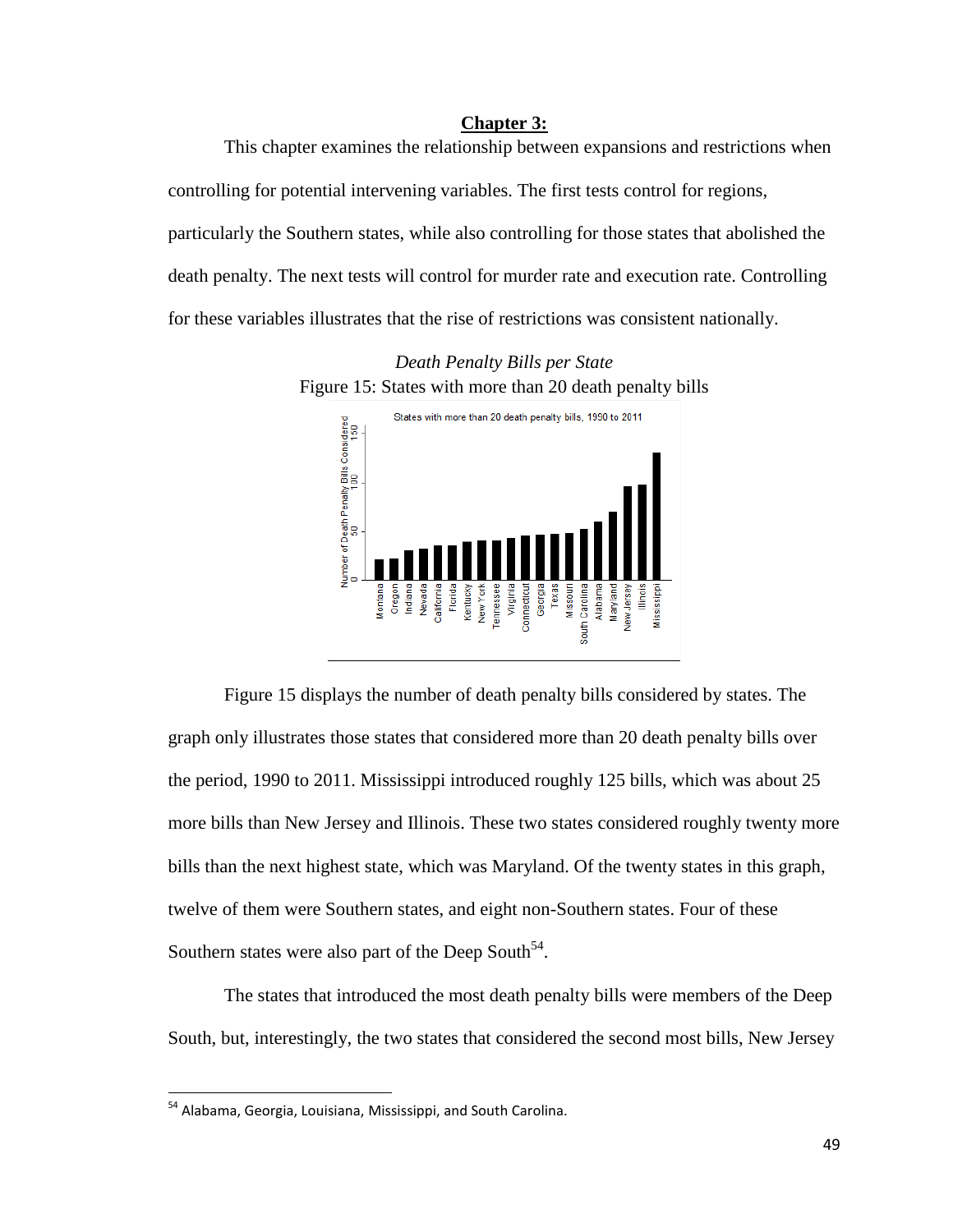and Illinois, were not located in the South. However, there was a higher concentration of Southern states than non-Southern states in this graph. In addition, if one was to consider only those states with forty or more bills introduced, this list would include only four non-Southern states as compared to ten Southern states. Thus, only one of the Southern states had less than forty bills introduced while four of the non-Southern states did so. Therefore, one can rightfully say that Southern states introduced the most bills.

Obviously, one is inclined to believe that to Southern states were the primarily reason for the overall national trends. I test this hypothesis by determining whether the trends I observed in the previous chapter occurred both on the national level and in Southern states. I graph the bills independently based upon region and state, so I can see whether the relationship between expansions and restrictions was the same despite the location. In other words, I determine whether the number of restrictions began to increase, while expansions decreased, following 1999, for all regions.

#### Southern States

This section examines the alteration between expansions and restrictions in 1990- 2011 in different regions across the country. As I have already illustrated, for the graph displaying total bills, the ratio of the number restriction to expansions tended to flip beginning in 1999. In the years following 1999, the number of bills restricting the death penalty was always greater than the number of bills expanding the death penalty. The number of expansions and restrictions also equalized at the end of the decade. In this section, I particularly examine bills that created the death penalty, abolished the death penalty, and those regulating trials and appeals.

I compare the trend in restrictions and expansions for Southern states with non-Southern states. I show that, even though Southern states introduced more death penalty

50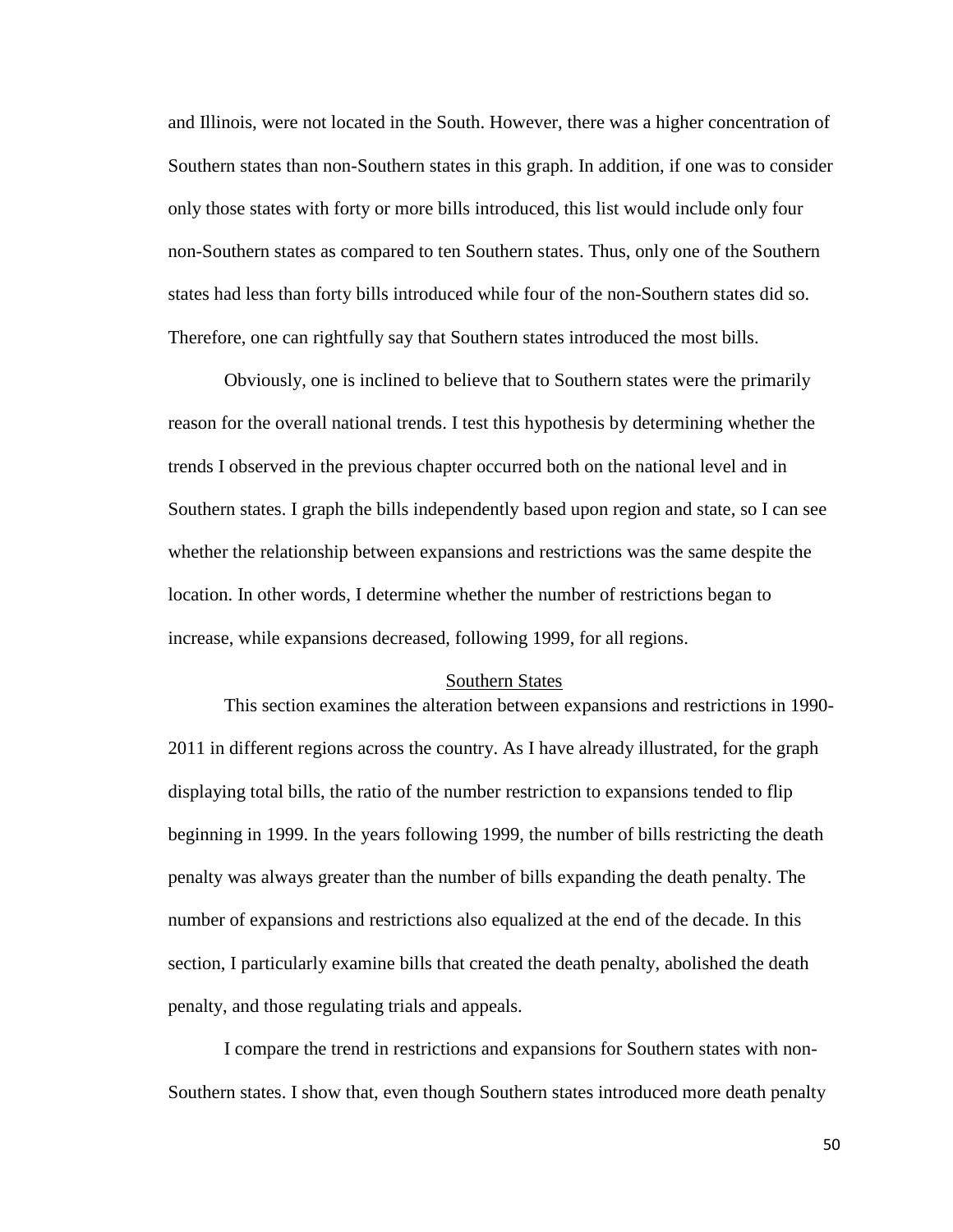bills than other states, they followed the same trend as the other states in regards to the number of expansions and restrictions. The Southern states included Alabama, Arkansas, Florida, Georgia, Kentucky, Louisiana, Maryland, Mississippi, Missouri, North Carolina, Oklahoma, South Carolina, Tennessee, Texas, Virginia, and West Virginia.

*Expansions and Restrictions in Southern States* Figure 16: Expansions and Restrictions Comparison



The figure on the left illustrates the total number of expansions and restrictions for all states. The figure on the right illustrates the total number of expansions and restrictions for Southern states. The trend is consistent in the number of expansions and restrictions between the two graphs. While the number of expansions typically outnumbered the restrictions or equalized with them prior to 1999, the number of restrictions remained above the number of expansions from 1999 to 2011. In addition, the number of expansions and restrictions got closer at the end of the decade in both graphs. Therefore, even though the southern states introduced more bills, the ratio of restrictions to expansions remained similar to the national trend.

The Southern states also peaked in expansions in 1998 at roughly 40 bills, which was two-thirds of the total expansions. Thus, directly before the alternation in the number of restrictions and expansions in 1999, the Southern states peaked in the number of death penalty expansions. This rise in expansions before the reversal also occurred in the graph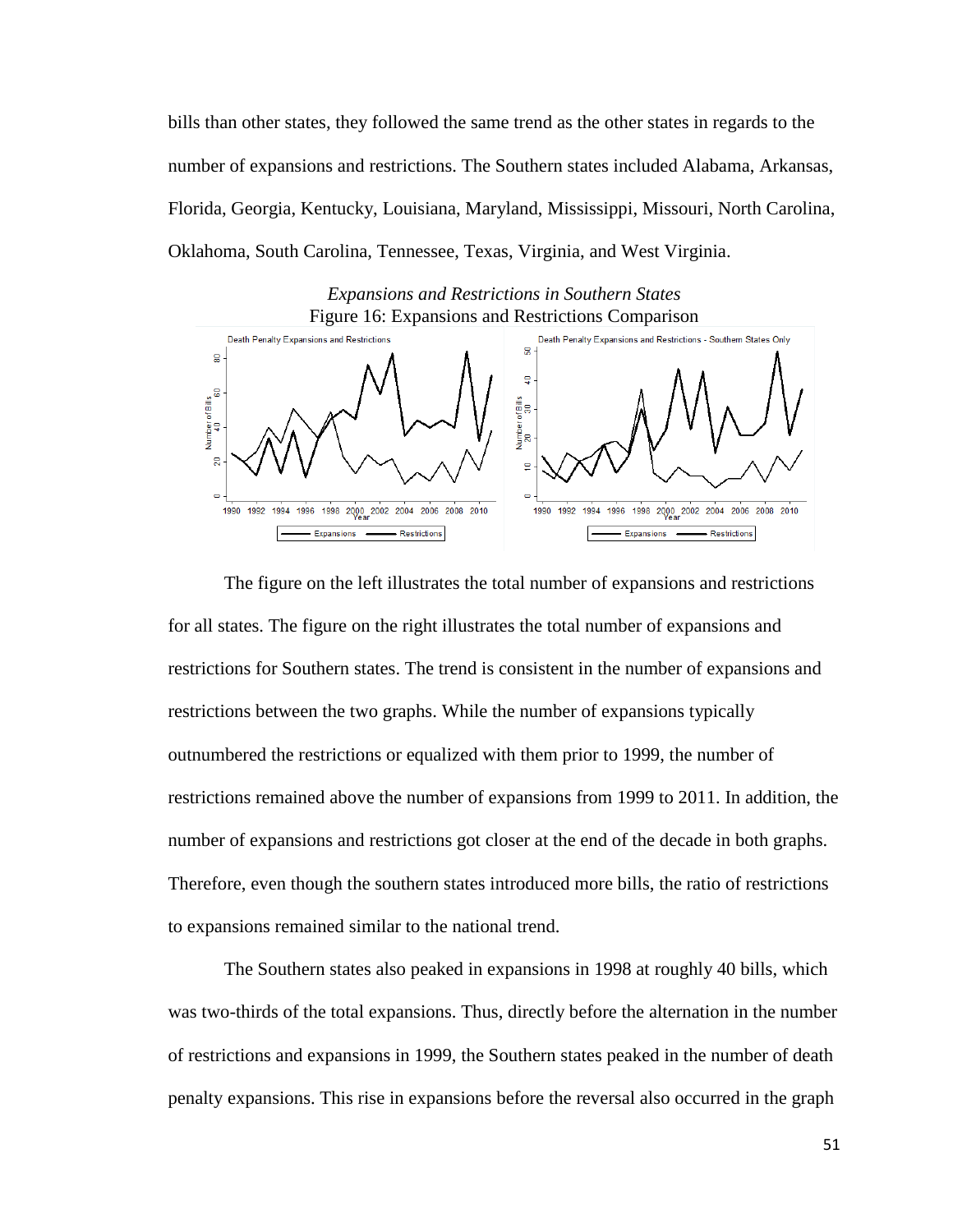for total bills in all states, and was especially true for bills regulating trial and appeals, discretion bills, and attorney. This comparison suggests that Southern states were primarily behind the rise of expansions directly before the reversal in 1998.

## *Death Eligibility in Southern States* Figure 17: Eligibility Bills Comparison



After testing the other dimensions, I realized that they all followed the national trend; however, there were two outliers: bills dealing with death eligibility and executions. I now explain these differences. The graph on the left illustrates the number of bills regulating death eligibility in all states, while the graph on the right illustrates the number of bills regulating death eligibility in Southern states. These two graphs look relatively similarly. Beginning in 1999 in both graphs, the number of restrictions steadily surpassed the number of expansions. Once again, toward the end of the second decade, the number expansions grew more sharply than the number of restrictions, until the numbers were practically equal in 2009.

When considering only the bills for the Southern states, the number of expansions did not consistently surpass the number of restrictions before 1999, unlike in the graph for all states. When considering all states, the number of restrictions never surpassed the number of expansions prior to 1999, but in the Southern states, the number of restrictions sometimes surpassed the number of expansions prior to 1999. This is not a significant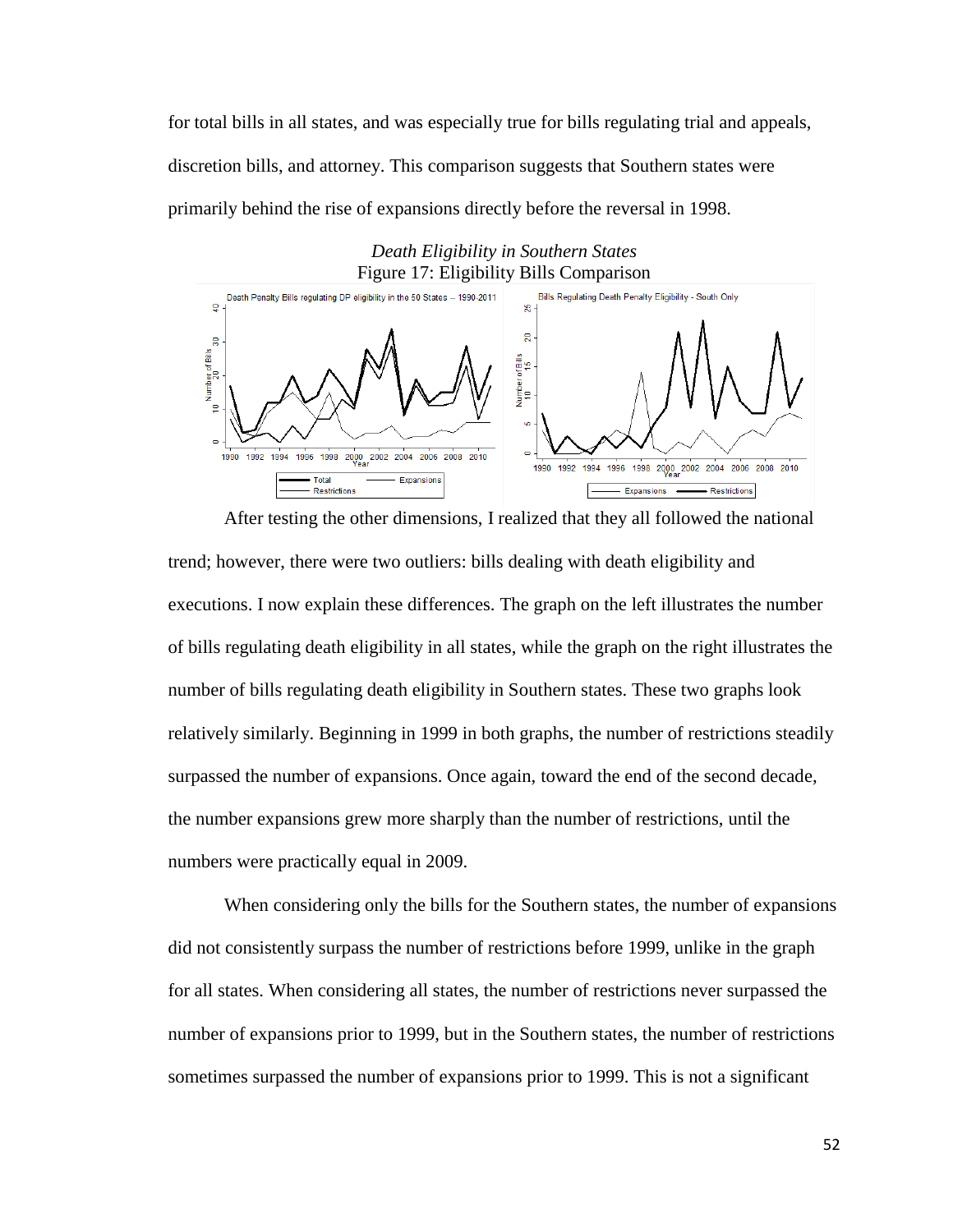difference, but it suggests that most of these expansions prior to 1999 came from non-Southern states. However, this trend drastically changed in 1998 when there was a sharp increase in the number of expansions, but these came entirely from the South. The total number of expansions in 1998 was 15, and there were 15 expansions from Southern states in 1998. Therefore, Southern states not only lead the national trend after 1999, but also they were the most eager to expand directly before then.



The graph on the left illustrates all death penalty bills that regulated executions in all states. The graph on the right illustrates all death penalty bills that regulated executions in the Southern states. These graphs are interesting because they show that before 1999, the majority of bills introducing execution expansions and restrictions occurred in the Southern states. The line representing the number of restrictions is relatively similar between the graphs before 1999. This means that the majority of these restrictions came from Southern states. On the other hand, the line representing the number of expansions is twice the height of the line in the graph representing Southern states. This means that roughly half of expansions came from the Southern states, which was significant because there were twelve Southern states and thirty-eight other states. Interestingly, in 1998, there was once again a spike in the number of expansions directly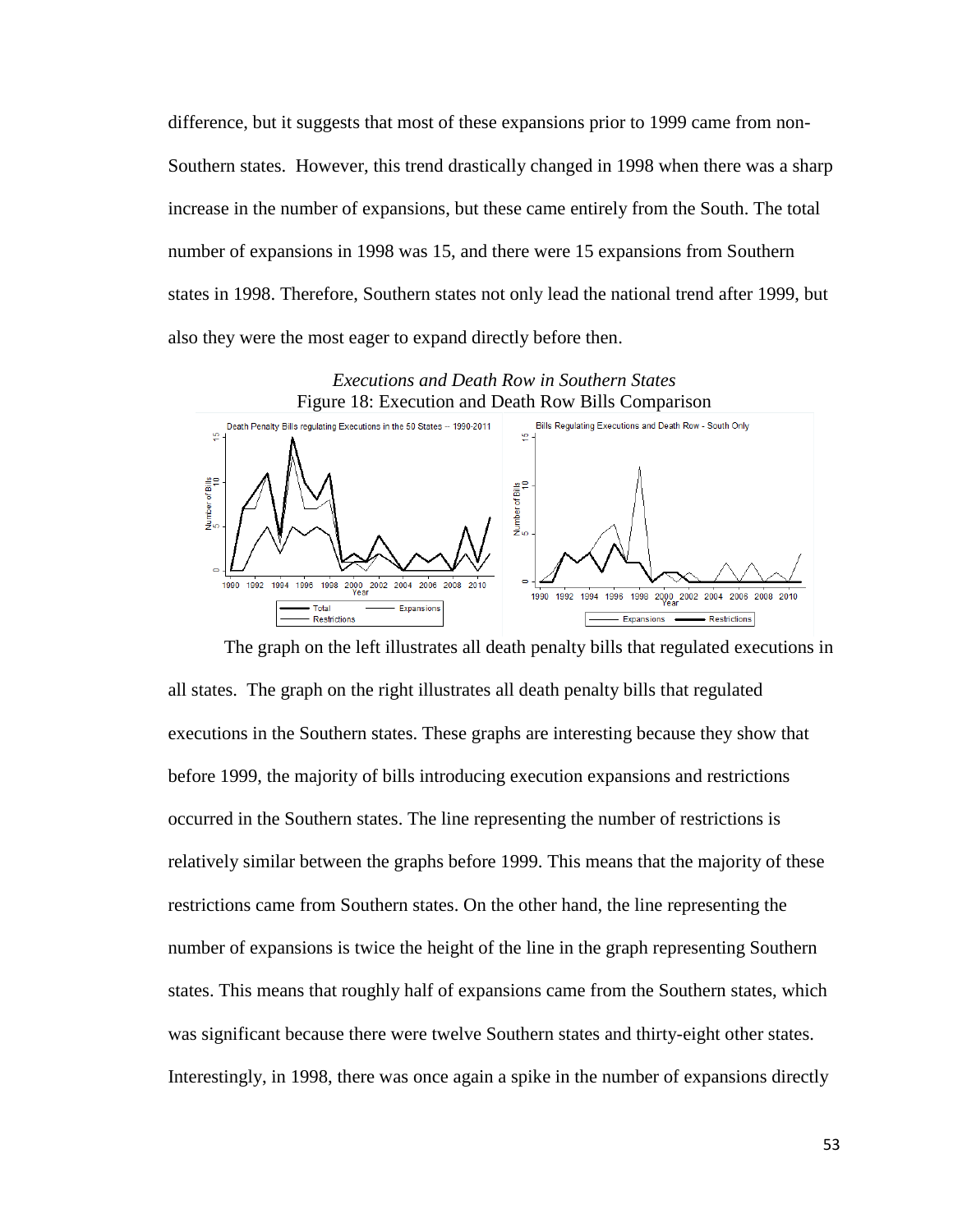before a drastic decrease in expansions. This spike resulted from the Southern states, but this surge drastically subsided during the immediate year following. Therefore, prior to 1999, the majority of execution expansions came from the Southern states

This trend continued into the second decade. From 1999 to 2000, the number of restrictions remained the same between Southern and non-Southern states. In fact, from 2004 to 2008, there were no restrictions in either set of states. In the Southern states, there were no restrictions at all from 2002 to 2011, but only expansions. On the other hand, in the non-Southern states, from 2002 to 2011, there were no expansions, but only restrictions. This suggests that, the Southern states viewed executions differently. The South continued to expand executions after 1999, while the non-Southern states completely stopped doing so.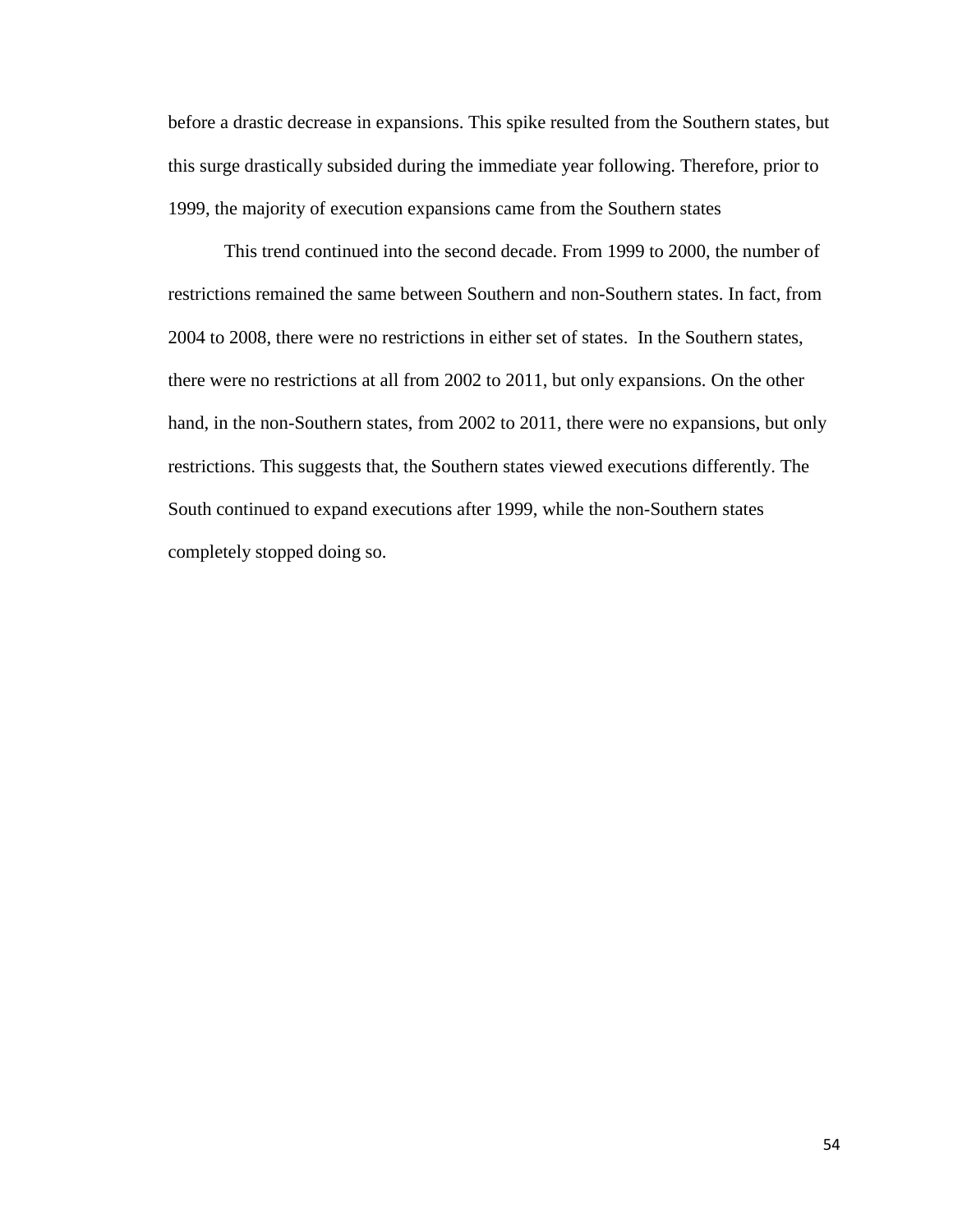Bills Expansions and Restrictions in Abolition States In the second section of this chapter, I control for those states that abolished the death penalty in the past decade. These states were Connecticut, New Jersey, New Mexico, New York, and Illinois. Only New York did not abolish the death penalty by legislative statute, but, rather, the New York Supreme Court ruled out executions. I control for these states because potentially they could have served as outliers, considering that the Southern states were the primary cause behind the national trend toward

restrictions. I determine whether, since these states were already on the path toward abolition, they did not see a large alteration of restrictions and expansions in 1999.

*Expansions and Restrictions in Abolition States; excluding NY*



The graph on the left illustrates the number of death penatly bills that restricted or expanded the death penalty in all states. The graph on the right illustrates the number of bills that restricted or expanded the death penatly in all states that abolished the death penatly, excluding New York. The trend in expansions and restrictions, beginning in 1999, remained relatively consistent in both types of states. In other words, after 1999, the number of restrictions surpassed the number of expansions. Only in 2008 and 2011 did the number of restrictions dip below the number of expansions for the abolition states. According to the graph displaying abolition states, the number of restrictions and expansions also tended to be very similar since 2009. Therefore, even though the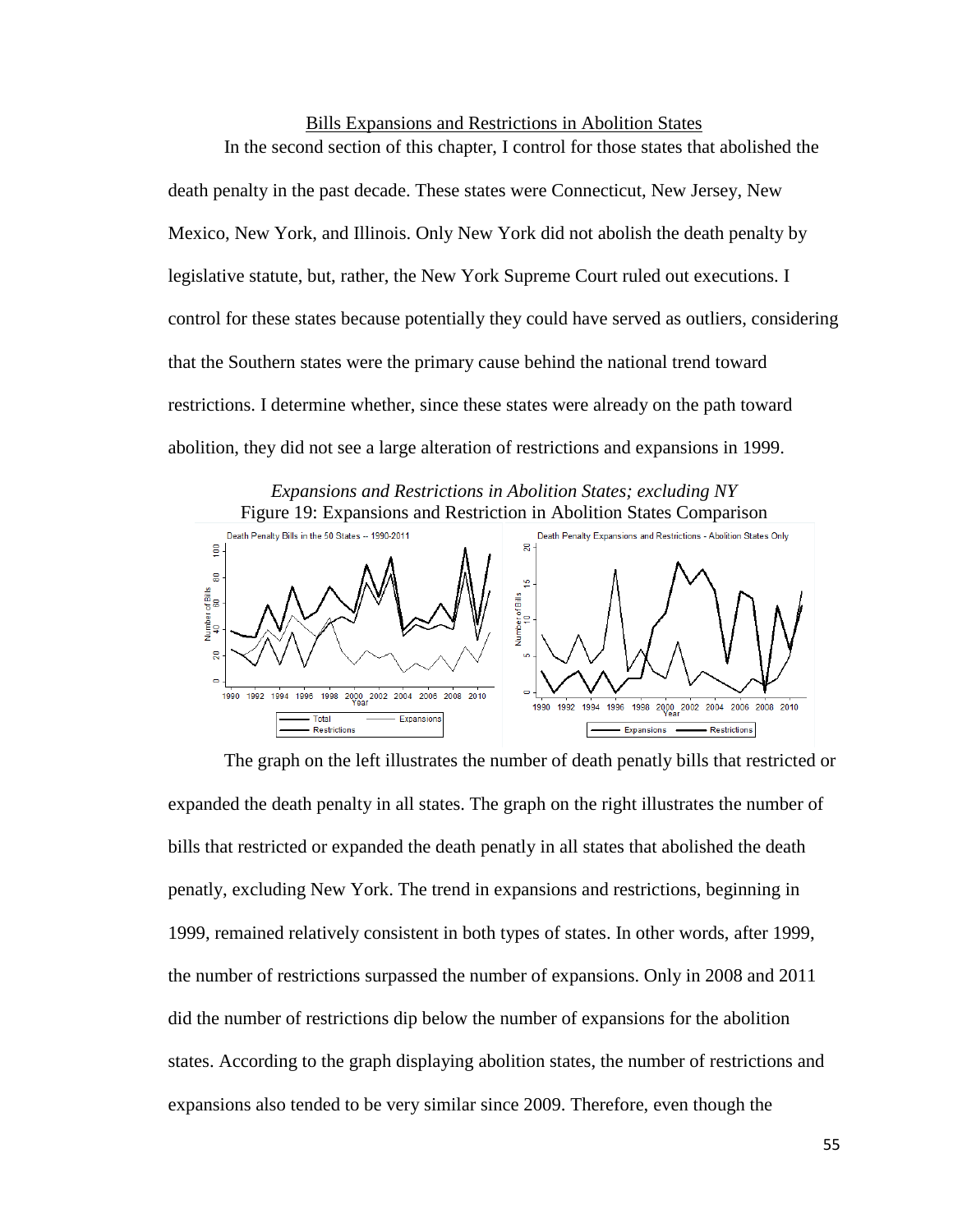abolition states followed the national trend through the two decades, the general trend of restrictions and expansions equalizing toward the end of the second decade may have been more closely driven by the actions of the abolition states.

*Death Penalty Expansions and Restrictions in Abolition States; including NY* Figure 20: Expansion and Restriction Comparison including NY



The graph on the left illustrates the number of expansions and restrictions in all states, while the graph on the right illustrates the number of expansions and restrictions in all states that abolished the death penalty, including New York. One can see that states that abolished the death penalty tended to show no significant difference in legislative trends, as compared to all the states that abolished the death penalty. When including New York, the trends remained similar, but, in the year 2008, the number of expansions surpassed the number of restrictions; however, this year was irregular, and it should not reflect the trend as a whole. Therefore, the trend in the abolition states, including New York, almost exactly followed the national trend. This means that that no abolition states, include New York, were outliers.

Other than the number of restrictions, the abolition states and New York followed the same trend as all the other states. The only difference occurred at the end of the decade when the number of expansions and restrictions equalized, and, in certain years, the percent of expansions surpassed the percent of restrictions. This suggests that the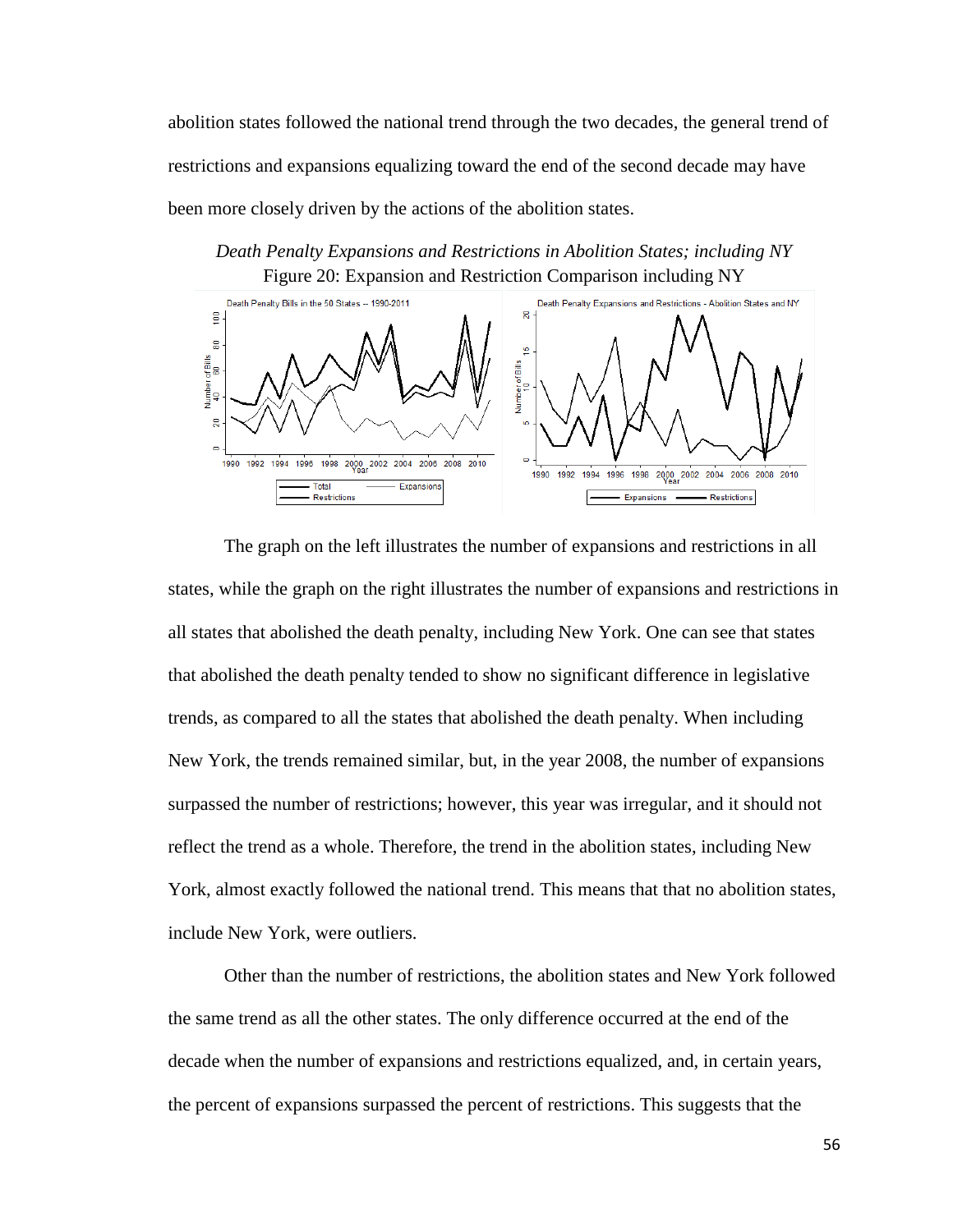equalization of restrictions and expansions was closely driven by the trends in the abolition states, including New York.

### Murder and Execution Rate

This section examines whether the murder rate and the execution rate affected legislative trends between states. I control for these variables by graphing the states with the highest murder rates and execution rates in multiple ways. I examine the legislative trends of the ten states with the highest number of executions per death sentence and the ten states with the highest murder rates. The purpose of graphing these states is to see whether execution rate affected legislative tendencies. These states were those that were most likely to carry out an execution after assigning a death sentence, and they were, theoretically, the strongest supporters of the death penalty.





This graph illustrates the yearly number of expansions and restrictions in those states that had the highest number of executions per death sentence. These states included Arkansas, Delaware, Indiana, Missouri, Montana, Oklahoma, South Carolina, Texas, Utah, and Virginia. I recognize that these states did not necessary need to follow the same trends as the Southern states did. These states may have been less inclined to introduce restrictions because they historically were more inclined to rely on the death penalty.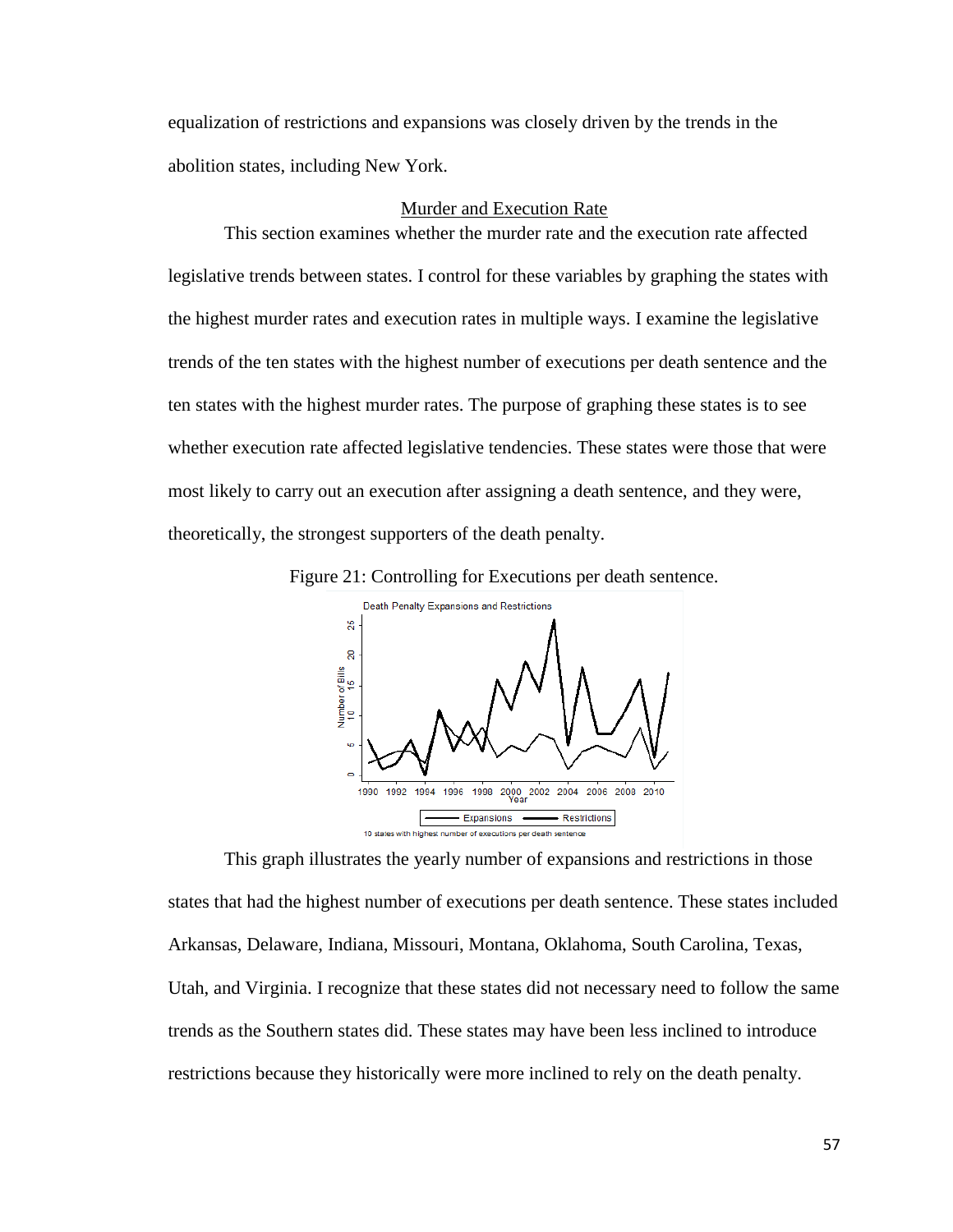Nonetheless, Figure 21 allows me to measure the expansiveness of the change in public sentiment. If there were truly a national change toward restricting the death penalty, then Figure 21 would resemble the trends displayed in Figure 1.

After examining Figure 21, one can see that states with a high number of executions followed the same trend as the national average, since the number of restrictions always surpassed the number of expansions beginning in 1999. In addition, the number of expansions and restrictions got closer at the end of the second decade. For instance, the difference between expansions and restrictions was roughly one bill in both 2009 and 2010, but it was as high as 10 bills in 2000 and 20 bills in 2002.



This graph illustrates the total number of expansions and restrictions in the ten states with the highest murder rates in 2010. These states included Alabama, Arizona, Georgia, Louisiana, Maryland, Missouri, and Mississippi, Nevada, New Mexico, and South Carolina. I control for murder rate because I expect that states with the highest murder rates tended to strongly support the death penalty, since its citizens could have been more likely to feel frustrated with violent crime.

The murder rate seemed to have not had a significant effect on the likelihood to support the death penalty through legislative trends. These states followed the national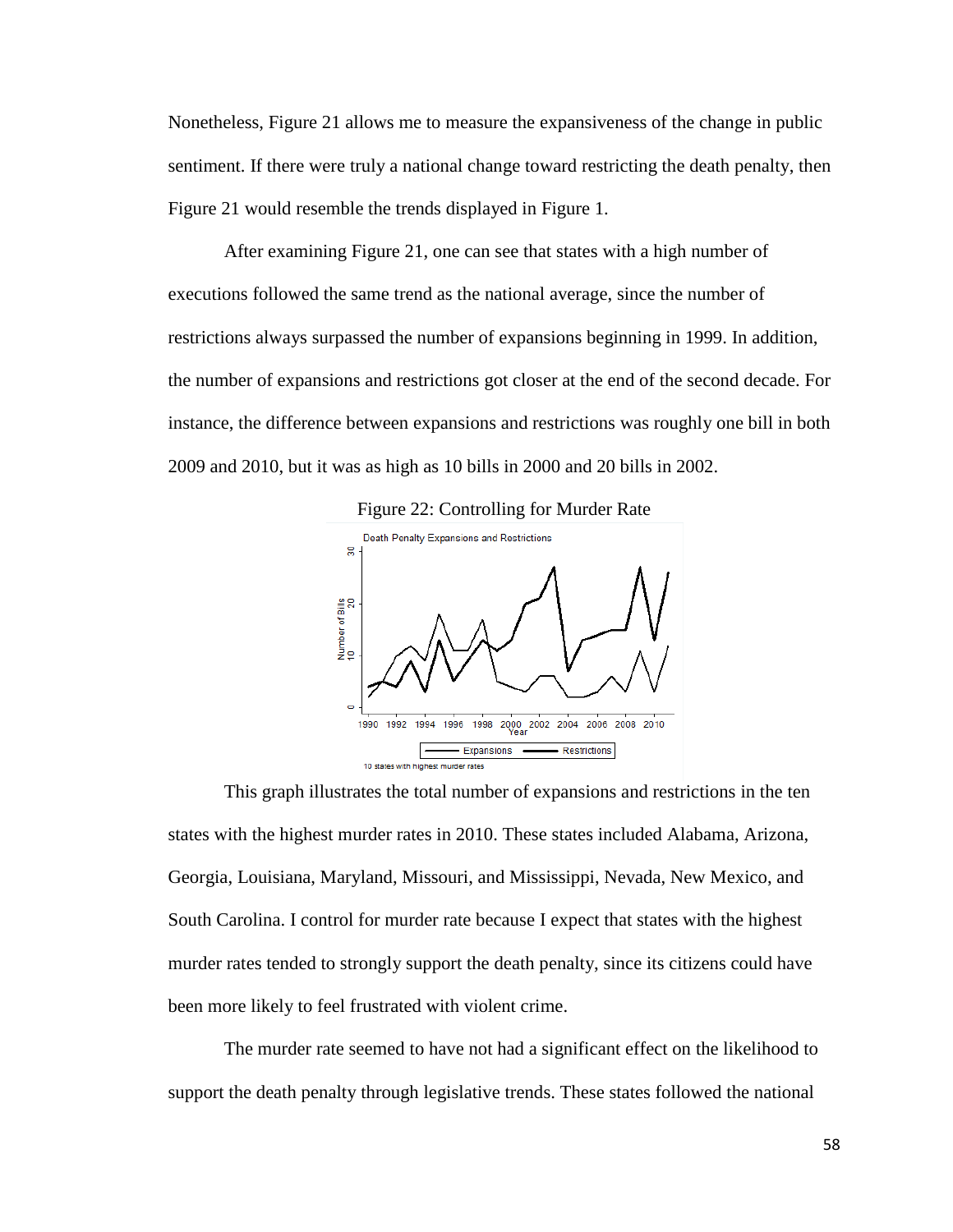trend. Before 1999, the number of restrictions never surpassed the number of expansions, except for one year, and following 1999, the number of restrictions always surpassed the number of expansions. In addition, the equalization of expansions and restrictions occurred for these states, as the difference in restrictions and expansions was closer in 2010 and 2011, as it was in the beginning of the decade. The difference in 2010 and 2011 was 10 provisions, while it is about 15 provisions and 20 provisions in 2001 and 2002.

#### *Chapter Summary*

The trends between expansions and restrictions tended to remain relatively consistent across states and regions. The main difference occured in 1998, when the Southern states introduced many expansions in one year before introducing a period of restrictions. Before then, the non-Southern states were slightly more eager to expand the death penalty, since restrictions sometimes surpassed expansions in Southern states prior to 1999. Nonetheless, these differences were minimal. Therefore, the legislative changes were definitely a national trend, even though the Southern states primarily drove the change because they introduced the most bills.

In addition, the abolition states led the drive toward equalizing the number of restrictions and expansions at the end of the decade. Besides this subtle difference, the trends were nationally consistent for abolition states, including and excluding New York.

Even though the trend in execution bills did not follow the national trend for total bills as shown in Figure 1, I examine this dimension in order to discover how Southern states viewed executions, as compared to non-Southern states. I discover that, even though both regions introduced more restrictions than expansions following 1999, the Southern states remained willing to expand, while the non-Southern states have not passed an expansion in many years.

59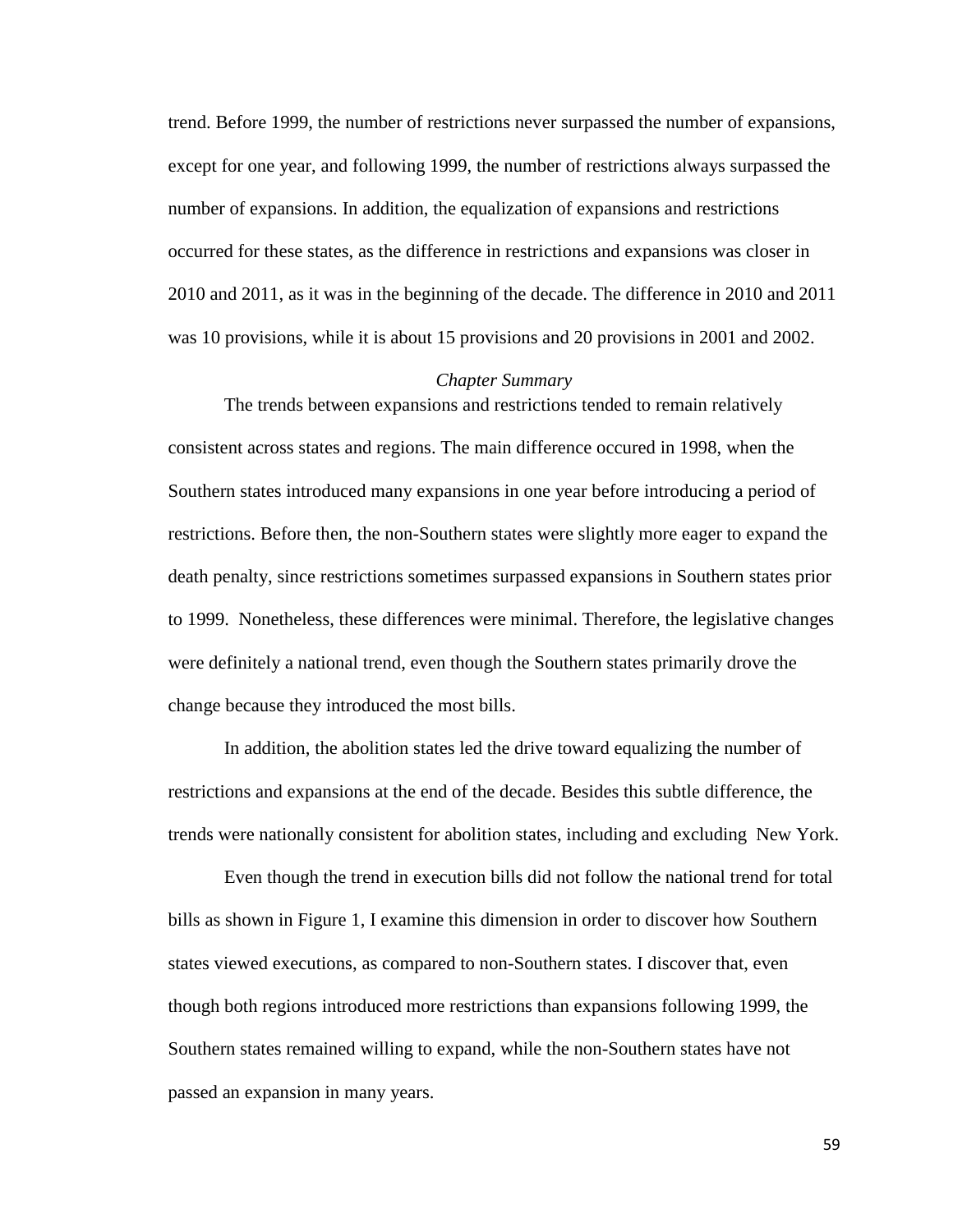I also control for states with the highest execution rate and murder rates, but I saw no significant differences from Figure 1. Since the beginning of 1999, the number of death penalty restrictions never dipped below the number of death penalty expansions. Prior to then, the number of expansions never fell below the number of restrictions. In addition, the number of expansions and restrictions began to get closer at the end of the second decade. I then examined each bill dimension separately, and I determine that most dimensions followed these trends. In this chapter, I show that all states generally followed these national trends.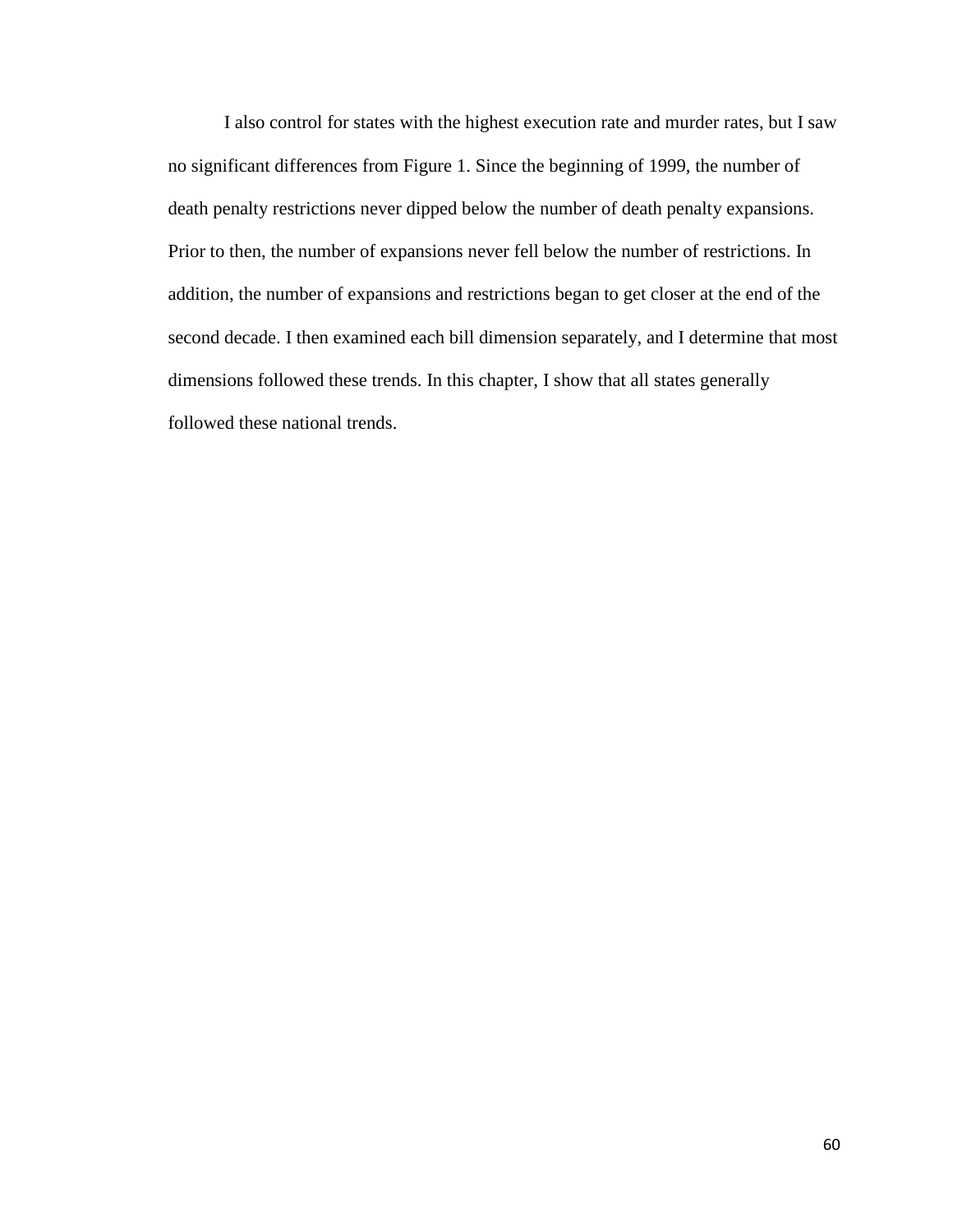#### **Chapter 4**

When illustrating the national legislative trends, I show that that state legislatures acted consistently with anti-death penalty sentiment in the public, media, and judiciary. However, my data, by itself, does not illustrate the state legislatures' reasoning for restricting the death penalty. I cannot fully discover this information, unless I examine the legislative debates within states. Because I do not have the resources to examine the death penalty debates in all state legislatures, I will review some debates in one state. I have chosen to analyze the debates occurring in North Carolina.

I focus upon the North Carolina legislature because it followed national trends closely. From 1990 to the twenty-first century, the legislature expanded the application of the death penalty, but, in 2001, it reversed this trend. However, at the end of the decade, the number of restrictions began to come closer to the number of expansions. This section will not only provide a legislative history of the death penalty in North Carolina, but it speculates on whether the legislature felt the same concerns about the death penalty that caused a change in sentiment within the public, media, and judiciary.

# Legislative History of Capital Punishment in North Carolina *1977-1999*

Before examining individual debates, I shall provide a brief overview of the legislative history of North Carolina, as it relates to the death penalty. Since 2006, North Carolina performed no executions, and the legislature even passed the nation's first Racial Justice Act. However, the state did not always hold such views on capital punishment. In fact, since 1977, North Carolina handed out the fourth greatest number of death sentences.<sup>55</sup> It only sits behind Texas, Florida, and California, all of which have

<sup>&</sup>lt;sup>55</sup> "Facts about the Death Penalty." Last modified February 20, 2013,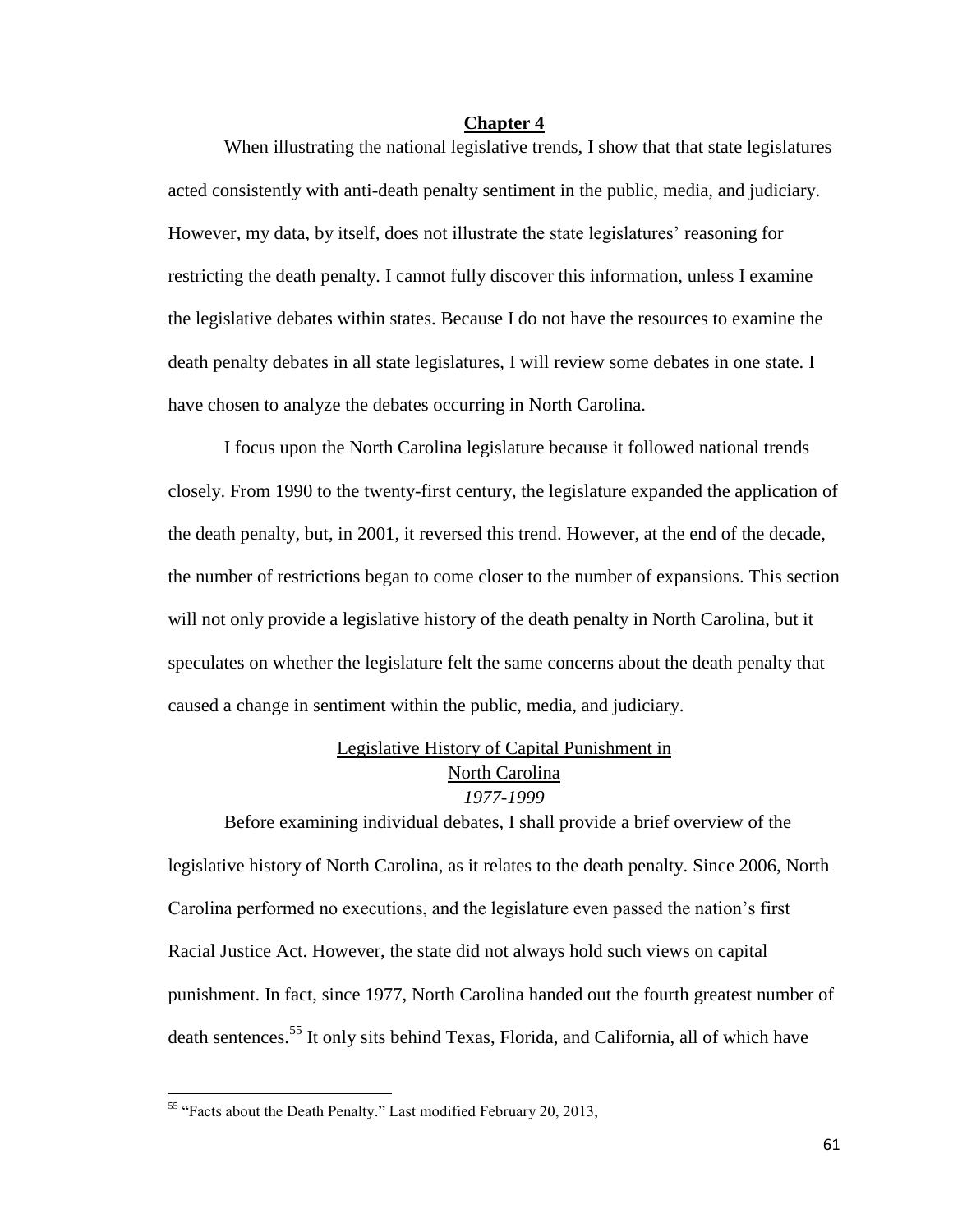larger populations. In addition, North Carolina ranked fifth in executions between 1726 and 1961, while also ranking sixth in the number of inmates on death row.<sup>56</sup>

In the decades leading up to the twenty-first century, the North Carolina legislature primarily defended its use of the death penalty through the idea that executions helped to console victims' families. In fact, from 1983 to 2000, there were only three significant legislative bills dealing with the death penalty, and all of them worked to compensate or assist victims.<sup>57</sup> One year before the federal government passed a similar bill, North Carolina introduced the Victim Compensation Act of 1983, which set up rules for awarding monetary compensation to the families of victims and established the Crime Victims Compensation Commission. The Commission could regulate the qualifications for monetary compensation and even order law enforcement to conduct investigations to determine whether a victim qualified. The fund was available to any victim who suffered a criminal act at a maximum reimbursement of  $$30,000$ .<sup>58</sup>

Nonetheless, while increasing the rights of victims, the legislature did not completely ignore the rights of capital defendants. In fact, like the other states, even though executions remained high, they did not sky rocket until the 1990s. During the late 70s and 80s, North Carolina supported the death penalty more as a policy rather than a practice. In fact, it restricted executions in the same year that the General Assembly created the Crime Victims Compensation Commission by voting to give defendants the choice of whether to receive lethal injection or gas.

l

http://www.deathpenaltyinfo.org/home

<sup>&</sup>lt;sup>56</sup> Michael L. Radelet and Glenn L. Pierce, "Race and death sentencing in North Carolina 1980-2007," NC Law Review 89 (2011): 2128.

<sup>&</sup>lt;sup>57</sup> "Facing Controversy: Struggling with Capital Punishment in North Carolina." Last modified February 20, 2013, http://www.lib.unc.edu/mss/exhibits/penalty/timeline3.html <sup>58</sup> Ibid.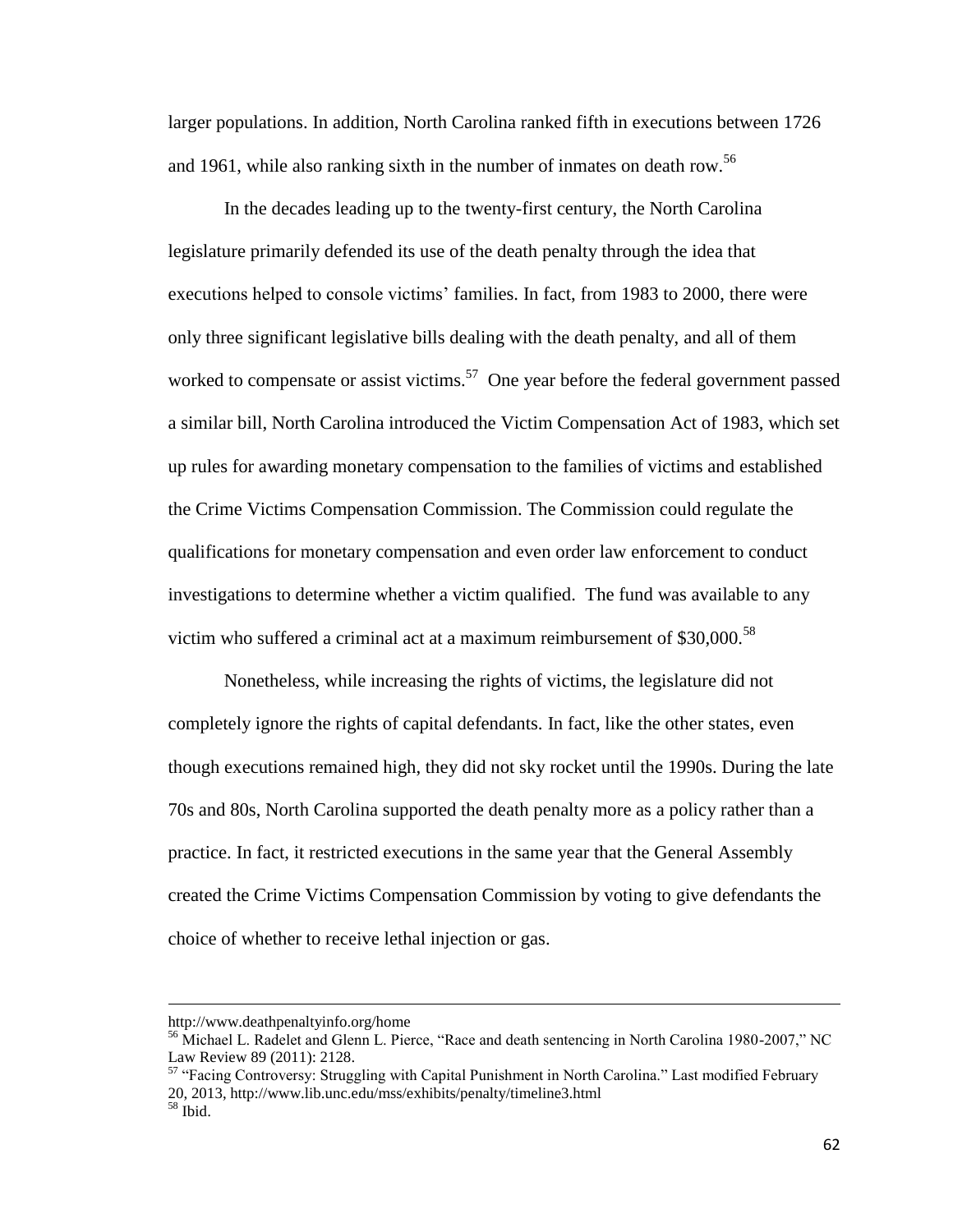Even though North Carolina may have supported the death penalty more as a policy rather than a practice, it continued to expand the rights of victims in order to show support to families, when it sanctioned the creation of the Victim Assistance Network. The legislature performed these actions in order to show support for the penalty, without actually increasing the use of it. This organization assisted the families of murdered victims with navigating the complexities of the criminal system. It also helped victims find counselors and support groups, as well connected victims with the state-funded Crime Victims Compensation Commission. In 1987, the Crime Victims Compensation Commission began its operations. The General Assembly made its first budget appropriations, and the Commission began to pay out disbursements to claimants.<sup>59</sup>

In the 1990s, the North Carolina legislature continued to rule on capital punishment, and it continued to introduce legislation that favored the penalty. In late 1990s, like in the other states, the number of yearly executions reached an all time high. For instance, in 1994, the legislature declared that LWOP would be the only alternative to the death sentence for first-degree murder cases. In this period, the public no longer supported the death penalty mostly as a policy rather than a practice. This was a response to the public's fear that convicted murderers were not receiving just punishment. The legislature had made a political move to make sure that convicted murderers would never walk among the public again. However, in 1996, the legislature once again showed that it supported the penalty more as a policy than a practice, when it granted capital inmates the right to open-file discovery.<sup>60</sup> The legislature was concerned with preventing wrongful executions, and it was not showing disapproval for the penalty.

<sup>59</sup> Ibid.

<sup>60</sup> Maher, "Worst of Times, and Best of Times," 100.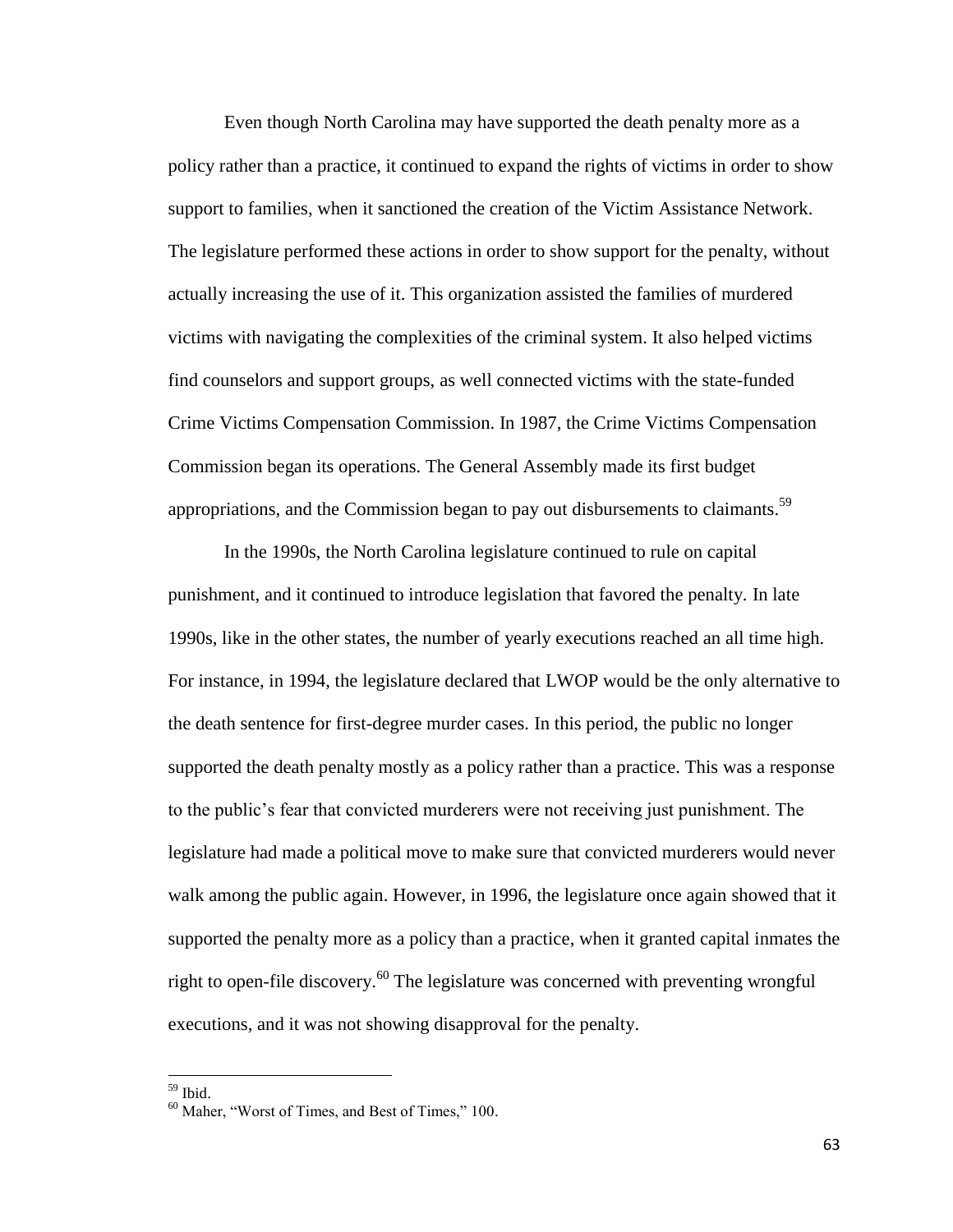In fact, the legislature continued its support of victims' rights even toward the end of the decade. My research suggests that 1998 marked the year where most states spiked in their willingness to expand the death penalty, before the legislatures began to restrict its use. North Carolina was no exception. In that year, the General Assembly passed the Victim Rights Act, which added the Victim Rights Amendment to the state constitution.<sup>61</sup>

However, North Carolina also eliminated lethal gas in 1998. While this may seem like a restriction for the death penalty on face value, this was a benefit for the victims' family and prison staff. The prison officials had reported to the legislature that gas was leaking into the viewing room of the executions. Scientific observation confirmed the validity of these statements, and the legislature responded through this bill.<sup>62</sup>

### *2001-2004*

Even though, in the 1980s and 1990s, the North Carolina legislature focused primarily on expanding the rights of crime victims, this drastically changed in the 2000s. I have shown that beginning in 1999, most states switched from steadily expanding the death penalty to restricting its use. North Carolina legislature was no exception because, beginning in 1999, it passed many bills that bolstered the rights of capital defendants.

The first major bill established the Indigent Defense Study Commission. The state legislature passed the Indigent Defense Services Act of 2000, which created the Office of Indigent Defense Services (IDS). This Office would consist of a 13- member governing body that would assume a number of responsibilities on July 1, 2001.

These responsibilities included 1) overseeing the provision of legal representation to indigent defendants and others entitled to consul under North Carolina law; 2)

<sup>&</sup>lt;sup>61</sup> "Facing Controversy: Struggling with Capital Punishment in North Carolina." Last modified February 20, 2013, http://www.lib.unc.edu/mss/exhibits/penalty/timeline3.html.  $62$  Ibid.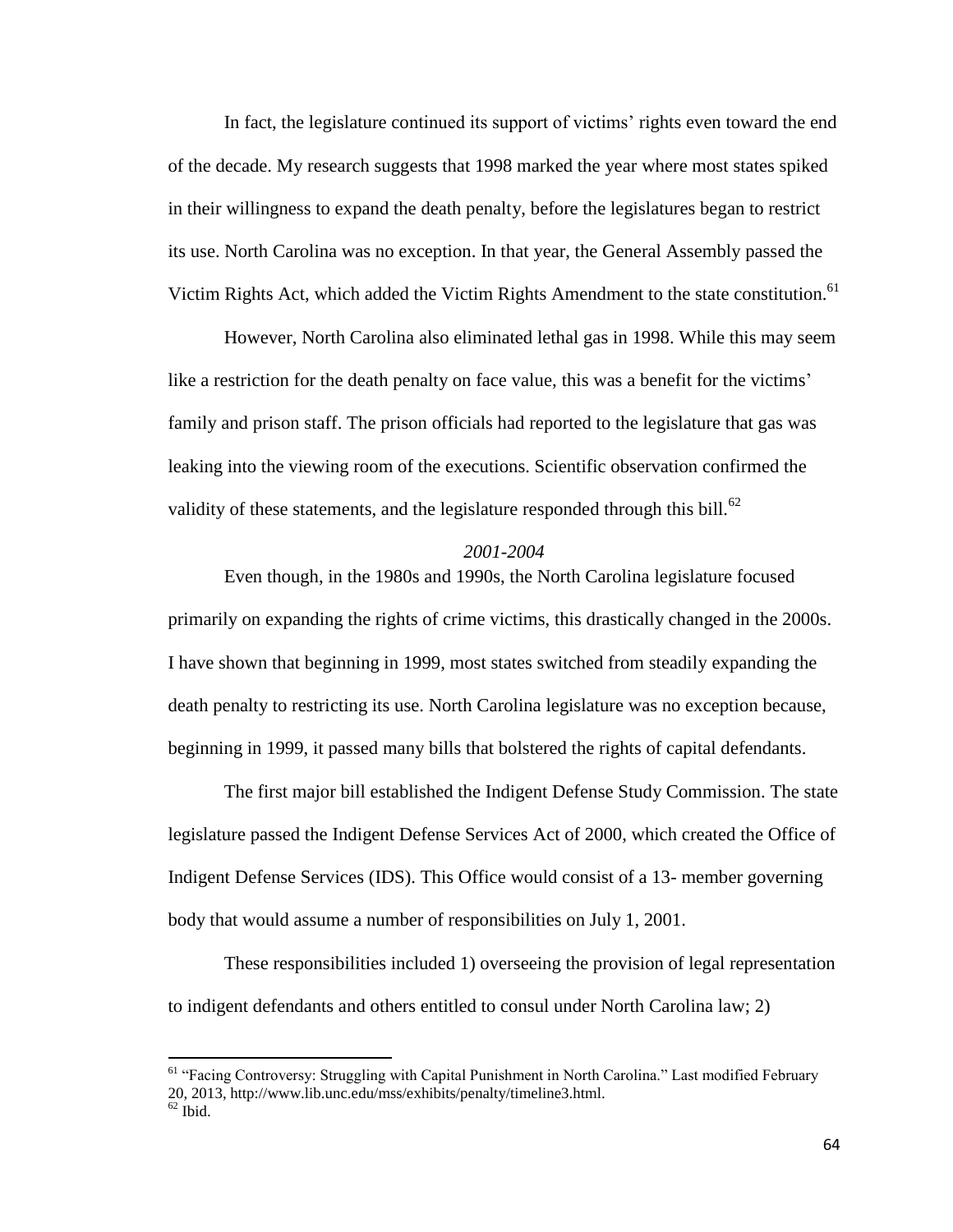developing training, qualification, and performance standards to govern the provision of legal services to indigent persons; 3) determining the most appropriate methods of delivering legal services to indigent persons in each judicial district; and 4) providing services in the most cost-effective manner possible.<sup>63</sup>

As it pertains to capital trials, the IDS Act created administrative alterations to increase the quality of counsel for capital defendants. Attorneys had to consult the newly established Center of Death Penalty Litigation to trial, and the new office of Indigent Defense Services assumed the responsibility for appointing counsel through the Office of the Capital Defender, rather than relying on local judges to make such decisions. The IDS Act also created a series of strict experience and training requirements for attorneys in capital trials. From then on, a defendant would have two trial attorneys, whom the Capital Defender would approve. Furthermore, it increased supervision of these attorneys, as well as took charge of allocation for experts and investigators.<sup>64</sup>

The legislature also passed a series of groundbreaking statutes beginning in 2001. The first law no longer required district attorneys to try first-degree murder cases capitally, even if there was an aggravating factor. Instead, prosecutors could choose when to seek the death penalty in all first-degree murder cases. The Statute read as follows:

- 1. The State can choose whether to try a defendant capitally and non-capitally in first-degree murder cases, even if there is evidence that aggravating circumstances exist
- 2. A death sentence cannot be ordered for a defendant convicted of a capital crime unless the state has given notice of its intent to seek the death penalty on the date of or before the pretrial conference

<sup>63</sup> NC General Assembly. Indigent Defense Services Act. http://www.ncids.org/home/IDS\_%20Act\_8- 11.pdf

<sup>&</sup>lt;sup>64</sup> NC General Assembly. Indigent Defense Services Act. http://www.ncids.org/home/IDS\_%20Act\_8-11.pdf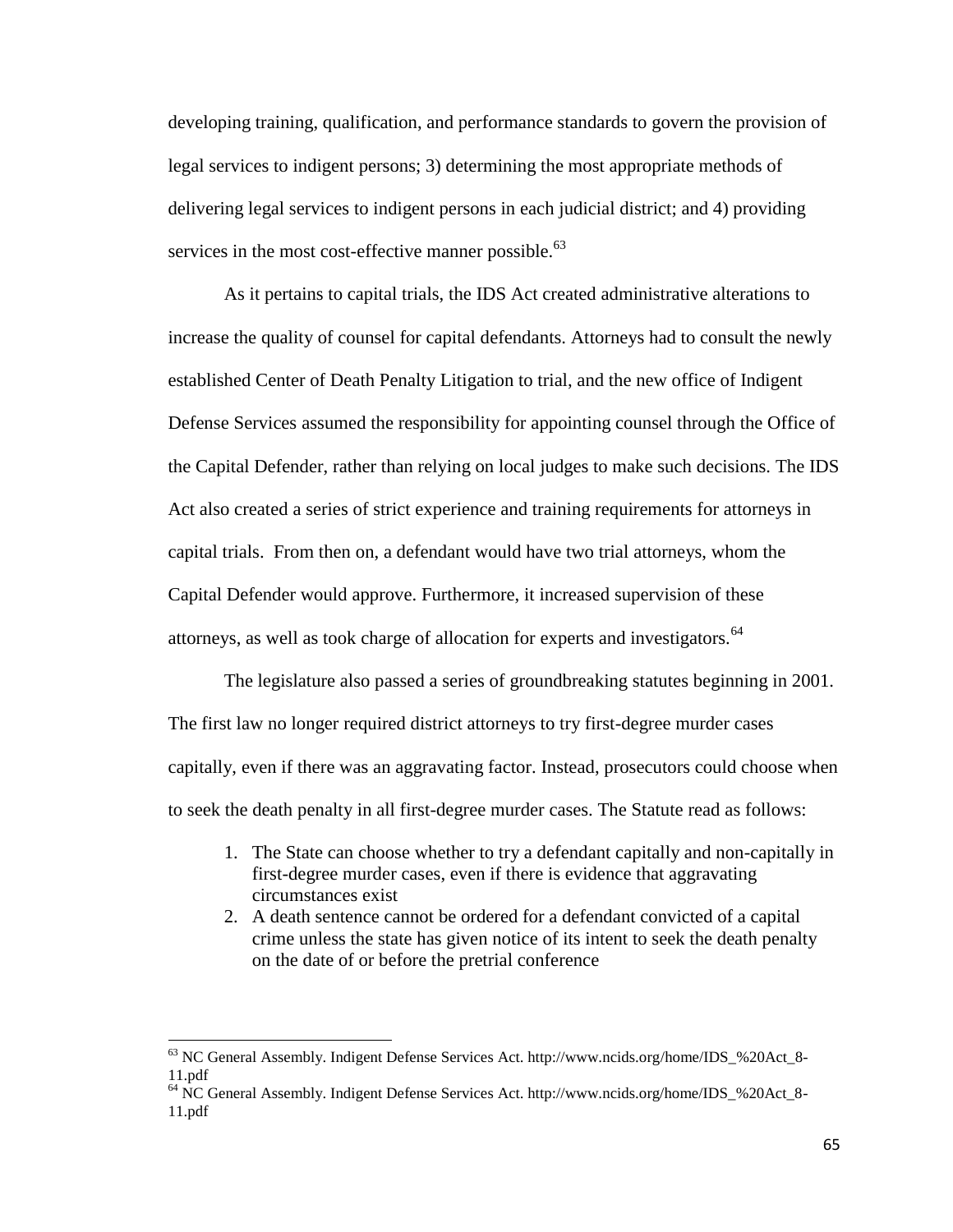3. If the State does not give notice of its intent to seek the death penalty, the case should be conducted non-capitally and the defendant should be given a sentence of life imprisonment if found guilty of first-degree murder. <sup>65</sup>

In addition, the legislature allowed for post-conviction DNA testing, and it voted to prohibit the execution of the mentally retarded. In 2004, the legislature also voted to allow open file discovery to all capital clients for pre-trial preparations. However, not all of the death penalty restriction bills introduced in the legislature were successful in this period. For instance, in 2003, the North Carolina Senate passed a bill that ordered a twoyear study of the inequities in capital sentencing along racial, economic, and geographic lines. This bill later failed in the North Carolina House of Representatives.<sup>66</sup>

#### *2005-2008*

Following a vast array of bills restricting the use of the death penalty from 1999 to 2004, the legislature remained inactive in regards to capital punishment, from 2005 to 2008. However, the judicial branch was highly involved in the evolution of the death penalty during this period. While the legislature had dealt primarily with promoting the equity of capital trials and appeals, the judiciary decided to regulate mostly executions. More specifically, the Court reviewed the legality of lethal injection.

In two groundbreaking decisions in 2006, U.S. District Judge Malcolm Howard allowed the N.C. Department of Correction officers to administer lethal injection, despite the high likelihood that the executioner may not administer all the drugs correctly. However, Judge Howard ruled that lethal injection could be constitutional as long as a doctor monitored the condemned inmate's brain waves. Ironically, in the following year, the N.C. Medical Board passed a new ethics policy that prohibited doctors from

 $65$  Ibid.

<sup>&</sup>lt;sup>66</sup> "Facing Controversy: Struggling with Capital Punishment in North Carolina." Last modified February 20, 2013, http://www.lib.unc.edu/mss/exhibits/penalty/timeline3.html.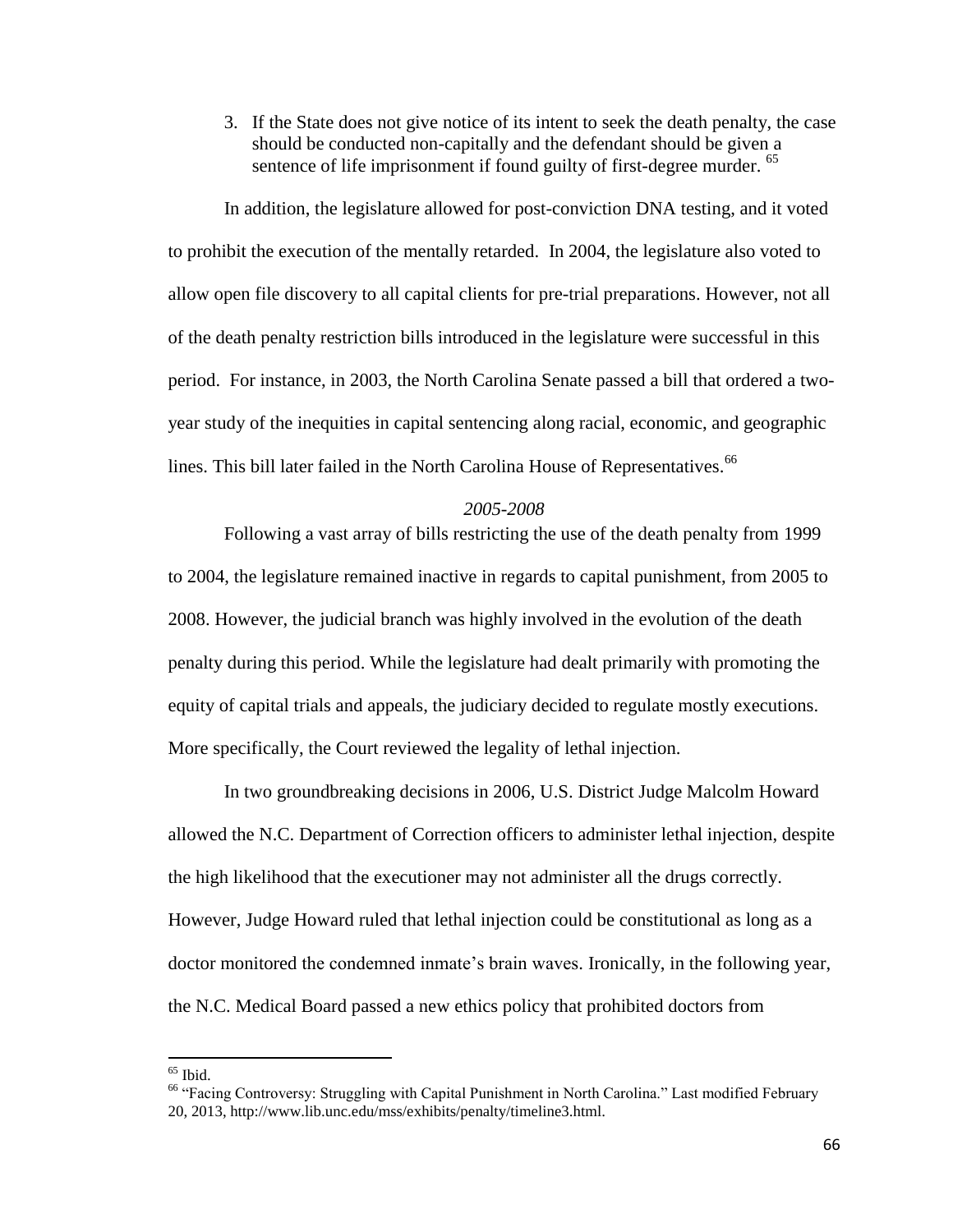administrating lethal injections, causing Superior Court Judge Donald Stevens to delay four executions, until the executive branch created new execution procedures.

Nonetheless, even when the executive branch had determined these new procedures, the North Carolina Supreme Court would once again delay executions. The Court ruled that the executive branched had erred during its process of creating these new procedures. More particularly, the executive branch had acted unconstitutionally by failing to hear arguments from capital defense attorneys. $67$ 

After Judge Donald Stephens delayed two more executions, North Carolina effectively remained under a non-official moratorium from 2006 onward, as doctors continued to refuse to administer lethal injections. However, in 2012, Judge Stephens ruled that the Governor and the Council of the State had adopted protocols that were constitutional, but the N.C. Supreme Court decided to review this ruling. Therefore, while the legislature remained uninvolved from 2005 to 2009, the judiciary was incredibly important in constructing the North Carolina's stance on the death penalty.<sup>68</sup>

#### *2009*

# *Racial Justice Act*

In 2009, the state legislature reemerged in the death penalty debate by passing the most groundbreaking piece of legislation since the IDS Act. The Racial Justice Act was a huge victory for capital defendants and their attorneys, as the legislature granted them the ability to use statistical evidence to prove racial bias. However, this legislation went well beyond the scope of *McCleskey v. Kemp* by allowing attorneys to show that race was a significant factor in decisions to seek or impose death sentences in the county, the prosecutorial district, the judicial division, or the state. In other words, the defense did not

 $67$  Ibid.

 $68$  Ibid.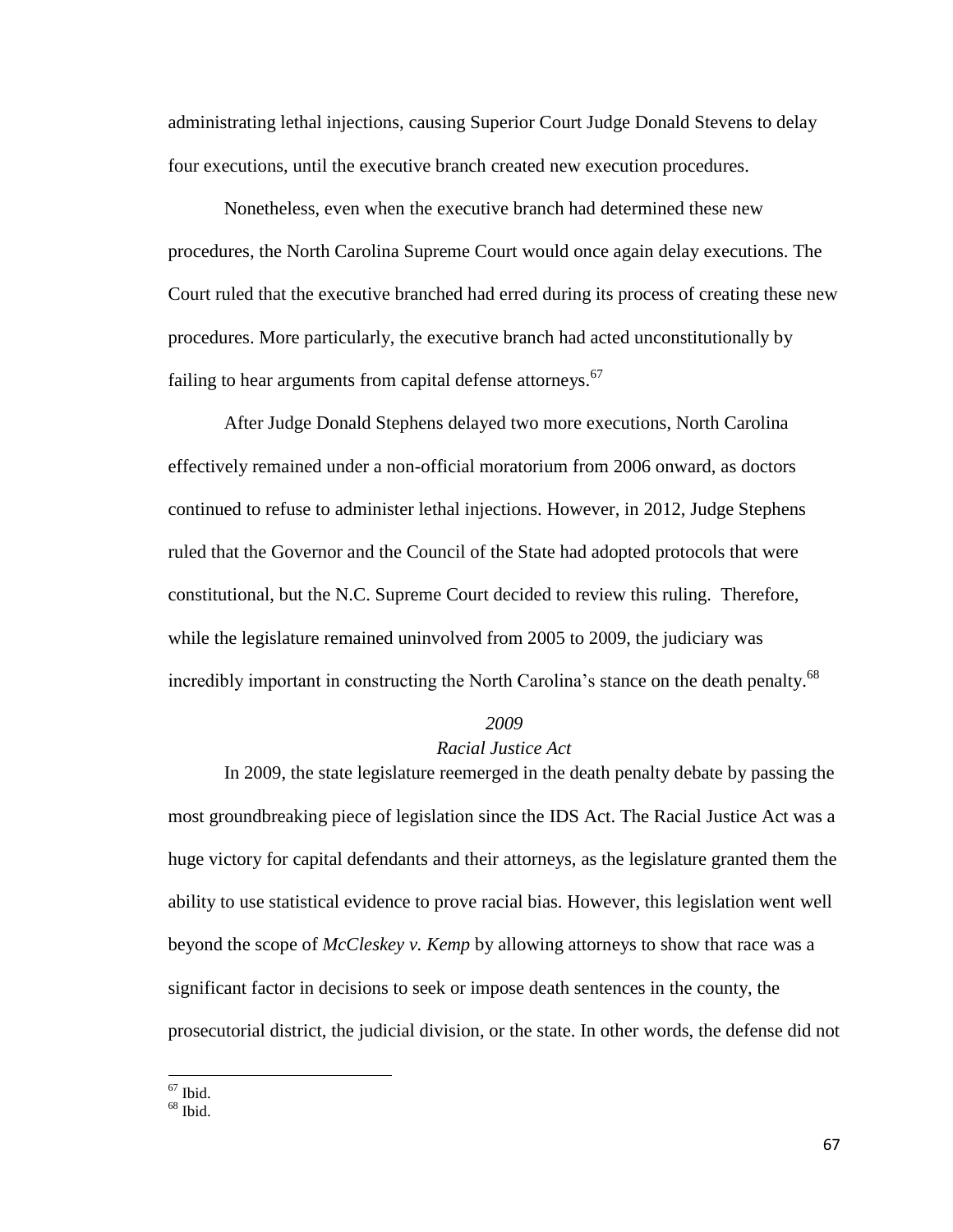have merely to show that bias occurred within the particular trial. Instead, if the defense attorney could show that discrimination had occurred within prior cases in the juridical area, then the defendant could receive a sentence of life without parole instead of death.<sup>69</sup>

In addition to bolstering the rights of criminal defense attorneys, the RJA granted the state a chance to rebut the evidence of racial bias by showing a lack of correlation. The state could also defend itself by referring to programs, which it had previously implemented, that would have made the likelihood of racial bias highly unlikely.<sup>70</sup>

White defendants also had standing to raise a jury claim. More specifically, the attorney of a white defendant on death row could argue that the district attorneys has a history of purposely excluded non-white jurors from jury pools, since they would be less likely to give the penalty. Once again, the attorneys only had to show that juror exclusion had affected the integrity of the court system in an area rather than in the case.<sup>71</sup>

The original supporters of the bill realized that the RJA went well beyond the scope of *McCleskey v. Kemp*, but they defended the bill by explaining how the Justices in *McCleskey* explicitly invited the legislatures to act more strictly than the judicial system. The supporters pointed out how the U.S. Supreme Court had enunciated that state legislatures had the abilities to determine fairly how attorneys could use statistical studies to enhance the efficacy of the capital justice system.<sup>72</sup>

Two years after the passage of the RJA, the court system agreed to hear its first RJA claim as part of the appeal for defendant, Marcus Robinson. The defendants would rely on a Michigan State University study that showed that over a 20-year period in North

 $\overline{a}$ 

<sup>&</sup>lt;sup>69</sup> Kotch, "The Racial Justice Act and the Long Struggle with Race and the Death Penalty in North Carolina," 2114.

 $70$  Ibid, 2119.

 $71$  Ibid. 2118.

 $72$  Ibid,  $2111$ .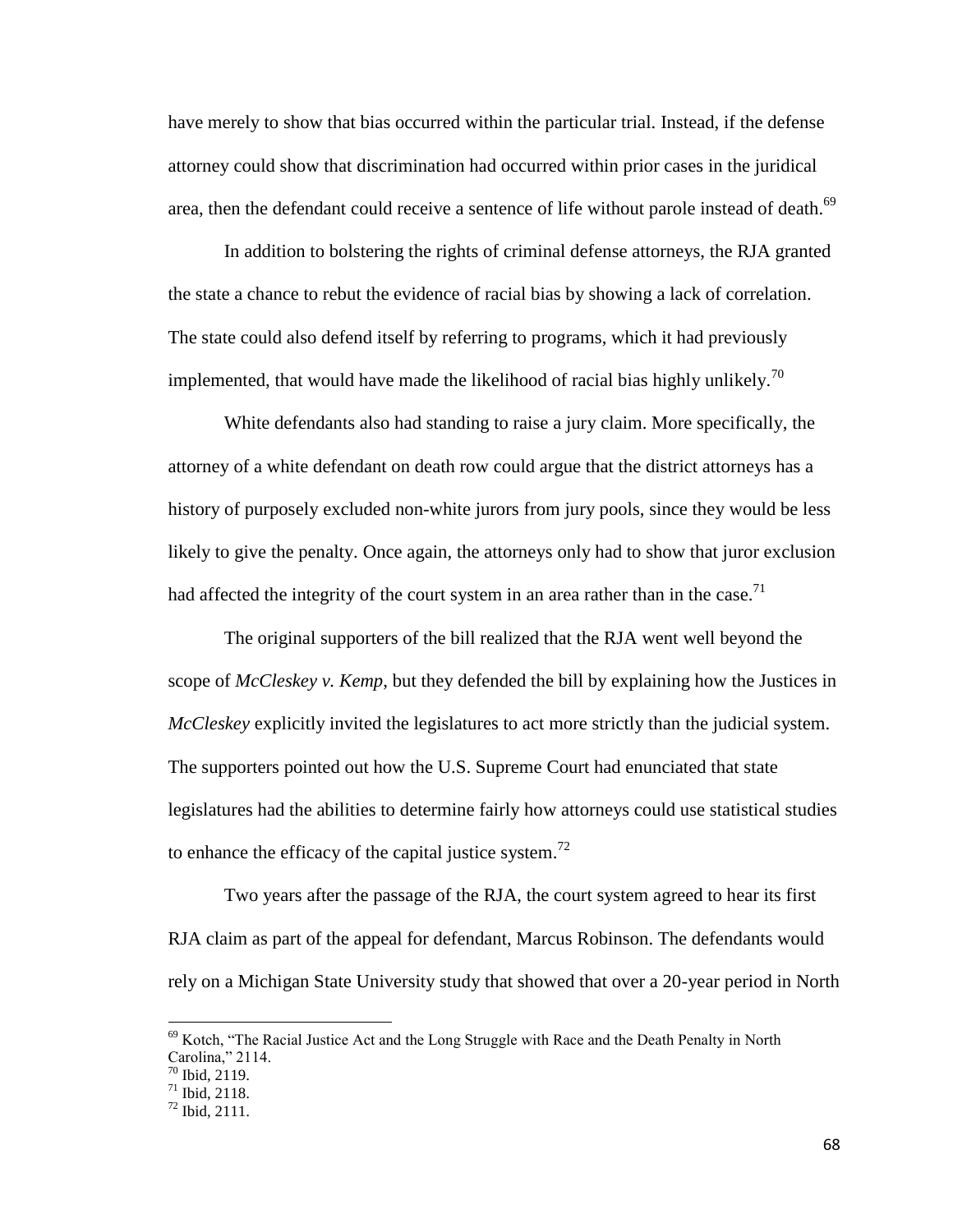Carolina, prosecutors were twice as likely to eliminate black jurors from the jury pool as white defendants. The appeal occurred on April 20, 2012, and Judge Gregory Weeks not only found racial bias occurring in the judicial district of Robinson's trial, but he believed that there was intentional bias in Robinson's particular case. In his opinion, Weeks wrote, "race was materially, practically, and statistically significant factor in the decision to exercise peremptory challenges during jury selection by prosecutors."<sup>73</sup>

However, despite the positive momentum in favor of capital defendants, less than a year after Judge Weeks' ruling, a new Republican legislature voted in favor of a bill that would repeal the original Racial Justice Act, on June 13, 2012. This new bill still allows capital defense attorneys to introduce evidence of racial bias, but this bias had to occur in defendant's particular trial. Despite the fact that Governor Beverley Perdue vetoed the legislation, the North Carolina legislature was able to override her veto within only four days, on July 2,  $2012.^{74}$ 

Even though, the state legislative had gutted the Racial Justice Act, Judge Weeks agreed to once again rule on a claim of racial bias. On December 13, 2012, Judge Weeks reduced the sentences of three death row inmates to life without parole because he determined that racial bias had occurred in each one of these defendants' trials.<sup>75</sup>

 $\overline{a}$ 

<sup>73</sup> Campbell Robertson. "Bias Law Used to Move a Mann Off Death Row." *New York Times*. April 20, 2012. Accessed February 20, 2013.

http://www.nytimes.com/2012/04/21/us/north-carolina-law-used-to-set-aside-a-death-sentence.html? r=0 <sup>74</sup> "Facing Controversy: Struggling with Capital Punishment in North Carolina."

http://www.lib.unc.edu/mss/exhibits/penalty/timeline3.html.

<sup>75</sup> "Judge: Race a factor in picking juries for death penalty cases." *WRAL News*. December 13, 2012. Accessed February 20, 2012.

http://www.wral.com/judge-race-a-factor-in-picking-juries-for-death-penalty-cases/11875278/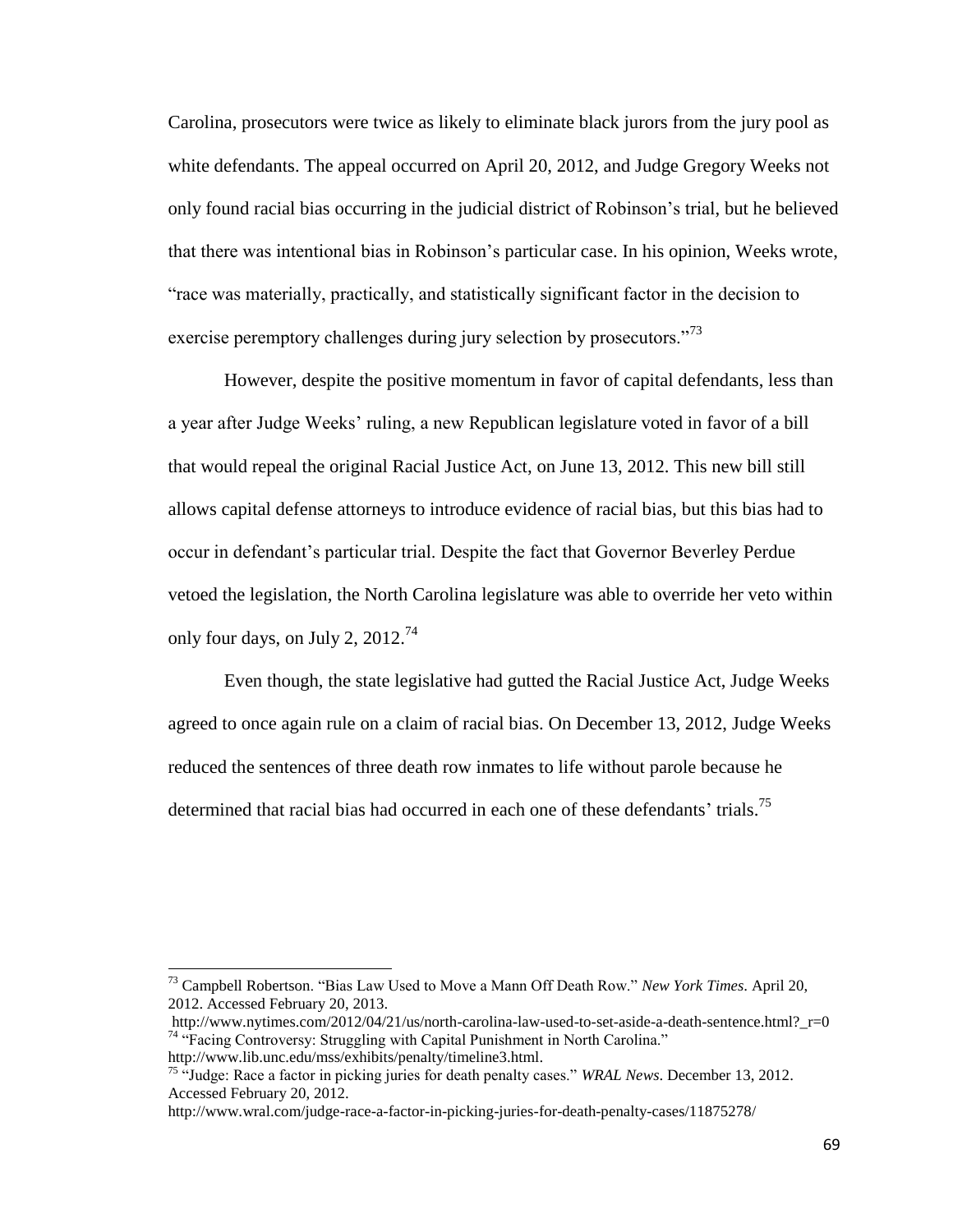## *2010*

# *SBI Reforms*

The third major legislative reform relating to capital punishment that occurred in the last decade was the reform of the State Bureau of Investigation (SBI). This reform was a result of a scandal that occurred following the trial of Gregory Taylor.<sup>76</sup> While the state legislature simultaneously passed the Racial Justice Act, it also supported the creation of the N.C. Innocence Inquiry Commission. This agency is the only state supported initiative in the nation dedicated solely to reviewing innocence claims. The Commission took Taylor's case, and Taylor soon became the first person that it freed.<sup>77</sup>

During his appeals, Taylor's attorneys from the N.C. Innocence Inquiry Commission determined that the serologist, Duan Deaver, who had conducted the DNA test for the SBI in Taylor's case, had provided a false analysis. Apparently, Deaver failed to report the negative results from the confirmatory test: he only reported the positive preliminary test. Even though the attorneys representing the State did not know that the results were faulty, the Court immediately released Taylor as an innocent man.<sup>78</sup>

Immediately following this scandal, the state attorney general ordered an investigation of the State Bureau of Investigation. The investigation found shocking results. SBI officials were often encouraged to mention only positive preliminary tests when the confirmatory tests were negative. Many times, officials also failed to conduct further tests when one or more confirmatory tests resulted in negative or inconclusive results, or they overstated laboratory test results. In other words, the SBI was working with the goal of convicting defendants rather than providing unbiased analyses.<sup>79</sup>

<sup>76</sup> Paul C. Giannelli. "The North Carolina Lab Scandal." *Criminal Justice 27 (2012)*: 1.

 $77$  Ibid, 1.

 $78$  Ibid, 1.

 $79$  Ibid, 1.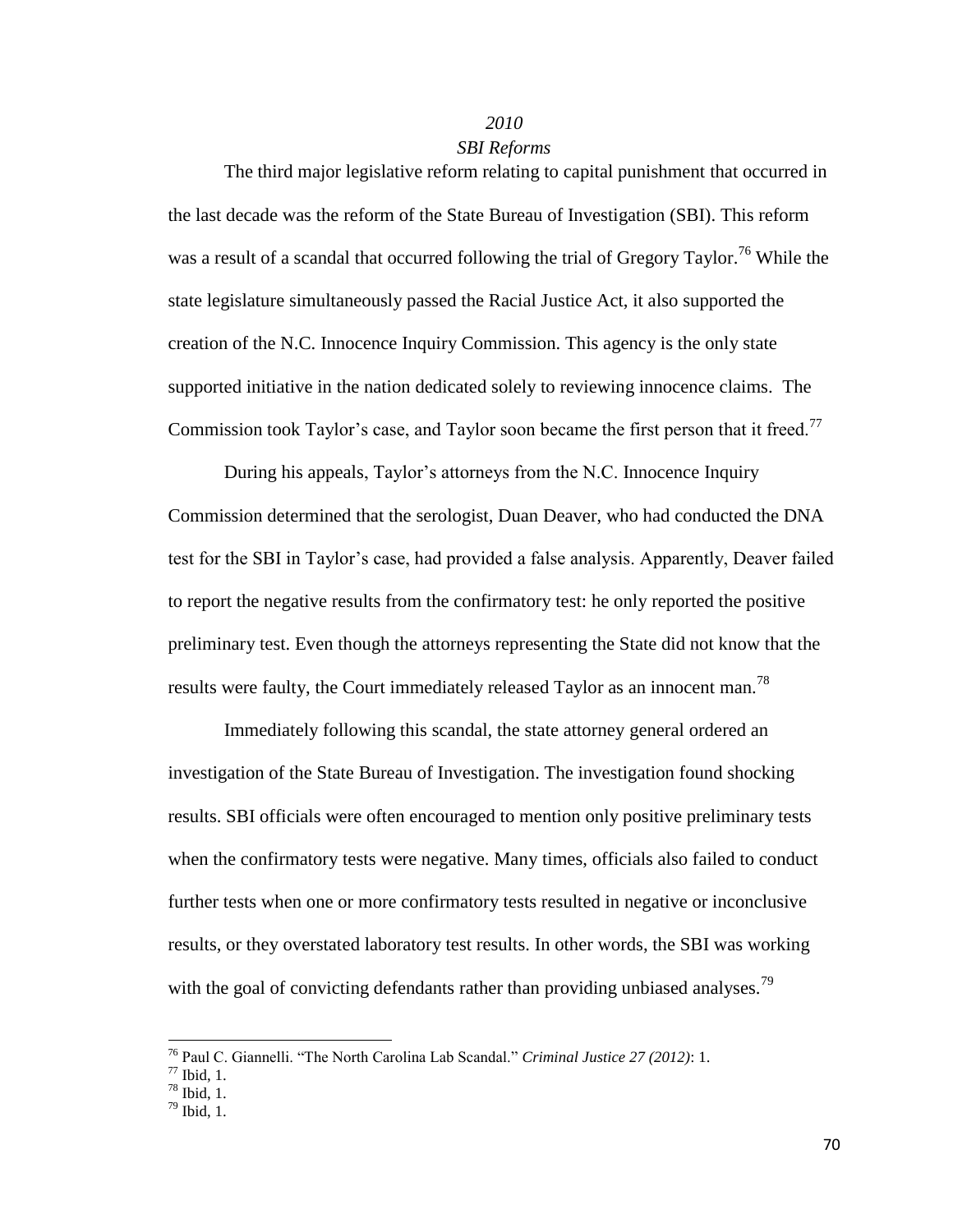In response to this report, the legislature immediately passed reforms to restructure the SBI, in hope of preventing further abuse by SBI officials. First, the legislature voted to switch the accrediting agency of the SBI. It also changed the description of the laboratory's "client" in the statutes. Instead of the "prosecuting officers of the State," the "client" would now be the "public and the criminal justice system." The legislature also voted to create a new crime for the "willful omission or misrepresentation of information subject to disclosure." Lastly, the legislature created the Forensic Advisory Board in order to oversee the operations of the SBI.  $^{80}$ 

# North Carolina Death Penalty Debates Analyzed

This section speculates on why the legislatures decided to pass the IDS Act and the SBI reform. I suggest that when introducing and passing these bills, the legislature acted due to the same the reasons that caused the public, media, and the judiciary to become so increasingly unsupportive of the penalty. I recognize that, like these other groups, the legislature was concerned about the execution of the innocent.

I also examine the debates regarding the RJA and its recent overhaul. I realize that the legislature's decision to recently limit the RJA are consistent with a national trend that suggests that number of death penalty expansions has increased at a shaper rate than expansions beginning in 2010. Furthermore, my analysis indicates that North Carolina may have restricted the Racial Justice Act due to political reasons.

# *IDS Act*

After having just passed a legislative expansion of the death penalty in 1998, through the Victims Right Amendment, the General Assembly passed the IDS bill in 2000. The debate in the Senate was more contentious than in the House. The Senate

 $^{80}$  Ibid, 3.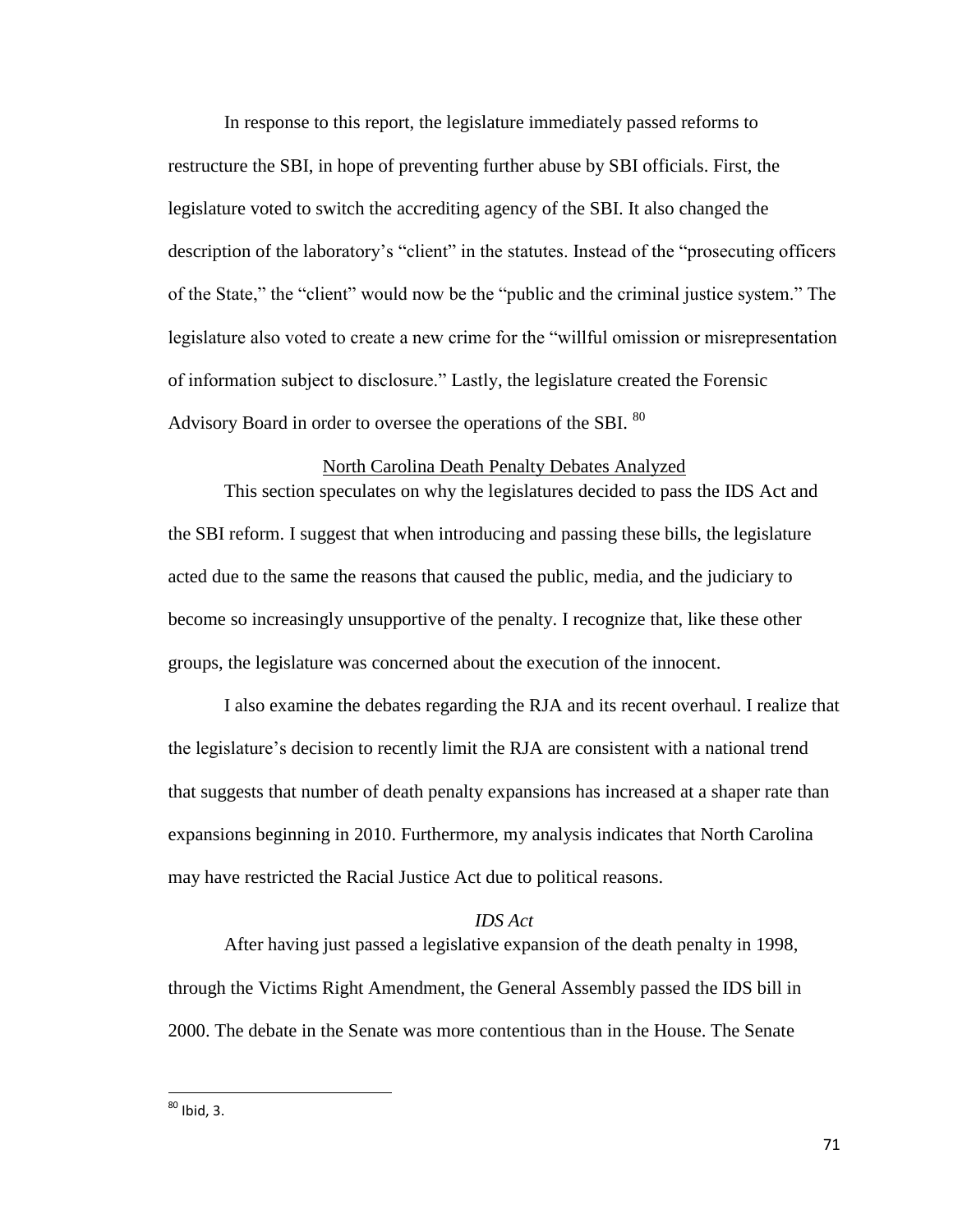elected a committee to review the bill and report to the general body. Some senators complained that the legislature should delete the section of the bill that mandated the amount of \$535, 644 for the first year of operations for the Office. In response, the Senate quickly voted unanimously to strike this clause. As with the House, every Democrat voted in favor of the bill, but a majority of the Republicans voted against it. Nonetheless, these votes were enough to pass the legislation.<sup>81</sup> Once the bill reached the House, it passed relatively smoothly. The House voted to require a select committee to review the bill, who then suggested a few small wording changes. The only major change was the addition of a phrase that would allow the court to assign counsel in cases that had conflicts of interest, according to the guidelines set by IDS. When the legislature had incorporated these changes, the bill passed with the Democrats voting unanimously in favor, while half of the Republicans also voted in favor of the bill. $82$ 

There was a second vote in both houses, after members of the General Assembly discovered that the Senate and House had not approved the members of each house's respective selected committees. When the Assembly sorted out this issue, the votes were relatively similar in both houses to their previous votes. It is also important to note that this bill passed in a short session, in which the General Assembly typically does not vote on controversial issues. However, in this case, the legislature heard the bill because it was eager to address the issue.<sup>83</sup>

l

<sup>&</sup>lt;sup>81</sup> NC General Assembly. Senate. Judiciary II. 20 June 2000. Minutes. 1999 General Assembly. Second Session 2000.

 $82$  NC General Assembly. House of Representatives. Appropriations Committee. 20 June 2000. Minutes. 1999 General Assembly. Second Session 2000.

<sup>83</sup> NC General Assembly. Conference Committee. 12 July 2000. Conference Report: Senate Bill 1323. 1999 General Assembly. Second Session 2000.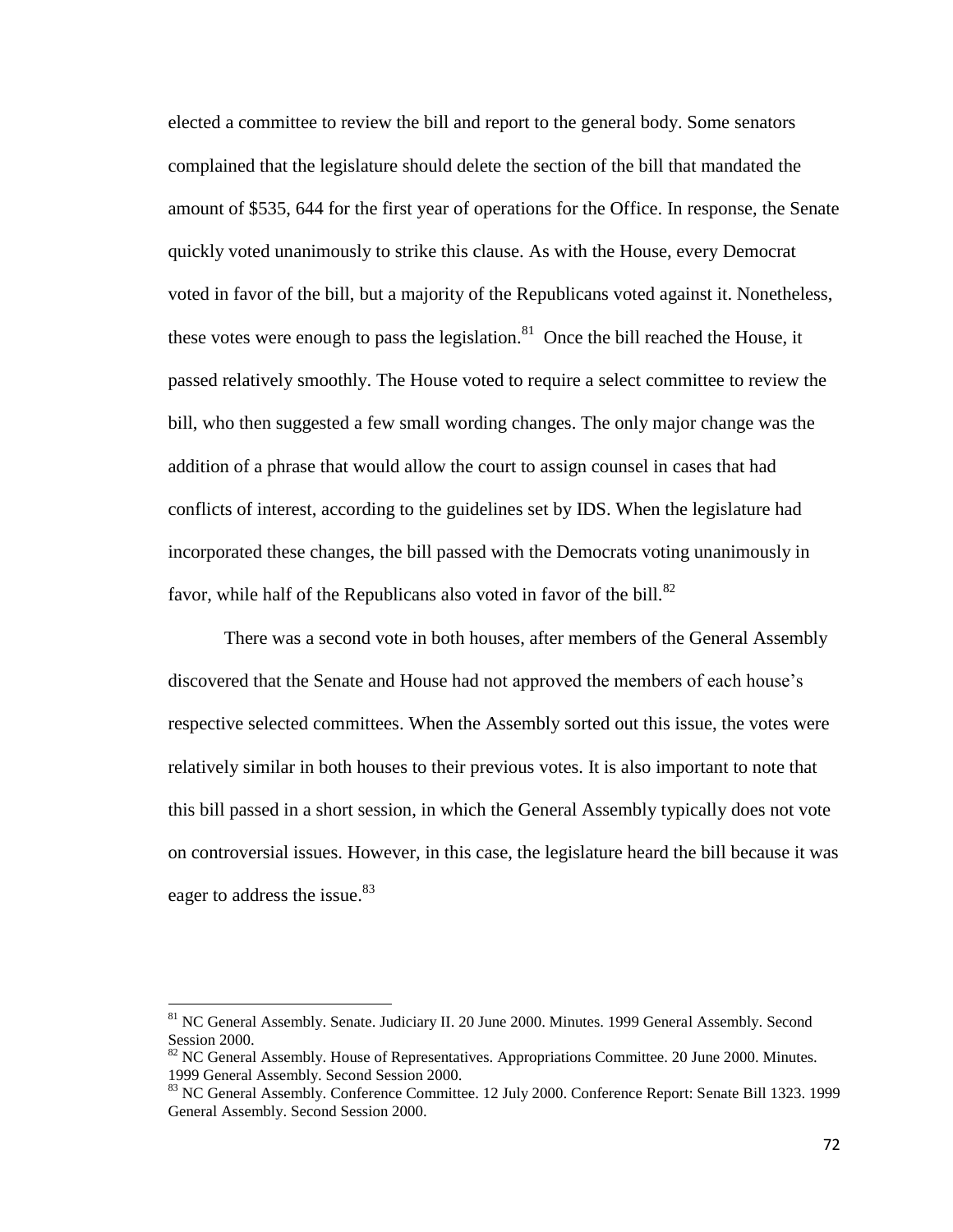Therefore, one can see that the IDS Act passed easily in the state legislature, and it continued to garner support from the legislature during the decade. However, why was the legislature so eager to restrict the death penalty, when it has just spent a decade solely promoting victim's rights? I suggest that this action was particularly consistent with one of the reasons for a change sentiment within the public, media, and judiciary. For example, in the case of the IDS Act, one can see, when reviewing the transcripts of the debates, as well as consulting interviews with legislators that participated in the debates, that the legislators cited the common concern over the execution of the innocent.

When passing the IDS Act, the research commission also urged the legislature to act out of concern for protecting the innocent. It discovered that the foregoing system "lacked any centralized authority to provide coordinated planning, oversight, or management." It also considered it "unacceptable that the state [was] expending some \$60 million per year without providing any administrative body with the necessary authority, staff and other resources too properly and comprehensively plan, implement and manage the programs and budget."<sup>84</sup> It urged that without these changes, the system could lead to the conviction of the innocent.

In addition, when supporting this bill, anti-death penalty advocates made especially sure that the politicians were aware of the potential risk of executing innocent defendants. For example, in the late 1990s, the N.C. Advocates for Justice and Mary Ann Tally, a public defender at the time, pressured the legislature into understanding that, unless it reformed the indigent defense system, the likelihood of unethical trails would

<sup>&</sup>lt;sup>84</sup> N.C. General Assembly. Indigent Defense Study Commission. 2000. Report and Recommendations. http://www.ncids.org/home/ids%20study%20commission%20report.pdf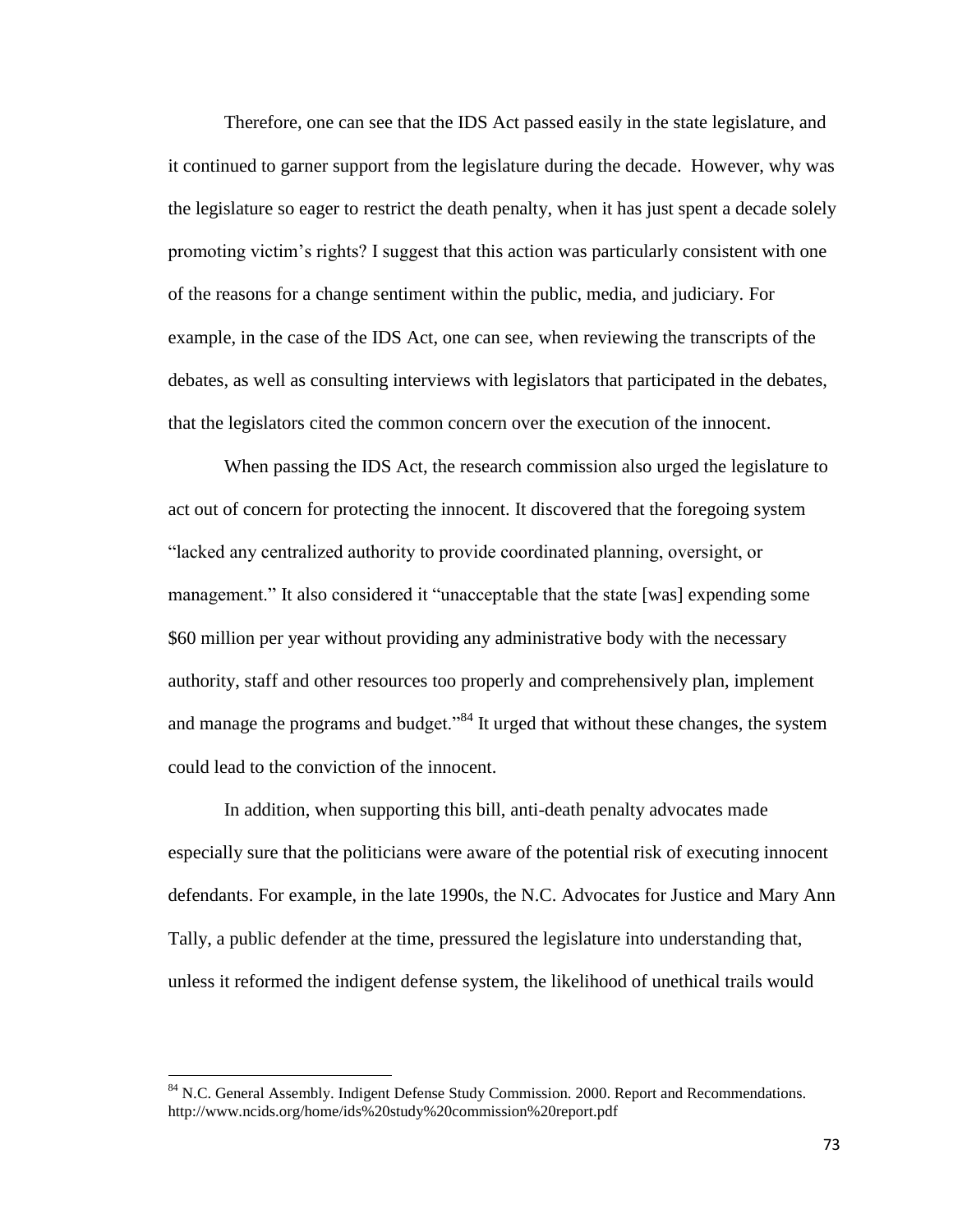remain at a high level.  $85$  This participation by these advocates ensured that the legislature felt these concerns.

This concern for the innocent was commonly within the public's mind, the media's stories, and the judiciary's rulings during this time. In fact, around the same time as this debate, the media had produced much negative coverage surrounding the handling of many local and national capital cases, particularly the highly publicized North Carolina exonerations of 1999.<sup>86</sup> In addition, the U.S. Supreme Court at a similar moment as the IDS debate, in *Ring v. Arizona* (2002), determined that a judge could not determine aggravating factors, due to a concern for inefficacy occurring in a capital trial.

## *SBI Reform*

The motivation behind the SBI reforms was not so different from that for the IDS reforms. During these debates, the legislature had a concern regarding the execution of the innocent. There was no doubt by the public, or the legislature, that these reforms were necessary. In less than a year after the scandal arose, the legislature had passed a series of reforms with practically no resistance. As with the IDS Act there was little contention against the SBI reforms in the years following their passage. Due to the presence of testimony and facts illustrating that this scandal had occurred, the legislature felt that this bill was necessary for the same reason as the IDS Act.

## *Racial Justice Act*

However, the debate behind the RJA has not gone so smoothly. In the Senate, the Republicans contested the bill, but the bill passed after Republican minority leader Senator Phil Berger agreed to vote in favor. Once in the House, the debate caused even more contention between the parties, as it continued for several hours. It eventually

<sup>85</sup> Ibid, 66.

<sup>86</sup> Lindsey Stephens. "Indigent Defense Funding and its Effect on Capital Punishment in North Carolina, 1976-present," Thesis presented to the faculty of the University of North Carolina, 2012. 65.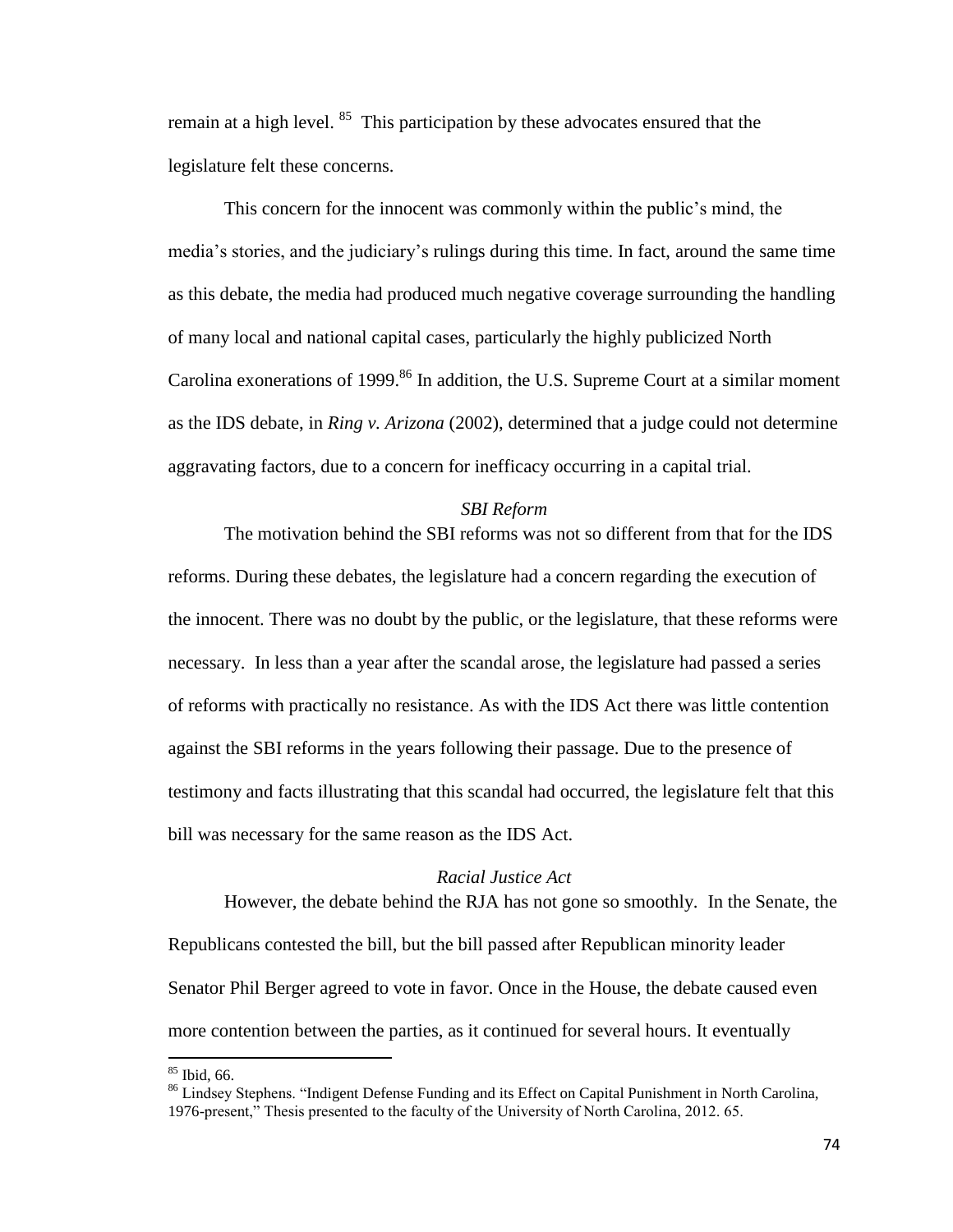barely passed with a vote of 61 to 54. When it returned to the Senate, the senators once again barely passed the bill with a vote of 25 to 18. Once the bill passed, it did not persist like the IDS Act and the SBI reforms. During the 2010 legislative short session, three proposed amendments to the RJA that would have drastically limited the RJA, but these all failed due to the Democratic majority. When the Republicans won the majority in both the House and the Senate in November 2010, it made it easy for General Assembly to abolish the proposed Racial Justice Act in its original form.<sup>87</sup>

Therefore, the debate on the RJA was highly contentious and partisan, even though the General Assembly had recently passed many restrictions. The Assembly also voted to abandon the original bill. Why was the debate surrounding the RJA so different?

One answer is that the national trend toward passing death penalty legislative restrictions may be reversing. According to my data presented in Part 1, the rate of expansions at the end of the decade began to increase and the rate of restrictions began to decrease, starting in 2010 and continuing into 2011. Through the limiting of the RJA, North Carolina would be no exception since it occurred in 2012, and it would continue this trend. However, there is no substantial evidence that the public sentiment in NC has changed since 2009. It is more likely that these debates were politicized rather than consistent with a change in public sentiment. Unlike the arguments regarding innocence in the IDS debates or the DNA scandals, the RJA debate became highly political.

First, the legislature reached a political agreement during the debates over the original bill. More specifically, the leader of the Republican minority in the House, Phil Berger only voted in favor the bill if the Democrats agreed to declare that the North Carolina Medical Board could not punish its doctors for performing executions. He

 $87$  Ibid.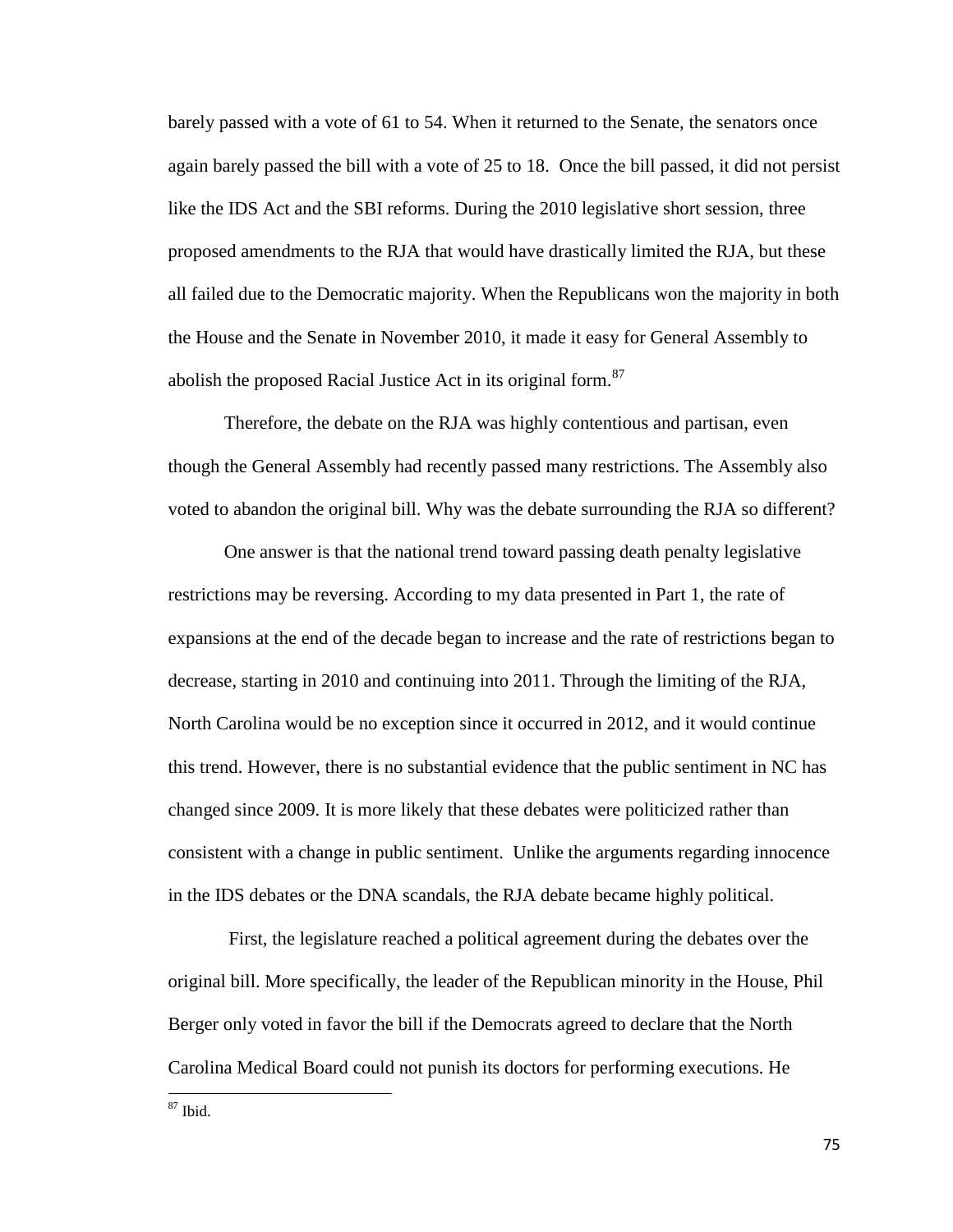agreed to the RJA only with this trade, because he and fellow Republicans felt that it would end the moratorium against lethal injection in North Carolina. In other words, many legislators only agreed to pass the original RJA based upon a political settlement. Many Republicans solely agreed to vote in favor of the original RJA, not because they supported it, but, rather, because they thought their vote could support their initiatives. <sup>88</sup> Therefore, because the majority of the legislature may never have truly supported the RJA in the first place, when the legislature agreed to repeal the RJA at the end of the decade, it does not necessarily indicate that there was a change in public sentiment.

In fact, the debate, regarding the appeal of the RJA, also about politics, as it pitted Democrats against Republicans. The Republicans embraced criticisms by District Attorneys in order to win power from the Democrats, and deface them. For instance, the N.C. Conference of District Attorneys openly stated that it believed that the RJA would make prosecution of capital defendants "too difficult." More particularly, Forsyth County District Attorney Thomas Keith said that he felt that a finding of racial discrimination within one district could lead judges to see contingent districts as racist, even though their judicial histories may be different. The Republicans used this statement to criticize the Democratic support for the original RJA. They spread the word that a vote for the RJA now meant a vote against a strong criminal justice system. <sup>89</sup>

Instead of contesting the opponent's political argument by focusing attention on the necessity of the bill, the Democrats played into this political contest. For instance, congressional representatives brought away the focus of the debate from the context of

 $88$  Ibid.

<sup>89</sup> "Perdue signs Racial Justice Act," *WRAL*, August 11, 2009. Accessed February 20, 2013. http://www.wral.com/news/state/story/5769609/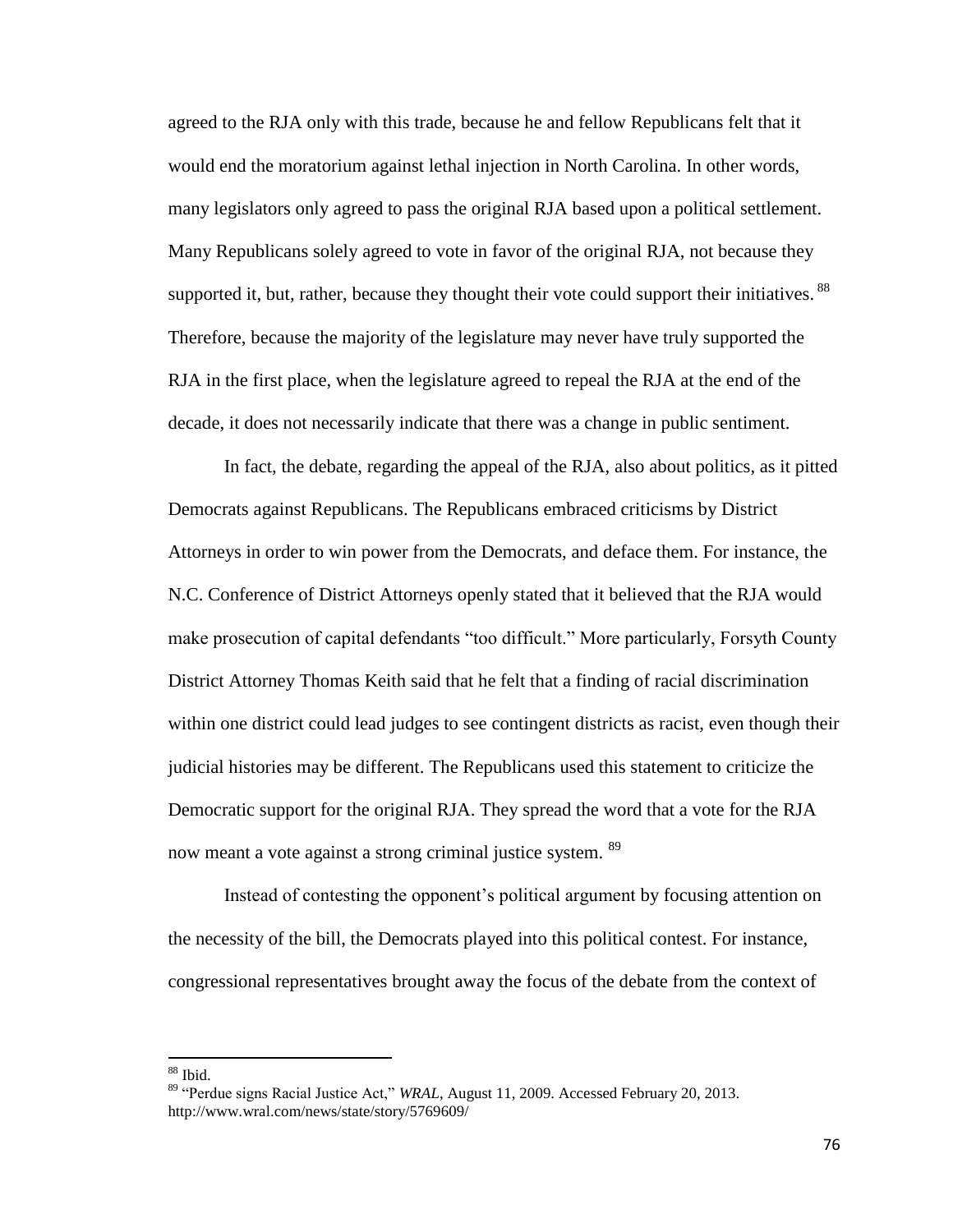the bill to the integrity and intentions of the legislators themselves. When supporting the original RJA, the Senator Doug Berger stated during the Senate debate:

Imagine if our Civil Rights Act that was passed in '64 said that the only way that you can prove race discrimination is that kind of evidence- an admission by the person engaging in racial discrimination. We would have had little change in our society and culture in terms of the hiring practices.<sup>90</sup>

When bringing up the Civil Rights Act of 1964, Berger speaks to the sentimentality of his audience. He aligns those people who do not support the RJA with the racists of the 1960s. In other words, he seems to imply that if one does not support the RJA, then that person would resemble the immoral legislators of early decades. Instead of making sure that, his audience focuses on the statistical facts presented by the bill; he brought up evil and morality. Berger does not attempt to win over others by focusing on the necessity of the bill, but rather he presents a moral argument against the intentions of the Republicans.

# *Chapter Summary*

I show that the debates, regarding the IDS Act and the SBI reforms, illustrate that the legislature held the same concern over the execution of the innocent, as the public, media, and the judiciary. This opens the door to the possibility that state legislatures changed their sentiment toward the death penalty for the same reasons that these other groups did so. Even though this study only analyses how the N.C. legislature felt convinced by one particular concern, I expect that a larger study of other debates will suggest that state legislatures were receptive to much of the same reasons that caused a change in sentiment toward the death penalty within the public, media, and judiciary.

I secondly examine the debates surrounding the RJA. I determine that the introduction of the original RJA, and its overhaul, resulted from political motivation

l

<sup>&</sup>lt;sup>90</sup> Kotch, "The Racial Justice Act and the Long Struggle with Race and the Death Penalty in North Carolina," 2112.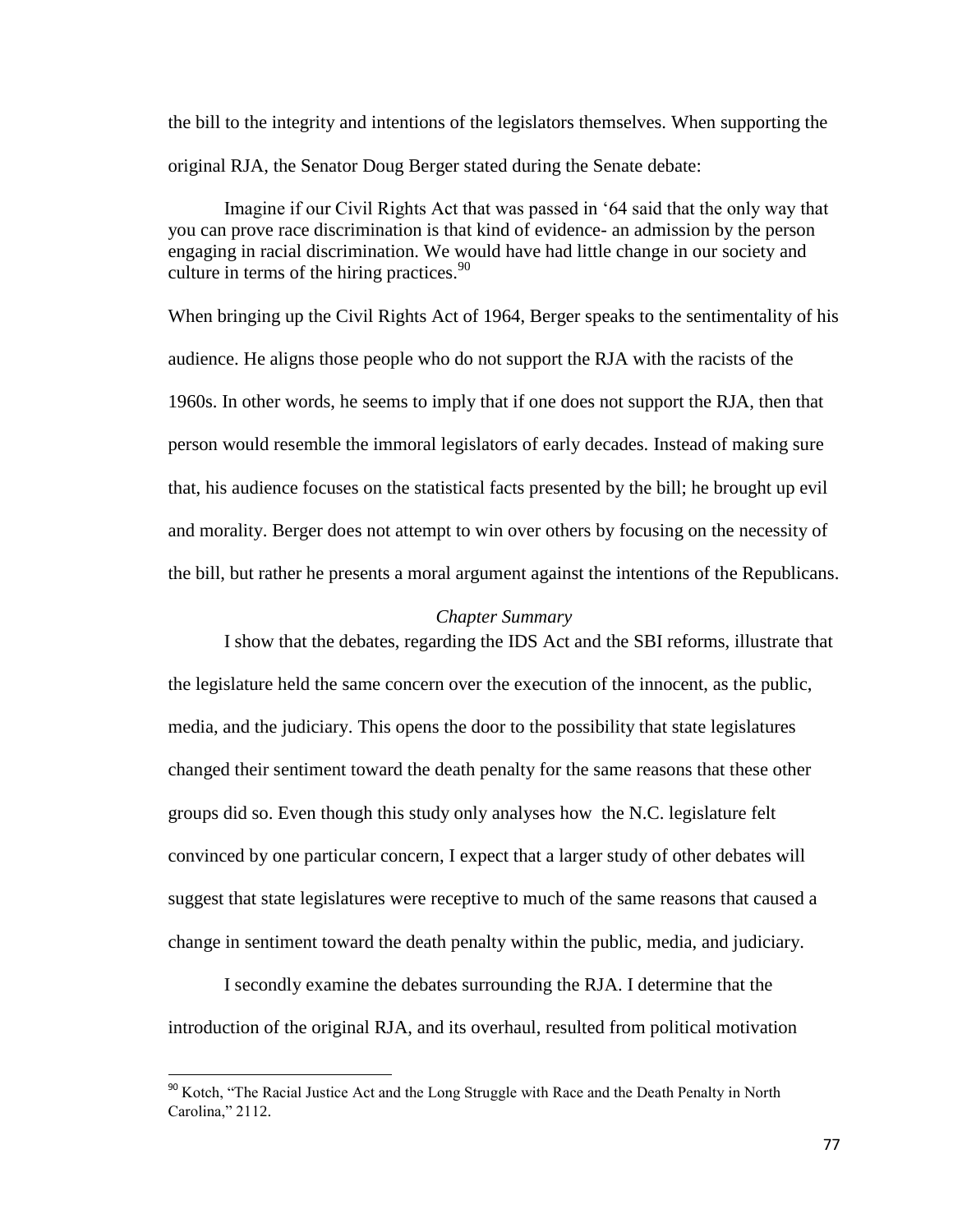rather than a change in sentiment. Because this is a survey of only the RJA, one cannot say that the national trend toward expanding the death penalty in the past few years has resulted from politicized debates. However, it is a possibility for further research.

#### **Conclusion**

This thesis demonstrates a drastic alteration in death penalty legislation, which was consistent with changing public sentiment. My statistical analysis of state legislatures suggests that the number of bills restricting the application of the death penalty exploded following 1999 and the number of expansions severely dwindled. This all occurred, while the number of death sentences severely dropped, public opinion polls showed decreased support for the death penalty, the media openly criticized the efficacy of capital trials, and the judiciary consistently restricted the death penalty. My research also confirms that even though Southern states primarily led this movement, abolition states, as well as states with large execution and murder rates, followed this same trend. Hence, the legislative movement toward restricting the death penalty was a national phenomenon consistent with changing national sentiment.

The first chapter of this thesis provides an extensive overview of the death penalty within the United States during the past century. I describe that between the years of 1890 and 1940, the American public strongly supported the use of the death penalty, but it disfavored extralegal lynching. This sentiment primarily arose due to the anti-Southern sentiment in the federal government after the end of the Civil War. The federal government required the states to limit any potential connection with the government of the antebellum period. In response, Southern states passed statutes centralizing

78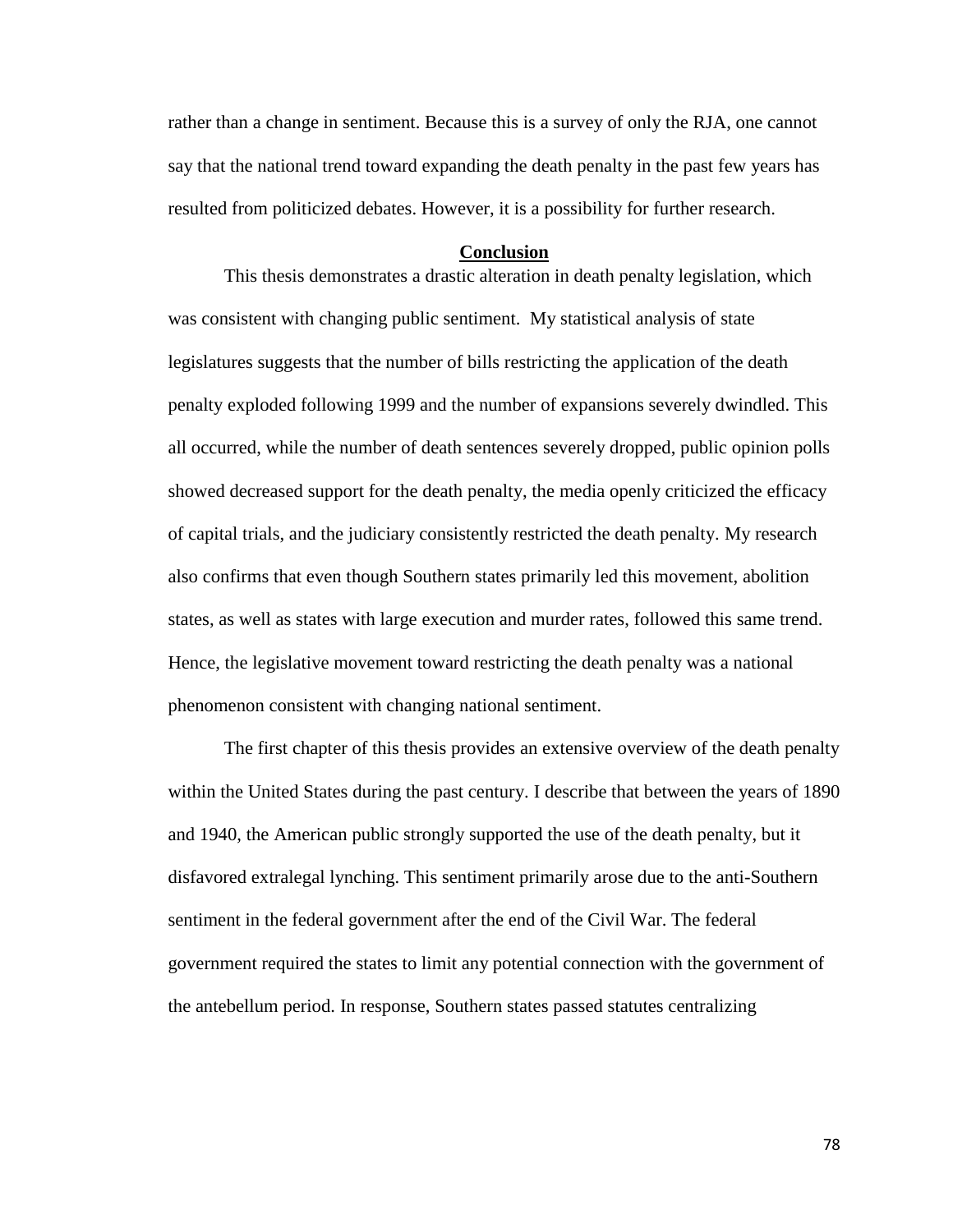executions, so that state executions could only occur by the hand of state sponsored officials and in state regulated prisons.<sup>91</sup>

Even though national trends called for the curtailing of lynching, the public supported the application of the death penalty in a discriminatory manner. The vast majority, 78%, of all death sentences during this period involved a black male as the defendant. In addition, defendants could receive the death penalty for crimes other than murder, such as burglary and rape. Most of the defendants who received the death penalty for these crimes were black. In fact, 12 out of 12 defendants who received the death penalty for burglary in this era were black.<sup>92</sup>

The next era in death penalty sentiment occurred from 1940 to 1972. Even though the previous period included vast support for penalty, this era marked a drastic increase in anti-death penalty sentiment. Most historians mark the end of WWII, the Vietnam War, and the rise of the Civil Rights Movement as the reason for this change. Many Americans had begun to distrust a centralized government's ability to administer executions.  $93$ 

Not surprisingly, the Supreme Court acted coincidently with this change in public sentiment by outlawing the death penalty in *Gregg v. Georgia* (1972). The Court ruled that states had employed the death penalty in a highly arbitrary manner. However, this moratorium on the death penalty did not last long, as public sentiment, once again, drastically changed. Rising crime rates directed the attention of the public back to the death penalty, and many people now saw it as a means to deterring future crime.<sup>94</sup> In

 $\overline{a}$ 

<sup>91</sup> Garland, *Peculiar Institution*, 123.

 $92$  Kotch, "The Racial Justice Act and the Long Struggle with Race and the Death Penalty in North Carolina," 2039.

<sup>93</sup> Garland, *Peculiar Institution*, 223.

 $94$  Ibid, 246.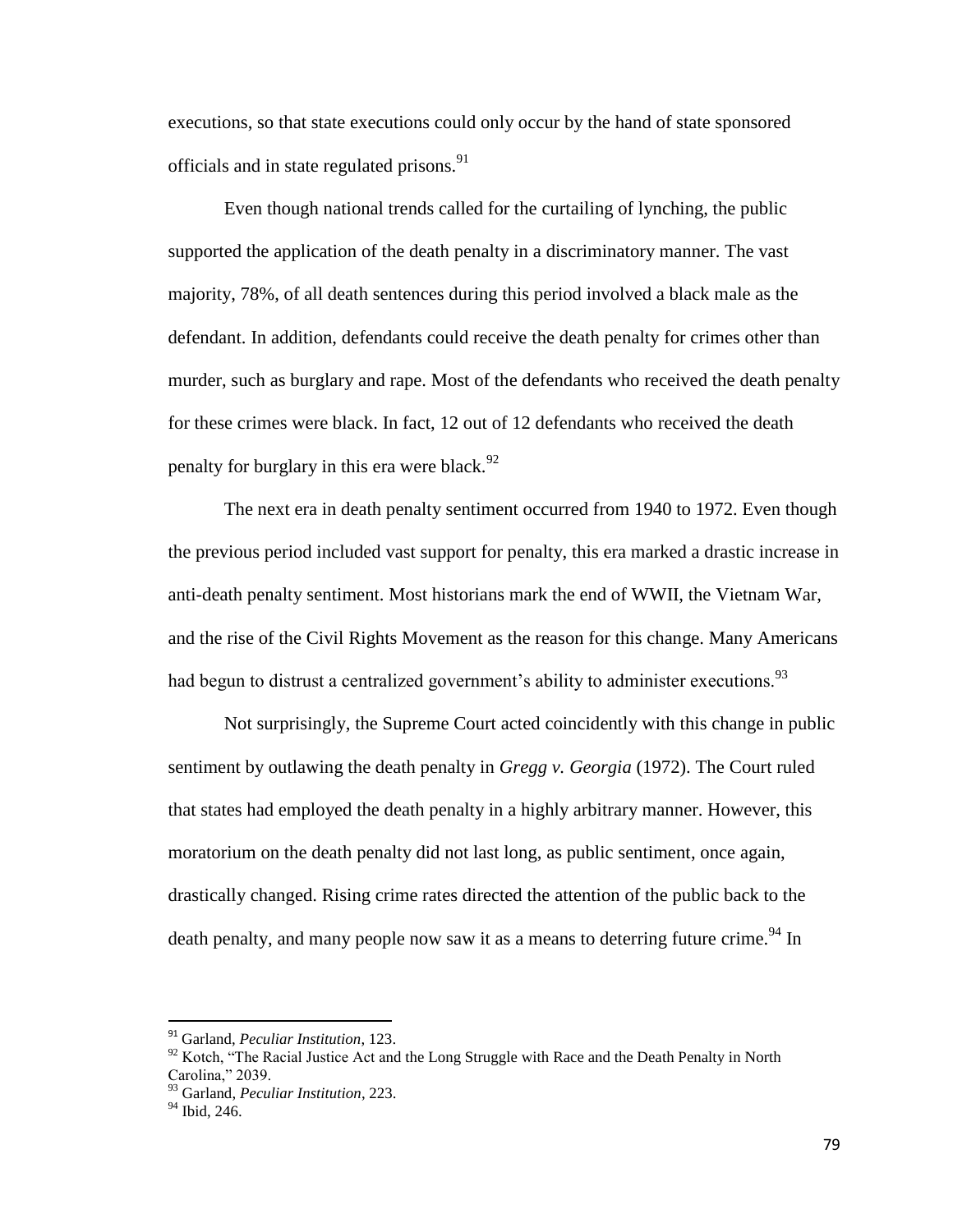1976, the Supreme Court reestablished the death penalty in *Furman v. Georgia*, which provided a much more complex system of capital trials.

Strong support for the death penalty continued through the middle of the 1990s, until roughly 1999, when sentiment drastically shifted toward restricting the death penalty. In 1994, support for the death penalty peaked at 83%, but it pummeled to 71% by 1999.<sup>95</sup> With the beginning of the use of DNA evidence, and the rise of strong advocates in the form of university led Innocence Projects, the media had found an exciting story to share with the public. Suddenly everybody became aware that innocent people were regularly receiving the death penalty, and people everywhere began condemning the capital trial system as broken.<sup>96</sup>

The second section of this thesis examines this rise of anti-death penalty sentiment in the late 1990s. Previous scholarship has primarily focused upon public opinion, judicial decision-making, media framing, and a reduction in the number of death sentences. My thesis is unique because I examine legislative decision-making. I expected to discover that state legislatures passed more restrictions than expansions since 1999.

My research confirmed my hypothesis. I compiled all bills from 1990 to 2010 that legislators had introduced in congresses in all states, which dealt with the death penalty. I relied on LexisNexis State Capitol in order to find this information. By summarizing the information provided in the Synopsis, I organized these bills based upon their intended purpose, and I then placed these purposes into dimensions, which I then divided into expansions and restrictions. The dimensions includes Creates Death Penalty, Abolish Death Penalty, Mitigating or Aggravating Circumstances, Death Eligibility, Trial or Pre-

l

<sup>&</sup>lt;sup>95</sup> Radelet, "The Changing Nature of the Death Penalty Debates," 44.

<sup>96</sup> Baumgartner, *The Decline of the Death Penalty and the Discovery of Innocence,* 51.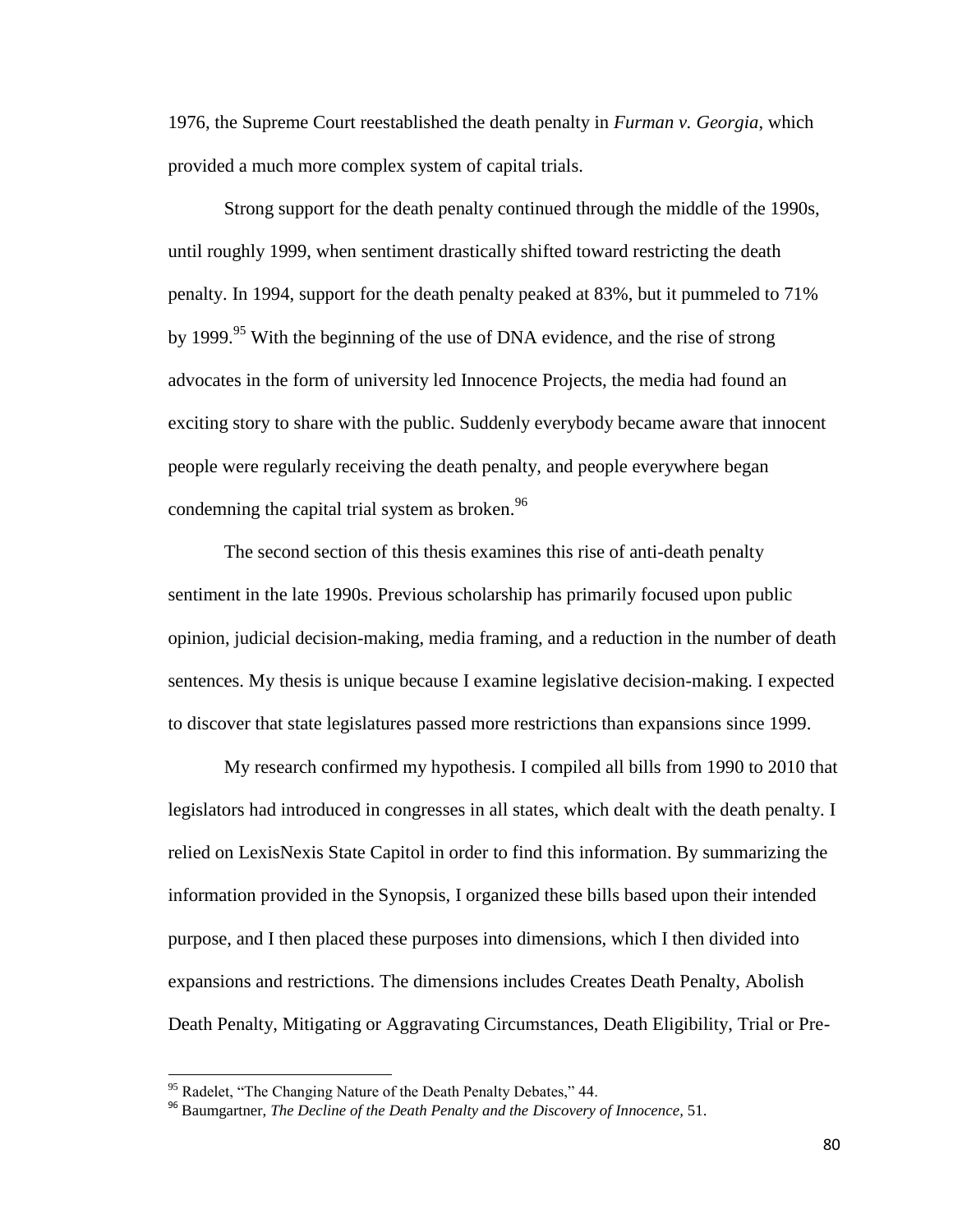Trial Regulation, Appeal Regulation, Execution and Death Row Regulation, Witness and Evidence Regulation, Judge or Jury Regulation, Creates Moratorium, Creates a Study, Creates Life without Parole, and Other. Each dimension has a Pro or Anti version, which includes expansions and restrictions respectively.

After organizing my data, I discover that, when looking at all bills together, state legislators suddenly altered from expanding the death penalty to restricting it, beginning in 1999. Prior to then, the number of restrictions never surpassed the number of expansions, but this drastically reversed from 1999 to 2011. In this period, the number of restrictions vastly outnumbered the number of expansions. However, beginning in 2010, the number of expansions and restrictions begin to get closer. I then examined each dimension separately. I discovered that the bills that most strongly followed the national trend were those proposed bills that limited death eligibility, improved defense counsel, and increased access to evidence and testimony.

I now realize that the research of Baumgartner et al. supports the fact that these certain bills followed the trend most closely. Baumgartner et al. determine that the public labeled the capital justice system as broken in 1999. The bills, which I have previously listed, align with this change in sentiment by directly focusing on preventing the execution of the innocent through the creation of checks to ensure correctness.

For instance, if the legislature were concerned with eliminating the possibility of unjust executions as noted by Baumgartner et al., it would make sense that the legislature would work to improve defense counsel, since it is a common assumption that poor quality of the defense counsel has a direct effect on producing a high number of false convictions. In fact, in a 1997 study, Stephen Bright documented a series of cases where

81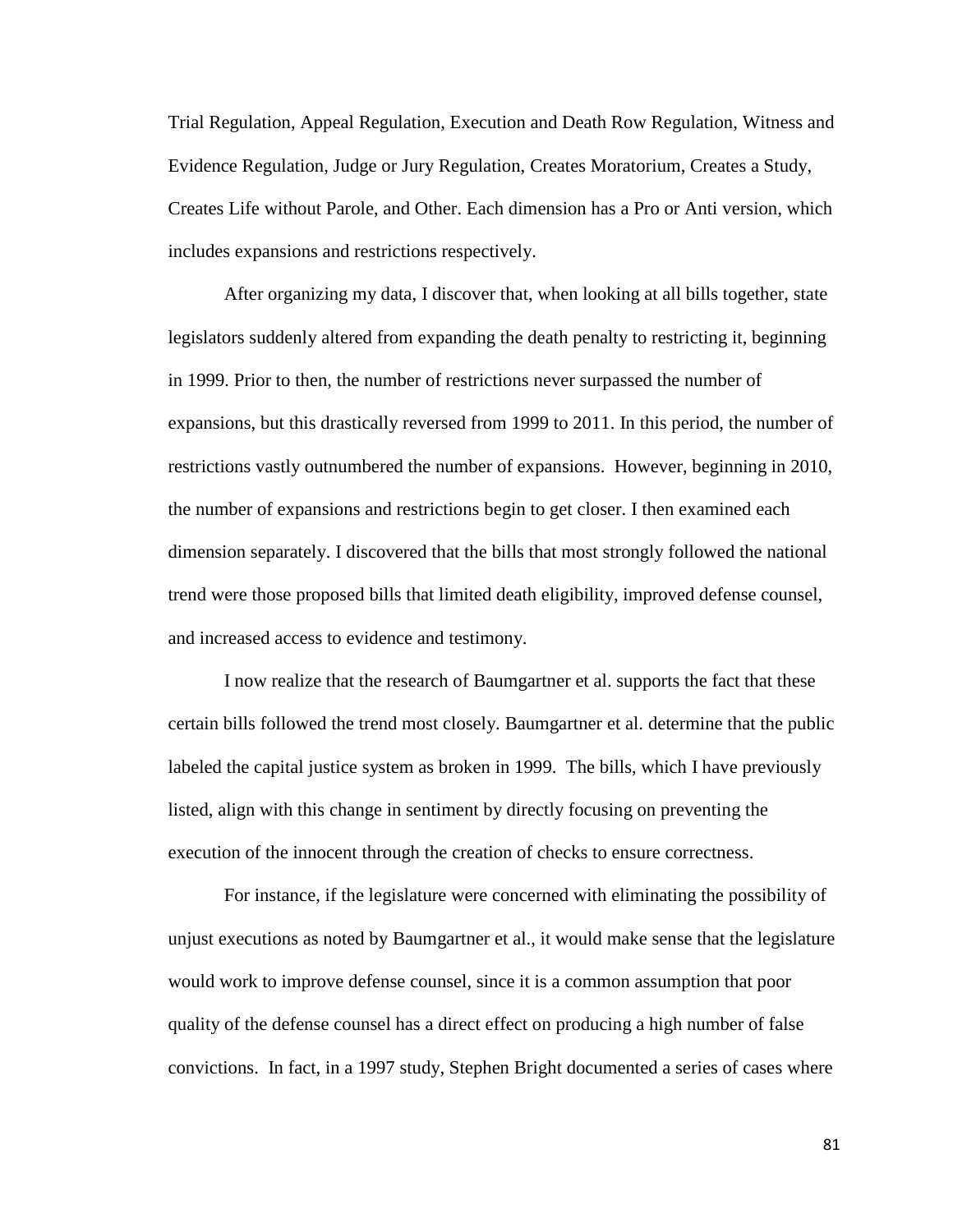the defense attorney was highly unprepared, drunk, or even racist, which he illustrates had an effect in the outcome of the case.  $\frac{97}{9}$  My results suggest that legislatures indeed introduced many bills attempting to improve counsel by guaranteeing it, or increasing education and funding requirements for attorneys.

It also makes sense that I discovered that bills regulating witness and evidence testimony drastically altered in 1999. This change spawned from the rise of DNA evidence, and the role it played in raising awareness of the execution of innocent defendants. Baumgartner et al. illustrates that DNA evidence stuck within the minds of many people because, "the scientific value of the DNA evidence seems to put it in a different category in the public mind, irrefutable and objective."<sup>98</sup> Therefore, since the public eye and media framing largely focused upon DNA evidence, it would make sense that my research shows that the many bills in this period worked to broaden the use of DNA in evidence and testimony.

Aside from bills regulating the fair application of capital punishment, I also notice that the number of creation bills decreased beginning in 1999, while the number of abolishment, moratorium, and study bills increased. The work of historian Stuart Banner suggests that this trend is accurate. He writes that, while some people wished to restructure the penalty in order to promote certainty, others called for its elimination due international outcry, following 1999. He hypothesizes that Americans were aware of a large series of international events occurring between 1999 and 2002.<sup>99</sup>

In addition, David Garland suggests that many people called for the end of the death penalty because, in the recent decades, there was increasing idea of humanism and

 $97$  Radelet, "The Changing Nature of the Death Penalty Debates," 45.

<sup>98</sup> Baumgartner, *The Decline of the Death Penalty and the Discovery of Innocence,* 208.

<sup>99</sup> Banner, *The Death Penalty: An American History*, 302.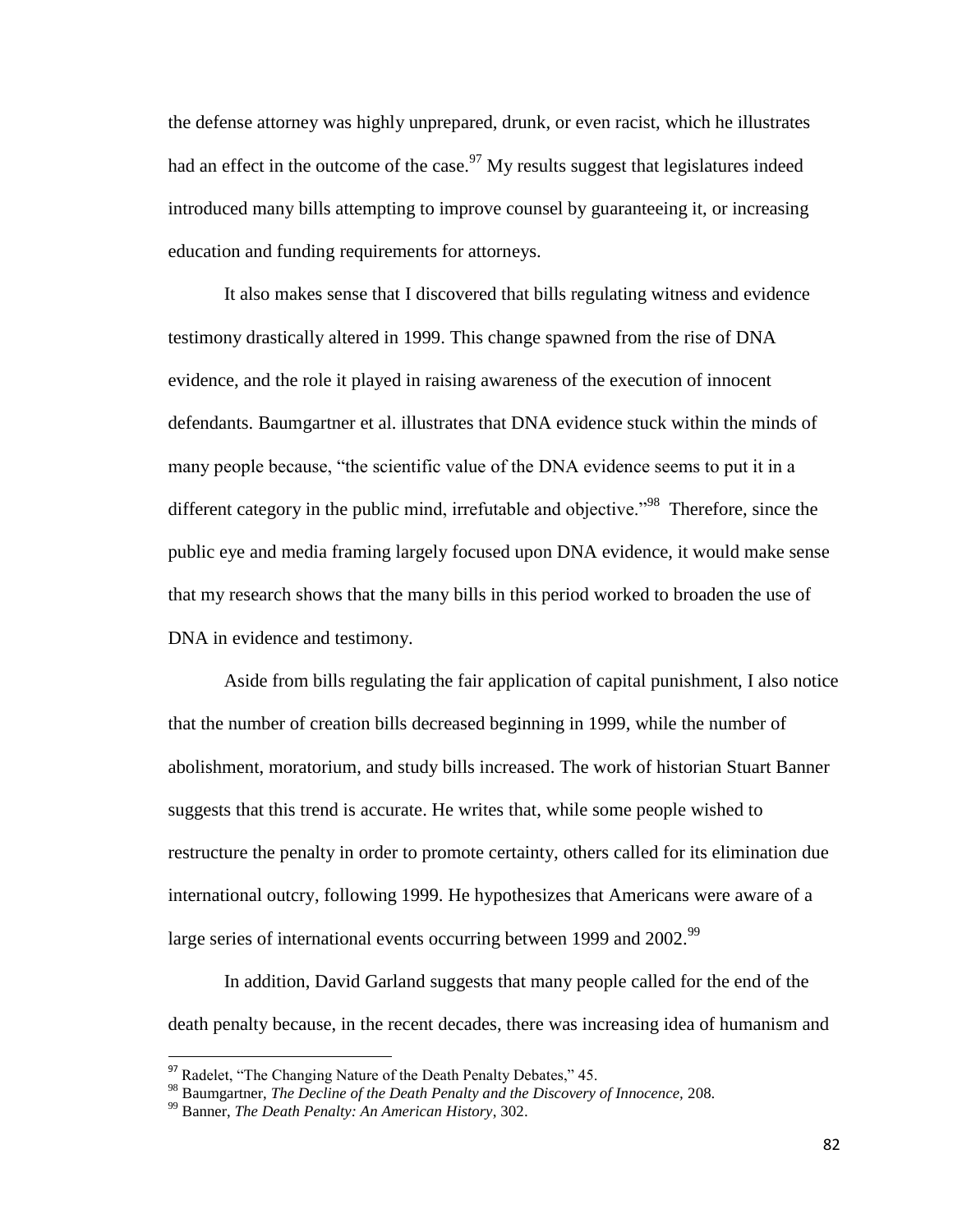civilized refinement. He suggests that since the Civil Rights Movement when the public wanted to erase the association between capital punishment and the nation's history of lynching and racial violence, the public continues to look for ways to reduce "the friction between modern executions and civilized and humanitarian sensibilities."<sup>100</sup>

Lastly, social scientists, Michael L. Radelet and Marian J, Borg also declare that there has been a rise in abolitionist sentiments. They determine that aside from concerns over uncertainty of executions, the public became aware of the substantial costs of carrying out of death sentences. After 1999, critics argued that if the states abolished the death penalty, then legislatures could devote more money to lowering crime rates.<sup>101</sup>

However, even though my results align with previous research, there are a few differences. First, Baumgartner et al. predict that the change in public sentiment as portrayed through public opinion polls, judicial decisions, and media framing began in 1992. However, my results do not show a change in legislation until 1999. Nonetheless, there should be no concern about the inconsistency of my data. When discussing the difference in years between the rise of anti-death penalty sentiment and public policy outcomes, Baumgartner et al. indicate that policy changes are long term. In other words, public policy tends to change only after years have passed since public sentiment has altered.<sup>102</sup> Only sustained changes in public sentiment can eventually lead to a change in public policy.<sup>103</sup> In accordance with these facts, it follows logically that the number of restrictions did not sharply increase and the number of expansions did not decrease until five years following the rise of anti-death penalty sentiment.

<sup>100</sup> Garland, *Peculiar Institution*, 257.

<sup>&</sup>lt;sup>101</sup> Radelet, "The Changing Nature of the Death Penalty Debates," 50.

<sup>102</sup> Baumgartner, *The Decline of the Death Penalty and the Discovery of Innocence,* 209.

<sup>103</sup> Ibid, 209.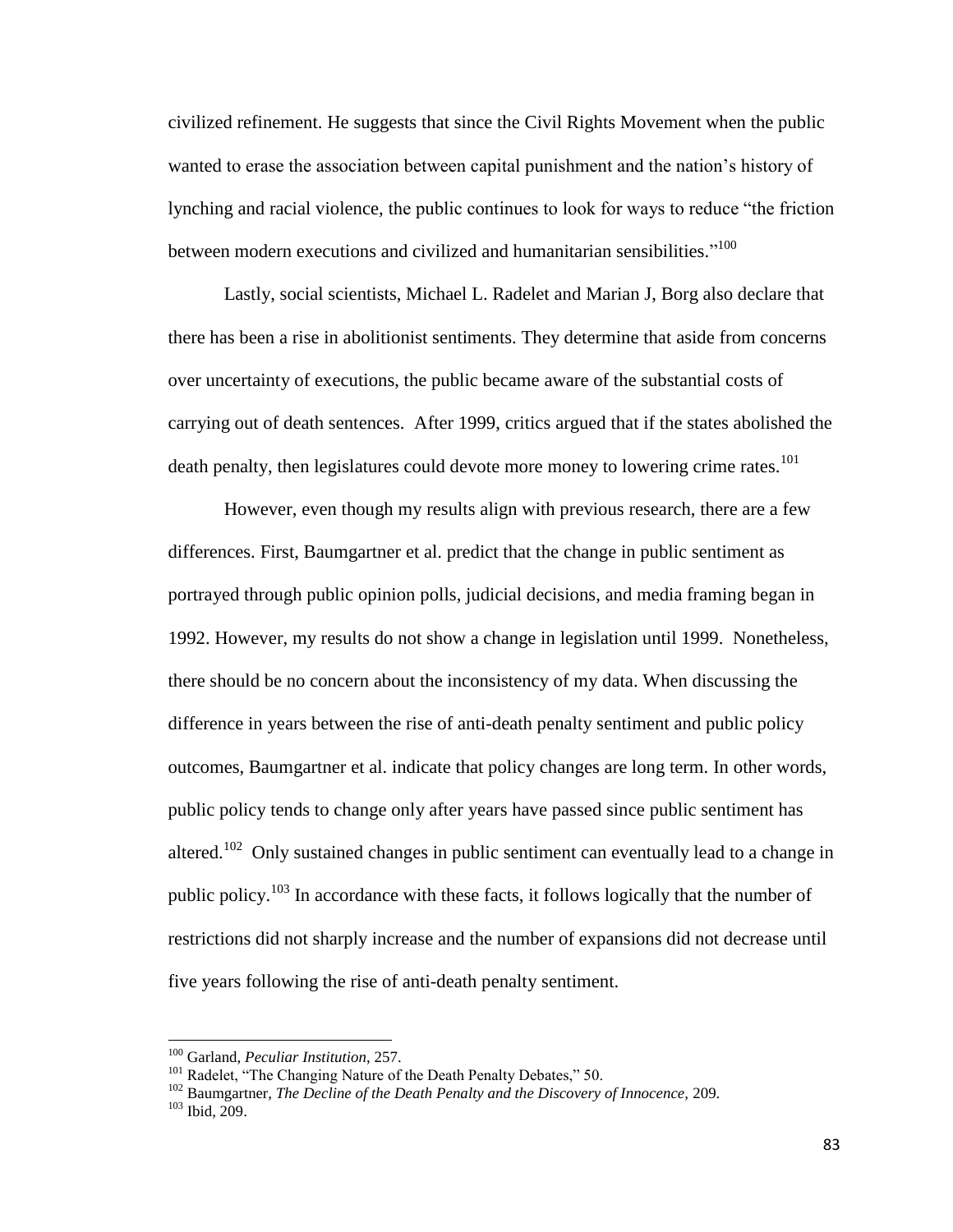Additionally, it is important to note that, even though there was large increase in the number of restrictions beginning in 1999, most of them did not pass within state congresses. This indicates that, while the death penalty debate may have brought lasting results within the judiciary, it mostly only sparked debate within state congresses rather than produced legislation. David Garland indicates that my results make sense. He suggests that even though the public disapproved of the penalty, and death sentences decreased, this change in sentiment did not necessary mean that legislators had to be more willing actually to pass legislation.<sup>104</sup> Garland suggests that when issue of capital punishment reaches the forefront of legislature's attention, what typically occurs is only "discourse and debate." Instead of serving as penal instrument, the death penalty has become more "about threats rather than deeds."<sup>105</sup>

The final part of my thesis illustrates a case study of North Carolina's legislative history in the 1990s and 2000s. I examine how the legislature passed a series of restrictions beginning in the past decade that dealt with innocence and the certainty of trials and appeals, just like the majority of bills introduced by state legislatures across the nation. In short, the North Carolina legislature followed the same trend that I present through the statistical analysis in the first part of my thesis.

I show that the North Carolina legislature may have acted due to of the same reasons that caused an increase criticism toward the death penalty within the eye of the public, media, and judiciary in the early 2000s. The first bill that I examine is the Indigent Defense Services Act of 2000, which created an organization that could monitor the quality of defense counsel to indigent criminal and capital clients. By reviewing the

 $104$  Ibid, 23.

<sup>105</sup> Ibid, 257.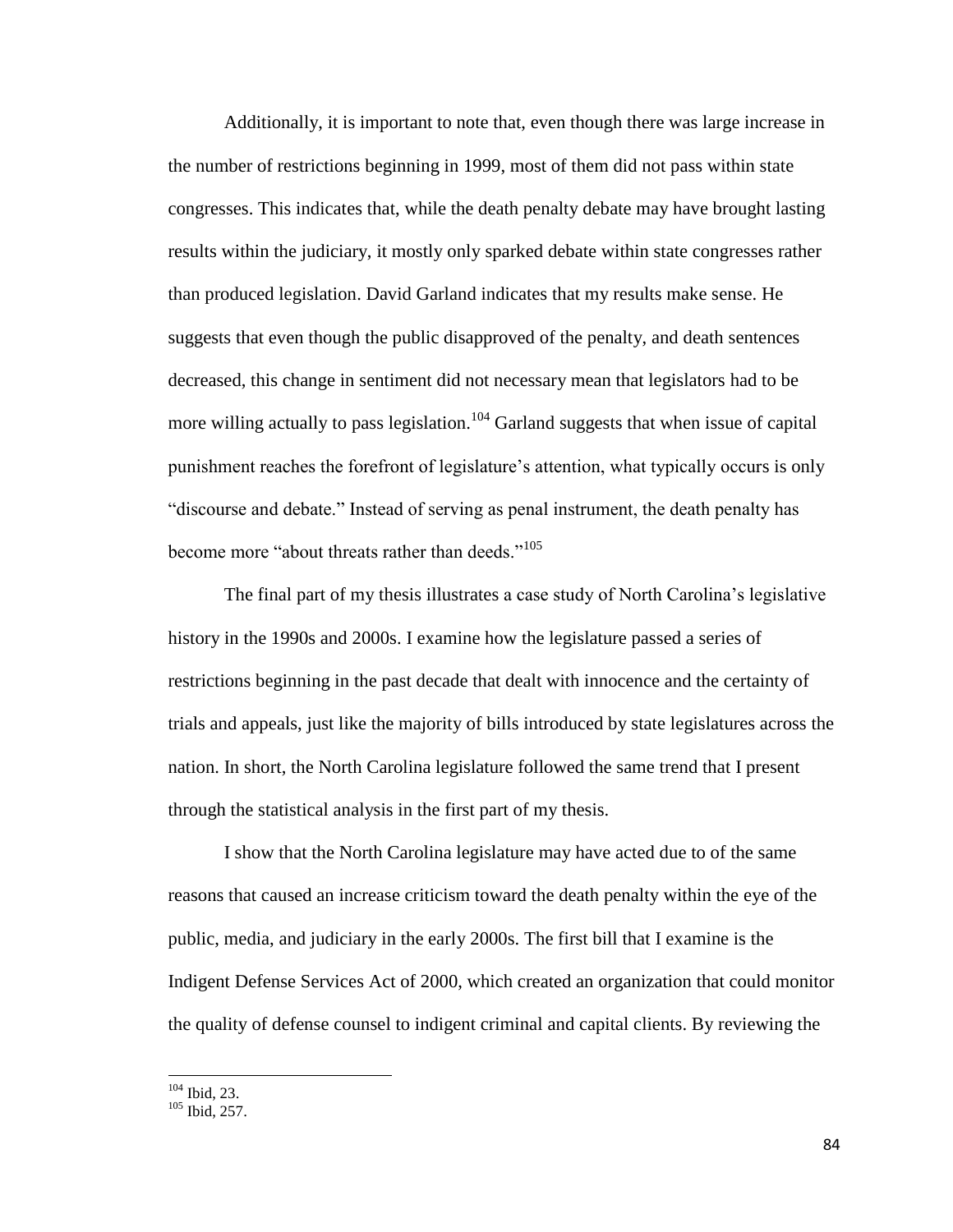legislative reports of the debates surrounding the passage of this act, I suggest that, like the public, media, and judiciary, legislators were concerned with the execution of the innocent. This indicates that state legislatures, across the nation, perhaps have acted out of the same concerns held by the public, media, and the judiciary.

Similarly, with the passage of the State Bureau of Investigation Reforms in 2010, the legislature once again acted out of concern over executions of the innocent. In this case, the legislature responded to a scandal occurring within the state, and it seemed to have little choice in whether to react because the public outcry was so strong. However, even though this reform may have come about differently than the IDS Reform, they both occurred because of concerns over innocence. As with the IDS reform, this example supports my theory that state legislatures may have begun to reform the death penalty in concurrence with the same reasons that caused public sentiment to change.

Continuing its series of reforms, North Carolina introduced the Racial Justice Act in 2009, but the legislature later overruled it in the following year. The elimination of the RJA supports my conclusion that states are beginning to follow a national trend of introducing expansions at a higher rate than restrictions beginning in 2010. However, as I have previously suggested, the legislatures politicized the debate, so this action may not have resulted from changing public sentiments regarding the death penalty.

In summary, my research suggests that a legislative alteration occurred in 1999, which resulted in the number of proposed death penalty restrictions to surpass the number of expansions. This resulted in concurrence with a change in public sentiment toward restricting the death penalty, and potentially, for the same reasons. Not only had public opinion become critical of the punishment, but also news stories and judicial decisions

85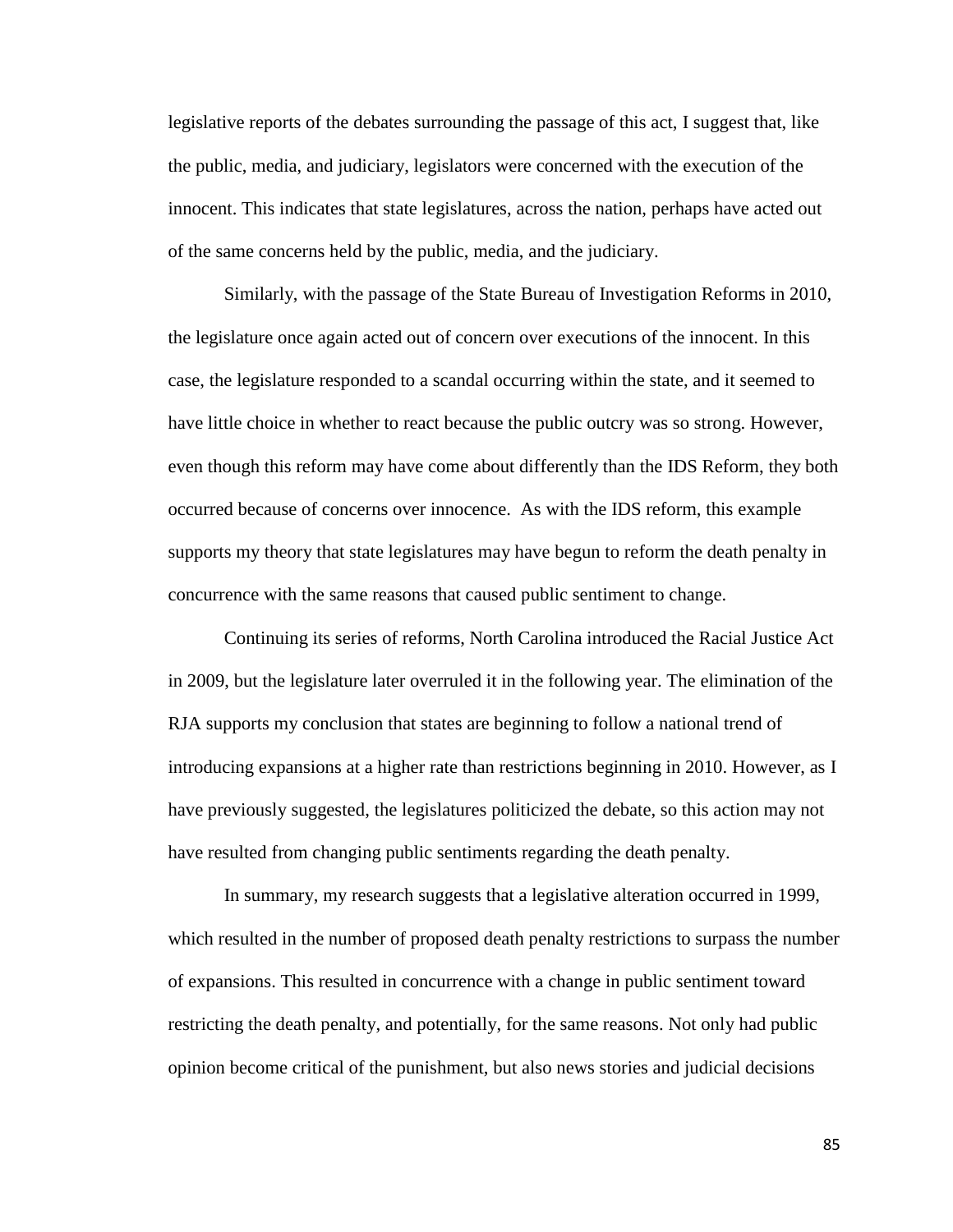criticized it for executing innocent people, while the number of death sentences dropped. There is reason to believe that these changes resulted from similar concerns. However, it is also important to note that there was a decrease in the number restrictions in the past few years, perhaps due to politicization of the debates. Previous scholarship and the legislative history in North Carolina suggest that my analysis of these trends is accurate, but now only time can tell whether legislation will remain trending in this direction.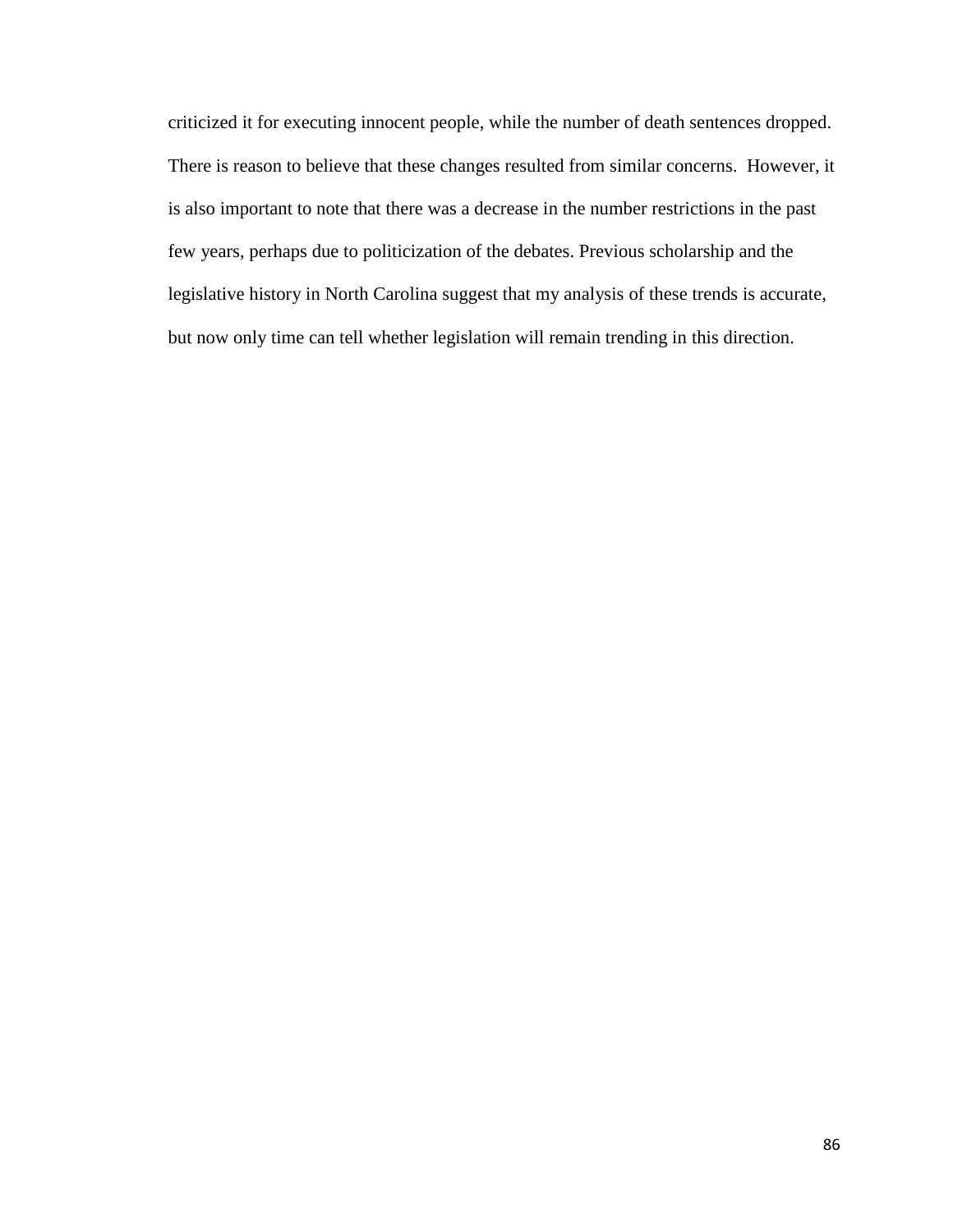## *Bibliography*

- Banner, Stuart. *The Death Penalty: An American History*. Cambridge: Harvard University Press, 2002.
- Baumgartner, Frank R., Boydstun, Amber E., and De Beof, Suzanna L. *The Decline of the Death Penalty and the Discovery of Innocence*. New York: Cambridge, 2008.
- Baumgartner, Frank R. and Unah, Isaac, "The Decline of Capital Punishment in North Carolina" (paper presented at the annual meetings of the American Society of Criminology, November 17-20, 2010, San Francisco).
- Death Penalty Information Center. "Aggravating Factors for Capital Punishment by State," accessed February 20. 2013, http://www.deathpenaltyinfo.org/aggravatingfactors-capital-punishment-state
- Death Penalty Information Center. "Facts about the Death Penalty." Last accessed February 20, 2013, http://www.deathpenaltyinfo.org/documents/FactSheet.pdf
- Death Penalty Information Center. "The Death Penalty in 2012: Year End Report," lasted modified December 2012.

http://deathpenaltyinfo.org/documents/2012YearEnd.pdf

Garland, David. *Peculiar Institution: America's Death Penalty in an Age of Abolition*. Cambridge: The Belkan Press of Harvard University Press, 2010.

Giannelli, Paul C. "The North Carolina Lab Scandal." *Criminal Justice 27 (2012)*: 1.

Kotch, S and Mosteller, Robert P. "The Racial Justice Act and the Long Struggle with Race and the Death Penalty in North Carolina." *North Carolina Law Review* 88 (2011): 2031-2132.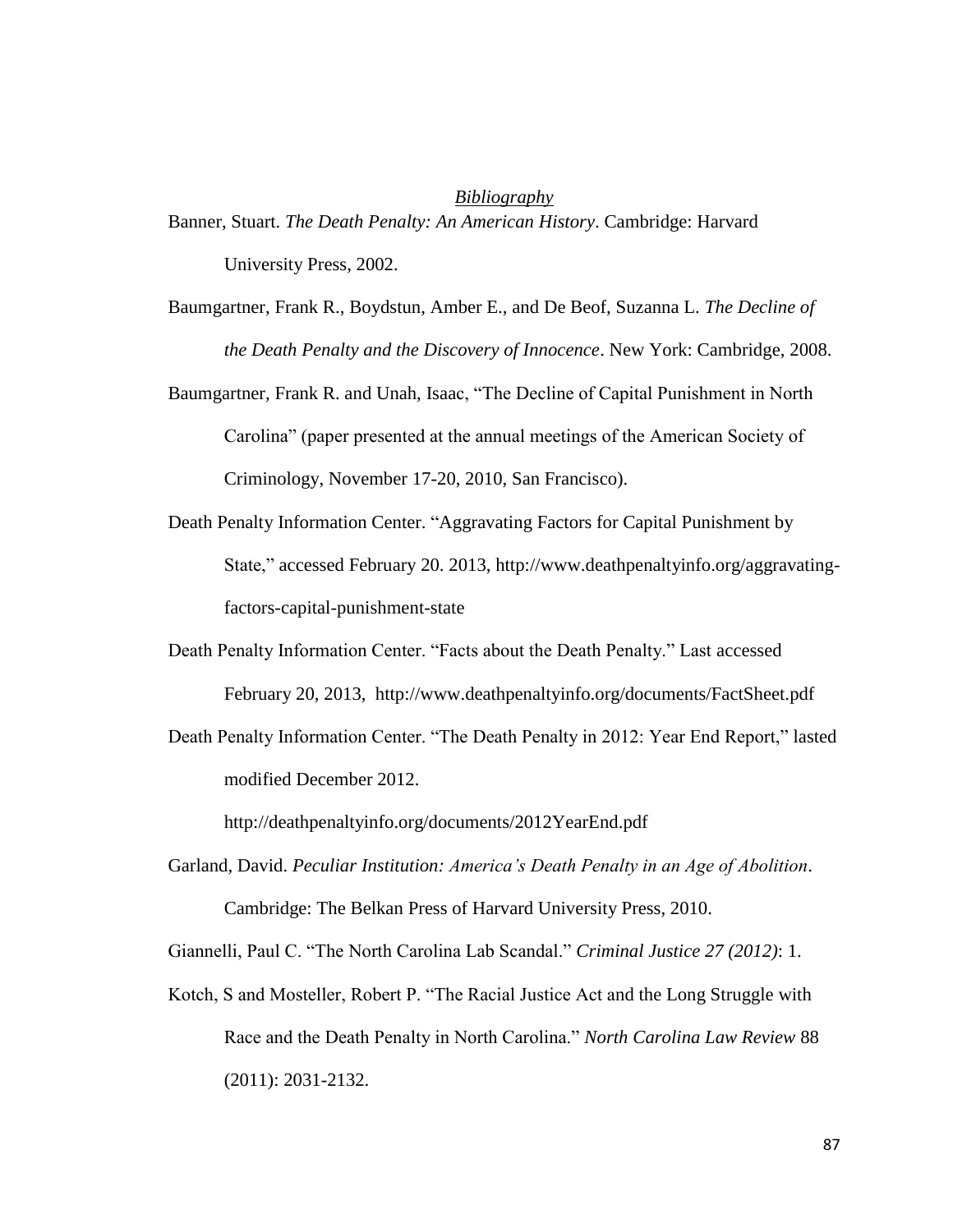Lenamon, Terry. "Terry Lenmon's List of State Death Penality Mitigation Statustu," last modified on May 5, 2010,

http://www.jdsupra.com/post/documentViewer.aspx?fid=d61d8c7b-896b-4c1abd87-f86425206b45

Maher, Thomas K. "Worst of Times, and Best of Times: The Eighth Amendment Implication of

Increased Procedural Reliability on Existing Death Sentences." *Elon Law Review* 1/95 (2010): 96.

Mallicoat, Stacy L. "Politics and Capital Punishment: The Role of Judicial, Legislative, and Executive Decisions in the Practice of Death." In *Invitation to an Execution: A History of the Death Penalty in the United States*, ed. Gordon M. Bakken, 9-24. Albuquerque: University of New Mexico Press, 2010.

- Mastrocinque, Jeanna M. "An Overview of the Victim's Rights Movement: Historical, Legislative, and Research Developments," *Sociology Compass* 4/2 (2010): 95- 110.
- North Carolina Collection. "Facing Controversy: Struggling with Capital Punishment in North Carolina." Last modified February 20, 2013,

http://www.lib.unc.edu/mss/exhibits/penalty/timeline3.html

N.C. General Assembly. "Indigent Defense Study Commission," *Report and Recommendations.* 2000.

http://www.ncids.org/home/ids%20study%20commission%20report.pdf

N.C. General Assembly. "Indigent Defense Services Act," 2000. http://www.ncids.org/home/IDS\_%20Act\_8-11.pdf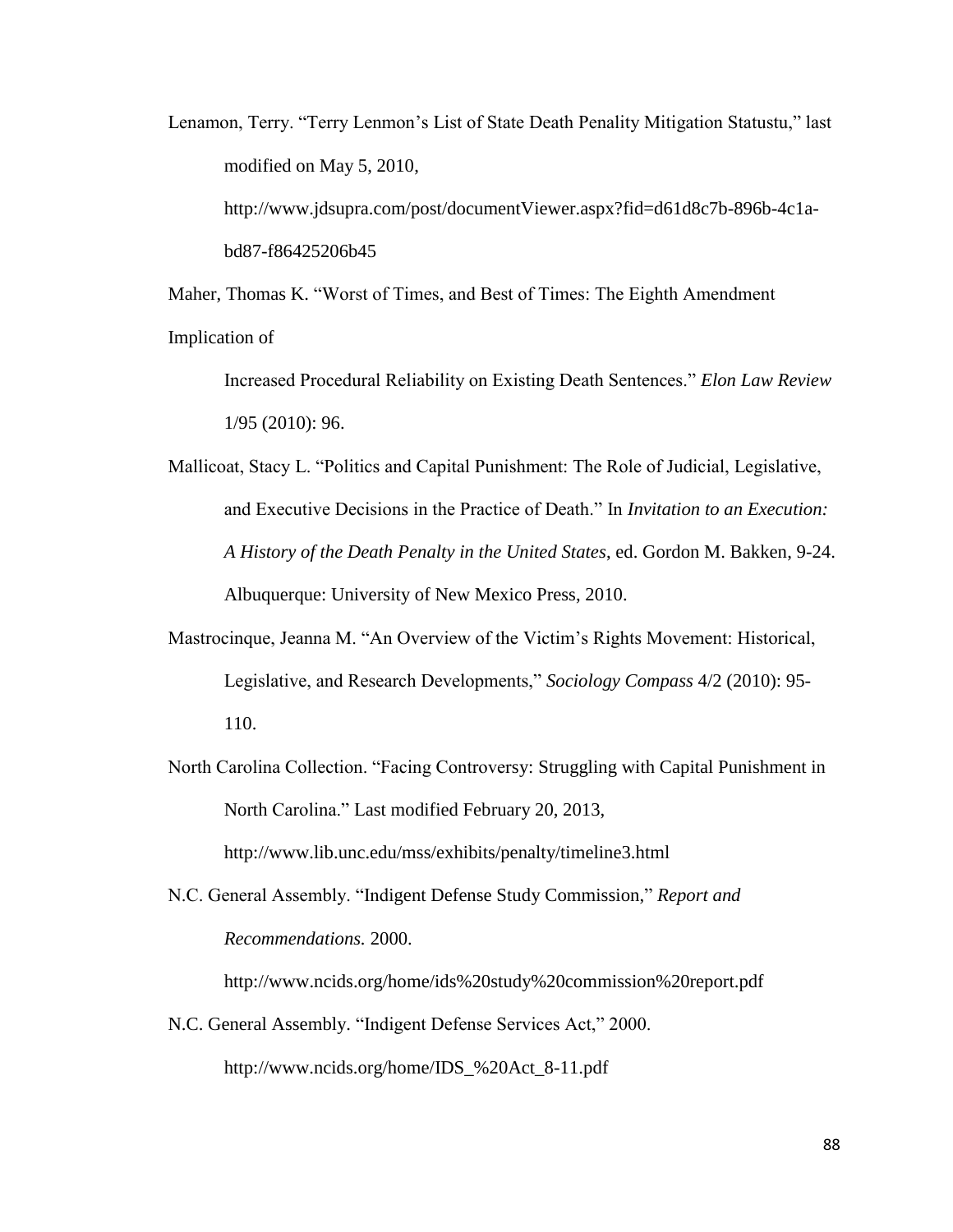N.C. General Assembly. Senate. Judiciary II. 20 June 2000. Minutes. 1999 General Assembly.

Second Session 2000.

- N.C. General Assembly. House of Representatives. Appropriations Committee. 20 June 2000. Minutes. 1999 General Assembly. Second Session 2000.
- N.C. General Assembly. Conference Committee. 12 July 2000. Conference Report: Senate Bill 1323. 1999 General Assembly. Second Session 2000.
- Public Policy Polling. "North Carolina Survey Results," last modified February 7-10, 2013, http://www.publicpolicypolling.com/pdf/2011/DeathPenaltyResults.pdf
- Radelet, Michael L. and Borg, Marian J. "The Changing Nature of the Death Penalty Debates," Annual Review of Sociology 26 (2000): 43-61.
- Radelet, Michael L. and Pierce, Glenn L. "Race and death sentencing in North Carolina 1980-2007," *NC Law Review* 89 (2011): 2119-2158.
- Robertson, Campbell. "Bias Law Used to Move a Mann Off Death Row." *New York Times*. April 20, 2012. Accessed February 20, 2013.
- Slappey, Kellie. "Indigent Defense Funding and its Effect on Capital Punishment in North Carolina, 1976-present," Thesis presented to the faculty of the University of North Carolina, 2012. 65.
- Stephens, Lindsey. "Indigent Defense Funding and its Effect on Capital Punishment in North Carolina, 1976-present," Thesis presented to the faculty of the University of North Carolina, 2012. 65.
- WRAL. "Judge: Race a factor in picking juries for death penalty cases." *WRAL News*. December 13, 2012. Accessed February 20, 2012.